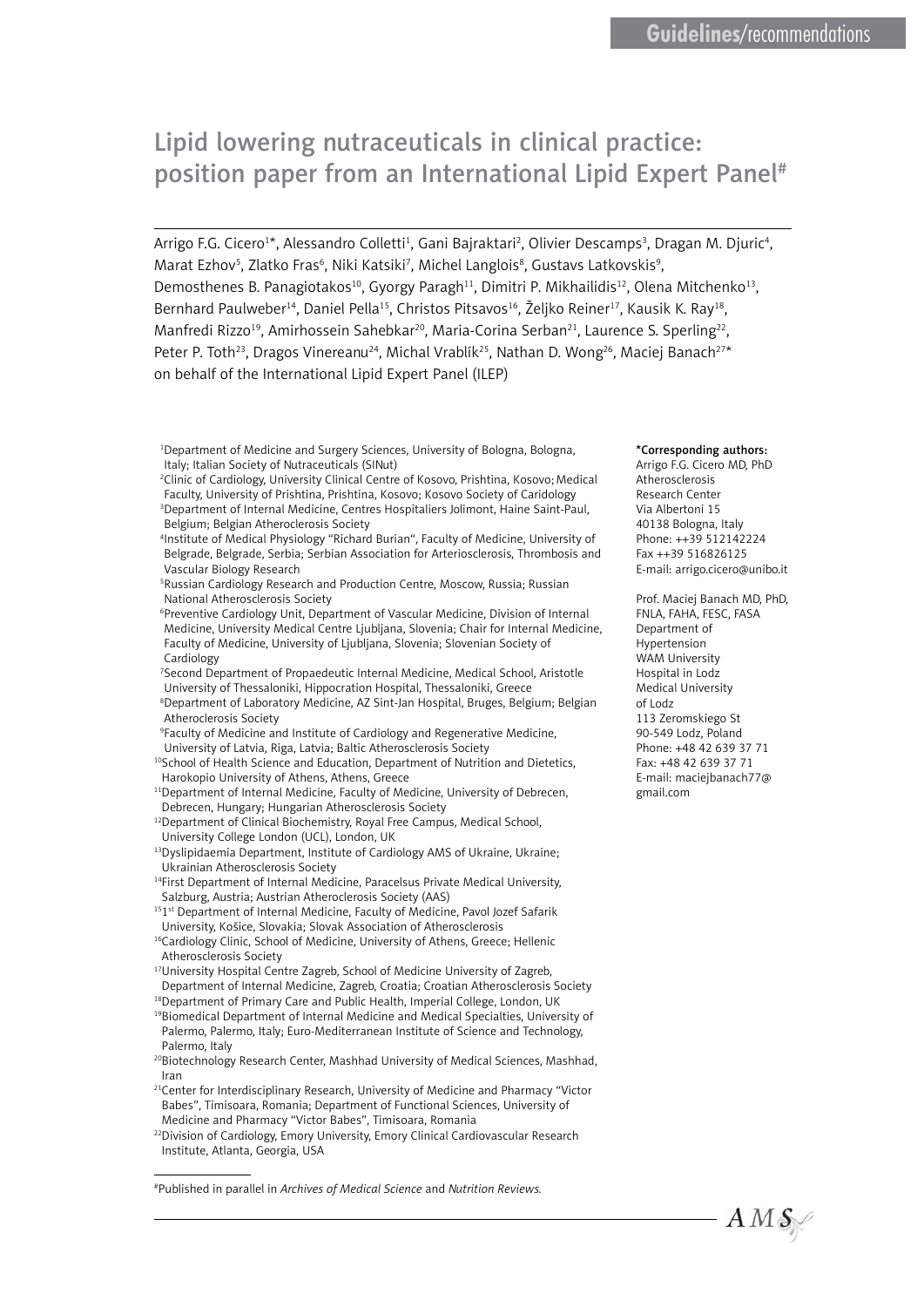<sup>23</sup>The Johns Hopkins Ciccarone Center for the Prevention of Heart Disease, Baltimore, MD, USA; Preventive Cardiology, CGH Medical Center, Sterling, Illinois, USA

- <sup>24</sup>University of Medicine and Pharmacy "Carol Davila", Bucharest, Romania; Department of Cardiology, University and Emergency Hospital, Bucharest, Romania; Romanian Society of Cardiology
- <sup>25</sup>Third Department of Internal Medicine, First Medical Faculty, Charles University,
- Prague, Czech Republic; Czech Atherosclerosis Society
- <sup>26</sup>Heart Disease Prevention Program, Division of Cardiology, University of California, Irvine, USA
- <sup>27</sup>Department of Hypertension, Chair of Nephrology and Hypertension, Medical University of Lodz, Poland; Polish Mother's Memorial Hospital Research Institute (PMMHRI), Lodz, Poland; Cardiovascular Research Centre, University of Zielona Gora, Zielona Gora, Poland; Lipid and Blood Pressure Meta-Analysis Collaboration (LBPMC) Group; Polish Lipid Association (PoLA)

#### With the official endorsement of:

Austrian Atheroclerosis Society (AAS) Baltic Atherosclerosis Society Belgian Atheroclerosis Society Croatian Atherosclerosis Society Czech Atherosclerosis Society Hellenic Atherosclerosis Society Hungarian Atherosclerosis Society Italian Society of Nutraceuticals (SINut) Kosovo Society of Caridology Lipid and Blood Pressure Meta-Analysis Collaboration (LBPMC) Group Polish Lipid Association (PoLA) Romanian Society of Cardiology Russian National Atherosclerosis Society Serbian Association for Arteriosclerosis, Thrombosis and Vascular Biology Research Slovak Association of Atherosclerosis Slovenian Society of Cardiology Ukrainian Atherosclerosis Society

Submitted: 25 July 2017 Accepted: 28 July 2017

Arch Med Sci 2017; 13, 5: 965–1005 DOI: https://doi.org/10.5114/aoms.2017.69326

Copyright © 2017 The article has been co-published with permission in Archives of Medical Science and Nutrition Reviews. All rights reserved in respect of Nutrition Reviews, © The Authors 2017, and in respect of Archives of Medical Science, © The Authors 2017. This is an Open Access article distributed under the terms of the Creative Commons Attribution-NonCommercial-ShareAlike 4.0 International License (https://creativecommons.org/licenses/by-nc-sa/4.0/). The articles are identical except for minor stylistic and spelling differences in keeping with each journal's style. Either citation can be used when citing this article.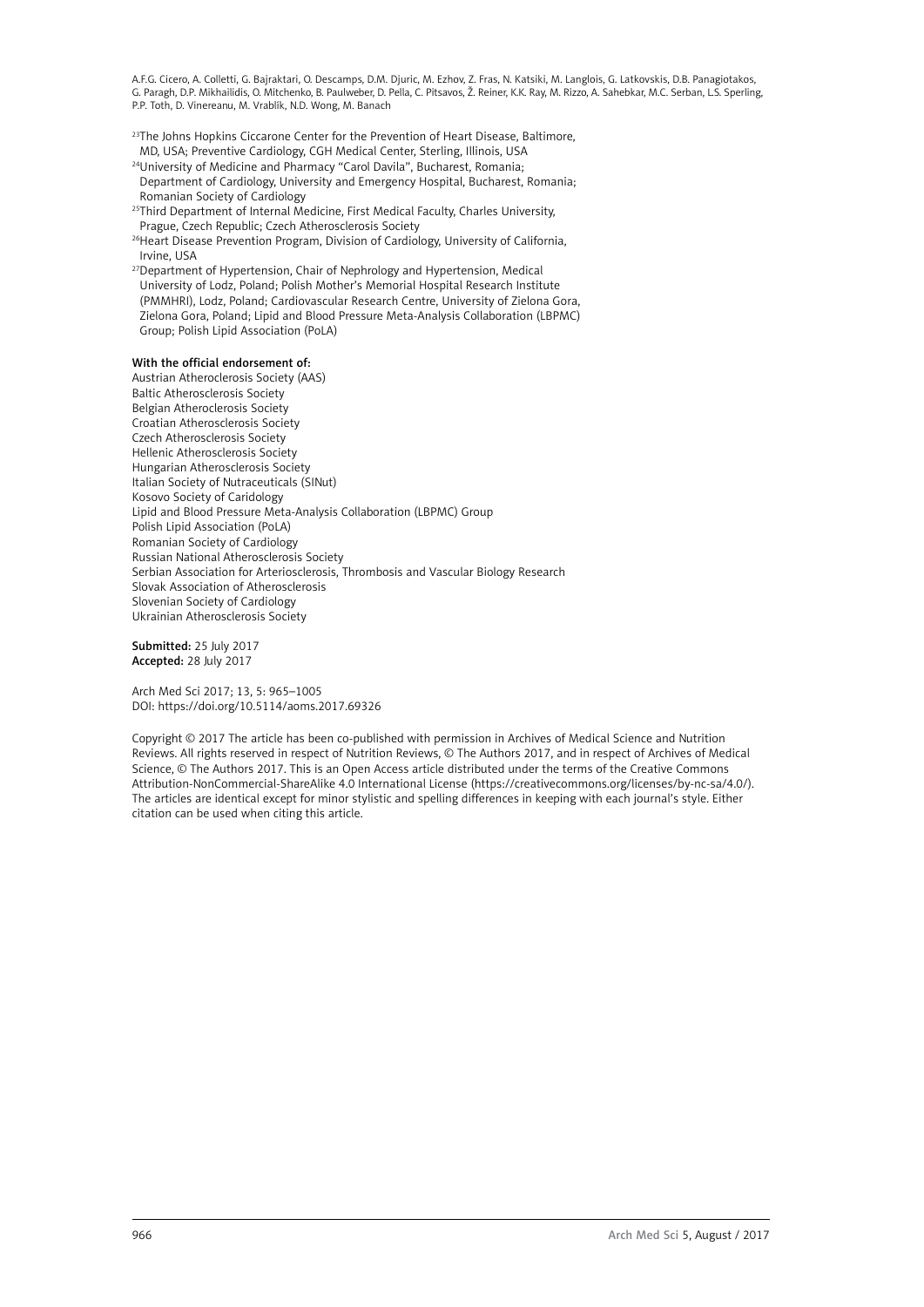# Contents

| 1.1. Cardiovascular disease and dyslipidemia: prevalence and global economic impact968                                                                                                                                              |  |
|-------------------------------------------------------------------------------------------------------------------------------------------------------------------------------------------------------------------------------------|--|
|                                                                                                                                                                                                                                     |  |
|                                                                                                                                                                                                                                     |  |
|                                                                                                                                                                                                                                     |  |
|                                                                                                                                                                                                                                     |  |
|                                                                                                                                                                                                                                     |  |
|                                                                                                                                                                                                                                     |  |
|                                                                                                                                                                                                                                     |  |
|                                                                                                                                                                                                                                     |  |
|                                                                                                                                                                                                                                     |  |
|                                                                                                                                                                                                                                     |  |
|                                                                                                                                                                                                                                     |  |
|                                                                                                                                                                                                                                     |  |
|                                                                                                                                                                                                                                     |  |
|                                                                                                                                                                                                                                     |  |
|                                                                                                                                                                                                                                     |  |
|                                                                                                                                                                                                                                     |  |
|                                                                                                                                                                                                                                     |  |
|                                                                                                                                                                                                                                     |  |
|                                                                                                                                                                                                                                     |  |
|                                                                                                                                                                                                                                     |  |
|                                                                                                                                                                                                                                     |  |
|                                                                                                                                                                                                                                     |  |
|                                                                                                                                                                                                                                     |  |
|                                                                                                                                                                                                                                     |  |
|                                                                                                                                                                                                                                     |  |
|                                                                                                                                                                                                                                     |  |
|                                                                                                                                                                                                                                     |  |
|                                                                                                                                                                                                                                     |  |
|                                                                                                                                                                                                                                     |  |
|                                                                                                                                                                                                                                     |  |
|                                                                                                                                                                                                                                     |  |
|                                                                                                                                                                                                                                     |  |
|                                                                                                                                                                                                                                     |  |
|                                                                                                                                                                                                                                     |  |
| 6. Nutraceutical combinations <b>Commission</b> and the set of the set of the set of the set of the set of the set of the set of the set of the set of the set of the set of the set of the set of the set of the set of the set of |  |
|                                                                                                                                                                                                                                     |  |
|                                                                                                                                                                                                                                     |  |
|                                                                                                                                                                                                                                     |  |
|                                                                                                                                                                                                                                     |  |
|                                                                                                                                                                                                                                     |  |
|                                                                                                                                                                                                                                     |  |
|                                                                                                                                                                                                                                     |  |
|                                                                                                                                                                                                                                     |  |
|                                                                                                                                                                                                                                     |  |
|                                                                                                                                                                                                                                     |  |
|                                                                                                                                                                                                                                     |  |
|                                                                                                                                                                                                                                     |  |
|                                                                                                                                                                                                                                     |  |
|                                                                                                                                                                                                                                     |  |
|                                                                                                                                                                                                                                     |  |
|                                                                                                                                                                                                                                     |  |
|                                                                                                                                                                                                                                     |  |
|                                                                                                                                                                                                                                     |  |
|                                                                                                                                                                                                                                     |  |
|                                                                                                                                                                                                                                     |  |
|                                                                                                                                                                                                                                     |  |
|                                                                                                                                                                                                                                     |  |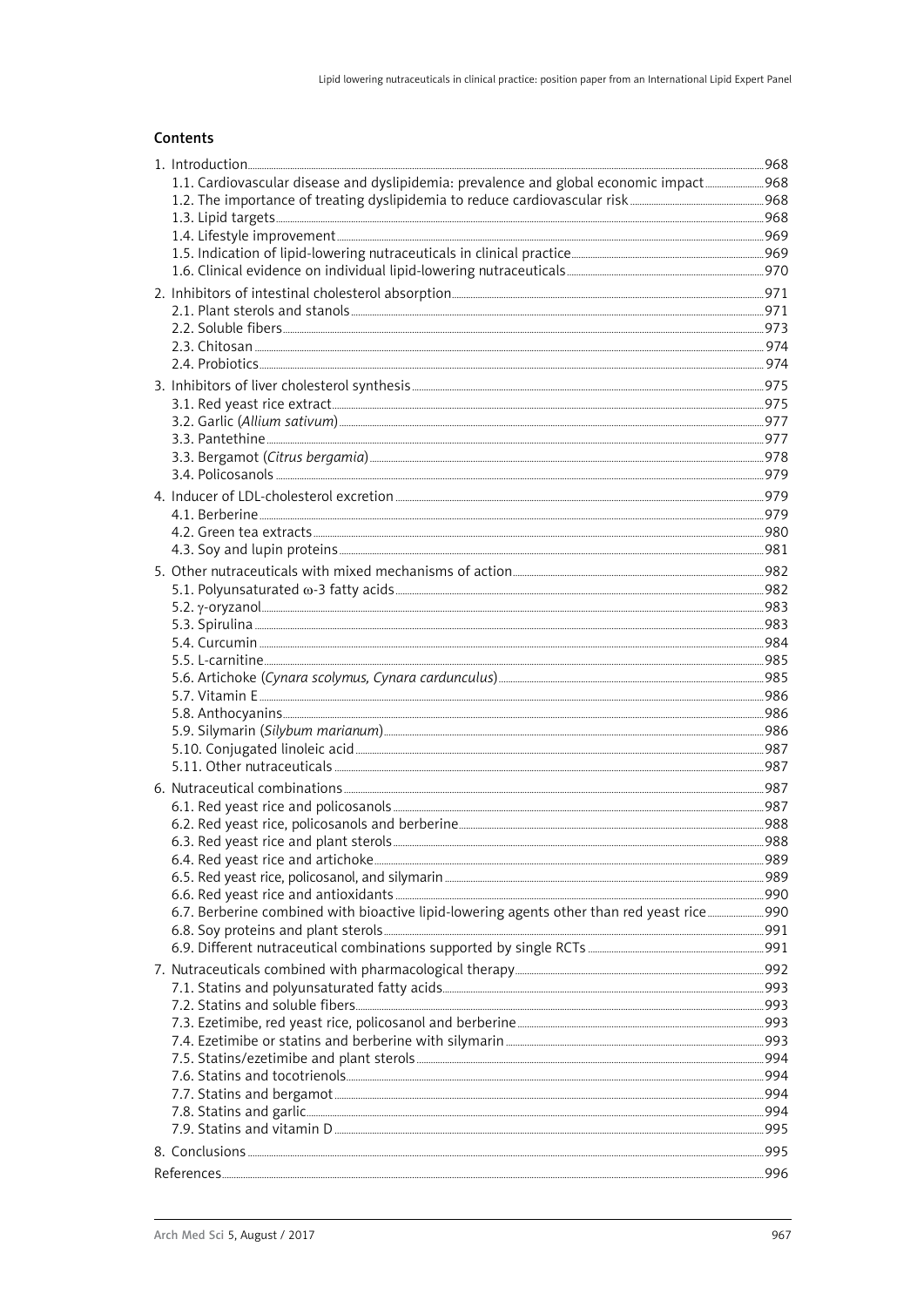# <span id="page-3-0"></span>1. Introduction

# 1.1. Cardiovascular disease and dyslipidemia: prevalence and global economic impact

Cardiovascular diseases (CVDs) are the leading cause of mortality worldwide, reaching 31% of deaths in 2012 [1]. In particular, atherosclerosis and ischemic heart disease (IHD) are the main causes of premature death in Europe and are responsible for 42% of deaths in women and 38% in men under 75 years old [2]. The global economic impact of CVD is estimated to have been US \$906 billion in 2015 and is expected to rise by 22% by 2030 [3]. Cardiovascular diseases also represent the major cause of disability in developed countries. It has been estimated that their growing burden could lead to a global increase in loss of disability-adjusted life years (DALYs), from a loss of 85 million DALYs in 1990 to a loss of ~150 million DALYs in 2020, becoming a major non-psychological cause of lost productivity [4].

Several risk factors contribute to the etiology and development of CVD; they are divided into those modifiable through lifestyle changes or by taking a pharmacologic treatment (e.g. for hypertension, smoking, diabetes mellitus, hypercholesterolemia) and those that are not modifiable (age, male gender, and family history) [5]. Elevated total cholesterol (TC) and low-density lipoprotein cholesterol (LDL-C) blood concentrations are the major modifiable risk factors for coronary heart disease (CHD), whereas high concentrations of plasma high-density lipoprotein cholesterol (HDL-C) in certain conditions are considered protective [6]. Moreover, LDL-C remains a fundamental CV risk factor (and a main target of therapy) even when statins are largely used in the general population [7].

An examination of the data of 18 053 participants aged  $\geq$  20 years who participated in the National Health and Nutrition Examination Surveys (NHANES) from 1999 to 2006 showed that the unadjusted prevalence of hypercholesterolemia ranged from 53.2% to 56.1% in United States adults [8]. Differences related to gender and race or ethnicity were observed; in particular, a lower rate of control was found among women than men and lower rates of having a cholesterol check and being told about hypercholesterolemia were reported by African Americans and Mexican Americans than whites [8].

A recent report from the American Heart Association confirmed that in the US only 75.7% of children and 46.6% of adults present targeted TC levels (TC < 170 mg/dl for children and < 200 mg/ dl for adults, in untreated individuals) [9]. The pattern is similar in other Western countries [10, 11].

# 1.2. The importance of treating dyslipidemia to reduce cardiovascular risk

Many available clinical trials and meta-analyses have shown a relationship between a decrease in the levels of LDL-C and a reduction in relative risk of CVD [12]. In particular, a meta-analysis of the Cholesterol Treatment Trialists' (CTT) Collaboration, based on data from 14 randomized controlled trials (RCTs), which involved 90 056 individuals, demonstrated a greater reduction in coronary and vascular events, which was related to a greater decrease in absolute levels of LDL-C [10]. Furthermore, in a report from the CTT Collaboration on more than 170 000 subjects, it was stated that with the cholesterol-lowering drug therapy, each further reduction of LDL-C by 1 mmol/l (~40 mg/dl) decreased by about one-fifth the risk of revascularization, coronary artery disease and ischemic stroke, highlighting that a reduction of LDL-C of 3.2 mmol/l (125 mg/dl) could lead to a decrease in risk of about 40–50%, in the absence of an increased risk of cancer or non-CV-related death [13]. One mmol/l is a reduction that is achievable through lifestyle improvements associated with lipid-lowering nutraceuticals. Moreover, it has been estimated that every 1% reduction in LDL-C level corresponds to a reduction of the relative risk for CV events greater than about 1% [14, 15].

# 1.3. Lipid targets

In all adults a fasting or non-fasting lipoprotein profile should be obtained at least every 5 years [16]. Levels of LDL-C  $\langle$  100 mg/dl (~2.5 mmol/l) are associated with a low risk for CHD and are considered optimal in the absence of CVD or other risk factors [17]. Consequently, current guidelines recommend achieving of LDL-C levels of < 115 mg/dl (~3.0 mmol/l) in patients at low and moderate risk for CHD. The LDL-C treatment target is  $\langle$  100 mg/dl (~2.6 mmol/l) for patients at high risk and  $\langle$  70 mg/dl (~1.8 mmol/l) for patients at very high risk [18].

High-risk subjects include those patients with prior atherosclerotic cardiovascular disease (ASCVD) events, including prior coronary events, transient ischemic attack, ischemic stroke, atherosclerotic peripheral artery disease (PAD) (e.g. ankle/brachial index  $\langle$  0.90) and other atherosclerotic diseases (e.g. renal atherosclerosis, atherosclerotic aortic aneurysm and carotid plaque ≥ 50% stenosed). Other patient populations considered at high risk include patients with diabetes mellitus (DM), chronic kidney disease (CKD; stage ≥ 3B), and those with very high levels of individual risk factors, such as familial hypercholesterolemia (FH) [16].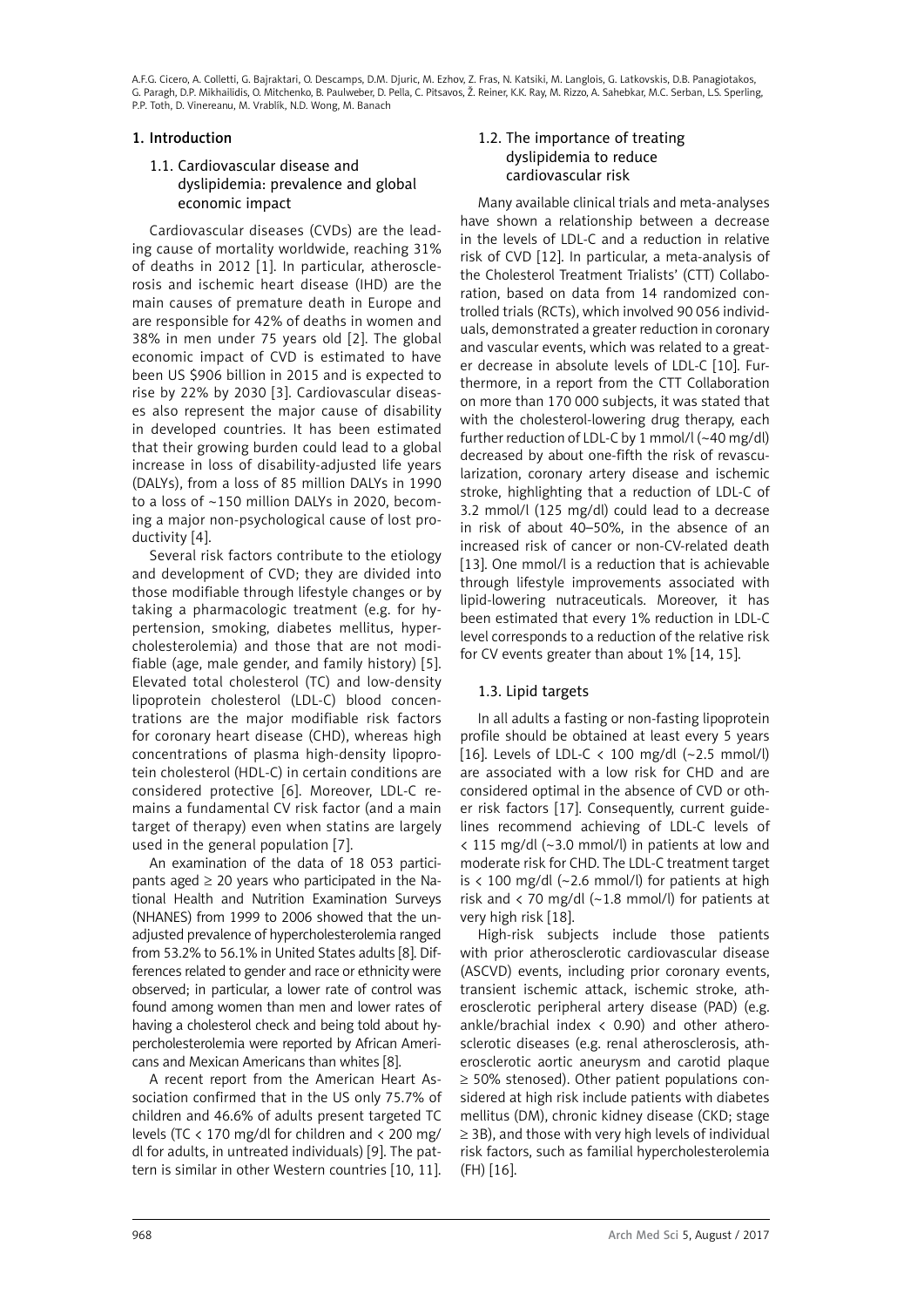<span id="page-4-0"></span>Elevated triglycerides (TGs) are also an independent risk factor for CVD, and their levels should be optimized in order to reduce residual CVD risk [19].

# 1.4. Lifestyle improvement

Currently, according to the severity of dyslipidemia and the level of CV risk, treatment is based on lifestyle changes that include dietary habits and physical activity, or pharmacological therapy [20]. In fact, it is important to emphasize that non-pharmacological management should always accompany the lipid-lowering therapy [21]. Lifestyle treatment for hypercholesterolemia includes a diet low in saturated fat  $\left($  < 7% of total energy), moderate or higher intensity physical activity  $(≥$ 150 min/week) and weight loss (5–10% of body weight) for those who are overweight or obese. Exposure to active or passive tobacco smoking must be avoided as well [22, 23].

The American Heart Association (AHA) recommends a diet with a high content of fruits, vegetables, whole grains, low-fat dairy products, poultry, fish and nuts [24]. It also recommends limiting consumption of red meat and sugary foods and beverages. Many diets fit that pattern, including the "Dietary Approaches to Stop Hypertension" (DASH) and the "Mediterranean Diet" [25]. LDL-C (and non-HDL-C) reductions with lifestyle improvements are most often in the range of 5% to 15%, an amount that, if maintained over a long period, may result in meaningful CVD risk reduction [5, 26, 27].

For patients with hypertriglyceridemia, lifestyle interventions are key to reducing TGs; including weight a loss if overweight or obese (initially targeting loss of 5–10% of body weight), physical activity ( $\geq$  150 min/week of moderate or higher intensity activity), and restriction of alcohol, simple sugars, and refined carbohydrate intake [28].

If sufficient progress is not made towards achieving atherogenic cholesterol goals, consideration may be given to the use of lipid-lowering nutraceuticals, alone or in combination with pharmacological therapy, which is indicated for patients with borderline lipid values (out-of-target) or intolerant to drugs [29]. It is however important to strongly emphasize that nutraceuticals cannot replace indicated lipid-lowering therapy in patients at CVD risk.

# 1.5. Indication of lipid-lowering nutraceuticals in clinical practice

In recent years, nutraceuticals and functional foods have shown their role as possible supporting therapies for lowering plasma TC, LDL-C and TG, especially for hypercholesterolemic subjects, whose

blood cholesterol level is moderately elevated (for instance,  $TC = 200 - 240$  mg/dl or 5.2–6.2 mmol/l, LDL-C = 130–160 mg/dl or 3.4–4.1 mmol/l, TG = 150–200 mg/dl or 1.7–2.3 mmol/l in subjects in primary prevention for CVD) but not high enough to require pharmacological treatment [30, 31]. Based on current knowledge, nutraceuticals could exert significant lipid-lowering activity, and their intake has many advantages. First of all, the lipid-lowering effect of most nutraceuticals occurs through multiple mechanisms: the possibility of acting simultaneously on multiple stages of lipid-induced vascular damage makes them potential candidates for improving the lipid-lowering effects when used in combination with diet, drugs or other nutraceuticals [32]. Moreover, they can have a large number of positive pleiotropic effects, including improvement of endothelial dysfunction and arterial stiffness, as well as anti-inflammatory and anti-oxidative properties [33]. Furthermore, a relatively large amount of epidemiological and clinical data supports the tolerability and safety of many nutraceuticals with demonstrated lipid-lowering action, including in patients intolerant to statins [34]. According to the European Atherosclerosis Society (EAS) consensus document, in the last 10 years a number of observational studies have reported unfavorable side effects related to statins, in particular musculoskeletal disorders (statin-associated muscle symptoms (SAMS)), gastrointestinal disorders and fatigue [35]. This is particularly relevant since it is estimated that the range of people intolerant to conventional statin treatment is between 45 000 and 290 000 individuals/year [36] (complete statin intolerance is estimated at less than 5%) and that statin intolerance represents one of the main reasons for statin discontinuation and non-adherence and consequently failure of lipid-lowering treatment [37–39].

Another group of patients who might benefit from such nutraceuticals consists of very old patients (especially those aged over 75) or patients with sarcopenia [40]. A further category of patients who could benefit from nutraceuticals refers to those already treated with statins and/or ezetimibe, and who have not reached the targeted LDL-C level although not being too far from it. The development of new powerful (and very expensive) lipid-lowering drugs will be able to fill the gap (and in consequence reduce the residual CV risk), but their use seems to be cost-effective only for a limited number of patients [41]. Therefore, nutraceuticals might cost-effectively fill these gaps. The recent 2016 European guidelines for dyslipidemia management consider the possibility to use some lipid-lowering nutraceuticals, not considering fully a number of prospective and observational studies as well as a positive meta-analysis of randomized clinical trials (RCTs) supporting the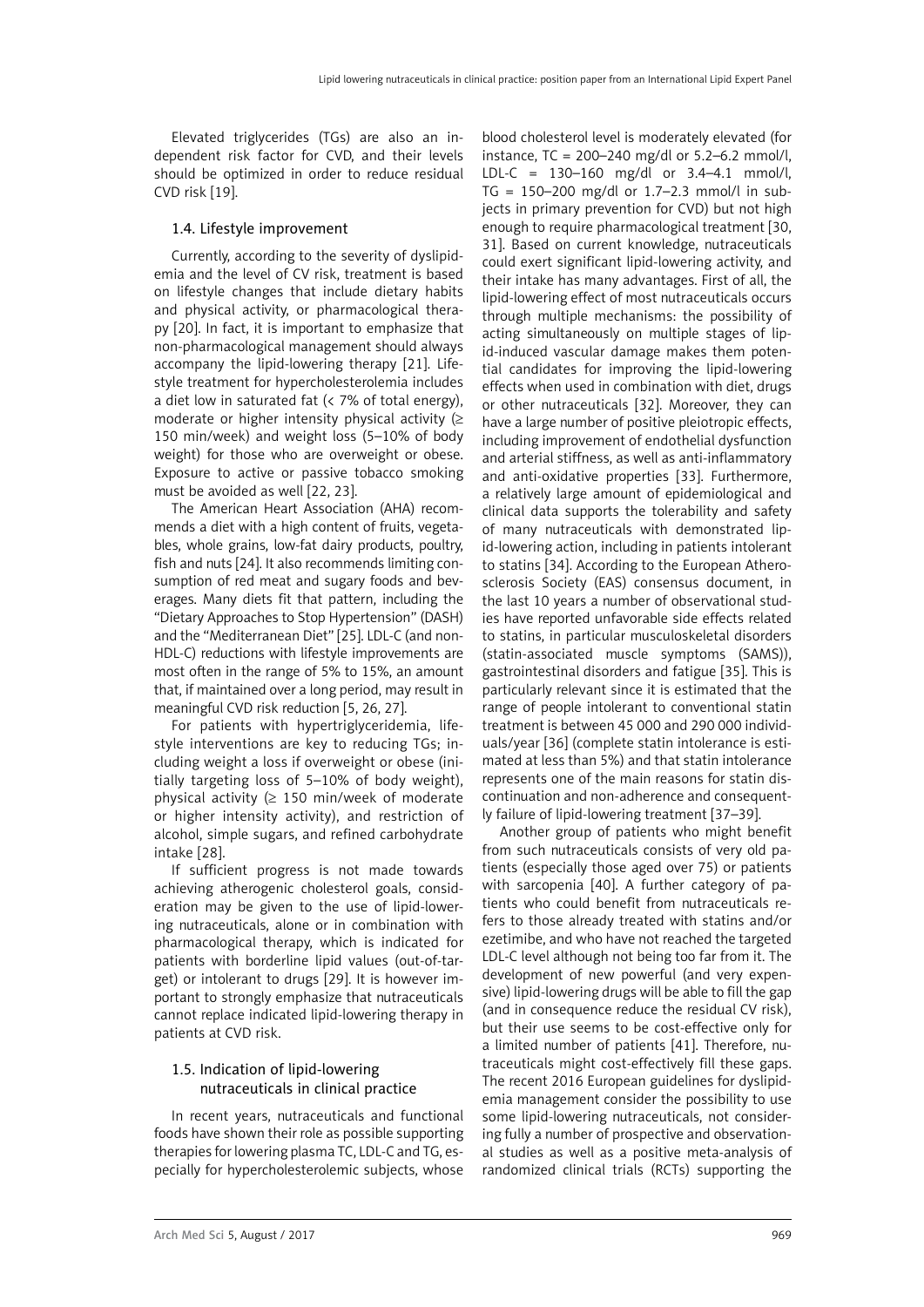<span id="page-5-0"></span>possible use of a relatively large number of natural compounds [18]. Therefore the present position paper provides an up-to-date summary of the findings on the lipid-lowering effects of the most important nutraceuticals and functional foods.

# 1.6. Clinical evidence on individual lipid-lowering nutraceuticals

Nutraceuticals with lipid-lowering effects can be divided into 3 categories according to their mechanisms of action: natural inhibitors of intestinal cholesterol absorption, inhibitors of hepatic cholesterol synthesis, and enhancers of the excretion of LDL-C (Figures 1–3). Nevertheless, there are many functional food/nutritional supplements with multiple or unclear mechanisms of action. Nutraceuticals described in the literature are numerous and show different levels of effectiveness and evidence of their lipid-lowering effect: the objective of this consensus is to clarify which are the major nutraceuticals with the greatest evidence and clinical efficacy. For each nutraceutical, we will briefly describe the main mechanism of action, active principles, effective dosages, clinical evidence of effects on lipid profile, extra-lipid-lowering properties (e.g. endothelial function and arterial stiffness), and safety profile (if such data are available).

The level of evidence and the strength of recommendation of particular lipid-lowering treatment options have been weighed and graded according to predefined scales, as outlined in Tables I and II. The experts of the writing and reviewing panels completed *Declaration of interest* forms where real or potential sources of conflicts of interest might be perceived (at the end of the paper).

Following the final approval of the contents of the position paper, the final version of the document is scheduled for parallel publication in *Archives of Medical Science* (full-scope journal), and *Nutrition Reviews* (specialized journal) in order to maximally increase the number of readers of these important recommendations. Physicians and medical professionals of other specialties treating patients with lipid disorders are encouraged to consider the position paper in the process of evaluating the clinical status of their patients, and determining and implementing medical strategies for the prevention, diagnosis and treatment of dyslipidemias. However, the position paper does not override in any way the individual responsibility of physicians to make appropriate and accurate decisions taking into account the condition of a given patient, in consultation with that patient, and, where necessary, with the patient's guardian or carer. It is also the responsibility of health professionals to verify the rules and regu-



Figure 1. Nutraceuticals acting as inhibitors of liver cholesterol synthesis

*HMG-CoA – 3-hydroxy-3-methylglutaryl-coenzyme A, LDL-R – low-density lipoprotein receptor, PCSK9 – proprotein convertase subtilisin/kexin type 9, SREBP1 – sterol regulatory element-binding protein 1, VLDL – very-low-density lipoprotein.*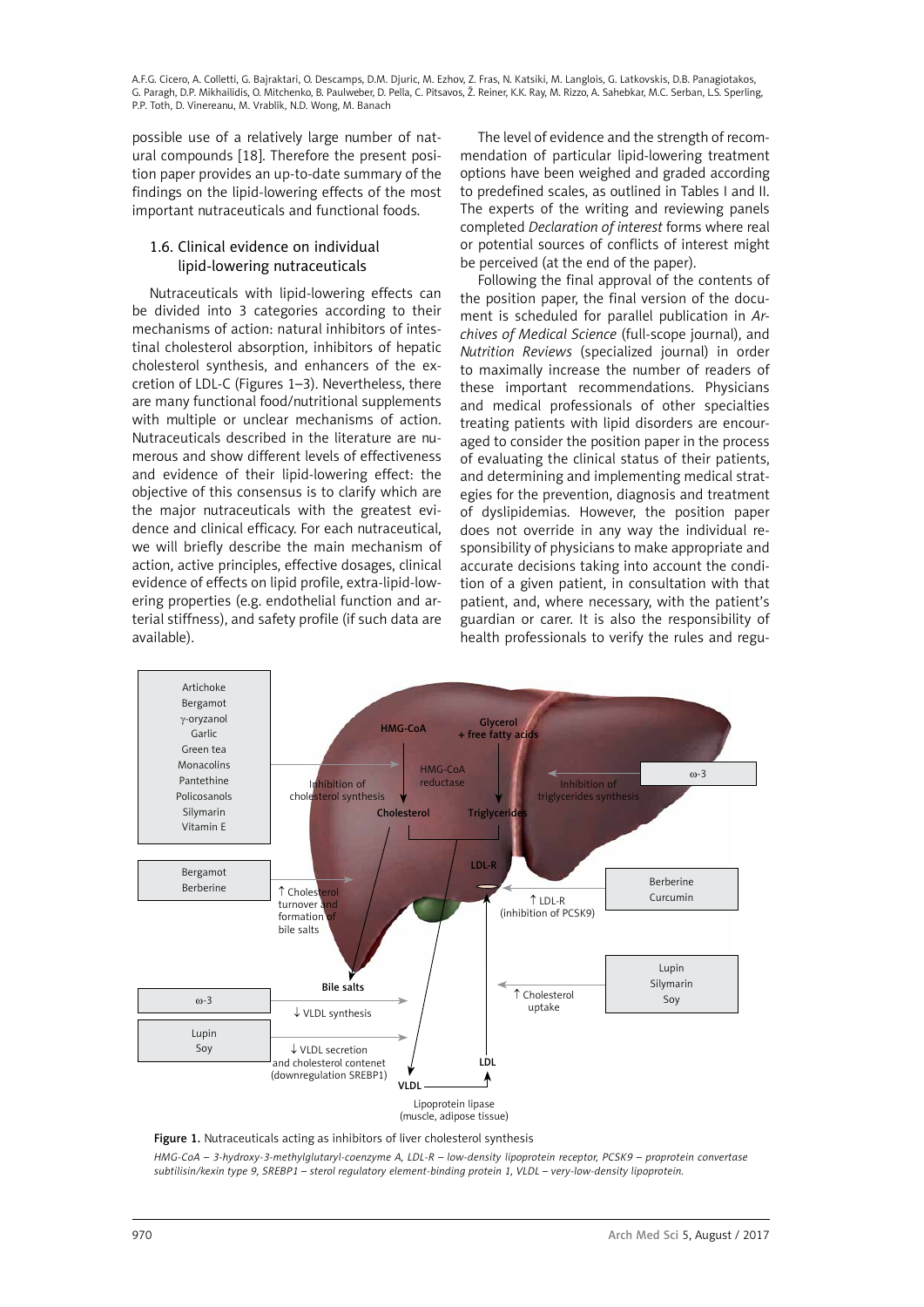<span id="page-6-0"></span>



*ABCA1 – ATP-binding cassette transporter, NPC1L1 – Niemann-Pick C1-Like 1.*



Figure 3. Nutraceuticals acting on fatty acids *AMPK – AMP-activated protein kinase.*

lations applicable to drugs and devices at the time of their prescription/use.

# 2. Inhibitors of intestinal cholesterol absorption

### 2.1. Plant sterols and stanols

*Mechanism of action:* Plant sterols, present in almost all plant sources (in particular in vegetable oils, nuts, seeds, legumes and fat spreads), are structurally similar to cholesterol, differing in the side chain at C24 that presents a methyl or ethyl group (campesterol and B-sitosterol, respectively) or an extra double bond in C22 (stigmasterol) [42]. Plant sources also contain plant stanols, such as β-sitostanol, campestanol and stigmastanol, that are saturated derivatives of sterols [43]. Plant sterols + stanols (PS) average daily intake in the common diet is low: between 150 and 450 mg/day; however, some populations, such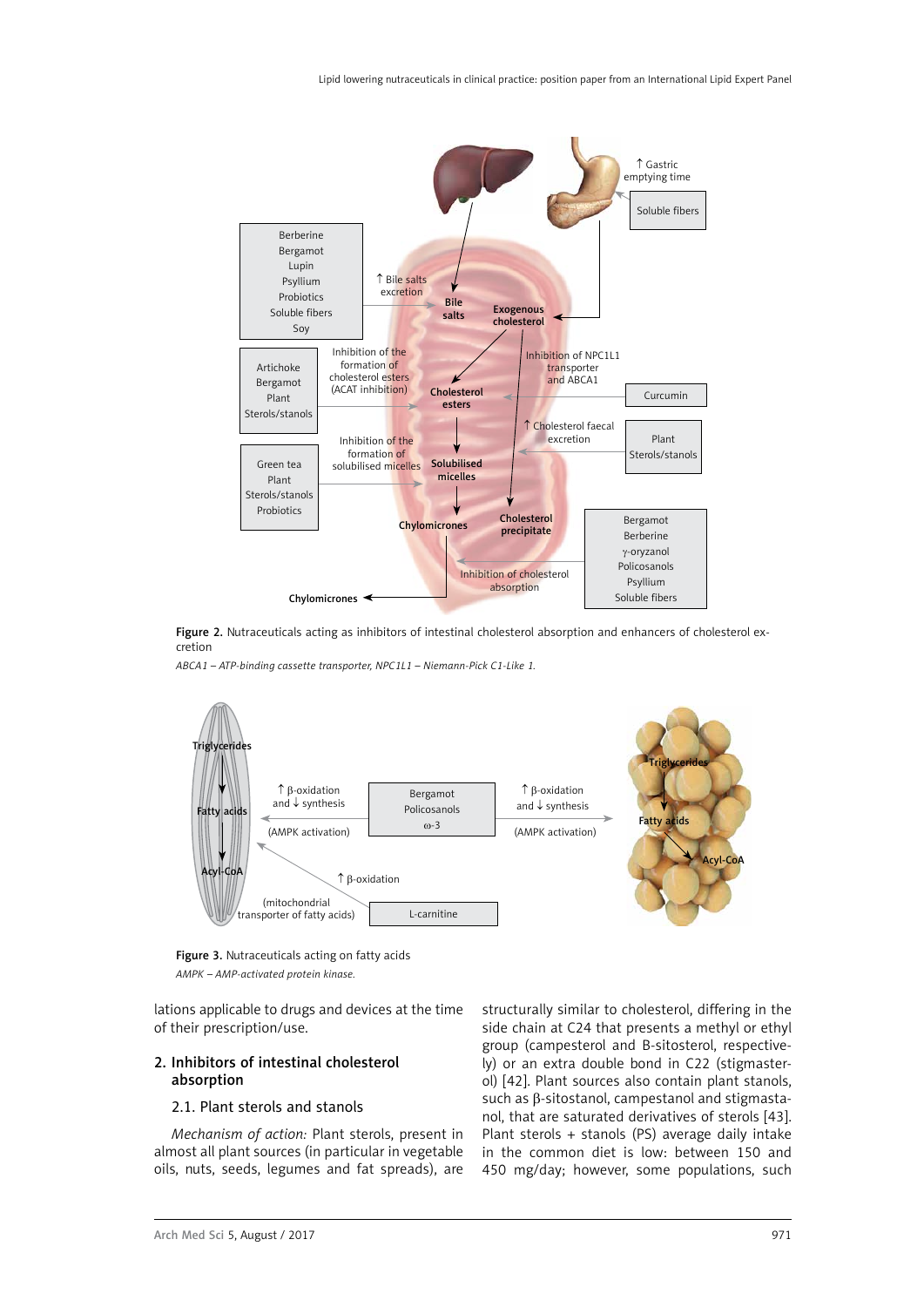| Class of recommendation                                                                                                            | <b>Definition</b>                                                                                                                  | Suggested wording                                    |
|------------------------------------------------------------------------------------------------------------------------------------|------------------------------------------------------------------------------------------------------------------------------------|------------------------------------------------------|
| Evidence and/or general agreement that a given<br>Class <sub>1</sub><br>treatment or procedure is beneficial, useful,<br>effective |                                                                                                                                    | Is recommended/Is indicated                          |
| Class II                                                                                                                           | Conflicting evidence and/or a divergence<br>of opinion about the usefulness/<br>efficacy of the given treatment or procedure       |                                                      |
| Class IIa                                                                                                                          | Weight of evidence/ opinion is in favor<br>of usefulness/efficacy                                                                  | Should be considered                                 |
| Class IIb                                                                                                                          | Usefulness/efficacy is less well established<br>by evidence/opinion                                                                | May be considered                                    |
| <b>Class III</b>                                                                                                                   | Evidence or general agreement that the given<br>treatment or procedure is not useful/effective and<br>in some cases may be harmful | Is not recommended (no<br>efficacy on lipid profile) |

Table II. Level of evidence

| Level of evidence | Definition                                                                                     |
|-------------------|------------------------------------------------------------------------------------------------|
| Level A           | Data derived from multiple<br>randomized clinical trials or their<br>meta-analysis             |
| Level B           | Data derived from single<br>randomized clinical trial or large<br>non-randomized studies       |
| Level C           | Consensus or opinion of<br>experts and/or small studies,<br>retrospectives studies, registries |

as the Japanese or vegetarians, consume at least twice as much [43].

*Efficacy:* PS reduce LDL-C by decreasing intestinal absorption of exogenous cholesterol, competing with it in the formation of solubilized micelles [44, 45]. The micelles interact with the brush border membrane and are substrate of Niemann-Pick C1-Like 1 (NPC1L1) transporter that facilitates the transport of sterols from the intestinal lumen. However, the ATP-binding cassette protein family (ABCG5 and ABCG8) shuttles and blows out again unesterified cholesterol and the majority of sterols and stanols in the intestinal lumen [44, 45]. As a result, PS have extremely low bioavailability (0.5–2% rapidly excreted by the liver vs. 55–60% of exogenous cholesterol); in general, plant sterols have higher bioavailability than stanols, probably due to a different arrangement in the intestinal micelles [44, 45]. This determines an increase in the intestinal lumen of the precipitate and excreted cholesterol via feces. PS also intensify the expression of ABCA1 transporter and inhibit the acyl-CoA:cholesterol O-acyltransferase (ACAT) enzyme, reducing the amount of cholesterol absorbed from 30% to 50%. It is important to emphasize that for better therapeutic efficacy, an excellent vehicle for the PS are spreadable fats that improve their solubility, promoting dispersion and incorporation into micelles [44, 45].

The lipid-lowering effects of PS have been highlighted in several meta-analyses of RCTs. The meta-analysis of Ras *et al.* included 41 clinical trials with 2084 individuals [44]. The mean dose of phytosterols provided was 1.6 g/day (0.3 to 3.2 g/ day) administered through different sources (yoghurt, milk, dressing, mayonnaise, and bread), and the median duration of studies was 28 days (21–315 days). The meta-analysis showed not only the significant reduction of LDL-C of 0.33 mmol/l (12.8 mg/dl) (–8.5%), but also an average increase in levels of sitosterol 2.24 μmol/l (+31%) and campesterol 5.00 μmol/l (+37%) compared to controls [44]. The increase of plasma levels of sitosterol and campesterol showed a dose-dependent trend: in fact, in the subgroup analysis a "high dose" of PS (2.0 to 3.2 g/day) showed the highest levels of sitosterol and campesterol (on average 3.56 and 7.64 μmol/l, respectively). However, total PS level remained below 1% of total sterols and stanols circulating in the blood [44]. PS could also have some impact on TG but only in patients with high TG levels at baseline [46]. Moreover, PS supplementation has a mild but significant improving effect on high-sensitivity C-reactive protein (hs-CRP) [47].

The lipid-lowering effect of PS is dose dependent and proportional up to the attainment of a plateau (reached at approximately 3 g/day of PS achieving an average effect on LDL-C of –12%) due to saturation of the uptake of cholesterol and transport process. At doses up to 3 g/day there were no differences in efficacy on cholesterolemia, between stanols and sterols [48]. Another metaanalysis of RCTs showed that two of the best fat carriers for PS are rapeseed or canola because of their high content of monounsaturated fatty acids and  $\omega$ -3 that enhances the functionality of PS [45]. The effect of PS on endothelial function has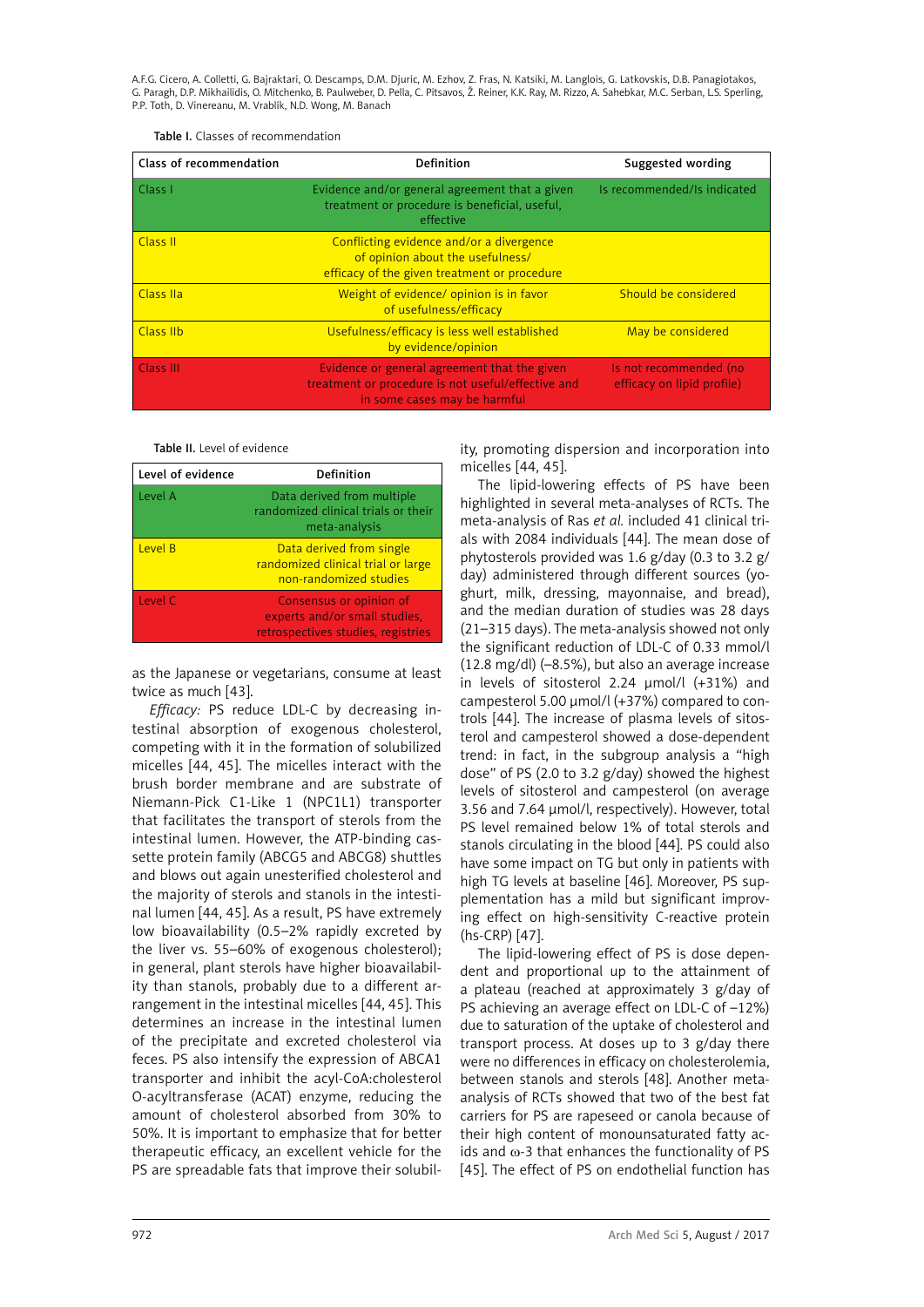<span id="page-8-0"></span>been recently investigated in two large RCTs that furnished conflicting results [49, 50].

*Safety:* In conclusion, PS produce a mean reduction of LDL-C by 8–12% in subjects with hypercholesterolemia. PS have also shown a high safety profile in the middle-term; however, data for treatment longer than 2 years are still not available [44, 50].

| <b>Class</b> | Level | Active<br>daily<br>doses | Expected<br>effects<br>on LDL-C | <b>Effects</b><br>on other<br>CV risk<br>biomark-<br>ers | <b>Direct</b><br>vascular<br>effects |
|--------------|-------|--------------------------|---------------------------------|----------------------------------------------------------|--------------------------------------|
| Ila          | А     | $400 -$<br>3000 mg       | $-8\%$ to<br>$-12%$             | $\downarrow$ hs-CRP                                      | Not<br>demon-<br>strated             |

### 2.2. Soluble fibers

Dietary fibers is a term commonly used for a variety of substances of vegetable origin resistant to enzymatic digestion in the gastrointestinal tract. Generally, they are divided according to their solubility into soluble and insoluble fibers [51]. For the last several years, some studies have focused on the lipid-lowering properties of soluble fibers, including pectin, guar gum, mucilage, oats and psyllium, showing a reduction in TC and LDL-C [51, 52]. The lipid-lowering mechanisms of action of soluble fibers are different, including prolonged gastric emptying time, an increase of satiety, the inhibition of hepatic cholesterol synthesis and an increase of fecal excretion of cholesterol and bile salts [52]. The reduction of cholesterol obtained by soluble fibers described in the literature is variable and dependent on the type of fiber, doses, subjects treated, study size and different diets: the effective range of the reduction of TC varies from 0 to 18% for oat-based fibers, 3–17% for psyllium, 5–16% for pectin, and 4–17% for guar gum [51].

### 2.2.1. β-glucan

*Mechanism of action:* β-glucan is a soluble fiber derived from the walls of different plant cells, bacterial, algae, fungi and yeasts. β-glucan has high viscosity, which confers lipid-lowering action [32].

*Efficacy:* A meta-analysis of 17 RCTs with 916 patients showed that β-glucan consumption in a hypercholesterolemic population significantly reduced LDL-C (–0.21 mmol/l (8.1 mg/dl) (95% CI: 0.27; –0.14) *p* < 0.00001). However, there were no significant differences in HDL-C and TG. No adverse effects were reported among the eligible trials [53]. In 2010 the European Food Safety Authority (EFSA) confirmed that oat β-glucan is able to reduce plasmatic cholesterol levels; however, at least 3 g/day of β-glucan is necessary [54]. According to the American and European guidelines for the management of dyslipidemia, the consumption of 5–15 g/day (European guidelines) or 10–25 g/day (US guidelines) of soluble fibers derived from oat rich in β-glucan can essentially reduce the levels of cholesterol in the blood [55, 56]. Finally, the study of Tabesh *et al.* showed that the consumption of β-glucan for 4 weeks in 60 patients with hypercholesterolemia increases the serum levels of nitric oxide (NO)  $(p = 0.017)$  but has no effect on flow-mediated dilatation (FMD) [57].

*Safety:* Due to the lack of enough data it seems to be important to evaluate the efficacy and safety of administration of β-glucan in the long-term follow-up as well as to clarify whether there is a dose-response relationship and whether it can decrease the CV risk.

# 2.2.2. Psyllium

*Mechanism of action:* Psyllium is a natural source of concentrated fibers derived from the husks of blonde psyllium seed. The mechanisms of action of psyllium are similar to those of other fibers discussed, including increased excretion of bile acids (stimulating  $7\alpha$ -hydroxylase), reduced absorption of intestinal cholesterol and a reduction of hepatic cholesterol synthesis (*via* the short-chain fatty acid byproducts of fiber fermentation) [58].

*Efficacy:* A meta-analysis of 21 studies, which enrolled a total of 1030 and 687 subjects receiving psyllium or placebo, respectively, concluded that compared with placebo, consumption of psyllium lowered serum LDL-C by 0.278 mmol/l (10.8 mg/dl) (95% CI: 0.213; 0.312 mmol/l). With random-effect meta-regression, a significant dose-response relationship was found between doses (3–20.4 g/day) and total cholesterol or LDL-C changes. Following an average intake of psyllium of 10 g/day, an average reduction of LDL-C of 7% was observed [59]. Moreover, psyllium showed good efficacy also in children and adolescents, with the percentage of LDL-C reduction similar to the one in adults [60]. The reduction of cholesterol was more pronounced in American subjects with hypercholesterolemia, who consumed a high-fat diet (LDL-C –8/20%) [61]. Psyllium supplementation might also have a positive effect on glucose metabolism related parameters [62]. However, psyllium has shown no significant effects on vascular function [63].

*Safety:* All available clinical trials and meta-analyses confirm the good safety profile of psyllium (at doses up to 20 g/day) that is documented by the Food and Drug Administration (FDA), the Select Committee on Generally Recognized Safe Substances and the Expert Panel from the Life Sciences Research Office. However, in some cases minor gastrointestinal side effects were reported (especially with micronized fibers) that might slightly reduce the adherence to this nutraceutical [64].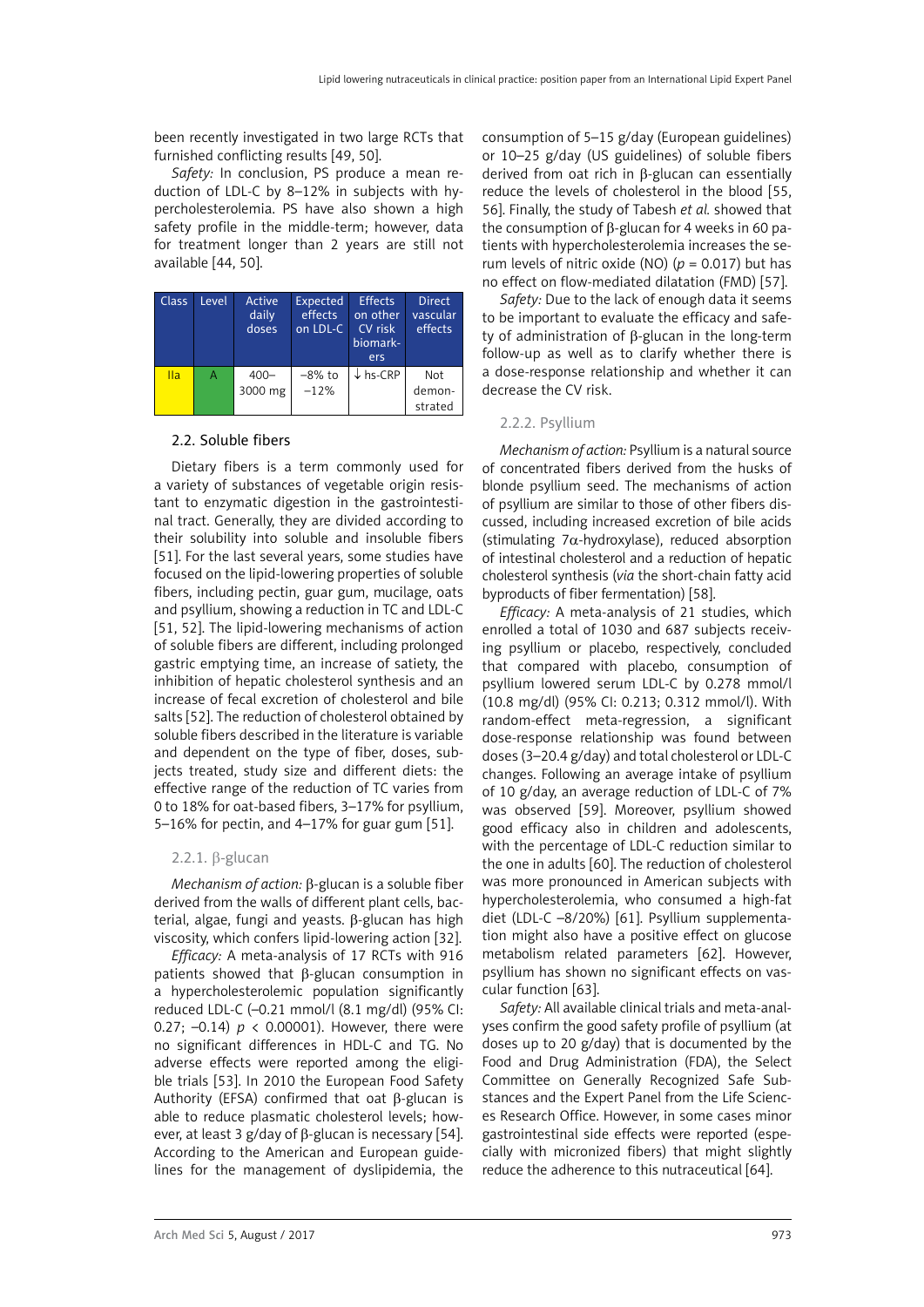### <span id="page-9-0"></span>2.2.3. Glucomannan

*Mechanism of action:* Glucomannan is a particular soluble fiber, widely used in the Orient for over a thousand years, derived from *Amorphophallus konjac*, commonly referred as konjac root, available as a nutraceutical in different forms such as capsules, tablets and sachets. Structurally glucomannan is a polysaccharide constituted by glucose and mannose (ratio 1 : 1.6) bound through β-1,4-glycosidic bonds [32]. Unlike other fibers, glucomannan does not act by binding bile acids, but it seems to reduce the absorption of cholesterol in the jejunum and the absorption of bile acids in the ileum, yielding improvements in apolipoprotein B (ApoB) and plasma LDL-C levels. It also increases the activity of  $7\alpha$ -hydroxylase, an enzyme that converts cholesterol into bile acids [65].

*Efficacy:* A recent meta-analysis including 14 RCTs with 531 patients concluded that the use of glucomannan (at doses ranging between 1.24 and 15.1 g/day) significantly reduces LDL-C and TG respectively by –0.41 mmol/l (15.9 mg/dl) and –0.13 mmol/l (11.5 mg/dl) (*p* < 0.05 for both) compared to placebo. The reduction of serum triglycerides is a peculiarity of glucomannan, probably due to its high viscosity and its ability to interact with the hepatic cholesterol and lipoprotein metabolism, but not of other soluble fibers, which have only a very modest action on triglyceride levels [66]. Data on weight reduction are controversial; in general it can be said that glucomannan is able to promote the maintenance of weight and in some cases (with at least 5.2 weeks of treatment) it can cause a small reduction of weight (according to some meta-analyses significant, according to others not), although only less than 1 kg [67]. Treatment with glucomannan has also given positive results in children with primary hyperlipidemia. Guardamagna *et al.* conducted a study with 36 dyslipidemic children (6–15 years old) treated with glucomannan twice daily for 8 weeks. The results showed a significant reduction in LDL-C ( $-7.3\%$ ,  $p = 0.008$ ) and non-HDL-C  $(-7.2\%$ ,  $p = 0.002$ ) compared to placebo. These effects had a more pronounced trend in females than in males [68]. The same correlation was also found in the study of Martino *et al.*, where 40 children were treated with 2–3 g/day of glucomannan and benefited by a reduction of LDL-C of 30% in females and 9% in males (*p* = 0.046). This gender-dependent effect was also observed with other soluble fibers, and it would seem to be caused by the interaction between sex hormones and lipid metabolism; nevertheless, further corroboration is necessary [69]. The abovementioned results have been confirmed in a further study by the same authors on a larger sample of 120 hypercholesterolemic children [70].

*Safety:* The intake of glucomannan may interfere with the absorption of certain drugs, in particular lipophilic drugs/nutraceuticals: for example, glucomannan could reduce the absorption of vitamin E, calcium and other minerals, whereas it does not hinder the absorption of water-soluble vitamins. Therefore it is recommended to take the medication 1 h before or at least four hours after taking glucomannan [32]. In general, the consumption of glucomannan does not cause serious side effects; most of them concern gastrointestinal such as diarrhea, flatulence and abdominal discomfort.

| <b>Class</b> | Level | Active<br>daily<br>doses | Expected<br>effects<br>on LDL-C | <b>Effects</b><br>on other<br>CV risk<br>biomark-<br>ers                      | <b>Direct</b><br>vascular<br>effects                                                   |
|--------------|-------|--------------------------|---------------------------------|-------------------------------------------------------------------------------|----------------------------------------------------------------------------------------|
| IIa          | A     | $5 - 15$ g               | $-5\%$ to<br>$-15%$             | $\downarrow$ TG,<br>glyce-<br>mia,<br><b>HOMA</b><br>index,<br>body<br>weight | $\downarrow$ CVD<br>risk (ep-<br>idemio-<br>logical<br>data on<br>fiber-rich<br>foods) |

# 2.3. Chitosan

*Mechanism of action:* Chitosan is a non-fiber lipid-lowering agent isolated from shellfish and sea crustaceans that inhibits cholesterol absorption in the bowel.

*Efficacy:* A meta-analysis of 6 RCTs including 416 patients with hypercholesterolemia concluded that it has a significant effect on TC (-0.3 mmol/l (11.6 mg/ dl), *p* = 0.002), but not on LDL-C, HDL-C or TG [71]. Since other trials have yielded conflicting results with a significant reduction of all lipid parameters [72], further studies are necessary to have clear data on efficacy both in the short and long term of consumption. However, chitosan supplementation is associated with mild weight loss [73] and an improvement in insulin-resistance related parameters [74].

*Safety:* Transient side effects such as abdominal pain, diarrhea, vomiting, and constipation occur in rare cases at doses ranging between 1 and 6 g/day (indicative daily doses) [75].

| <b>Class</b>    | Level | Active<br>daily<br>doses | <b>Expected</b><br>effects<br>on LDL-C | <b>Effects</b><br>on other<br>CV risk<br>biomark-<br>ers         | <b>Direct</b><br>vascular<br>effects |
|-----------------|-------|--------------------------|----------------------------------------|------------------------------------------------------------------|--------------------------------------|
| I <sub>II</sub> | Α     | $1-6g$                   | $-5%$                                  | $\downarrow$ Body<br>weight,<br>glucose.<br><b>HOMA</b><br>index | Not<br>demon-<br>strated             |

# 2.4. Probiotics

*Mechanism of action:* Probiotics are defined as vital microorganisms which confer health benefits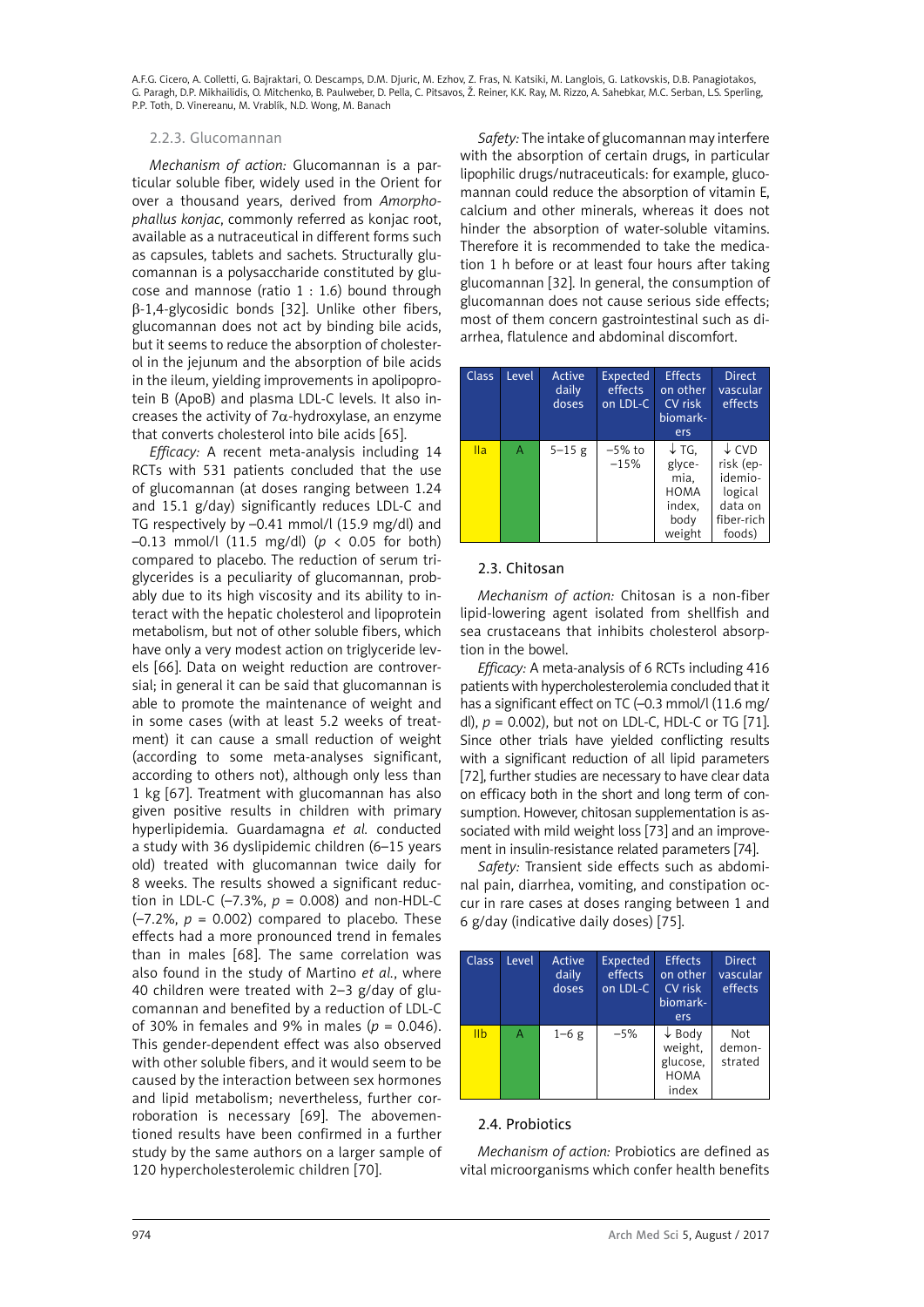<span id="page-10-0"></span>to the host when taken in adequate amounts. The consumption of probiotics is considered safe and free of serious side effects [76]. In recent years, some clinical studies have supported the hypothesis of a possible clinical use of certain strains of microorganisms as cholesterol-lowering agents. Nevertheless, it is still very difficult to draw firm conclusions due to the great heterogeneity of the studies in duration, type of probiotic strains used, dosage, clinical characteristics of the participants and dosage form/vehicle.

The mechanisms of action whereby probiotics reduce cholesterolemia are still unclear. Among the proposed mechanisms, it is possible that probiotics interact with the intestinal cholesterol, binding or incorporating it into the cell membrane [77]. *Lactobacillus acidophilus* and *L. bulgaricus* contain some enzymes (cholesterol dehydrogenase/isomerase) able to catalyze the transformation of cholesterol into cholest-4-en-3-one, an intermediate cofactor in the conversion of cholesterol to coprosterol or coprostanol, which are directly excreted in the feces [78]. Other probiotics reduce the enterohepatic circulation of bile salts through activity of bile salt hydrolase (BSH) enzymes; there is a mechanism based on the ability of some lactobacilli and bifidobacteria to deconjugate bile acids enzymatically, increasing their excretion rates and attracting greater mobilization of systemic cholesterol to the liver for de novo synthesis of bile salts [79]. Finally, some probiotics may alter bowel pH, the formation of micelles, the transport pathways of cholesterol and/ or lipoprotein (such as NPC1L1 gene expression) and cholesteryl esters [80]. These mechanisms are hypothetical, so further well-designed studies are required to elucidate which of these have a greater influence on cholesterol reduction.

*Efficacy:* A recent meta-analysis included 30 RCTs to investigate the effect of probiotics on TC, HDL-C and TG and 27 RCTs on LDL-C. The most studied probiotic strains were *L. acidophilus*, *L. acidophilus* + *Bifidobacterium lactis* and *L. plantarum*. The mean duration of the studies was 7 weeks involving normo- (TC < 200 mg/dl) or hypercholesterolemic subjects. The pooled mean net change in LDL-C was –0.19 mmol/l (7.35 mg/dl) (*p* < 0.01) compared to controls. TG and HDL-C did not change significantly compared to the control groups. In a subgroup analysis, the maximum reduction in LDL-C was obtained in studies that included hypercholesterolemic subjects, with higher levels of cholesterol at baseline [81].

Based on available data it seems that the best results were obtained with *Lactobacillus* strains. One possible explanation might be the adaptation of *Lactobacillus* species (in particular *L. acidophilus* and *L. plantarum*) that can survive in acid and bile environment and easily colonize the gastrointestinal tract [82]. A stronger cholesterol-lowering effect of *Lactobacillu*s was confirmed in the meta-analysis of RCTs by Shimizu *et al.*, where the most promising results were obtained after a treatment period of more than 4 weeks, but they could not prove any significant improvements in either HDL-C or TG [83]. More studies are needed to strictly define the types of subjects who would benefit most, the probiotic strains, the dosage forms or the administration vehicles of the strains (researching any interference or pleiotropic action due to the vehicle), the duration of the treatment, the dosages and the cholesterol-lowering mechanisms. To date, the clinical findings are still not sufficient to recommend probiotics as a nonpharmacologic alternative to improve the lipid profile.

*Safety:* Probiotics are considered to be generally very safe, and side effects are rare. The report released by the Agency for Healthcare Research and Quality (2011) concluded that, although the existing probiotic clinical trials reveal no evidence of increased risk, there are not enough data to answer questions on the safety of probiotics in intervention studies with confidence [84].

| <b>Class</b>   | Level | Active<br>daily<br>doses  | <b>Expected</b><br>effects<br>on LDL-C | <b>Effects</b><br>on other<br>CV risk<br>biomark-<br>ers             | <b>Direct</b><br>vascular<br>effects |
|----------------|-------|---------------------------|----------------------------------------|----------------------------------------------------------------------|--------------------------------------|
| I <sub>1</sub> | B     | Strain-<br>depen-<br>dent | $-5%$<br>(strain-<br>depen-<br>dent)   | None<br>(at least<br>none<br>with<br>a lipid-<br>lowering<br>effect) | Not<br>demon-<br>strated             |

### 3. Inhibitors of liver cholesterol synthesis

### 3.1. Red yeast rice extract

*Mechanism of action:* Red yeast rice (RYR) is a nutraceutical obtained by the fermentation of a particular yeast (in general *Monascus purpureus*, *M. pilosus*, *M. floridanus* or *M. ruber*) in rice (*Oryza sativa*) that gives the typical red coloration to the rice for the presence of pigments produced by the secondary fermentative metabolism. Red yeast rice contains sugars (25–73%, in particular starch), proteins (14–31%), water (2–7%), fatty acids (1–5%), pigments (such as rubropunctamine, monascorubramine, rubropunctatin, monascorubrin, monascin, ankaflavin), sterols, isoflavones and polyketides [85]. The yeast during the fermentation process enriches the rice of a complex of substances with important lipid-lowering activities including polyketides such as monacolins. Usually the food supplements derived from red yeast rice contain a concentration of monacolins of up to 1.9% [86]. Based on the conditions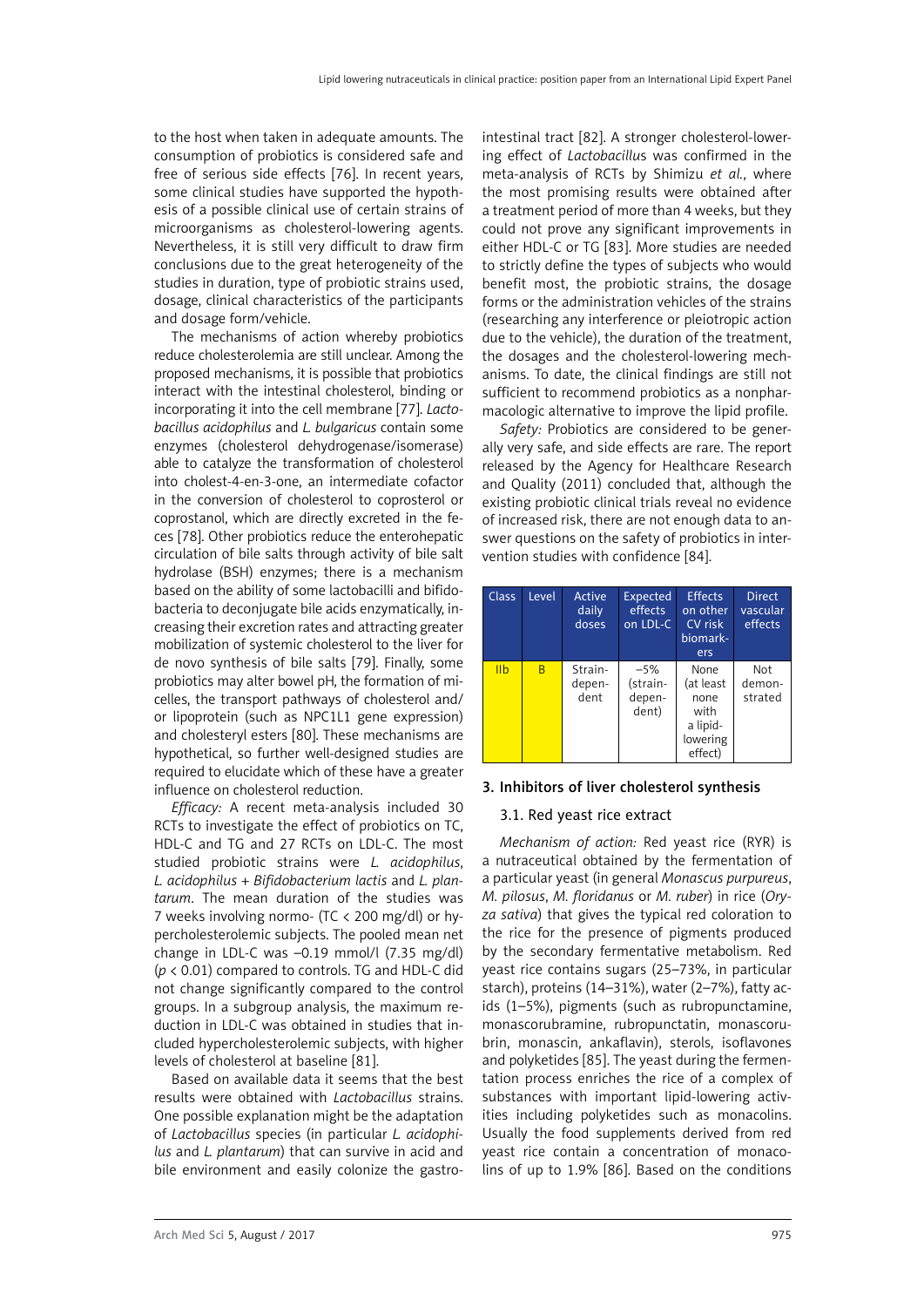of fermentation and the yeast strain used, today several types of monacolins have been identified (compactin, monacolins M, L, J, X) including the subtype monacolin K (MonK), structurally identical to lovastatin. The main cholesterol-lowering putative mechanism of action of red yeast rice is due by a reversible inhibitory action on 3-hydroxy-3-methyl-glutaryl-CoA (HMG-CoA) reductase (the key enzyme in endogenous cholesterol synthesis).

Despite having the same structure, MonK and lovastatin pharmacokinetic profiles and bioavailability can be different: in fact, if on one hand lovastatin is administered in conventional pharmaceutical form as a single active ingredient (31% of bioavailability in humans), MonK is only one of the components of the red yeast rice that can interact to change the typical pharmacokinetic profile of lovastatin. Another important aspect that emphasizes the possible pharmacokinetics and clinical efficacy differences regards the chemical structure of MonK: the ratio of lactone to acid strongly varies, the acid being the active one and much better absorbed. The acid form can range from 5% to 100% of the total MonK (difficult to estimate), greatly influencing the bioavailability of the molecule. The lactone ring opening can occur following metabolism in alkaline conditions or enzymatically by the small intestine and liver cytochrome P450 (CYP) 3A family [87, 88].

*Efficacy:* The lipid-lowering efficacy of RYR has been confirmed by some meta-analyses of RCTs; the most recent one included 20 trials evaluating the efficacy and safety profile of this nutraceutical. The results showed that (after 2–24 months) RYR reduced LDL-C on average by 1.02 mmol/l (–1.20; –0.83) (39.4 mg/dl) compared to placebo, which was not different from moderate-intensity statins (pravastatin 40 mg, simvastatin 10 mg, lovastatin 20 mg) (0.003 mmol/l; –0.36; 0.41) (0.12 mg/dl). A small increase of HDL-C (0.007 mmol/l; 0.03; 0.11) (0.3 mg/dl) and decrease of TG (–0.26 mmol/l; –0.35; –0.17) (23 mg/dl) compared to placebo was observed. The doses of RYR used were different and varied from 1200 mg to 4800 mg/day containing from 4.8 mg to 24 mg of MonK. Concerning the safety profile, the incidence of cases of liver abnormalities and kidney injury was between 0 and 5% in both groups (RYR and control). In addition, the incidence of developing muscular symptoms was lower in RYR groups (0 to 23.8%) compared to control groups (0–36%). There were no cases of rhabdomyolysis or myopathy with CK levels increased more than 10 times the upper limit [89]. In fact it has been clearly shown that the safety profile of RYR is similar to that of low-dose statins [90]. These data consolidate the results obtained in a previous Chinese meta-analysis including 93 trials with a total of 9625 participants included [91].

The reason why the reduction of serum cholesterol is comparable between "RYR" and "statin" groups (at doses many times higher than the corresponding MonK) is still unclear. It is possible that "non-statin components" of RYR (such as polyunsaturated fatty acids) exert pleiotropic actions on reducing cholesterol, thus reaching the values as the groups treated with single-component statins [85]. Furthermore, the tolerance of RYR is usually greater than statin treatment. The reason is again not clear, but it could be explained by the fact that the daily dose of MonK in dietary supplements is usually much lower than that of statins.

RYR also improves endothelial function in humans. In a clinical trial involving 50 patients with CHD, treated with 1200 mg/day of RYR or placebo for a period of 6 weeks and following a meal with high fat intake (50 g), the levels of hs-CRP and FMD (at 0 and 4 h) and the lipid parameters were monitored. The results showed that the group treated with RYR at the end of the 6-week follow-up obtained a reduction of hs-CRP and the area under the curve (AUC) of triglyceride (TG-AUC) (*p* < 0.001 for each), in addition to an improvement of postprandial and pre-prandial FMD (*p* < 0.001). There were no significant changes in serum lipids and FMD in the placebo group [92].

RYR use is a rare example of a nutraceutical studied to evaluate its effects on CV outcomes. RYR supplementation has shown relevant efficacy in reducing CVD risk in adult and elderly patients in secondary prevention [92]. In a large trial involving 66 hospitals in China, 1445 patients (aged between 65 and 75 years) with a history of myocardial infarction (MI) were randomized to two groups (placebo vs. RYR) and followed for a mean of 4 years. RYR supplementation showed a reduction in the risk of CHD (31.0%,  $p = 0.04$ ), allcause mortality (31.9%, *p* = 0.01), stroke (44.1%,  $p = 0.04$ ), the need for coronary artery bypass graft (CABG) or a percutaneous coronary intervention (PCI) (48.6%, *p* = 0.07) and malignancies (51.4%,  $p = 0.03$ ). It was also estimated that following RYR treatment for 4 years, the number needed to treat (NNT) to prevent one coronary event, one coronary death and one mortality due to all causes in elderly patients were respectively 18, 33 and 23. In adults, however, these numbers were 23, 82 and 51. Side effects were not significantly different between the groups [93].

*Safety:* Inhibitors or inducers of CYP450 may cause alterations of plasma concentrations of MonK. In fact, the concomitant use of some nutraceuticals (such as grapefruit juice) [94], food or drugs (cyclosporine, niacin, fibrates, coumarin, verapamil, antifungals, macrolides, nefazodone, HIV protease inhibitors [93]), which are CYP450 inhibitors may increase the risk of myotoxic side effects and in some rare cases cause rhabdomy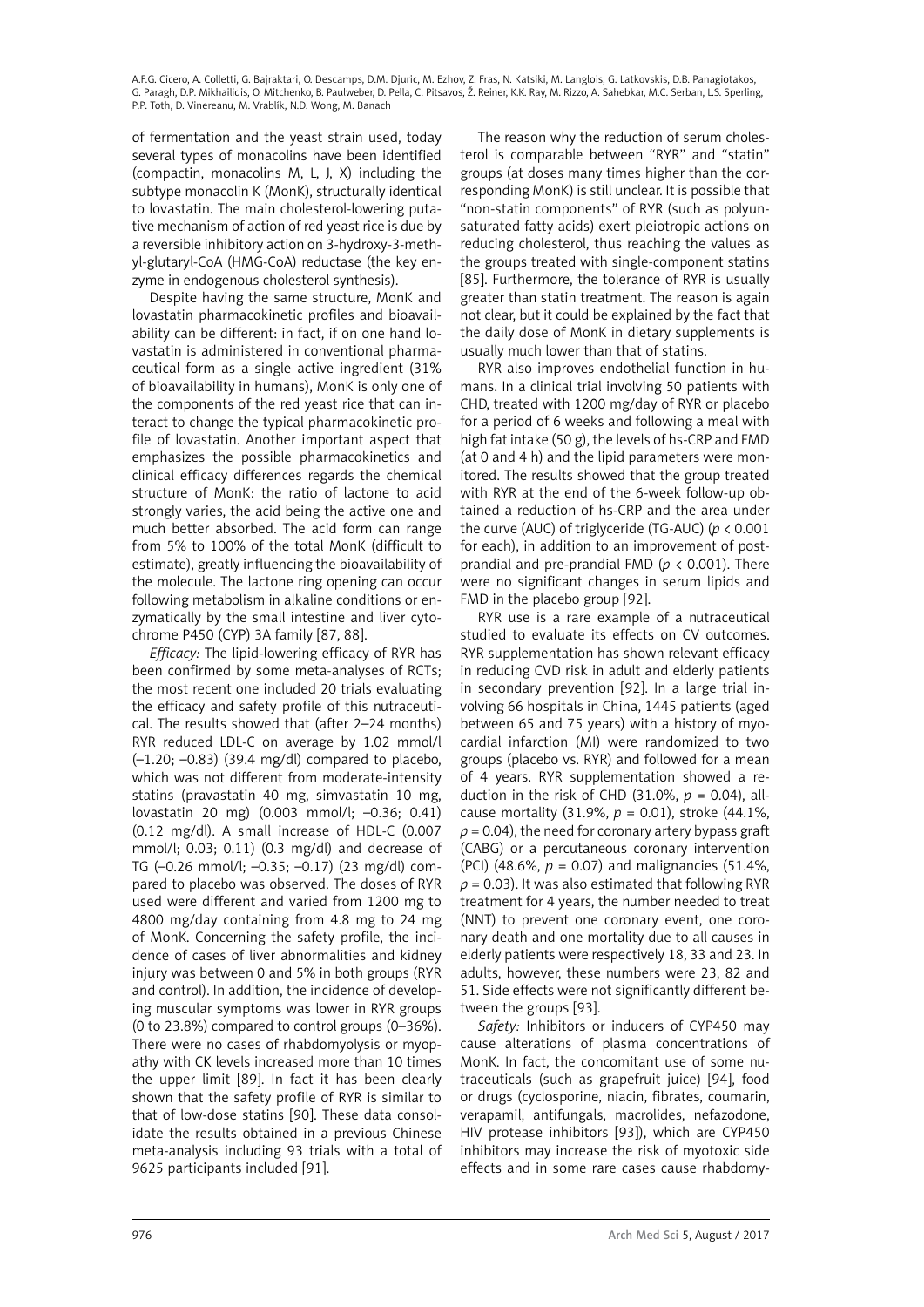<span id="page-12-0"></span>olysis [95]. While the chronic administration of monacolins could be responsible for mild to moderately severe side effects, it is usually well tolerated. However, serious attention must be paid to citrinin, a mycotoxin metabolite derived from the fermentation of *Monascus* [96]. The chronic ingestion of citrinin is nephrotoxic in various animal species, gradually leading to hyperplasia of the renal tubular epithelium, renal adenomas and in some cases to renal tumors (at a dose of 50 mg/kg body weight (b.w.) causing tumors in 100% of the animals tested). Moreover, citrinin induces reproductive toxicity, malformations and proven embryo toxicity *in vitro* and *in vivo* [97–99]. The EFSA has established as 0.2 μg/kg b.w. per day the highest quantity of citrinin which can be taken by humans with no nephrotoxic effects [100]. However, at these doses genotoxic and carcinogenic effects are not excluded. In the market RYR supplements were detected with levels of citrinin exceeding 114 μg/capsule and for 4 capsules/day (recommended dosage) the mean was 456 μg/ day of citrinin, which is well above the level of 20 μg/kg b.w. per day suggested by the EFSA [86].

In summary, the administration of RYR can be recommended because of its effects on LDL-C in patients with moderately elevated cholesterol, especially in primary prevention. On the basis of the available evidence, the EFSA has expressed a scientific opinion on the substantiation of health claims about the relationship between administration of RYR and the maintenance of plasma LDL-C levels – the relationship is possible using a dose of RYR which contains 10 mg of MonK (maximum daily dose in Europe as dietary supplement) [101]. However, some National Regulatory Agencies in Europe have recently suggested using lower dosages of MonK for safety purposes. Moreover, specific attention has to be given when full dosed RYR is administered in previously statin-intolerant subjects.

| <b>Class</b> | Level | Active<br>daily<br>doses          | Expected<br>effects<br>on LDL-C | <b>Effects</b><br>on other<br>CV risk<br>biomark-<br>ers | <b>Direct</b><br>vascular<br>effects                                                 |
|--------------|-------|-----------------------------------|---------------------------------|----------------------------------------------------------|--------------------------------------------------------------------------------------|
|              | Α     | $3 - 10$ mg<br>(mona-<br>colin K) | $-15%$ to<br>$-25%$             | $\downarrow$ ApoB,<br>hs-CRP.<br>$MMP-2$ ,<br>MMP-9      | ↑ FMD,<br>↓ PWV<br>$\downarrow$ CV<br>events<br>in sec-<br>ondary<br>preven-<br>tion |

# 3.2. Garlic (*Allium sativum*)

*Mechanism of action:* Garlic (*Allium sativum*) is a nutraceutical known for its multiple health properties. One of the most important molecules

present in garlic is allicin (diallyl thiosulfinate) produced from the non-proteinogenic amino acid alliin (S-allyl cysteine sulfoxide) in a reaction catalyzed by alliinase [102]. Allicin could be one of the chemical entities responsible for the garlic lipid-lowering mechanism of action. In fact, it seems to be an inhibitor of HMG-CoA reductase, squalene-monooxygenase and acetyl-CoA synthetase enzymes. Allicin contains a thiol group, so it is also possible that it reacts with non-acetylated-CoA directly, reducing acetyl-CoA available for endogenous synthesis of cholesterol [103]. Other suggested mechanisms of action of garlic are blocking the absorption of dietary cholesterol and fatty acids and increased excretion of bile acids. However, further studies are necessary to finally confirm these effects and the molecules responsible for these possible lipid-lowering activities [104].

*Efficacy:* In a meta-analysis of 39 RCTs enrolling 2298 mild-to-moderate hypercholesterolemic subjects the consumption of garlic extracts for at least 2 months showed a reduction of LDL-C (–0.23 mmol/l (9 mg/dl), more evident in individuals with TC  $\langle$  5.17 mmol/l (200 mg/dl) at baseline) [103]. The same author highlighted the beneficial effect on blood pressure of garlic [105], while Jung *et al*. [106] underlined that it is able to reduce apoB and increase the LDL/Apo B ratio. According to a recent meta-analysis of RCTs, garlic seems not to have any effect on lipoprotein (a)  $(Lp(a))$  level [107]. Finally, garlic might exert a significant antiplatelet activity in humans [108]. In conclusion, garlic at a dose of 6 g/day (depending on the percentage of allicin) could be useful in the management of mild cholesterolemia, probably more for the parallel anti-hypertensive and anti-platelet effect than for the lipid-lowering one. The high doses required and the common aftertaste could limit the longterm compliance with treatment.

*Safety:* Side effects are usually minimal (mostly gastrointestinal) and the extracts are well tolerated [104].

| Class <sub>1</sub> | Level | Active<br>daily<br>doses | <b>Expected</b><br>effects<br>on LDL-C | Effects<br>on other<br>CV risk<br>biomark-<br>ers               | <b>Direct</b><br>vascular<br>effects |
|--------------------|-------|--------------------------|----------------------------------------|-----------------------------------------------------------------|--------------------------------------|
| <b>Ila</b>         | A     | $5 - 6$ g<br>(extract)   | $-5\%$ to<br>$-10%$                    | $\downarrow$ Blood<br>pressure,<br>platelet<br>aggrega-<br>tion | Not<br>demon-<br>strated             |

### 3.3. Pantethine

*Mechanism of action*: Pantethine, a dimeric form of pantetheine, produced from pantothenic acid (vitamin  $B_5$ ) by the addition of cysteamine, has been widely tested for lipid-lowering activ-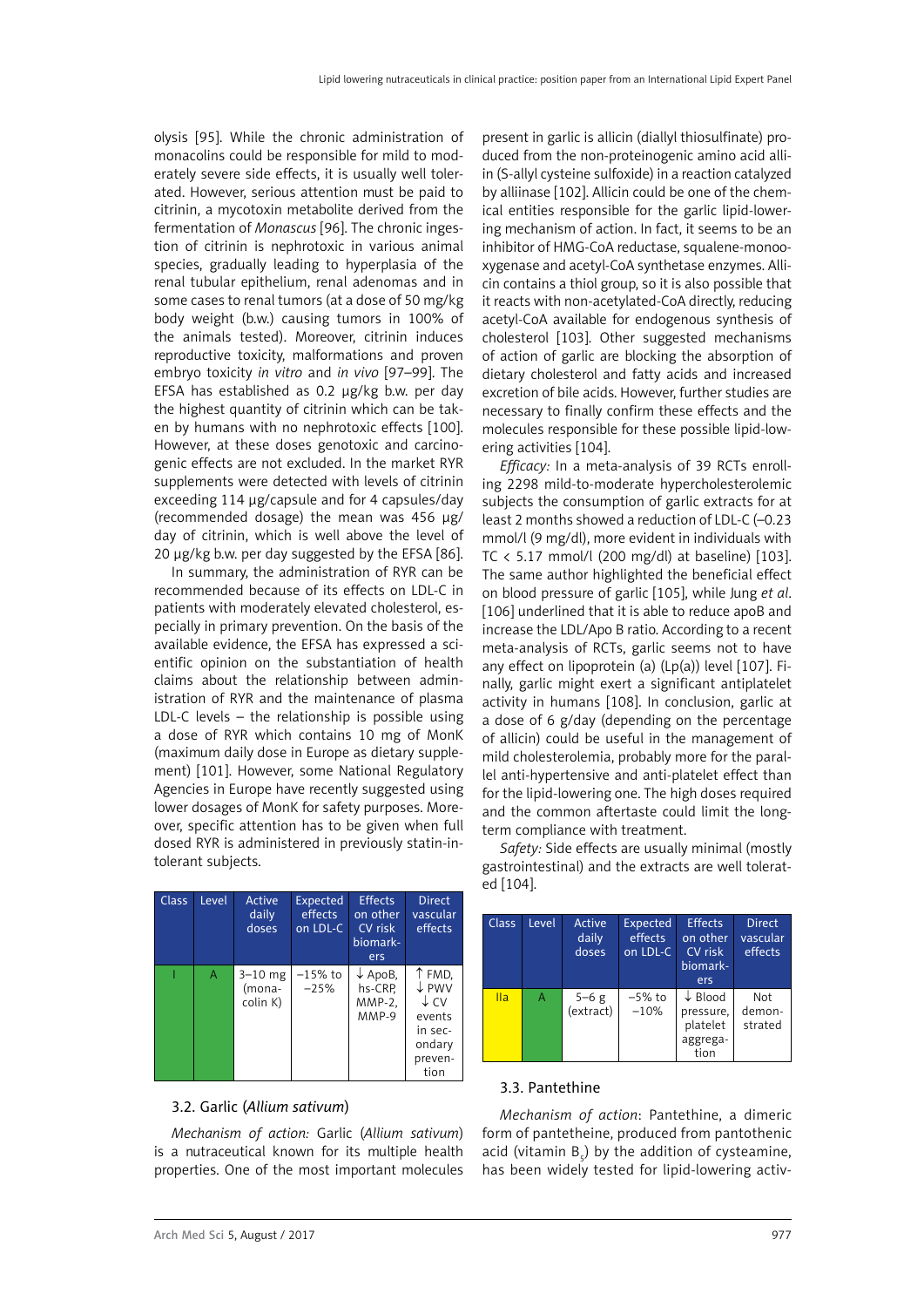<span id="page-13-0"></span>ity. *In vitro* it inhibits fatty acid synthesis and HMG-CoA reductase [109, 110]. Several human trials have confirmed these effects in humans [111, 112].

*Efficacy:* Recently a 16-week triple-blinded RCT carried out on 120 subjects with low to moderate CVD risk was published [113]. The authors showed that following an adequate diet in comparison with placebo, pantethine 600–900 mg/day demonstrated significant (*p* < 0.005) and sustained reductions (from baseline to week 16) in TC (3% – 0.16 mmol/l (6 mg/dl)), LDL-C (4% – 0.10 mmol/l  $(4 \text{ mg/dl})$  and apoB  $(5\% - 0.0001 \text{ mmol/l}$   $(4 \text{ mg/d})$ dl)). The data suggest that pantethine supplementation for 16 weeks (600 mg/day for weeks 1–8 then 900 mg/day for weeks 9–16) is safe and significantly lowers TC and LDL-C (although with relatively limited clinical relevance) over and above the effect of therapeutic lifestyle changes (TLC) or diet alone [114]. In a further 16-week triple-blinded RCT carried out on mildly hypercholesterolemic subjects pantethine 600–900 mg/day reduced LDL-C level by 11% [115].

*Safety:* The tolerability of pantethine is overall high, with acceptable safety confirmed also in children [114] and patients in hemodialysis [116].

| <b>Class</b> | Level | Active<br>daily<br>doses | <b>Expected</b><br>effects<br>on LDL-C | <b>Effects</b><br>on other<br>CV risk<br>biomark-<br>ers | <b>Direct</b><br>vascular<br>effects |
|--------------|-------|--------------------------|----------------------------------------|----------------------------------------------------------|--------------------------------------|
| <b>Ila</b>   | А     | 600-900<br>mg            | Not ap-<br>plicable                    | Not<br>demon-<br>strated                                 | Not<br>demon-<br>strated             |

# 3.3. Bergamot (*Citrus bergamia*)

*Mechanism of action*: Bergamot is the common name of the fruit *Citrus bergamia Risso* and differs from other *Citrus* fruits in its composition, particularly rich in flavonoids (as neoeriocitrin, neohesperidin, naringin, rutin, neodesmin, rhoifolin, poncirin) [117]. In particular, the 3-hydroxy-3-methyl-glutaryl flavanone enriched fraction (HMGF: brutieridin, melitidin and HMG-neoeriocitrin) has been extracted from the bergamot peel; they act as statins by inhibiting HMG-CoA reductase and ACAT, reducing the formation of cholesterol esters and limiting the transport of cholesterol in the blood. Bergamot also contains naringin: like neoeriocitrin, melitidin and rutin it inhibits the oxidation of LDL-C, initiates adenosine-monophosphate-kinase (AMPK) and has shown scavenging activity, suggesting a possible preventive antiatherosclerotic mechanism. It is also possible that bergamot increases the fecal excretion of cholesterol, reducing the intestinal absorption and increasing the turnover and excretion of bile acids [118, 119].

*Efficacy:* Clinical studies on the lipid-lowering properties of bergamot are still very few. The study by Gliozzi *et al*., a prospective, open-label, parallel group, placebo-controlled trial, involved 77 patients with mixed dyslipidemia divided into 5 groups: placebo ( $n = 15$ ), rosuvastatin 10 mg ( $n = 16$ ), rosuvastatin 20 mg (*n* = 16), bergamot 1000 mg (bergamot derived polyphenolic fraction, BPF) (*n* = 15), and bergamot 1000 mg + rosuvastatin 10 mg (*n* = 15). After 4 weeks of treatment, LDL-C decreased from a baseline value of 4.94 mmol/l  $(191 \pm 3 \text{ mg})$ dl) to a value of 2.97 mmol/l  $(115 \pm 4 \text{ mg/dl})$  (level of reduction: –1.96 mmol/l/75.8 mg/dl) after rosuvastatin 10 mg, to 2.26 mmol/l (87.3 mg/dl) (–2.69 mmol/l/104 mg/dl) after rosuvastatin 20 mg, 2.92 mmol/l (113 ±4 mg/dl) (–2.02 mmol/l/78.1 mg/dl) after BPF 1000 mg, and 2.33 mmol/l (90  $\pm$ 3 mg/ dl) (–2.61 mmol/l/100.9 mg/dl) after rosuvastatin 10 mg + BPF 1000 mg/day. Moreover, the groups treated with BPF (either alone or in combination) experienced a reduction of some biomarkers of vascular oxidative damage including malonyldialdehyde (MDA; one of the major aldehydes formed during lipid peroxidation) and oxidized LDLs [120]. The same author evaluated the effects of bergamot (1300 mg/day) in 107 patients (divided into two groups) with metabolic syndrome (MetS) and non-alcoholic fatty liver disease (NAFLD) during 120 consecutive days. They found that the treated group experienced a marked reduction of small dense LDL (sdLDL) and TG, and increased HDL-C levels compared to placebo. Moreover, this was accompanied by a significant reduction of serum glucose, transaminases, y-glutamyl-transferase, and inflammatory biomarkers such as hs-CRP and tumor necrosis factor- $\alpha$  (TNF- $\alpha$ ) [121]. Moreover, the amount of atherogenic sdLDL significantly decreased (–35%), while large buoyant LDLs increased (+38%; both *p* < 0.05) compared to baseline levels. These data are important, and emphasize the potential use of bergamot for reducing CVD risk, knowing that elevated levels of sdLDL-C associated with NAFLD are associated with an increased CV risk [122]. A further study involved 237 patients divided into four groups:  $A(n = 104)$  – subjects with hypercholesterolemia (LDL-C > 3.36 mmol/l (130 mg/dl)) treated with bergamot (500 mg/day for 30 days); B (*n* = 42) – patients with hyperlipidemia (hypercholesterolemia and hypertriglyceridemia) treated with bergamot (1000 mg/day for 30 days); C (*n* = 59) – patients with MetS treated with placebo; and D (*n* = 32) – hyperlipidemic patients who stopped treatment with simvastatin because of side effects (cramps and increased serum levels of creatine kinase (CK)), treated with bergamot (1500 mg/day for 30 days) after a 60-day wash-out period. The results showed dose-dependent lipid-lowering action of bergamot (groups A and B respectively LDL-C: –24.1% and –30.6%, TG: –28.2% and –37.9%, HDL-C: +22.3% and  $+40.1\%$ ,  $p < 0.001$  for all) compared to baseline. Group C (placebo) did not show significant reductions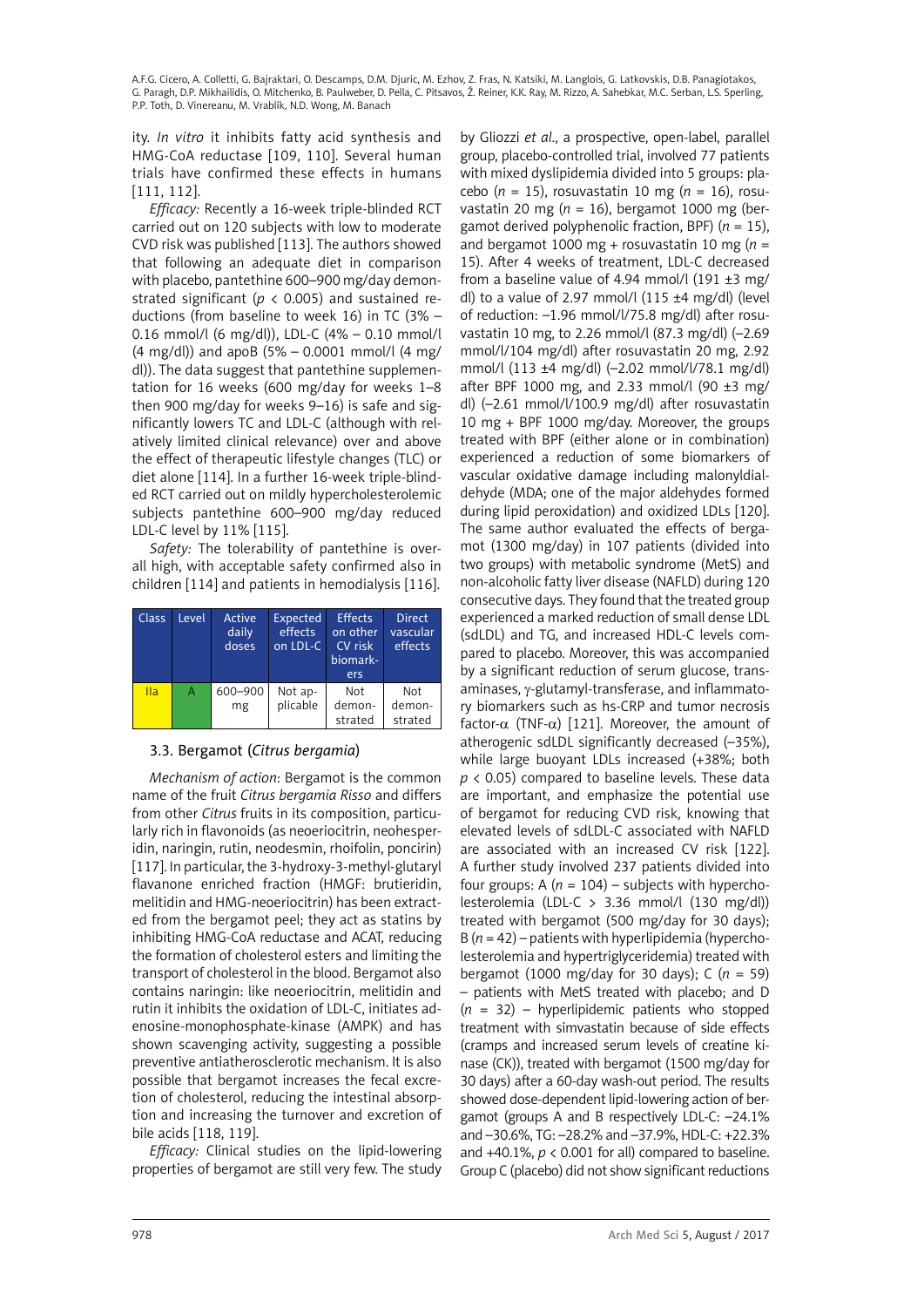<span id="page-14-0"></span>in serum cholesterol. Group D showed a reduction of LDL-C and TG (–25.0% and –27.6%, respectively; *p* < 0.001 for all), without any side effects [123]. In summary, the evidence indicates that bergamot has lipid-lowering effects, both quantitative and qualitative, especially by reducing the levels of sdLDL and TG and significantly increasing HDL-C levels. This suggests a potential use of bergamot in hypercholesterolemic and/or hypertriglyceridemic patients, intolerant to statins, with NAFLD and MetS. The main limitation of the evidence on bergamot efficacy is related to the fact that the greater part of the clinical literature has been provided by a single research unit and not confirmed elsewhere. Moreover, data on vascular parameters such as endothelial function and arterial stiffness are not available yet.

*Safety:* Clinical studies conducted to date with dosages between 500 and 1500 mg/day showed a good safety profile, with no side effects detected.

| <b>Class</b> | Level | Active<br>daily<br>doses    | Expected<br>effects<br>on LDL-C | <b>Effects</b><br>on other<br>CV risk<br>biomark-<br>ers | <b>Direct</b><br>vascular<br>effects |
|--------------|-------|-----------------------------|---------------------------------|----------------------------------------------------------|--------------------------------------|
| IIa          | B     | $500 -$<br>1000 mg<br>(BPF) | $-15%$ to<br>$-40%$             | $\downarrow$ sdLDL,<br>hs-CRP.<br>TNF- $\alpha$          | Not<br>demon-<br>strated             |

# 3.4. Policosanols

*Mechanism of action*: Policosanols are aliphatic primary alcohols mainly extracted from sugarcane (*Saccharum officinarum L*) wax. The interest in policosanols has increased based on early Cuban studies, indicating the lipid-lowering and antiplatelet effects of this nutraceutical [124]. Policosanols have demonstrated inhibitory action on HMG-CoA reductase and on bile acid absorption, in addition to an activating effect on AMPK (increase of fatty acid β-oxidation) [125].

*Efficacy:* In recent years several clinical studies have suggested a reducing action of this nutraceutical on lipid profile, but the results are often non-significant. The study by Berthold *et al*. showed that the administration of policosanols in hypercholesterolemic patients does not statistically improve the levels of TC, TG, HDL-C and LDL-C. This trial included 143 subjects divided into five groups each treated with 10, 20, 40, 80 mg of policosanols or placebo. Nobody in any group at the end of the study (12 weeks) showed a reduction of more than 10% in LDL-C [126]. These data were confirmed by the study of Backes *et al.*, where policosanols did not significantly change the lipid profile of hypercholesterolemic subjects in either of the two treatment groups (treated with policosanol or policosanol in addition to statin therapy) or placebo compared to the control [127]. Neither policosanols from rice nor wheat germ showed any

significant effect on LDL-C, HDL-C, TG, oxLDL, apoB, Lp(a), homocysteine, CRP, fibrinogen or blood coagulation factors [128, 129]. There are several clinical studies demonstrating the efficacy of combinations containing policosanol also in association with other nutraceuticals (such as fermented red rice, berberine), but the role of the lipid-lowering effect of policosanol in these combinations is not clear. Based on all these data, policosanol should not be recommended in clinical practice until new well-designed studies are performed that definitively clarify its lipid-lowering potential effect.

*Safety:* The tolerability of policosanols is usually very good.

| Class | Level | Active<br>daily<br>doses | Expected<br>effects<br>on LDL-C | <b>Effects</b><br>on other<br>CV risk<br>biomark-<br>ers | <b>Direct</b><br>ıvascular<br>effects |
|-------|-------|--------------------------|---------------------------------|----------------------------------------------------------|---------------------------------------|
| Ш     | А     | $10 - 80$<br>mg          | Non-sig-<br>nificant            | None                                                     | Not<br>demon-<br>strated              |

# 4. Inducer of LDL-cholesterol excretion

### 4.1. Berberine

*Mechanism of action*: Berberine (BBR) is a quaternary benzylisoquinoline alkaloid present in the root, [rhizome](https://en.wikipedia.org/wiki/Rhizome), stem, fruit and bark of various species of plants including *Coptis* (*Coptis chinensis*, *Coptis japonica*), *[Hydrastis](https://en.wikipedia.org/wiki/Hydrastis_canadensis)* (*[Hydrastis](https://en.wikipedia.org/wiki/Hydrastis_canadensis) canadensis*) and *Berberis* (*Berberis aristata*, *Berberis vulgaris*, *Berberis croatica*) [130]. The findings of the lipidlowering effect of berberine are relatively recent. The mechanisms by which BBR regulates plasma cholesterol levels are essentially two: first, it is an inhibitor of proprotein convertase subtilisin/kexin type 9 (PCSK9) through the ubiquitination and degradation of hepatocyte nuclear factor  $1\alpha$  (HNF- $1\alpha$ ), causing increased levels and limited degradation of the hepatic LDL receptor (LDLR). Second, BBR acts directly on the expression of LDLR via two identified mechanisms, causing up-regulation of the receptors through a post-transcriptional mechanism that stabilizes their mRNA (activation of extracellular signal regulated kinases (ERK) and Jun amino-terminal kinase (JNK)-dependent pathways) [131, 132]. BBR also has some secondary mechanisms of action; recent studies have emphasized that it reduces the intestinal absorption of cholesterol, increasing the fecal excretion and promoting the hepatic cholesterol turnover and the formation of bile acids [133]. Moreover, BBR is an activator of AMPK, which determines an increase of fatty acid oxidation and a reduction of the expression of lipogenic genes. Finally, it is an effective inhibitor of nicotinamide adenine dinucleotide phosphate (NADPH) oxidase-mediated oxidative stress [134, 135]. It is important to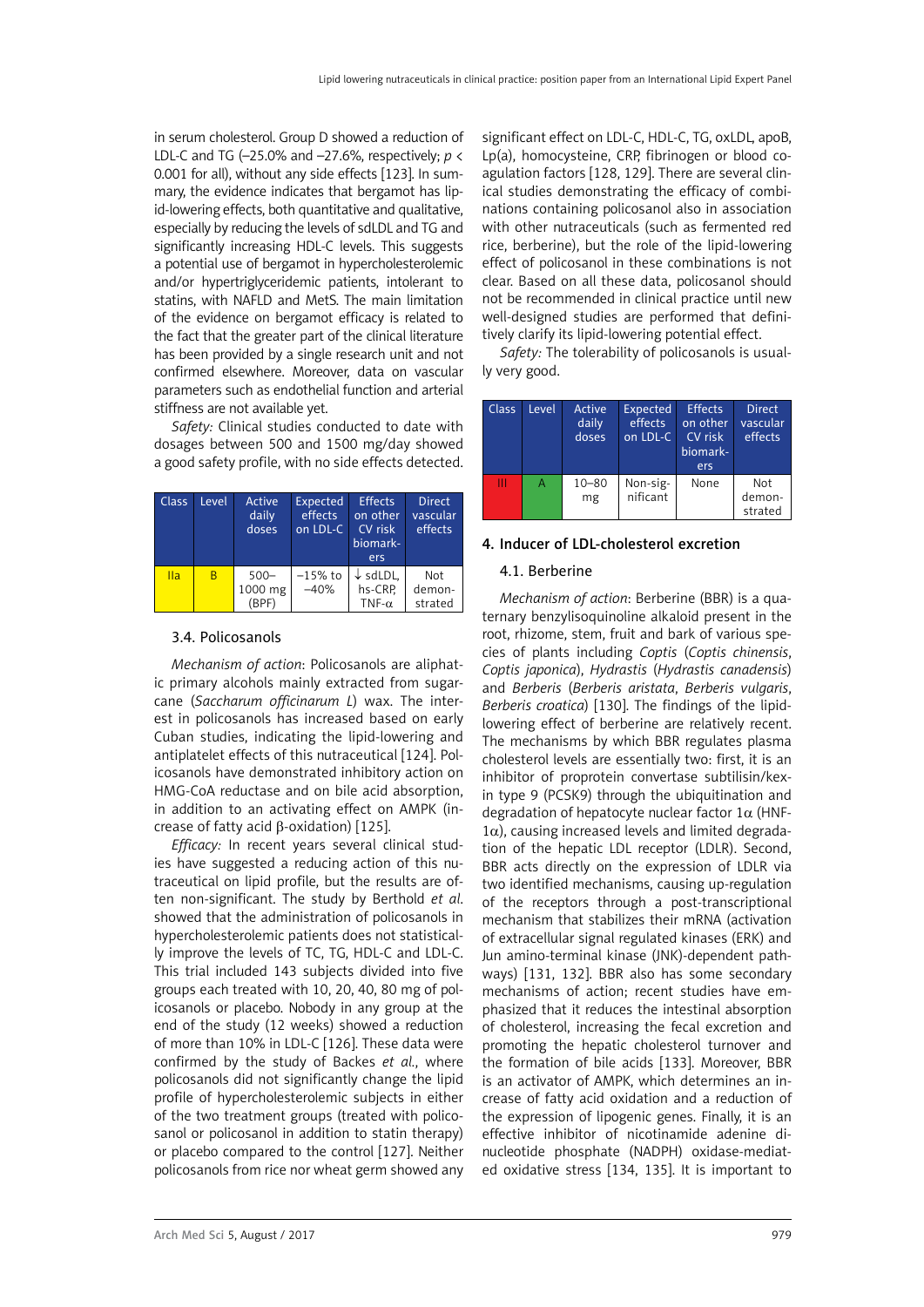<span id="page-15-0"></span>emphasize that BBR is just one of the alkaloids present in the plants; it is therefore possible that some pleiotropic activities (such as antioxidant, anti-inflammatory, insulin sensitizer) might be due to some other substances and not only BBR. In *Berberis vulgaris* alone, in addition to berberine, the following compounds have been have been identified: alkaloids – acanthine, bargustanine, berbamine, berberrubine, beriambine, bervuleine, columbamine, jatrorrhizine, lambertine, magnoflorine, palmatine, thaliemidine; vitamins – ascorbic acid, vitamin K, β-carotene; and tannins, flavonoids and flavanols, triterpenes, and coumarins [136]. The bioavailability of BBR is lower than 1%. This is due to the poor intestinal absorption (56%), caused by a self particulate aggregation which reduces the solubility in the gastrointestinal tract, to the low permeability of the molecule (Biopharmaceutical Classification System (BCS) class III) and to the intestinal and liver first-pass metabolism (43.5% and 0.14%, respectively) [137]. The effect of the intestinal first pass is still unclear, but it is probably of enzymatic origin including CYP2D6 and CYP3A4 in liver metabolism. Finally, BBR is also the substrate of the efflux pump P-glycoprotein (P-gp). Therefore in recent years alternative approaches have been studied to increase the bioavailability of BBR, using permeability enhancers (sodium caprate, sodium deoxycholate, chitosan), P-gp inhibitors (silymarin), or modified release dosage forms (nanoemulsions, micelles, liposomes, nanoparticles), with quite satisfactory results.

*Efficacy:* The lipid-lowering efficacy of BBR has been confirmed by a recent meta-analysis that included 27 clinical studies with 2569 participants. The effects of berberine on lipids were: LDL-C: –0.65 mmol/l (95% CI: –0.75; –0.56, *p* = 0.00001) (25.14 mg/dl); TG: –0.39 mmol/l (95% CI: –0.59; –0.19, *p* = 0.0001) (34.5 mg/dl); HDL-C: 0.07 mmol/l (95% CI: 0.04; 0.10, *p* = 0.00001) (2.71 mg/dl). These effects seem to be additive to those of statins and associated with a positive impact on glucose metabolism and blood pressure as well [138]. A recent study enrolled 130 patients undergoing PCI, randomized to two groups, and treated with BBR 600 mg/day or placebo in addition to standard therapies. The BBR group showed a marked reduction in TG (26% BBR vs. 13% control; the difference did not reach statistical significance due to large inter-individual variations) and LDL-C (24% vs. 17% BBR control: *p* < 0.001) compared to the control group. In addition, both groups showed a reduction in the levels of interleukin 6 (IL-6) and monocyte chemoattractant protein-1 (MCP-1) ( $p < 0.05$  for each), as well as hs-CRP, intercellular adhesion molecule-1 (ICAM-1), vascular cell adhesion molecule-1 (VCAM-1), and matrix metallopeptidase 9 (MMP-9) (*p* < 0.001 for all) compared to baseline. The levels of MMP-9, ICAM-1

and VCAM-1, after 1 month, were significantly reduced to a greater extent in the BBR group compared to the control and baseline  $(p < 0.05)$ [137]. In summary, the use of BBR at doses ranging between 500 and 1500 mg has proved to be effective in lipid lowering and relatively safe both in primary and secondary prevention. Compared to nutraceuticals with a statin-similar mechanism of action, BBR has a greater effect in the reduction of triglyceridemia, partly related to its positive effect on insulin-resistance [139]. Its use can therefore be recommended, especially in patients intolerant to statins, with mild hypercholesterolemia and in patients with MetS.

*Safety:* Based on the abovementioned data, side effects are mild to moderate, mostly gastrointestinal (diarrhea, constipation, abdominal distension) and comparable to the control groups [139]. No significant differences were detected in the levels of aspartate transaminase (AST), alanine transaminase (ALT), and creatinine in comparison to the control group [140].

| Class | Level | Active<br>daily<br>doses | <b>Expected</b><br>effects<br>on LDL-C | <b>Effects</b><br>on other<br>CV risk<br>biomark-<br>ers                                                                                                | <b>Direct</b><br>vascular<br>effects |
|-------|-------|--------------------------|----------------------------------------|---------------------------------------------------------------------------------------------------------------------------------------------------------|--------------------------------------|
|       | A     | $500 -$<br>1500 mg       | –15% to<br>$-20%$                      | $\downarrow$ ApoB,<br>TG.<br>hs-CRP.<br>$IL-6$ ,<br>$MCP-1$ ,<br>ICAM-1.<br>VCAM-1.<br>MMP-9,<br>glucose,<br><b>HOMA</b><br>index,<br>blood<br>pressure | Not<br>demon-<br>strated             |

# 4.2. Green tea extracts

*Mechanism of action*: Some available RCTs on green tea suggest that its consumption could be protective against CHD and CVD [140]. Green tea is particularly rich in antioxidants such as polyphenols (up to 35% of dried weight) that are well-known cardioprotective compounds. The major fraction of polyphenols in green tea is catechins, structurally flavan-3-ols. The most important one is the epigallocatechin-3-gallate (EGCG), known for its antioxidant and cardioprotective properties. It is possible that beyond the antioxidant effects derived from polyphenols and the reduction of lipid peroxidation, green tea interferes with micellar solubilization and absorption of cholesterol. Green tea is an activator of AMPK (stimulating lipogenesis) and an HMG-CoA reductase inhibitor. Tea catechins have been reported to have an inhibitory effect on the ileal apical sodium-dependent bile acid transporter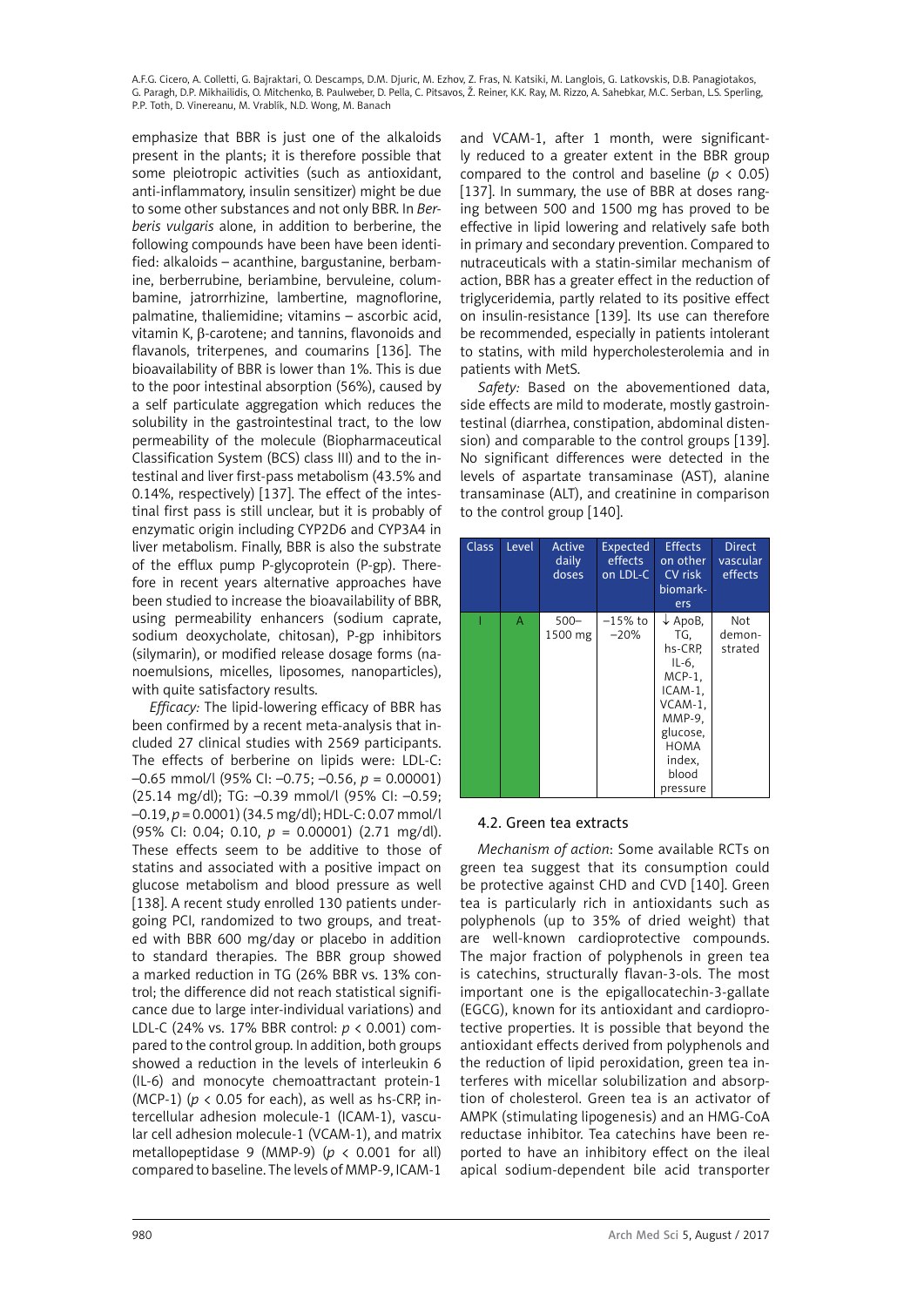<span id="page-16-0"></span>(reducing reabsorption of bile acids) to enhance the hepatic LDL-R expression and the biliary excretion of cholesterol [141, 142].

*Efficacy:* A meta-analysis of 20 RCTs and 1536 participants showed a reduction of LDL-C (mean difference (MD): –0.19 mmol/l (7.35 mg/dl); 95% CI:  $-0.3$ ;  $-0.09$ ,  $p = 0.0004$ ). The lipid-lowering effects of green tea were found to be greater in RCTs with longer duration. Moreover, green tea extract exerts a mild but significant antihypertensive effect. The tested daily doses ranged from 250 to 1200 mg of green tea extract or from 170 to 850 mg of EGCG [143]. Moreover, green tea is associated with an improvement in FMD [144] and pulse wave velocity (PWV) [145], despite no apparent effect on hs-CRP levels [146]. Therefore, overall the consumption of green tea might be associated with a decreased risk of CVD morbidity and mortality [147]. There are also no data on its influence on TG and HDL-C.

*Safety:* Usually the consumption of green tea is well tolerated; however, in some cases rash, transient elevation of blood pressure and mild gastrointestinal disorders may occur. Moreover, high doses of green tea can cause a deficiency of iron and folate due to its capacity to bind and reduce their intestinal absorption. Therefore, particular attention should be given to green tea consumption during pregnancy [143].

| <b>Class</b> | Level | Active<br>daily<br>doses | <b>Expected</b><br>effects<br>on LDL-C | <b>Effects</b><br>on other<br><b>CV</b> risk<br>biomark-<br>ers | <b>Direct</b><br>vascular<br>effects |
|--------------|-------|--------------------------|----------------------------------------|-----------------------------------------------------------------|--------------------------------------|
| IIa          | A     | $25 -$<br>100 g          | $-5%$                                  | $\downarrow$ Blood<br>pressure                                  | ↑ FMD,<br>$\downarrow$ PWV<br>(tea)  |

#### 4.3. Soy and lupin proteins

*Mechanism of action*: Preclinical and clinical evidence supports the positive effects of soy and lupin proteins on lipid profile. Generally, it is believed that bioactive peptides present in soy and lupin (such as conglutin- $\gamma$ ) may be responsible for the lipid-lowering effect of these legumes [148]. However, the isoflavones could contribute to this effect as well [149]. The cholesterol-lowering mechanisms proposed for soy and lupin seem to be numerous but are still unclear, including the down-regulation of the expression of the hepatic transcription factor of sterol regulatory element binding protein (SREBP-1) (via PI3K/Akt/GSK3β pathways, with decreased hepatic lipoprotein secretion and cholesterol content), the regulation of SREBP-2 (with increased clearance of cholesterol from the blood), the reduction of cholesterol synthesis, the increase of apoB receptor activity or the increase of the fecal excretion of bile salts [150–153].

*Efficacy:* Several meta-analyses of RCTs have underlined the cholesterol-lowering properties of soy. In particular, a recent one including 35 RCTs and 2670 subjects concluded that soy proteins (in particular B-conglycinin globulin) have a cholesterol-lowering effect with a mean reduction in LDL-C of 3% (–0.12 mmol/l/4.6 mg/dl), TC of 2% (–0.14 mmol/l/5.4 mg/dl) and TG of 4% (–0.06 mmol/l/5.3 mg/dl) and is able to increase HDL-C by 3% (+0.04 mmol/l/1.6 mg/dl), the effect being proportional to the baseline LDL-C level [154]. The mean tested dose was 30 g/day.

If isoflavones seem not to add significantly to the lipid-lowering effect of soy proteins, they seem to have direct positive effects on endothelial function [155] and arterial stiffness [156].

Yellow lupine (*Lupinus luteus*) is composed of proteins (30–35%), fibers (30%), carbohydrates (3–10%) and fat (6%, of which 81% is unsaturated); in addition, there are both macro-elements (including phosphorus, calcium and magnesium) and microelements (including zinc, copper, chromium and cobalt) [157]. One aspect that differentiates lupin from other legumes is the absence of phytoestrogens, low sodium content and low glycemic index. In a randomized cross-over study, 33 hypercholesterolaemic subjects (TC > 6.6 mmol/l/ 255 mg/dl) were included and treated for 8 weeks with 25 g/day of lupin protein isolate (LPI) followed by 4 weeks of washout and 8 weeks of treatment with milk protein isolate (MPI). Compared to baseline, a significant reduction of LDL-C was already observed in both groups after 4 weeks (–12%, *p* < 0.008). In the LPI group, the levels of HDL-C increased significantly (*p* < 0.036) and the LDL/HDL ratio decreased ( $p = 0.003$ ), compared to the MPI group [158]. These results were confirmed by the same author in the next randomized, controlled, double-blind three-phase crossover trial, including 72 patients with hypercholesterolemia treated for 28 days with LPI, MP (milk protein) or MPA (milk protein 1.6 g/day of arginine). In addition to reducing LDL-C levels (in MPA and LPI groups), the LPI group showed an improvement in the levels of homocysteine (compared to the MPI and MPA groups), uric acid and TG [159]. The cholesterol-lowering properties of lupin were also highlighted in a third RCT proving a reduction of LDL-C (–12%) comparable to the studies described previously [160]. It is also worth mentioning that exposure to isoflavone-containing soy products modestly, but significantly, improved endothelial function, as demonstrated in a meta-analysis of 17 RCTs [155].

In conclusion, the intake of soy and lupine represents a potential, relatively weak adjuvant therapy in the treatment of hypercholesterolemia, especially in individuals with moderate cholesterol levels.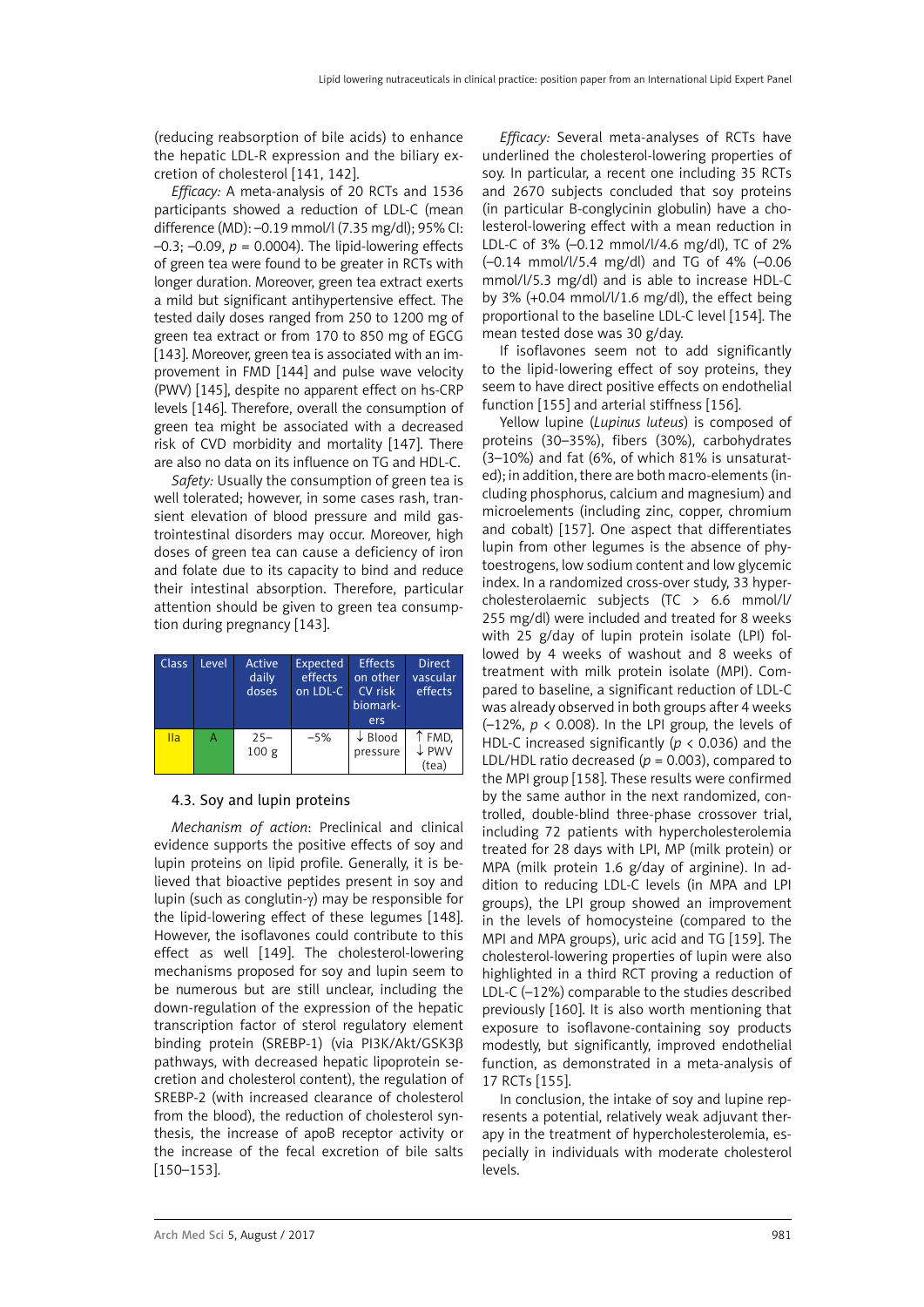<span id="page-17-0"></span>*Safety:* The chronic use of a high quantity of soy products containing isoflavones could interfere with thyroid function and fertility. Furthermore, soybean and its derivatives contain high amounts of phytic acid that reduces the absorption of minerals such as calcium, magnesium, copper, iron and zinc. Lupine has shown a good safety profile, causing no severe side effects, and those which occurred were mostly gastrointestinal. The large amount of vegetable proteins which have to be taken in order to obtain a significant LDL-C reduction could decrease patient compliance in the long term and should be accompanied by an attentive balance of the other dietary sources of proteins.

| <b>Class</b> | Level | Active<br>daily<br>doses   | <b>Expected</b><br>effects<br>on LDL-C | <b>Effects</b><br>on other<br>CV risk<br>biomark-<br>ers | <b>Direct</b><br>vascular<br>effects       |
|--------------|-------|----------------------------|----------------------------------------|----------------------------------------------------------|--------------------------------------------|
| <b>IIb</b>   | А     | $25 -$<br>100 <sub>g</sub> | $-3\%$ to<br>$-10%$                    | Not<br>demon-<br>strated<br>in hu-<br>mans               | ↑ FMD<br>(soy<br>with<br>isofla-<br>vones) |

# 5. Other nutraceuticals with mixed mechanisms of action

# 5.1. Polyunsaturated ω-3 fatty acids

Omega-3 ( $\omega$ -3) fatty acids are polyunsaturated fatty acids (PUFAs) which contain a double bond in position 3 at the end of the carbon chain. Natural sources of  $\omega$ -3 are present both in animal (fish, krill, egg, squid) and plant (algae, flaxseed, walnut, edible seeds, clary sage, seed) sources [161]. In recent years the EFSA, the AHA and the Food Standards of Australia and New Zealand (FSANZ) organizations have recognized  $\omega$ -3 fatty acids as preventive nutraceuticals for CVD [27]. EFSA established a claim in 2010 indicating that the intake of at least 2 g/day of docosahexaenoic acid (DHA) and eicosapentaenoic acid (EPA) has the ability to maintain normal blood TG levels [162, 163]. The AHA has indicated doses from 2 to 4 g/day of EPA/DHA to reduce TG levels by 25–30% [164]. All these guidelines agree about the high safety of PUFAs, despite the relatively frequent fishy aftertaste and occasional abdominal discomfort.

*Mechanism of action*: The mechanisms through which  $\omega$ -3 reduce TG are: the reduction of synthesis of hepatic VLDL, the reduction of available substrate for the synthesis of new TG  $(ω-3$  are false substrates), the reduction of the activity of TG-synthesizing enzymes (diacylglycerol acyltransferase or phosphatidic acid phosphohydrolase), the increase of β-oxidation of fatty acids, the reduction of the endogenous synthesis of fatty acids and the increase of synthesis of phospholipids [165].

*Efficacy:* EFSA health claims and the statement of the AHA are supported by a large number of RCTs. The meta-analysis of Eslick *et al*. included 47 RCTs with 16 511 participants with hypercholesterolemia to assess the effects of the average daily dose of 3.25 g of EPA/DHA for 24 weeks. The results showed a significant reduction in TG of 14% (–0.34 mmol/l (30.12 mg/dl), 95% CI: –0.41; –0.27). In addition, there was a small insignificant reduction of LDL-C of 0.06 mmol/l (2.3 mg/dl), but no differences in HDL-C [166]. These results were confirmed in normolipidemic and borderline subjects in the meta-analysis by Leslie *et al*. that included 2270 individuals with optimal lipid or suboptimal TG profiles (TG  $\langle$  2 mmol/l (177 mg/dl)). In studies that used more than 4 g/day of  $\omega$ -3 TG were reduced by 9–26%, while a reduction of 4–51% was found with doses from 1 to 5 g/day of  $\omega$ -3 [167]. A dose-dependent effect of  $\omega$ -3 was also observed by Di Stasi *et al.* with additional benefits obtainable for lipid profile when supplementation of  $\omega$ -3 was raised as high as 4.9 g/day [168]. It was also observed that the administration of EPA or DHA individually gave comparable effects in the reduction of TG, but not other lipid parameters; in fact, DHA showed a very modest reduction of LDL-C by 5% and slightly increased HDL-C, while EPA produced no significant changes [169, 170]. PUFAs might also be associated with an improvement of FMD and PWV, and, with larger dosages, with positive effects on inflammatory diseases and mood [171]. Moreover, in the large long-term Gruppo Italiano per lo Studio della Sopravvivenza nell' Infarto miocardico (GISSI) Prevenzione trial that involved 11 324 patients surviving recent MI, supplementation with 1 g of EPA/DHA significantly reduced the risk of CV death [172].

A rich source of w-3 PUFAs is krill (*Euphausia superba*), a small crustacean that lives in the Antarctic Ocean, containing many types of long-chain PUFAs. The  $\omega$ -3 present in krill oil (EPA + DHA) appears to be better absorbed in the gastrointestinal tract than that found in fish oil: this is possible because of phosphatidylcholine (the main phospholipid present in krill (40%), which binds EPA and DHA), which confers greater stability to fatty acids. In addition, krill oil is rich in antioxidants, including vitamin E and astaxanthin [173]. Therefore, at the same dose, krill oil appears to be more effective than fish oil in the adjustment of lipid profile. Ulven *et al.* reported that the effects on the reduction of TG of a dose of 543 mg of DHA and EPA contained in krill oil are comparable to doses of 2.66 g of EPA and DHA present in fish oil [174]. Similar data were obtained by Cicero *et al*.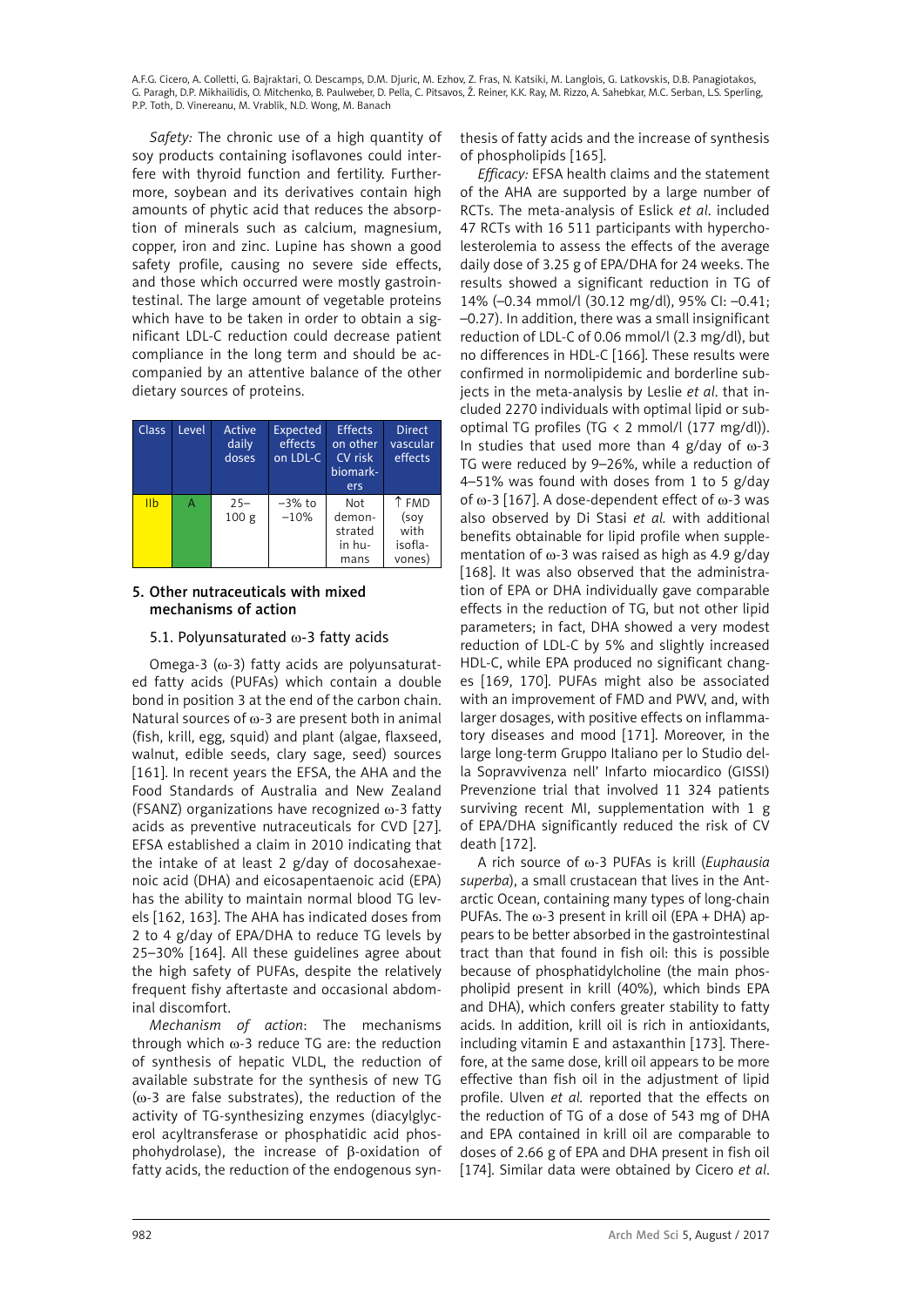<span id="page-18-0"></span>[175]. In the most recent meta-analysis of 7 RCTs with 662 participants Ursoniu *et al*. found a significant reduction in plasma concentrations of LDL-C (–15.52mg/dl (0.4 mmol/l); 95% CI: –28.43 to  $-2.61$ ;  $p = 0.018$ ), and TG  $(-14.03 \text{ mg/dl} (0.16$ mmol/l); 95% CI: –21.38 to –6.67; *p <* 0.001), and significant elevation in plasma concentrations of HDL-C (6.65mg/dl (0.17 mmol/l); 95% CI: 2.30 to 10.99;  $p = 0.003$ ) following supplementation with krill oil [176].

Controversial results were obtained with  $\alpha$ -linolenic acid (ALA), an  $\omega$ -3 fatty acid found in many vegetable oils (such as olive and flaxseed oil). Nevertheless, a rich source of ALA, the flaxseed (*Linum usitatissimum*, ALA = 50–62% of flaxseed oil or 22% of whole flaxseed), an oilseed crop grown on all continents, showed lipid-lowering activity regarding LDL-C (–0.08 mmol/l). This effect may be explained by the other components of flaxseed including lignans (0.2–13.3 mg/g flaxseed) and soluble fibers (25% of total weight) that could enhance the reduction of total cholesterol. The cholesterol-lowering effects were more significant in females (in particular in postmenopausal women) and in individuals with high cholesterol levels at baseline [177]. Flaxseed seems also to exert a mild but significant antihypertensive effect [178]. The available data suggest that the consumption of flaxseed is safe and well tolerated. Another vegetal source of essential fatty acids is sesame. A recent meta-analysis of RCTs showed that sesame fractions intake is associated with a significant TG reduction (–0.24 mmol/l (21.3 mg/dl); 95% CI: –0.32; –0.15, *p* < 0.001), while no changes occurred with LDL-C or HDL-C levels [179].

In conclusion, omega-3 EPA and DHA represent a valid nutraceutical to reduce TG in the blood (by 18–25%) while their effects on LDL-C and HDL-C are clinically insignificant. However, it has to be stressed that CVD outcome studies with  $\omega$ -3 have produced inconsistent results and their clinical efficacy appears to be related to non-lipid effects. Especially, it needs be noted that smaller doses than 2–4 g/day such as a low dose supplementation of a margarine with n-3 PUFAs (400 mg/day EPA + DHA) or  $\alpha$ -linolenic acid (2 g/day) do not significantly reduce TG levels, as was confirmed in an RCT involving 4837 post-MI patients. Such supplementation also did not reduce the rate of major CVD events [180]. A relatively recent meta-analysis including data from 63 030 patients from 20 clinical trials showed that treatment with  $\omega$ -3 did not have an impact on a composite CVD endpoint or total mortality but was associated with a significantly decreased rate of vascular death [181].

*Safety:* No serious side effects have been reported; most of them have been defined as mild gastrointestinal [169].

| Class | Level | Active<br>daily<br>doses | Expected<br>effects<br>on LDL-C | <b>Effects</b><br>on other<br>CV risk<br>biomark-<br>ers                                                                                    | <b>Direct</b><br>vascular<br>effects                                                                 |
|-------|-------|--------------------------|---------------------------------|---------------------------------------------------------------------------------------------------------------------------------------------|------------------------------------------------------------------------------------------------------|
|       | A     | $1 - 4g$                 | Not ap-<br>plicable             | $\downarrow$ sdLDL.<br>TG.<br>hs-CRP.<br>TNF- $\alpha$ .<br>$\downarrow$ ad-<br>hesion<br>mole-<br>cules,<br>$\downarrow$ blood<br>pressure | ↑ FMD,<br>↓ PWV.<br>$\downarrow$ post-<br>myocar-<br>dial in-<br>farction<br>sudden<br>death<br>risk |

# 5.2. g-oryzanol

*Mechanism of action*: Another nutraceutical with a potential effect on lipid profile is gamma-oryzanol ( $y$ -oryzanol) from rice brain oil [182]. g-oryzanol is a mix of triterpene alcohol and sterol ferulates with lipid-lowering actions by the inhibition of HMG-CoA reductase and the reduction of intestinal cholesterol absorption [183]. To date in Korea at least 16 varieties of rice bran oil, containing different percentages of  $\gamma$ -oryzanol (26.7) to 61.6 mg/100 g), have been identified [184].

*Efficacy:* The lipid-lowering effects of this nutraceutical have been shown in *in vitro* and *in vivo* studies (in animals and humans); however, it remains unclear what are the dosages to be used in clinical practice, and what is the impact of g-oryzanol on vascular health [182]. A recent meta-analysis of 11 RCTs showed that rice bran oil consumption resulted in a significant decrease in concentrations of LDL-C (–0.18 mmol/l (7 mg/dl), 95% CI: –0.26; –0.09, *p* < 0.001). The increase in HDL-C levels was considerable only in men (0.17 mmol/l (6.6 mg/dl); 95% CI: 0.06; 0.28, *p* = 0.002) [185].

*Safety:* Overall, no side effects have been registered with rice bran oil consumption [186].

| <b>Class</b>   | Level | Active<br>daily<br>doses    | <b>Expected</b><br>effects<br>on LDL-C | <b>Effects</b><br>on other<br>CV risk<br>biomark-<br><b>ers</b> | <b>Direct</b><br>vascular<br>effects |
|----------------|-------|-----------------------------|----------------------------------------|-----------------------------------------------------------------|--------------------------------------|
| I <sub>1</sub> | B     | 300 mg<br>(γ-oryza-<br>nol) | $-5\%$ to<br>$-10%$                    | $\downarrow$ ApoB,<br>↑ HDL-C                                   | Not<br>demon-<br>strated             |

#### 5.3. Spirulina

*Mechanism of action*: Spirulina (*Arthrospira platensis*) is a filamentous microalga with known lipid-lowering effects, but with an unclear mechanism of action [186]. Spirulina contains high amounts of antioxidants such as β-carotene, phycocyanin, microelements (K, Na, Ca, Mg, Fe, Zn), vitamins (tocopherols), amino acids, and PUFAs. C-phycocyanin, a particular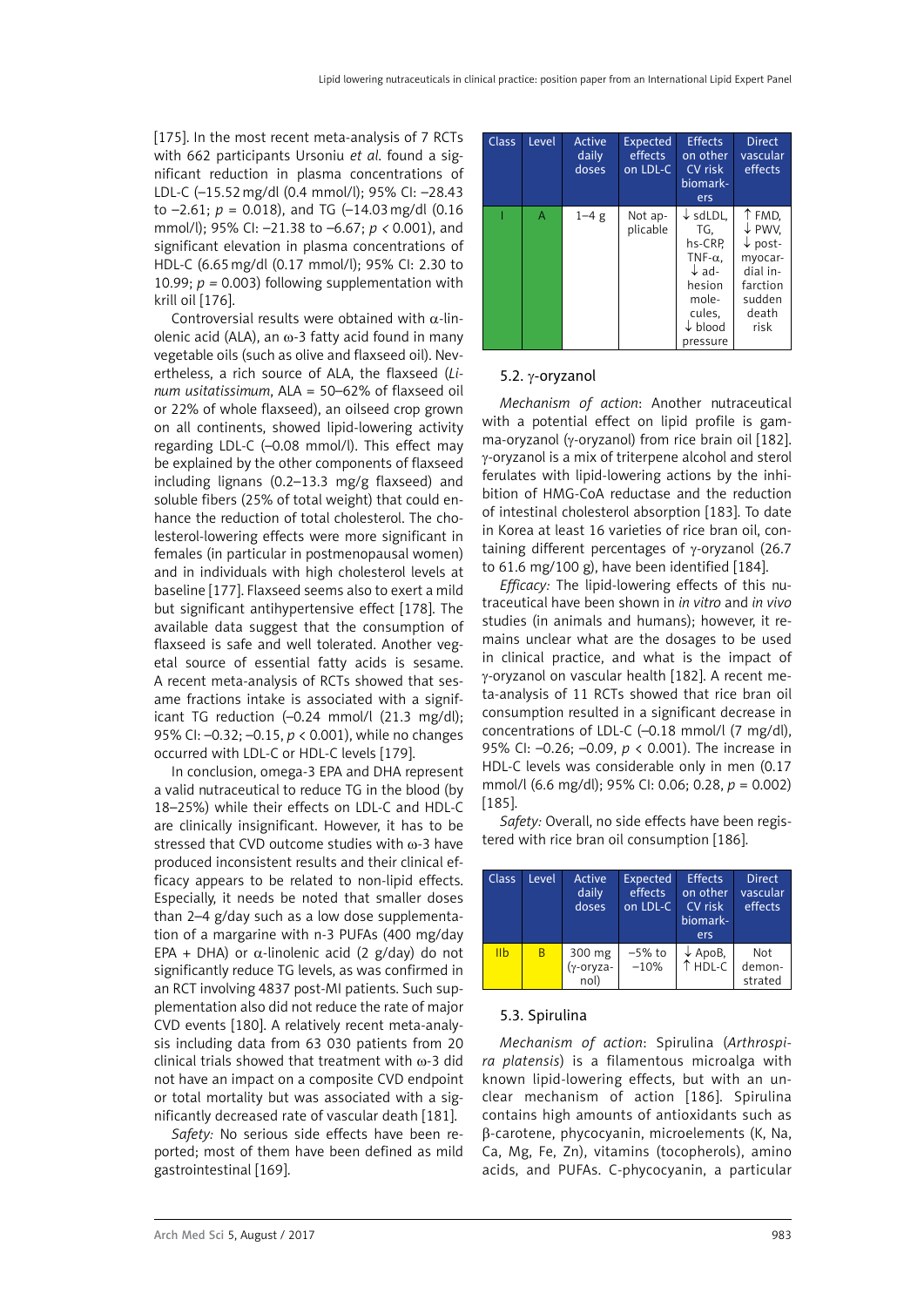<span id="page-19-0"></span>essential pigment of Spirulina, contains a phycocyanobilin, which can activate atheroprotective heme oxygenase-1 (HMOX-1), a key enzyme in the heme catabolic pathway in endothelial cells. Moreover, phycocyanin has proven antioxidant, anti-inflammatory and radical scavenging properties [187].

*Efficacy:* According to experimental studies in alloxan-injured mice, phycocyanin decreases TC and TG levels in serum, increases the hepatic glycogen level and maintains glucokinase (GK) expression in the liver. A recent meta-analysis that included 7 clinical trials to assess the effect of spirulina supplementation on plasma lipid concentrations showed the lipid-lowering efficacy of spirulina, with a reduction of LDL-C by –1.07 mmol/l (41.32 mg/dl) (95% CI: –1.57; –0.57, *p* < 0.001), TC by 1.21 mmol/l (46.76 mg/dl) (95% CI: –1.74; –0.68, *p* < 0.001) and TG by –0.5 mmol/l (44.23 mg/dl) (95% CI: –0.57; –0.43, *p* < 0.001) and an increase of HDL-C of +0.16 mmol/l (6.06 mg/dl) (95% CI: 0.06; 0.25, *p* = 0.001) [188].

*Safety:* Spirulina is considered to be one of the most healing and prophylactic ingredients of nutrition in the  $21^{st}$  century due to its nutrient profile, lack of toxicity and therapeutic effects. According to the available data it seems to be very well tolerated.

| Class | Level | Active<br>daily<br>doses | Expected<br>effects<br>on LDL-C | <b>Effects</b><br>on other<br>CV risk<br>biomark-<br>ers | <b>Direct</b><br>vascular<br>effects |
|-------|-------|--------------------------|---------------------------------|----------------------------------------------------------|--------------------------------------|
| Ila   | B     | $400 -$<br>800 UI        | $-5%$                           | $\downarrow$ TG,<br>$\uparrow$ HDL-C                     | Not<br>demon-<br>strated             |

# 5.4. Curcumin

*Mechanism of action*: Curcumin is the major phenolic compound present in the spice turmeric (in the rhizome of *Curcuma longa*, curcuminoids constitute approximately 5% of the weight), associated with different properties including lowering plasma cholesterol, antioxidant and anti-inflammatory effects [188]. Other polyphenolic molecules belonging to the class of curcuminoids are demethoxycurcumin and bisdemethoxycurcumin. As reported in recent meta-analyses of RCTs, curcuminoids showed an increase in serum activities of superoxide dismutase  $(p = 0.0007)$ and catalase  $(p = 0.005)$  and glutathione concentrations ( $p = 0.01$ ) and a reduction in serum lipid peroxides ( $p = 0.008$ ) [189] and of TNF- $\alpha$ [190]. The lipid-lowering mechanisms of action of curcuminoids are unclear; nevertheless, it seems that curcumin inhibits the expression of the NPC1L1 transporter via the SREBP2 transcription factor [191], and that it increases the efflux

of cholesterol via expression of ABCA1 and activating AMPK-SIRT1-LXR $\alpha$  signaling in THP-macrophage-derived foam cells [192]. Furthermore, curcumin enhances the number of LDL-R and promotes LDL particle uptake through downregulation of the expression of PCSK9 [193]. In addition, epigenetic modulators such as microRNAs (miRs) have emerged as novel targets of curcumin [194].

*Efficacy:* Nevertheless, the results of RCTs regarding the effects of curcumin on lipid profile are still inconsistent; a meta-analysis by Sahebkar *et al.* showed no significant effects on LDL-C, HDL-C or TG when considering heterogeneous populations [195]. However, recently some available trials have provided more positive data. In a study including MetS patients, treatment with 1 g/day of curcuminoids as an add-on to the standard therapy resulted in a significant reduction of LDL-C (–0.78 mmol/l (30 mg/dl), *p* < 0.001), TG (–0.2 mmol/l (17.7 mg/dl), *p* = 0.006), and Lp(a) (–0.286 μmol/l (8 mg/dl), *p* < 0.001) and an elevation of HDL-C (+0.18 mmol/l (7 mg/dl), *p* = 0.003) [196]. These data have since been confirmed in a further trial carried out on 100 MetS patients [197] and in another one with 80 NAFLD patients [198]. In recent RCTs, supplementation with curcumin (1 g/day) was associated with a reduction of serum uric acid (*p* < 0.001) [199], increase of adiponectin (+76.78%,  $p = 0.033$ ) levels and reduction of leptin (–26.49%, *p* = 0.238) [189]. All these effects seem to be related to the main metabolic effect of curcumin, which is an improvement of insulin resistance [200]. Finally curcumin consumption is also associated with an improvement in FMD [201] and PWV [202].

*Safety*: Curcumin's safety profile is good and well documented. Nevertheless, a major problem is its oral bioavailability: curcumin has low solubility in water and it is a substrate of rapid metabolism. New strategies of release have been studied and tested such as phytosomal complexation with phosphatidylcholine, coadministration of piperine, using turmeric oleoresin, reducing particle size, and changing the formulation (nanoemulsion, solid lipid nanoparticle, microencapsulation); however, *in vivo* data of these new formulations are lacking [203].

| <b>Class</b> | Level | Active<br>daily<br>doses | Expected<br>effects<br>on LDL-C | <b>Effects on</b><br>other CV<br>risk bio-<br>markers                                                                                | <b>Direct</b><br>vascular<br>effects |
|--------------|-------|--------------------------|---------------------------------|--------------------------------------------------------------------------------------------------------------------------------------|--------------------------------------|
| IIa          | B     | $1-3$ g                  | $-5%$                           | $\downarrow$ TG, Lp(a),<br>glucose,<br>$HbA_{1,2}$<br>HOMA in-<br>dex, hs-CRP,<br>TNF- $\alpha$ , IL-6,<br>1 adiponec-<br>tin, HDL-C | T FMD,<br>$\downarrow$ PWV           |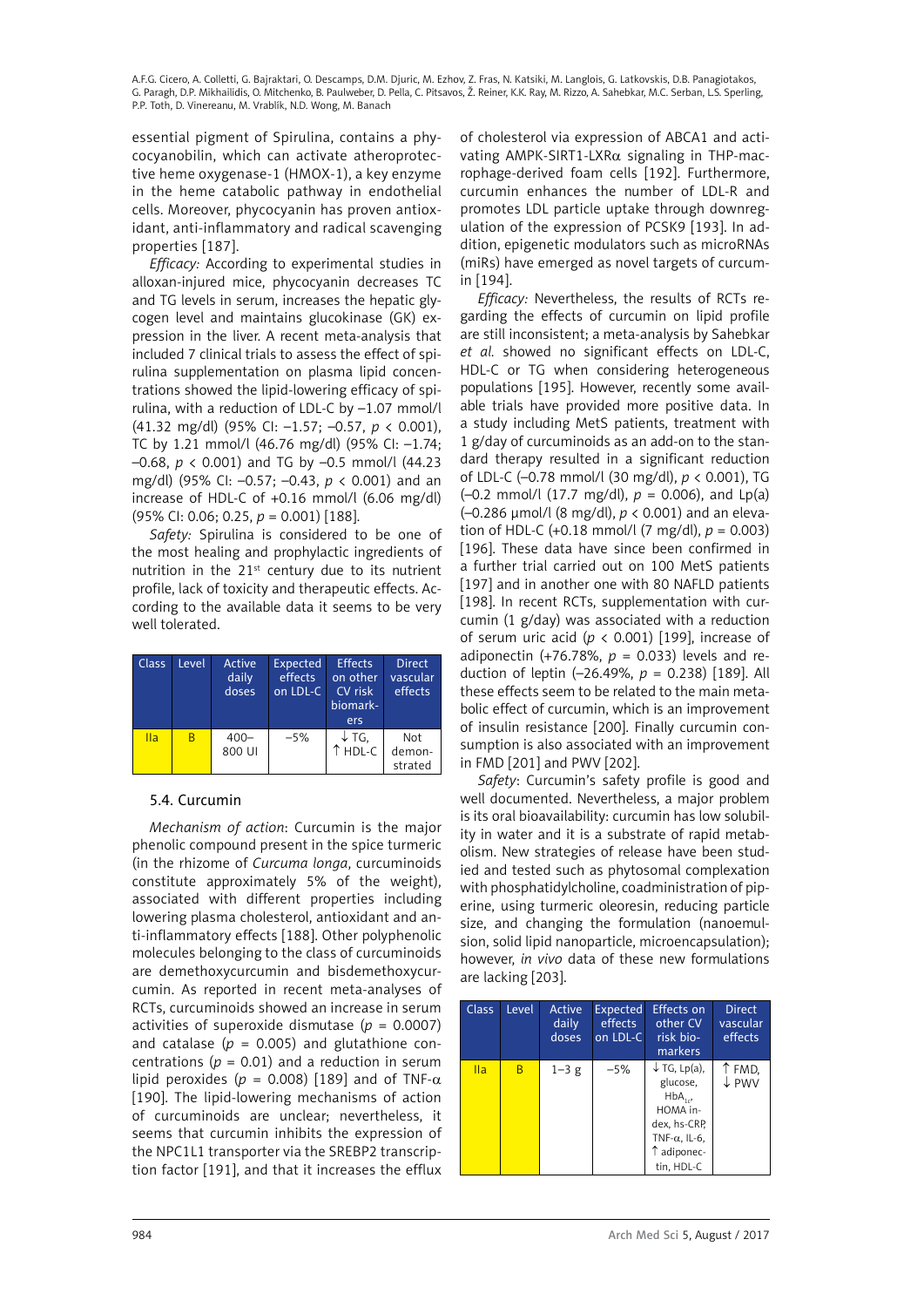#### <span id="page-20-0"></span>5.5. L-carnitine

*Mechanism of action*: Carnitine is a hydrophilic quaternary amine that plays a number of essential roles in metabolism with the main function being the transport of long-chain fatty acids from the cytosol to the mitochondrial matrix for β-oxidation [204].

*Efficacy:* L-carnitine has no effect on LDL-C levels, but a meta-analysis of 7 RCTs including data from 375 patients showed a significant reduction of Lp(a) levels following L-carnitine supplementation (–0.31μmol/l (8.82 mg/dl), 95% CI: –0.36; –0.27, *p* < 0.001) [205]. Moreover, L-carnitine seems to have a positive impact on body weight management [206]. In the most recent meta-analysis of 10 RCTs with 925 patients Mazidi *et al.* showed significant reduction of serum CRP and TNF- $\alpha$  concentrations following L-carnitine administration (–0.60 mg/l (5.71 nmol/l), 95% CI: –0.87 to –0.32, and –0.36 pg/dl, 95% CI: –0.56 to –0.15, respectively) [207].

*Safety:* No safety concerns have been raised, but reliable safety data are still lacking.

| <b>Class</b>    | Level | Active<br>daily<br>doses | <b>Expected</b><br>effects<br>on LDL-C | <b>Effects</b><br>on other<br>CV risk<br>biomark-<br>ers                   | <b>Direct</b><br>vascular<br>effects |
|-----------------|-------|--------------------------|----------------------------------------|----------------------------------------------------------------------------|--------------------------------------|
| I <sub>II</sub> | B     | $1 - 2g$                 | Not ap-<br>plicable                    | $\downarrow$ hs-CRP,<br>$\downarrow$ Lp(a),<br>$\downarrow$ body<br>weight | Not<br>demon-<br>strated             |

### 5.6. Artichoke (*Cynara scolymus, Cynara cardunculus*)

*Mechanism of action*: According to some pre-clinical and clinical investigations, artichoke leaf extract (ALE) has potential hypolipidemic and hepatoprotective effects. The beneficial effects of artichoke can be attributed to its antioxidant action. The main substances are mono- and dicaffeoylquinic acid (cynarin and chlorogenic acid), caffeic acid (1%), volatile sesquiterpene and flavonoids (1%), which include the glycosides luteolin-7β-rutinoside (scolymoside), luteolin-7β-D-glucoside and luteolin-4β-D-glucoside [208, 209]. The lipid-lowering mechanisms of artichoke seem to be essentially two: the interaction of luteolin with the HMG-CoA reductase enzyme and the pathways of regulation in the liver of sterol regulatory element-binding proteins (SREBPs) (paradoxically elevated in patients with non-alcoholic steatohepatitis (NASH)) and acetyl-CoA C-acetyltransferase (ACAT) [210].

*Efficacy:* An RCT (75 patients treated for 12 weeks with 1280 mg/day of artichoke leaf extract or placebo) showed a mean reduction of TC by 4.2% compared to baseline and an increasing

trend of TC levels in the placebo group. The total difference between the two groups was statistically significant ( $p = 0.0025$ ). No significant difference between groups was observed for LDL-C, HDL-C or TG levels [211]. A second RCT (143 patients treated with 1800 mg/day of ALE for 6 weeks) showed a mean reduction of TC of 18.5% compared to 8.6% in the placebo group – the difference between the two groups was statistically significant (*p* < 0.00001). Moreover, the levels of LDL-C were also significantly decreased in the artichoke leaf extract group (mean: –1.26 mmol/l (48.7 mg/dl)) compared to the placebo group (mean: –0.33 mmol/l (12.8 mg/dl), *p* < 0.00001). No differences were observed for other lipid parameters [212]. The third study (44 patients treated with 1920 mg/day of ALE for 12 weeks) showed no significant differences in the lipid profile at the end of the treatment. However, according to a subgroup analysis, patients treated with artichoke leaf extract who had at baseline TC levels greater than 230 mg/dl showed a significant reduction of TC when compared with those treated with placebo  $(p = 0.0015)$  [213]. In a recent RCT, 60 patients moderately hyperlipidemic and hypercholesterolemic with NASH were treated with 2700 mg/day of artichoke extract (6 tablets) or placebo for 2 consecutive months. The results showed a significant reduction of LDL-C by 11.5% ( $p = 0.039$ ) and TG by 20.1%  $(p = 0.011)$  compared to baseline. The most recent meta-analysis of 9 RCTs with 702 subjects suggested a significant decrease in plasma concentrations of TC (weighted mean difference (WMD): –17.6 mg/dl (0.46 mmol/l), 95% CI: –22.0, –13.3, *p* < 0.001), LDL-C (–14.9 mg/dl (0.39 mmol/l), 95% CI: –20.4, –9.5, *p* = 0.011) and triglycerides (WMD: –9.2 mg/dl (0.1 mmol/l), 95% CI: –16.2, –2.1, *p* = 0.011) [214]. In addition, artichoke extract showed pleiotropic activities in the improvement of certain liver enzymes such as AST and ALT (*p* < 0.001), blood sugar (*p* = 0.029) and systolic blood pressure  $(p = 0.004)$  [210].

*Safety:* In all studies reported to date no serious side effects have been detected, confirming the good tolerability and safety of artichoke leaf extract in the short-medium term. What is more, ALE exerts a hepatoprotective effect, and might be useful in statin-intolerant patients with elevated ALT levels. In some cases, there have been minor and transient gastrointestinal effects. Long-term safety studies are not available yet. In conclusion, ALE could represent an adjuvant in the regulation of lipid profile and liver levels of AST and ALT; however, the available clinical data are still preliminary. Studies on vascular outcomes such as arterial stiffness and endothelial function are also needed.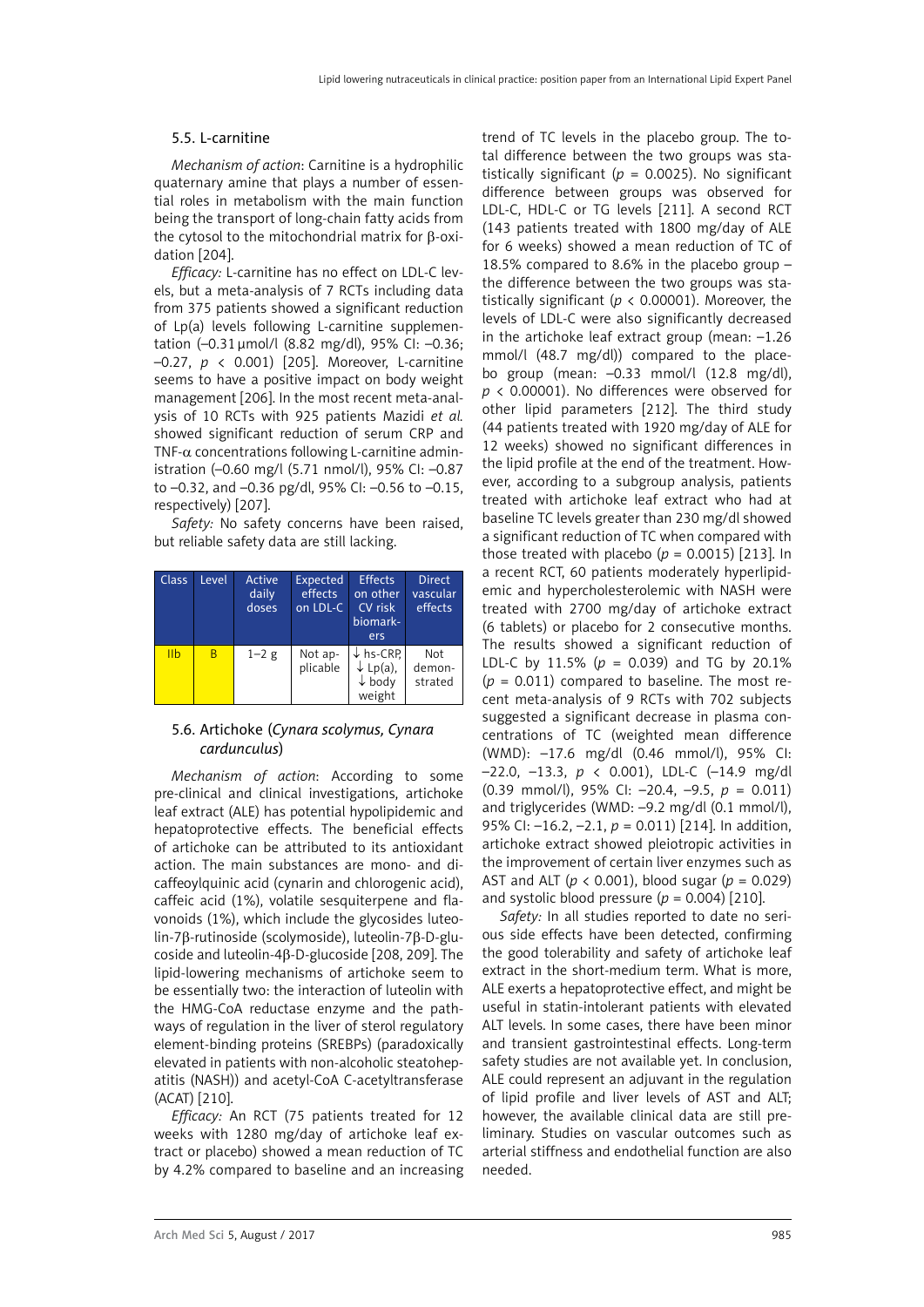<span id="page-21-0"></span>A.F.G. Cicero, A. Colletti, G. Bajraktari, O. Descamps, D.M. Djuric, M. Ezhov, Z. Fras, N. Katsiki, M. Langlois, G. Latkovskis, D.B. Panagiotakos, G. Paragh, D.P. Mikhailidis, O. Mitchenko, B. Paulweber, D. Pella, C. Pitsavos, Ž. Reiner, K.K. Ray, M. Rizzo, A. Sahebkar, M.C. Serban, L.S. Sperling, P.P. Toth, D. Vinereanu, M. Vrablík, N.D. Wong, M. Banach

| Class. | Level | Active<br>daily<br>doses | Expected<br>effects<br>on LDL-C | <b>Effects</b><br>on other<br>CV risk<br>biomark-<br>ers | <b>Direct</b><br>vascular<br>effects |
|--------|-------|--------------------------|---------------------------------|----------------------------------------------------------|--------------------------------------|
| Ila    | B     | $1 - 3 g$                | $-5\%$ to<br>$-15%$             | $\downarrow$ TG<br>$\downarrow$ AST,<br>ALT,<br>glucose  | Not<br>demon-<br>strated             |

# 5.7. Vitamin E

*Mechanism of action*: Vitamin E includes eight distinct chemical entities:  $\alpha$ -,  $\beta$ -,  $\gamma$ -, and δ-tocopherol and  $\alpha$ -,  $\beta$ -,  $\gamma$ -, and δ-tocotrienol. The most studied is  $\alpha$ -tocopherol, while other forms are poorly understood. There are several suggested mechanisms of lipid-lowering action of vitamin E: peroxisome proliferator-activated receptor (PPAR-α, PPAR-β, and PPAR-γ) activation, HMG-CoA reductase inhibition and radical scavenger [215].

*Efficacy:* Data from clinical trials are however disappointing, showing minimal effects of vitamin E on lipid pattern [216]. On the other hand, vitamin E has shown a preventive action on CV risk. At doses between 50 and 200 mg it showed an improvement of endothelial function (reducing the serum levels of hs-CRP, advanced glycation end products, metalloproteinases and cell adhesion molecules) and arterial stiffness (improving PWV, pulse volume (PV) and the augmentation index (AI)) [217, 218]. Clinical studies are needed to finally clarify the conflicting results in the literature, the dosages (100 mg tocotrienols are different to 100 mg of vitamin E and 100 mg of tocopherols) and vitamin E components, which have greater lipid-lowering efficacy. Even if vitamin E seems not to be an effective lipid-lowering treatment, its supplementation seems to be associated with reduced risk of fatal myocardial infarction [219].

*Safety:* In humans, doses of tocotrienols up to 1000 mg/day have been reported as safe [220].

| Class           | Level | Active<br>daily<br>doses | <b>Expected</b><br>effects<br>on LDL-C | <b>Effects</b><br>on other<br>CV risk<br>biomark-<br>ers | <b>Direct</b><br>vascular<br>effects                                                      |
|-----------------|-------|--------------------------|----------------------------------------|----------------------------------------------------------|-------------------------------------------------------------------------------------------|
| I <sub>II</sub> | B     | $400 -$<br>800 UI        | $\leq -5\%$                            | $\downarrow$ ApoB,<br>↑ HDL-C                            | ↑ FMD,<br>$\downarrow$ PWV,<br>$\downarrow$ risk of<br>myo-<br>cardial<br>infarc-<br>tion |

# 5.8. Anthocyanins

*Mechanism of action*: Anthocyanins are flavonoid pigments found in leaves, stems, roots, flowers, fruits and vegetables with dark color as blueberries, black rice, purple cabbage, raspberries, purple grapes and cherries. Among the biological activities exerted by anthocyanins, clinical trials have demonstrated particular antioxidant, anti-inflammatory and lipid-lowering effects [221].

*Efficacy:* In 58 diabetic patients, 320 mg/day of anthocyanins for 24 weeks significantly decreased LDL-C (–7.9%, *p* < 0.05), TG (–23%, *p* < 0.01), apoB48 (–16.5%, *p* < 0.05), and apoCIII (–11%, *p* < 0.01) and increased HDL-C (+19.4%, *p* < 0.05) compared to placebo. Moreover, the anthocyanin group showed an improvement of fasting plasma glucose  $(-8.5\%, p < 0.05)$ , of homeostasis model assessment (HOMA) for insulin resistance index (*p* < 0.05) and of adiponectin concentrations (+23.4%, *p* < 0.01) [222]. In addition to lipid-lowering effects, anthocyanins are potent antioxidants, reducing the oxidative stress and inflammation; in humans maqui berry extract significantly decreased lipid peroxidation, urinary F2-isoprostanes and inflammatory mediators [223]. Epidemiological data suggest that higher dietary intakes of anthocyanins are associated with lower carotid-femoral PWV and carotid intima-media thickness [224].

*Safety*: Anthocyanins are well tolerated without side effects at dosages  $\leq$  640 mg/day. Further studies are needed to assess the clinical efficacy of anthocyanins in different kinds of populations and to evaluate their vascular effects. Moreover, it will also be important to investigate the bioavailability of these compounds and the efficacy and safety of their metabolites. In fact it is well known that the bioavailability of anthocyanins is low and they are rapidly biotransformed into derivates of phenolic acid [225].

| <b>Class</b>    | Level        | Active<br>daily<br>doses | <b>Expected</b><br>effects<br>on LDL-C | <b>Effects</b><br>on other<br>CV risk<br>biomark-<br>ers                                                                | <b>Direct</b><br>vascular<br>effects |
|-----------------|--------------|--------------------------|----------------------------------------|-------------------------------------------------------------------------------------------------------------------------|--------------------------------------|
| I <sub>II</sub> | <sub>B</sub> | $100 -$<br>450 mg        | -5% to<br>10%                          | $\downarrow$ oxLDL.<br>TG.<br>glucose,<br>$HbA_{1,2}$<br><b>HOMA</b><br>index,<br>$\uparrow$ adi-<br>ponectin,<br>HDL-C | Not<br>demon-<br>strated             |

# 5.9. Silymarin (*Silybum marianum*)

*Mechanism of action*: Silymarin is a complex of flavonolignans of the fruit *Silybum marianum* containing silybin, isosilybin, silydianin and silychristin, four polyphenolic molecules with poor water solubility. It is known for its antioxidant and hepatoprotective properties and in recent years as an adjuvant in hyperlipoproteinemias [226]. Silymarin reduces lipid peroxidation of LDL by acting as chain breaking antioxidant by scavenging free radicals and being associated with enzyme complexes such as superoxide dismutase and glutathione.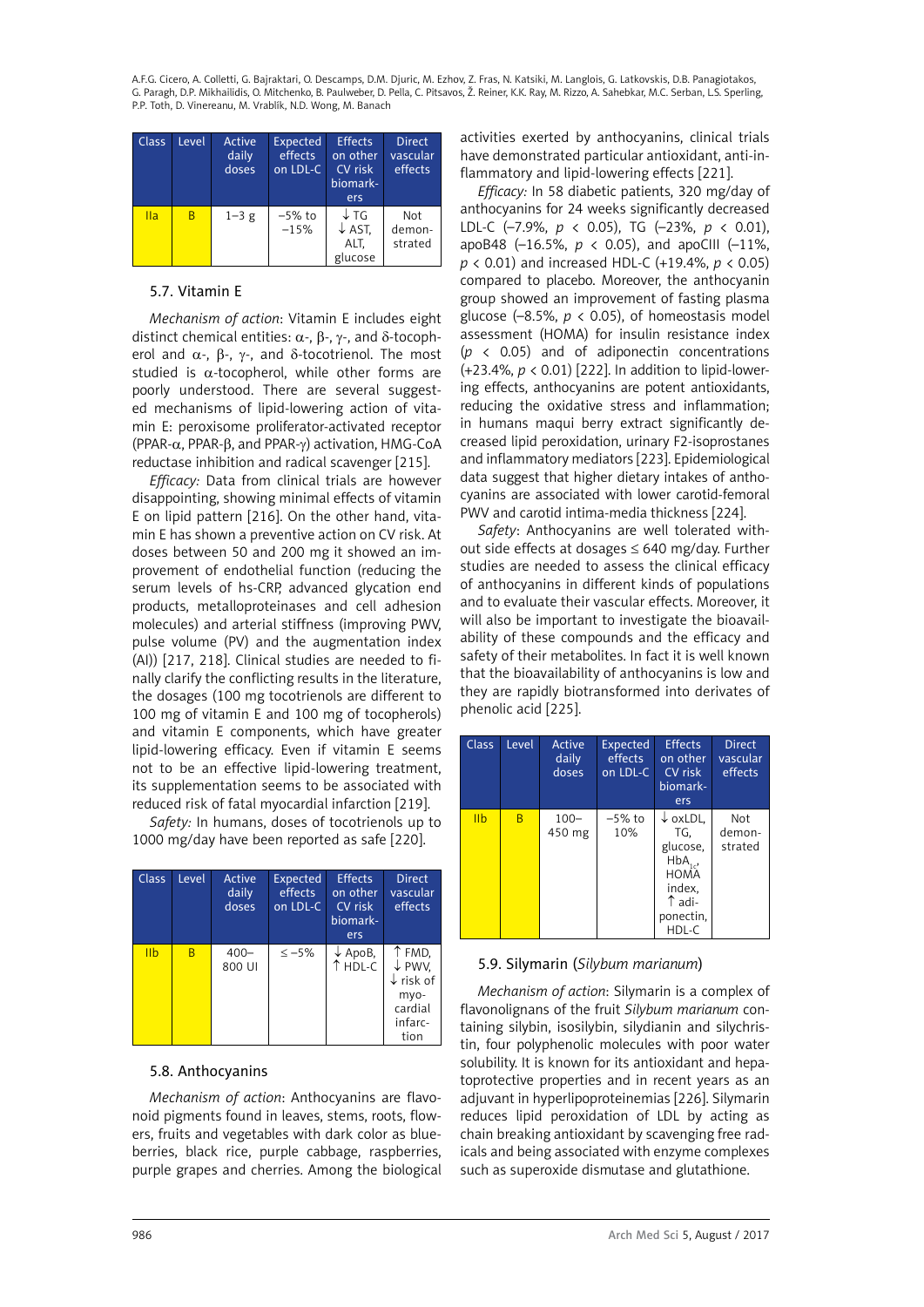<span id="page-22-0"></span>*Efficacy:* There are preliminary studies suggesting a potential role of silymarin as lipid-lowering agent; studies *in vitro* have shown an inhibitory effect of silybin on HMG-CoA reductase and *in vivo* an improved uptake of LDL by the liver and a reduction of hepatic cholesterol synthesis [227]. Specific data on hypercholesterolemic patients are not available. In diabetic patients, silymarin improves fasting plasma glucose (FPG) and  $HbA_{1a}$ , but not lipid parameters [227].

*Safety:* Silymarin has low bioavailability. Further investigations and combination studies are needed to improve the intestinal absorption of this molecule; e.g. in complex with phosphatidylcholine, silybin increases its bioavailability 10-fold. Safety data are still lacking.

| <b>Class</b> | Level | Active<br>daily<br>doses | <b>Expected</b><br>effects<br>on LDL-C | <b>Effects</b><br>on other<br>CV risk<br>biomark-<br>ers            | <b>Direct</b><br>vascular<br>effects |
|--------------|-------|--------------------------|----------------------------------------|---------------------------------------------------------------------|--------------------------------------|
| Ш            |       | <b>NA</b>                | $-0\%$                                 | $\downarrow$ oxLDL,<br>AST, ALT,<br>$\gamma$ GT,<br>glucose,<br>HbA | Not<br>demon-<br>strated             |

#### 5.10. Conjugated linoleic acid

*Mechanism of action*: Conjugated linoleic acids (CLAs) are isomeric forms of linoleic acid, derived prevalently from the fatty tissues and milk of ruminant animals. CLA is both a *trans* fatty acid and a *cis* fatty acid [228].

*Efficacy:* In prospective observational studies, dietary linoleic acid (LA) intake is inversely associated with CHD risk in a dose-response manner [229]. In a recent systematic review and meta-analysis, CLA supplementation was associated with a significant decrease in LDL-C (MD: –0.22 mmol/l (8.5 mg/dl); 95% CI: –0.36; –0.08, *p* = 0.002), while non-significant results were obtained for HDL-C and TG [230]. The results of a small RCT suggest that CLA supplementation could impair endothelial function [231].

*Safety:* In 2008, FDA categorized CLA as generally recognized as safe.

| <b>Class</b> | Level     | Active<br>daily<br>doses | <b>Expected</b><br>effects<br>on LDL-C | <b>Effects</b><br>on other<br>CV risk<br>biomark-<br>ers | <b>Direct</b><br>vascular<br>effects |
|--------------|-----------|--------------------------|----------------------------------------|----------------------------------------------------------|--------------------------------------|
| Ш            | $\subset$ | $1-6g$                   | $-5%$                                  | Not<br>demon-<br>strated                                 | $\downarrow$ FMD<br>(Wors-<br>ened)  |

#### 5.11. Other nutraceuticals

Other nutraceuticals commonly cited as improving cholesterol metabolism are resveratrol

and *Hibiscus sabdarrifa L*. (sour tea), but their lipid-lowering effects are not substantiated by available data [232, 233]. However, sour tea could have a significant blood pressure decreasing effect [234]. Astaxanthin, a powerful antioxidant carotenoid, is often cited as having a lipid-lowering effect, but this effect is not supported by clinical evidence, while its supplementation is associated with a mild but significant improvement in fasting plasma glucose [235].

### 6. Nutraceutical combinations

Rational combinations of nutraceuticals with different lipid-lowering activities, particularly when associated with an appropriate lifestyle, should provide an alternative to drug treatment in patients in primary CVD prevention with mildly elevated LDL-C (especially for those who are not on target) and in some statin-intolerant patients [236]. There are many nutraceuticals with significant lipid-lowering properties. Most of them are used in combination with a low dosage of other nutraceuticals, statins and other lipid-lowering drugs, because that allows the risk of side effects to be reduced and the efficacy to be improved (reducing the residual CV risk) [237]. Moreover, natural products with different mechanisms of action can be associated to achieve a potential synergetic effect, acting on the absorption of lipids from the bowel and/or increasing their excretion (soluble fibers, glucomannan, plant sterols, probiotics), enhancing the hepatic uptake of cholesterol (berberine, soybean proteins), inducing LDL-C excretion (berberine, soy proteins, chlorogenic acid), inhibiting HMG-CoA reductase enzyme and limiting the hepatic synthesis of cholesterol (monacolins, policosanols, allicin, soybean proteins, bergamot), reducing the oxidation of LDL and increasing thermogenesis and lipid metabolism (chlorogenic acid) [238].

For the below combination therapies no *mechanism of action* is described, as it has been presented in detail in the previous sections.

#### 6.1. Red yeast rice and policosanols

*Efficacy:* The association of red yeast rice extract (340 mg containing 5 mg of MonK) and octacosanols (10 mg) was tested in 111 patients with moderate hypercholesterolemia, normal/border-line triglyceridemia and low CVD risk (< 20% according to the Framingham Risk Score (FRS)). The reduction of LDL-C was 20% and it was similar to that obtained with pravastatin at the dose 20 mg/ day, without any serious safety concerns [239]. The efficacy of the combination of red yeast rice extract (200 mg, corresponding to 3 mg of MonK) with linear aliphatic alcohols (10 mg) was also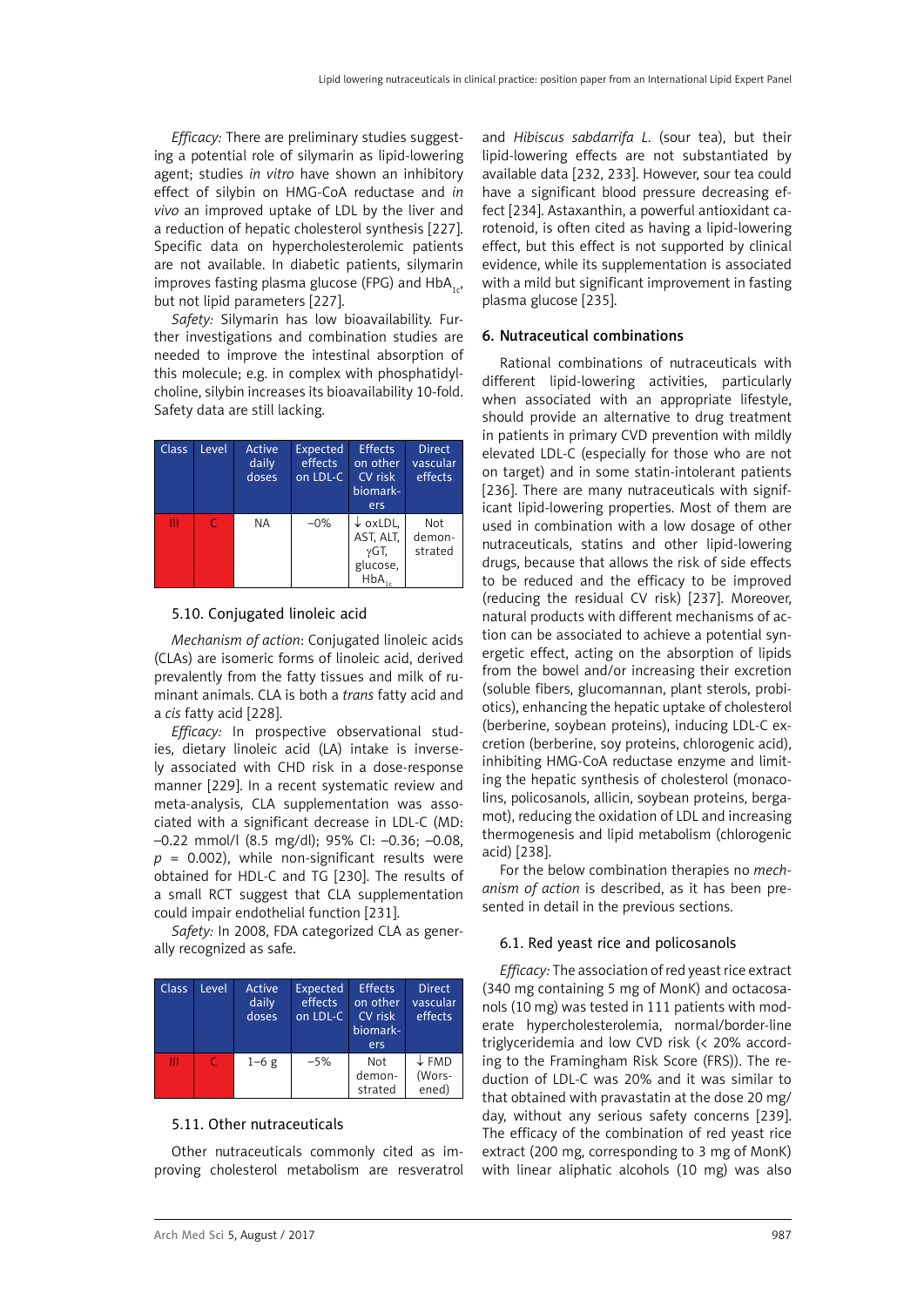<span id="page-23-0"></span>evaluated in the treatment of primary-moderate hypercholesterolemia with a placebo-controlled clinical trial on 240 patients with overall coronary risk < 20% (FRS); after 4 months a significant reduction in LDL-C (–29%) and non-HDL-C (–26%)  $(p < 0.001)$  was achieved [240]. The combination of red yeast rice extract (200 mg, corresponding to 3 mg of Monacolin K) with policosanol (10 mg) was also tested in a large single-blind, randomized, multicenter study in 411 centers, comparing the effect of the nutraceutical association plus diet versus diet alone with a follow-up of 16 weeks. In 2408 eligible subjects (1665 adults and 743 elderly), LDL-C was reduced by 21%, while HDL-C improved by 13%, without significant changes in TG levels [241]. Beneficial results were also obtained in 40 children with heterozygous familial hypercholesterolemia (HeFH) and familial combined hyperlipidemia (FCH), who received a dietary supplement containing red yeast rice extract (200 mg, corresponding to 3 mg of monacolins) and policosanols (10 mg) for 8 weeks; the treatment was effective, safe and well tolerated [242].

*Safety:* Based on the data from all above-mentioned studies, no serious safety concerns have been raised.

| <b>Class</b> | Level | Active<br>daily<br>doses                                              | <b>Expected</b><br>effects<br>on LDL-C | <b>Effects</b><br>on other<br>CV risk<br>biomark-<br>ers | <b>Direct</b><br>vascular<br>effects |
|--------------|-------|-----------------------------------------------------------------------|----------------------------------------|----------------------------------------------------------|--------------------------------------|
|              | Α     | Mona-<br>colin K<br>$3-5$ mg,<br>policosa-<br>nol<br>10 <sub>mg</sub> | $-15%$ to<br>$-21%$                    | Not<br>demon-<br>strated                                 | Not<br>demon-<br>strated             |

# 6.2. Red yeast rice, policosanols and berberine

*Efficacy:* The association of the lipid-lowering properties of red yeast rice (3 mg MonK), policosanols (10 mg) and berberine (500 mg) is the most studied in RCTs and the only one for which meta-analyses of RCTs are available. A recent meta-analysis of 14 RCTs including data from 3159 subjects showed than the red yeast rice-policosanol-berberine association improved the plasma level of LDL-C by –0.61 mmol/l (23.6 mg/dl) (*p* < 0.001), HDL-C by 0.07 mmol/l (2.71 mg/dl) (*p* < 0.001), TG by –0.16 mmol/l (14.2 mg/dl) (*p* < 0.001) and glucose by –0.14 mmol/l (2.52 mg/dl) (*p* = 0.010). Moreover, the improvement in both lipid and glucose profile appeared to be maintained in the long-term observation [243]. Then, the improvement of lipid profile was not dependent on duration of supplementation or baseline lipid levels, while a greater glucose-lowering effect was found with higher baseline glucose levels

and longer durations of supplementation [244]. Moreover, the efficacy of this nutraceutical combination was investigated in a recent clinical trial that involved 100 subjects with low-grade systemic inflammation (hs-CRP levels > 2 mg/l) and normal-borderline cholesterol levels (LDL-C = 100– 160 mg/dl (2.5–4.1 mmol/l)). After 3 months of treatment a reduction of LDL-C (−23%) (*p* < 0.001) was reported; hs-CRP and endothelial microparticle levels were also significantly decreased (–41% and –16%, respectively). It was highlighted that LDL-C change was positively associated with hs-CRP (*p* = 0.04) and endothelial microparticle changes (*p* < 0.001); hs-CRP and endothelial microparticle changes were also related to each other  $(p = 0.005)$ . Therefore, in addition to improving cholesterol profile, there is potential for this combination of nutraceuticals to attenuate the degree of systemic inflammation and endothelial injury in subjects with low-grade systemic inflammation [244]. This combination has also been tested in adult and elderly patients previously intolerant to statins [245, 246], being well tolerated in 80% of cases. The genetic variants of LDLR and PCSK9 that could be related to variations in response to lipid-lowering effects of this supplement have also been investigated. Three polymorphisms in the 3′ UTR region of LDLR and two in the 5′ UTR region of PCSK9 were associated with response to the treatment. These results could explain the variability observed in the response among patients with moderate hypercholesterolemia, and they may be useful in identifying subjects who could potentially benefit the most from this supplementation [247]. It was also observed that endothelial function and PWV were improved by the combination of red yeast rice and berberine in dyslipidaemic patients [248, 249].

*Safety:* Based on the available data, no serious safety concerns have been raised.

| <b>Class</b> | Level | Active<br>daily<br>doses                                                            | Expected<br>effects<br>on LDL-C | <b>Effects</b><br>on other<br>CV risk<br>biomark-<br>ers | <b>Direct</b><br>vascular<br>effects |
|--------------|-------|-------------------------------------------------------------------------------------|---------------------------------|----------------------------------------------------------|--------------------------------------|
|              | A     | Monacol-<br>in K<br>3 mg,<br>polico-<br>sanol<br>10 mg,<br>berber-<br>ine<br>500 mg | $-20\%$ to<br>$-25%$            | $\downarrow$ hs-<br>CRP, TG.<br>glucose                  | ↑ FMD,<br>$\downarrow$ PWV           |

# 6.3. Red yeast rice and plant sterols

*Efficacy:* The association of plant sterols/stanols with certain lipid-lowering ingredients was demonstrated to strengthen cholesterol-lowering efficacy and add TG-lowering effects [250].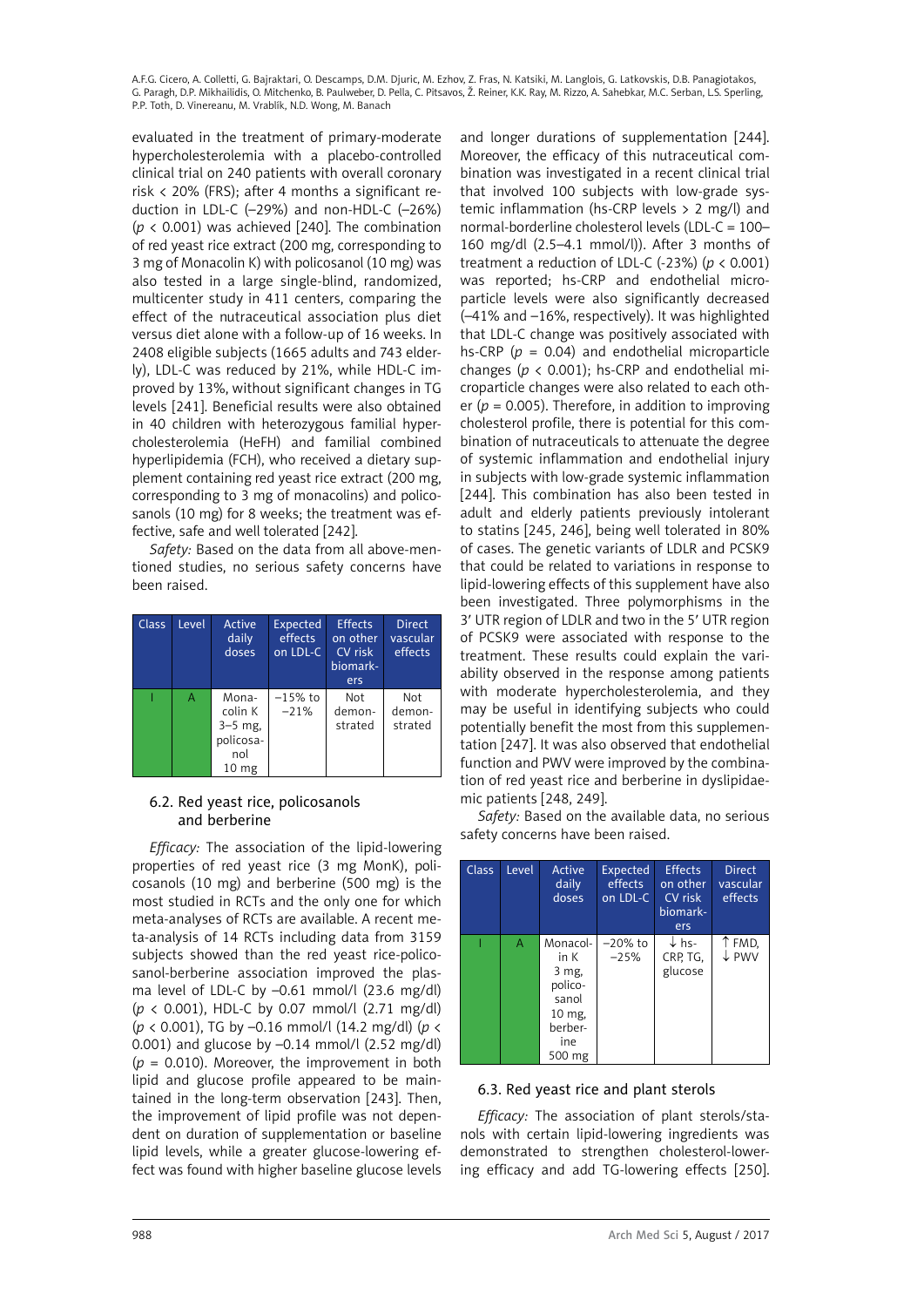<span id="page-24-0"></span>A small cohort of hypercholesterolemic patients (18 subjects) was assigned to the intake of a nutraceutical product containing red yeast rice 1200 mg (titration in monacolin K not reported) and phytosterols 1250 mg per daily dose. The results showed a reduction of LDL-C of 33% (1.37 mmol/l (53 mg/dl)) after 6 weeks of treatment (*p* < 0.05) [251]. These results have been recently confirmed in a double-blind, placebo-controlled, randomized clinical trial evaluating the effect of phytosterols 800 mg, red yeast rice (monacolin K 5 mg) and their association in 90 hypercholesterolemic subjects. The group treated with the nutraceutical association experienced a LDL-C reduction by –27.0% and apoB decrease by –19.0% (both, *p* < 0.001) [252].

*Safety:* In the available studies none of the participants reported any muscle pains and no abnormal liver function tests were observed while taking this supplement. However, further studies with longer follow-up are necessary to conclusively confirm this.

| <b>Class</b> | Level | Active<br>daily<br>doses                                                    | Expected<br>effects<br>on LDL-C | <b>Effects</b><br>on other<br>CV risk<br>biomark-<br>ers | <b>Direct</b><br>vascular<br>effects |
|--------------|-------|-----------------------------------------------------------------------------|---------------------------------|----------------------------------------------------------|--------------------------------------|
| Ila          | B     | Mona-<br>colin K<br>$5 - 10$ mg,<br>phytos-<br>terols<br>$800 -$<br>1250 mg | $-25%$ to<br>$-30%$             | $\downarrow$ ApoB                                        | Not<br>demon-<br>strated             |

# 6.4. Red yeast rice and artichoke

*Efficacy:* Red yeast rice and artichoke have been combined with other nutraceuticals in order to test their activity on lipid parameters and inflammation. Some available trials have been carried out on an association of red yeast rice (166.67 mg, 0.4% monacolin K), sugar cane-derived policosanols (3.70 mg, 90% policosanols– octacosanol 60%), and artichoke leaf extracts (200 mg, 5–6% chlorogenic acid) to be taken as 3 tablets per day. In a double-blind, randomized, parallel controlled study on 39 subjects with moderate hypercholesterolemia, after 16 weeks of treatment, LDL-C was reduced by 21.4% (95% CI: –13.3; –24.9%, *p* < 0.001), while TG decreased by 12.2% (95% CI: –24.4; –0.1%, *p* < 0.05) [253]. In a 16-week, randomized, double-blind, placebo-controlled trial carried out on 100 subjects the authors observed a reduction of LDL-C by 14.3% (–0.57 mmol/l (22 mg/dl), 95% CI: –0.8; –0.31), as well as TC, apoB100 and apoB100/apoA-I ratio, without modifying safety parameters [254]. Doubling the daily dose seemed not to add additional benefits, while there were no safety concerns also

with the higher dosage [255]. The association of red yeast rice (200 mg, containing monacolin K 10 mg), artichoke extract (500 mg), and banaba extract (50 mg) was evaluated in a double-bind, placebo-controlled, cross-over designed trial in 30 adults with suboptimal LDL-C levels, in primary prevention of CVD. Patients followed a period of 6 weeks of treatment with a nutraceutical or placebo, then 2 weeks of washout and finally 6 weeks in crossover. After the active treatment, there was observed a significant improvement in LDL-C (–18.2%), non-HDL-C (–15%), glutamic oxaloacetic transaminase (–10%), glutamate-pyruvate transaminase (–30.9%), and hs-CRP (–18.2%) vs. placebo. No changes were observed in the other investigated parameters in both groups [256].

*Safety:* Based on the available data, no serious safety concerns have been raised, but further studies with longer follow-up are necessary to conclusively confirm this.

| <b>Class</b> | Level | Active<br>daily<br>doses                                                         | <b>Expected</b><br>effects<br>on LDL-C | <b>Effects</b><br>on other<br>CV risk<br>biomark-<br>ers | <b>Direct</b><br>vascular<br>effects |
|--------------|-------|----------------------------------------------------------------------------------|----------------------------------------|----------------------------------------------------------|--------------------------------------|
| <b>Ila</b>   | B     | Mona-<br>colin K<br>$2-10$ mg,<br>arti-<br>choke<br>extract<br>$500 -$<br>600 mg | $-14\%$ to<br>$-21%$                   | $\downarrow$ hs-CRP<br>TG                                | Not<br>demon-<br>strated             |

#### 6.5. Red yeast rice, policosanol, and silymarin

*Efficacy:* A double-blind, placebo-controlled trial evaluated the effects of a combination of red yeast rice (334 mg containing monacolin 10 mg), policosanol (30 mg), and silymarin (150 mg) compared to placebo on lipid profile, endothelial and inflammatory parameters in 134 low-risk dyslipidemic patients. After 3 months of treatment, the nutraceutical supplement decreased LDL-C compared to baseline  $(p = 0.041)$  and to placebo (*p* = 0.037, respectively). Triglycerides were reduced by the active product  $(p = 0.039)$ , but not by the placebo, even though, in the groupto-group comparison, no significant difference was recorded ( $p = 0.061$ ). All tested inflammatory parameters (soluble intercellular adhesion molecule-1, soluble vascular cell adhesion molecule-1, soluble E-selectin, MMP-2 and -9, hs-CRP, IL-6 and TNF- $\alpha$ ) were reduced by the nutraceutical combination [257]. Another research group tested the same combination in a group of 80 hypercholesterolemic subjects in an 8-week randomized clinical trial. When compared to placebo, nutraceutical combination treated patients experienced a more favorable percentage change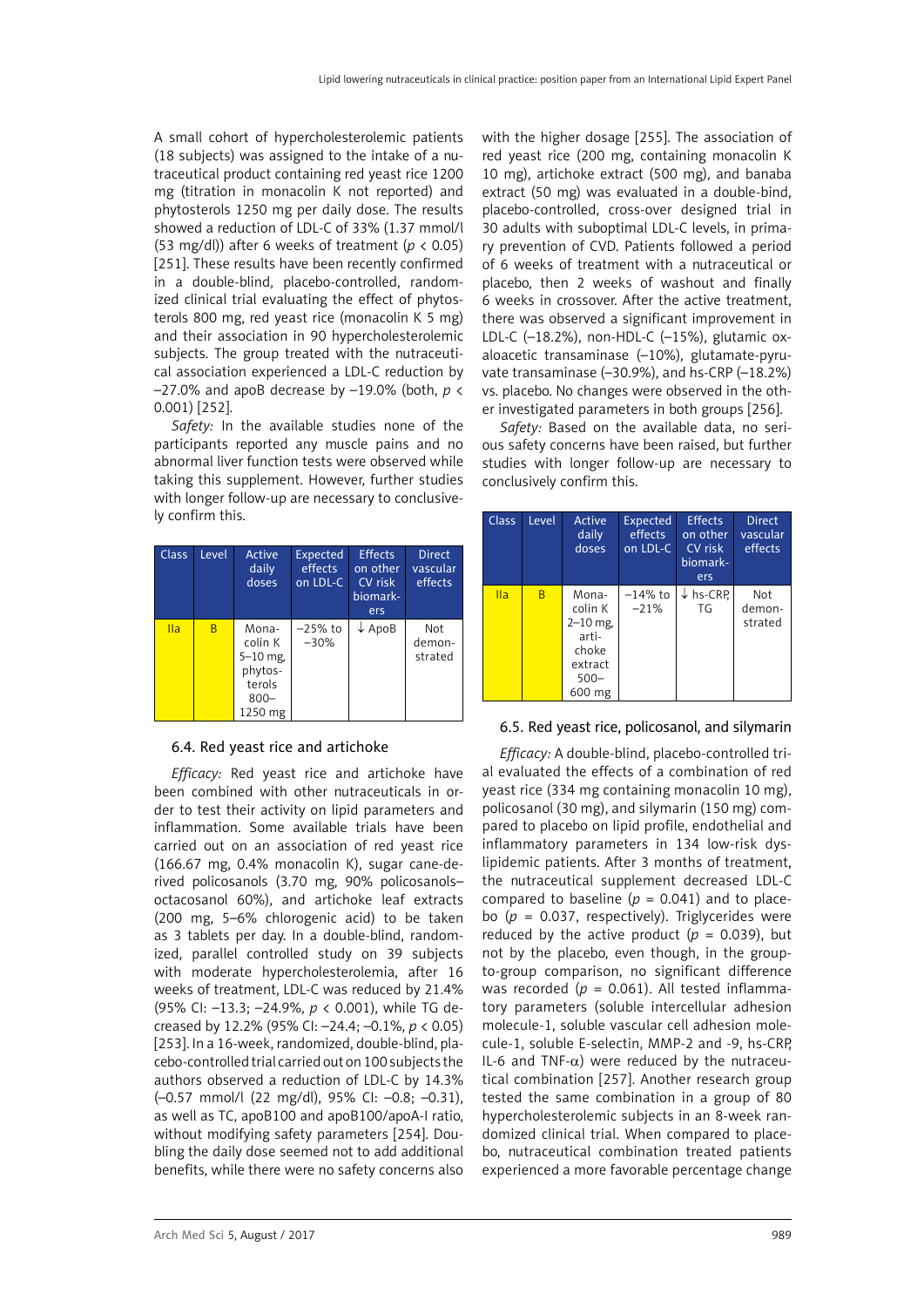<span id="page-25-0"></span>in LDL-C (–23.3%), hs-CRP (–2.4%), and endothelial function (pulse volume displacement vs. baseline: +17%). No significant difference was observed with respect to effects on TG, HDL-C and safety parameters [258].

*Safety:* Further studies with a long follow-up are necessary to evaluate the safety issues for this combination.

| <b>Class</b>   | Level | Active<br>daily<br>doses                                                        | Expected<br>effects<br>on LDL-C | <b>Effects</b><br>on other<br>CV risk<br>biomark-<br>ers | <b>Direct</b><br>vascular<br>effects |
|----------------|-------|---------------------------------------------------------------------------------|---------------------------------|----------------------------------------------------------|--------------------------------------|
| I <sub>1</sub> | B     | Mona-<br>colin K<br>10 mg,<br>policosa-<br>nol<br>30 mg,<br>silymarin<br>150 mg | $-14\%$ to<br>$-23%$            | inflam-<br>matory<br>biomark-<br>ers                     | ↑ FMD                                |

# 6.6. Red yeast rice and antioxidants

*Efficacy:* A nutraceutical supplement composed of red yeast rice (10 mg MonK) and coenzyme Q10 (CoQ10) (30 mg) was tested in a double-blind, placebo-controlled, crossover, randomized clinical trial carried out on 25 healthy, mildly hypercholesterolemic subjects. The treatment duration was 4 weeks. When compared to the placebo group, monacolins/CoQ10-treated patients experienced a more favorable percent change in LDL-C (–21.99%, 95% CI: –26.63; –17.36), non-HDL-C (–14.67%, 95% CI: –19.22; –10.11), MMP-2 (–28.05%, 95% CI: –35.18; –20.93), MMP-9 (–27.19%, 95% CI: –36.21; –18.15), and hs-CRP (–23.77%, 95% CI: –30.54; –17.01). No significant differences were observed with respect to TGs, HDL-C, and safety parameters [259]. The same combination was then evaluated in 40 moderately hypercholesterolemic subjects with a double-blind, placebo-controlled, randomized clinical trial. After 6 months of active treatment, the results showed a more favourable percentage change in LDL-C (–26.3%; *p* < 0.05), endothelial reactivity (PV displacement: +6.0%; *p* < 0.05) and arterial stiffness (PWV: –4.7%; *p* < 0.05) [260]. Red yeast rice (10 mg monacolins) has also been associated with a pool of antioxidants (green tea dry extract, 100 mg; CoQ10, 20 mg; astaxanthin, 2 mg; resveratrol, 20 mg; and quercetin, 50 mg) and has been tested in a crossover, double-blind, placebo-controlled randomized clinical trial on 25 moderately hypercholesterolemic, pharmacologically untreated subjects, as primary prevention for CVD. After 4 weeks of the active treatment patients experienced an improvement of cholesterol levels (LDL-C –22.36%; non-HDL-C –22.83%), hs-CRP –2.33% and endothelial function (PV displacement after monacolin treatment, 18.59%) [261].

*Safety:* Based on the available data, no serious safety concerns have been raised.

| <b>Class</b> | Level | <b>Active</b><br>daily<br>doses                                      | <b>Expected</b><br>effects<br>on LDL-C | <b>Effects</b><br>on other<br>CV risk<br>biomark-<br>ers | <b>Direct</b><br>vascular<br>effects |
|--------------|-------|----------------------------------------------------------------------|----------------------------------------|----------------------------------------------------------|--------------------------------------|
| IIa          | B     | Mona-<br>colin K<br>10 mg,<br>CoO10<br>or other<br>antioxi-<br>dants | $-20\%$ to<br>$-26%$                   | $\downarrow$ hs-CRP                                      | ↑ FMD,<br>$\downarrow$ PWV           |

# 6.7. Berberine combined with bioactive lipid-lowering agents other than red yeast rice

*Efficacy: Berberis aristata* extract (588 mg, containing 500 mg berberine) was combined with chlorogenic acid (67 mg) and tocotrienols (143 mg) in a double-blind, cross-over designed trial versus placebo, in 40 overweight subjects with mixed hyperlipidemia. After 8 weeks of treatment, there was observed a significant improvement in LDL-C (–24%), TG (–19%), non-HDL-C (–22%), fasting insulin (–5%) and HOMA index (–10%) [262]. Another double-blind, placebo-controlled, crossover RCT tested the efficacy of the administration of *Berberis aristata* (588 mg extract containing 500 mg berberine) with *Silybum marianum* (105 mg extract) twice a day in 102 dyslipidemic patients. The results showed a reduction of LDL-C and TG, and an increase of HDL-C after the first 3 months of treatment; the lipid profile worsened after a 2-month washout period and improved again when the nutraceutical combination was reintroduced for a further 3 months [263]. Given the low lipid-lowering activity of components different from berberine, it is not clear whether the observed effects are related to berberine per se or not.

*Safety:* Based on the available data, no serious safety concerns have been raised, but further studies with a long follow-up are still necessary to confirm this.

| Class           | Level | Active<br>daily<br>doses                                                        | Expected<br>effects<br>on LDL-C | <b>Effects</b><br>on other<br>CV risk<br>biomark-<br>ers | <b>Direct</b><br>vascular<br>effects |
|-----------------|-------|---------------------------------------------------------------------------------|---------------------------------|----------------------------------------------------------|--------------------------------------|
| I <sub>II</sub> | B     | Ber-<br>berine<br>$500 -$<br>1000 mg,<br>CoO10<br>or other<br>antioxi-<br>dants | $-16\%$ to<br>$-24%$            | ↓ TG.<br><b>HOMA</b><br>index                            | Not<br>demon-<br>strated             |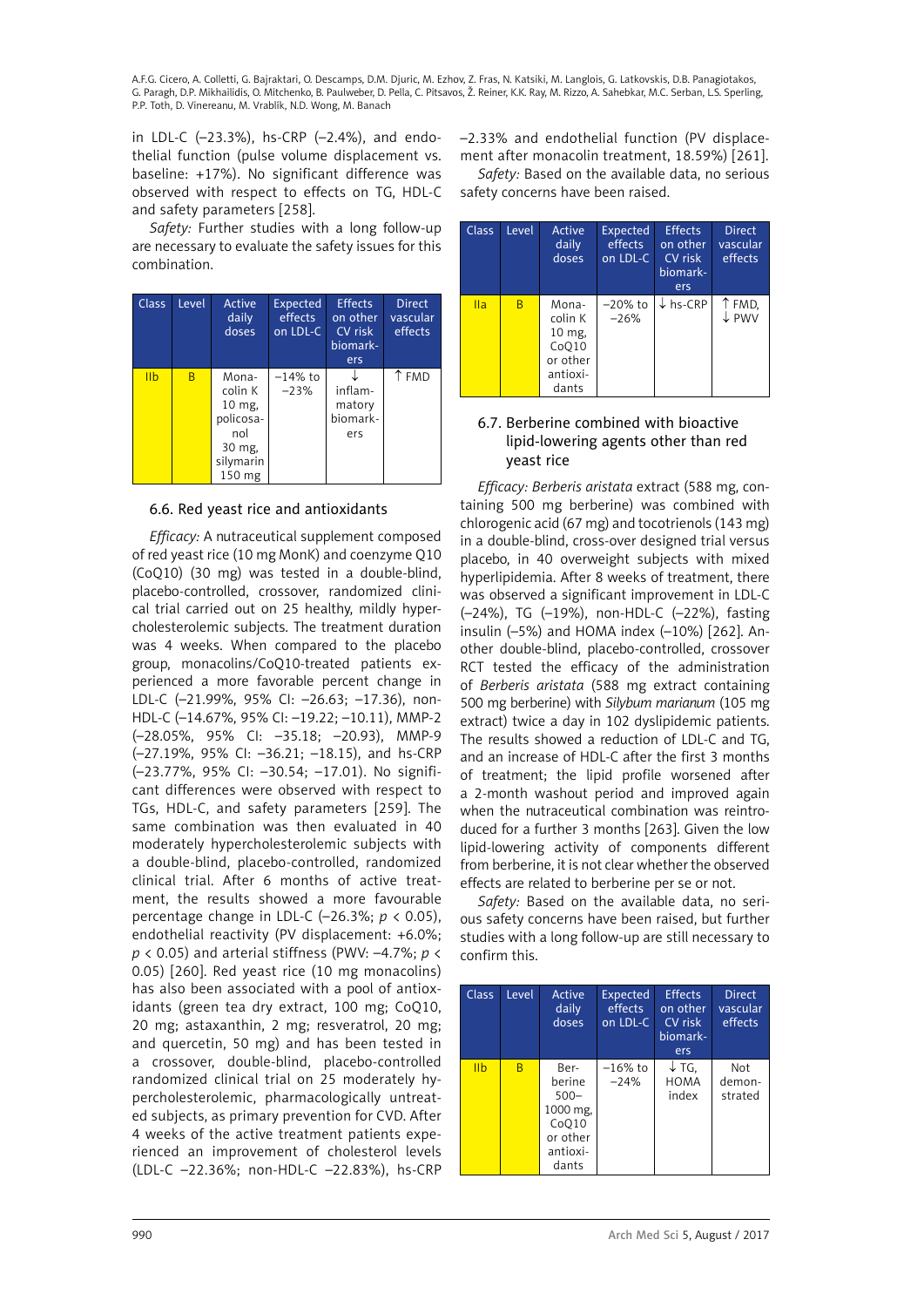#### <span id="page-26-0"></span>6.8. Soy proteins and plant sterols

*Efficacy:* Low dosed soy proteins and plant sterols have been demonstrated to have mild but additive cholesterol-lowering effects in humans [264]. The intake of soy proteins with plant sterols in patients with MetS and LDL-C  $\geq$ 160 mg/dl (4.1 mmol/l) showed a significant (*p* < 0.05) improvement in LDL-C, non-HDL-C, cholesterol/HDL-C and TG/HDL-C ratios, apoB, apoB/ apoA-1 ratio, homocysteine, total LDL particle number and large HDL particle number, in particular after 12 weeks of treatment [265]. Soy proteins (16.2 g/1000 kcal) and plant sterols (1.2 g/ 1000 kcal) were also combined with viscous fibers (8.3 g/1000 kcal) and almonds (16.6 g/1000 kcal) in the treatment of a small cohort of hypercholesterolemic subjects: after their intake for 4 weeks, there was reported a reduction of LDL-C of 35.0 ±3.1% (*p* < 0.001), and the ratio of LDL-C to HDL-C (30.0 ±3.5%, *p* < 0.001) [266].

*Safety:* Based on the available data, no safety concerns have been raised, but further studies with a long follow-up are still necessary to confirm this.

| <b>Class</b> | Level | Active<br>daily<br>doses                                                 | Expected<br>effects<br>on LDL-C | <b>Effects</b><br>on other<br>CV risk<br>biomark-<br>ers | <b>Direct</b><br>vascular<br>effects |
|--------------|-------|--------------------------------------------------------------------------|---------------------------------|----------------------------------------------------------|--------------------------------------|
| Ila          | B     | Soy<br>protein<br>$8 - 25$ g,<br>phytos-<br>terols<br>$800 -$<br>2000 mg | $-16\%$ to<br>$-30%$            | $\downarrow$ ApoB                                        | Not<br>demon-<br>strated             |

# 6.9. Different nutraceutical combinations supported by single RCTs

For these combined products, due to lack of enough data, is not possible, at this moment, to suggest a final classification. The level of evidence might have been limited to "B" or "C" – expert opinion with the class of suggestion "IIb" waiting for confirmative trials.

# 6.9.1. Red yeast rice and omega-3 polyunsaturated fatty acids

*Efficacy:* The efficacy of a combined nutraceutical with red yeast rice (5 mg monacolin K) and PUFAs (610mg: 183 mg EPA, 122 mg DHA) was evaluated in a clinical trial on 107 pharmacologically untreated subjects, affected by primary polygenic hypercholesterolemia and MetS, in primary prevention for CVD. After 8 weeks of treatment, the results showed a significant decrease in LDL-C (–0.97 ±0.35 mmol/l (37.5 mg/dl); –22 ±3%), TG  $(-0.22 \pm 0.28 \text{ mmol/l} (19.5 \text{ mg/dl}); -9 \pm 5\%)$  and

non-HDL-C (–21 ±3%) and a significant increase in HDL-C (+1.5 ±0.5%) (*p* < 0.001 for all), without the modification of safety parameters. In particular, 75% of subjects reached an LDL-C target of less than 160 mg/dl and 25% of less than 130 mg/dl. Moreover, the study highlighted a greater decrease in TG levels only in patients with baseline TG > 500 mg/dl, who showed a 11% reduction ( $p$  < 0.001 vs. subjects with baseline TG < 150 mg/dl) [267].

*Safety:* No safety concerns. Very limited data; further studies are necessary.

### 6.9.2. Red yeast rice, bitter gourd chlorella, soy protein, and licorice

*Efficacy:* Extracts from red yeast rice, bitter gourd, chlorella, soy protein and licorice were combined to evaluate their effects in subjects with MetS in a 12-week, randomized, placebocontrolled clinical trial (106 participants). Each tablet was composed 0.37 g of red yeast rice, 40 g of fresh bitter gourd, 1.5 g of chlorella, 1.1 g of soybean and 2.2 g of licorice. The active group was treated with three tablets/day. LDL-C decreased significantly after the treatment (3.4 ±0.7 (131 mg/ dl) to 2.7 ±0.5 mmol/l (104 mg/dl), *p* < 0.001). In addition, TGs were reduced (–0.2 ±0.3 mmol/l (18 mg/dl),  $p = 0.039$ ). Moreover, this nutraceutical compound has also shown potential in normalizing blood pressure [268].

*Safety:* No safety concerns. Very limited data; further studies are necessary.

#### 6.9.3. Psyllium and plant sterols

*Efficacy:* A nutraceutical supplement with psyllium (7.68 g) and plant sterols (2.6 g) was administered to a small cohort of subjects (33 patients), with LDL-C levels between 2.58 (100 mg/dl) and 4.13 mmol/l (160 mg/dl), in a placebo-controlled clinical trial. Subjects were treated for 4 weeks with the nutraceutical combination vs. placebo, followed by a 3-week washout period, and finally received the alternative treatment (placebo/nutraceutical) for another 4 weeks. The improvement in lipid profile included a reduction of LDL-C from 3.5 ±0.7 mmol/l (135 mg/dl) to 3.1 ±0.8 mmol/l (120 mg/dl) after the intake of the nutraceutical product (*p* < 0.01). Moreover, this combination led to a reduction of plasma apoB concentrations (*p* < 0.01) [269].

*Safety:* No safety concerns. Very limited data; further studies are necessary.

### 6.9.4. Psyllium and n-3 polyunsaturated fatty acids

*Efficacy:* Plant sterols with omega-3 fatty acids have synergistic lipid-lowering effects, as demon-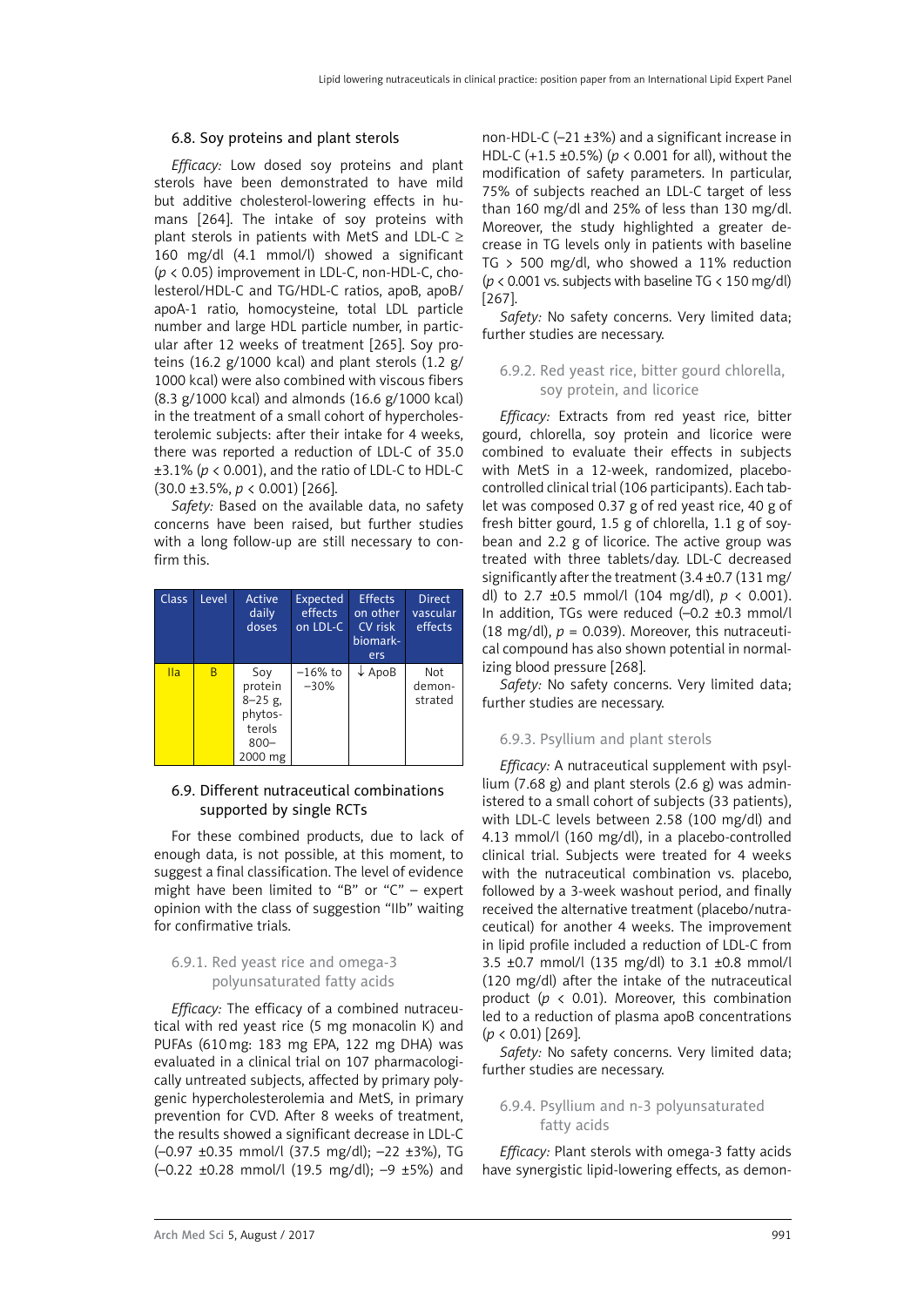<span id="page-27-0"></span>strated in a 3-week randomized, placebo controlled clinical trial on 60 hyperlipidemic individuals. The participants were divided into 4 groups and received either Sunola oil or  $\omega$ -3 long chain PUFAs capsules (1.4 g/day) with or without phytosterols (2 g) or placebo. The combination of phytosterols and  $\omega$ -3 PUFAs reduced LDL-C by 12.5% (*p* = 0.002) and TG by 25.9% (*p* = 0.005); moreover, it increased HDL-C (8.6%, *p* = 0.04) [270].

*Safety:* No safety concerns. Very limited data; further studies are necessary.

# 6.9.5. Garlic and omega-3 polyunsaturated fatty acids

*Efficacy:* Garlic oil (500 mg) and fish oil (600 mg) were administered to a small sample of hypercholesterolemic subjects (16 patients) for 2 months and compared with a control group (16 patients). The results showed an improvement of lipid parameters: LDL-C –21%, TG –37%, VLDL –36.7%, TC/HDL-C ratio –23.4%, HDL-C +5.1% [271].

*Safety:* No safety concerns. Very limited data; further studies are necessary.

# 6.9.6.  $\gamma$ -oryzanol and  $\omega$ -3 polyunsaturated fatty acids

*Efficacy:* The combination of  $\gamma$ -oryzanol (40 mg) with  $\omega$ -3 polyunsaturated fatty acids (1100 mg) was demonstrated to improve lipid profile (LDL-C –0.93 ±0.97 mmol/l (36 mg/dl), *p* < 0.0001, TG –0.60 ±0.63 mmol/l (23.2 mg/dl), all *p* < 0.001), as well as inflammatory and oxidative status in dyslipidemic volunteers [272].

*Safety:* No safety concerns. Very limited data; further studies are necessary.

# 6.9.7. Plant proteins and soluble fibers

*Efficacy:* Plant proteins (lupin protein or pea protein) associated with soluble fibers (oat fiber or apple pectin) demonstrated lipid-lowering activity in hypercholesterolemic patients in primary prevention of CVD: significant reductions of TC levels were observed in all groups (each one with 25 subjects), in particular lupin protein + cellulose (–0.3 mmol/l (11.6 mg/dl), –4.2%), casein + apple pectin (–0.39 mmol/l (15 mg/dl), –5.3%), pea protein + oat fiber (–0.35 mmol/l (13.5 mg/dl),  $-4.7%$ ) and pea protein + apple pectin  $(-0.43)$ mmol/l (16.6 mg/dl), –6.4%) (*p* < 0.05). Moreover, LDL-C was significantly reduced in pea protein + apple pectin combinations (–0.27 mmol/l (10.4 mg/ dl), 9.2%) (*p* < 0.004 vs. control). The association of pea protein + oat fiber also showed 4% glucose reduction, 57% insulin reduction and 25% decrease of the HOMA index [273].

*Safety:* No safety concerns. Very limited data; further studies are necessary.

# 6.9.8. Glucomannan and plant sterols

*Efficacy:* Glucomannan (10 g/day) and plant sterols (1.8 g/day) were tested in a randomized, crossover trial on 34 mild hypercholesterolemic subjects. The study consisted of four phases of 21 days, with each phase separated by a 28-day washout. An improvement of lipid parameters was assessed after the treatment (LDL-C 2.9 ±0.2 mmol/l (112 mg/dl) vs. control group  $3.6 \pm 0.2$ mmol/l (140 mg/dl), *p* < 0.05). Plasma lathosterol concentrations, an index of cholesterol biosynthesis, were lowered after the combination treatment (*p* < 0.05), as well [274].

*Safety:* No safety concerns. Very limited data; further studies are necessary.

# 6.9.9. Pantethine, soybean plant sterols, green tea extract, delta-tocotrienol and phytolens

*Efficacy:* A clinical trial on 30 hyperlipidemic untreated patients showed a significant improvement in serum lipids using a nutraceutical product with a combination of pantethine (900 mg), soybean plant sterols (800 mg), green tea extract (600 mg containing 50% epigallocatechin gallate),  $\gamma$ / $\delta$  tocotrienols from annatto seed (75 mg) and Phytolens from lentil husks (5 mg). After 2 months of treatment, there was a significant reduction of LDL-C by 14% (*p* < 0.003), VLDL dropped by 20%  $(p < 0.01)$  and sdLDL particles fell by 25% (type III) and IV) [275].

*Safety:* No safety concerns. Very limited data; further studies are necessary.

# 7. Nutraceuticals combined with pharmacological therapy

Many available data, including the most recent studies with PCSK9 inhibitors, support the LDL-C concept that "lower is better" [276]. Even knowing that statins are the drugs of choice in patients with high LDL-C levels and moderate-to-high CV risk, the use of high-intensity statins increases the side effects and therefore reduces the therapy adherence and compliance [277, 278]. On the other side, even with the good statin therapy tolerability, the LDL-C targeted levels might not be achieved for 30–70% of patients (depending on the risk), even in the combination with ezetimibe for high and very high risk patients [279]. Many nutraceutical options are available either alone or in combination with statins to help to reach recommended goals in a safe and tolerable way for most patients [280]. Clinical trials have reported that many nutraceuticals have an additive effect to lipid-lowering drugs, allowing the statin doses to be reduced without diminishing the results in terms of TC and LDL-C reduction and significant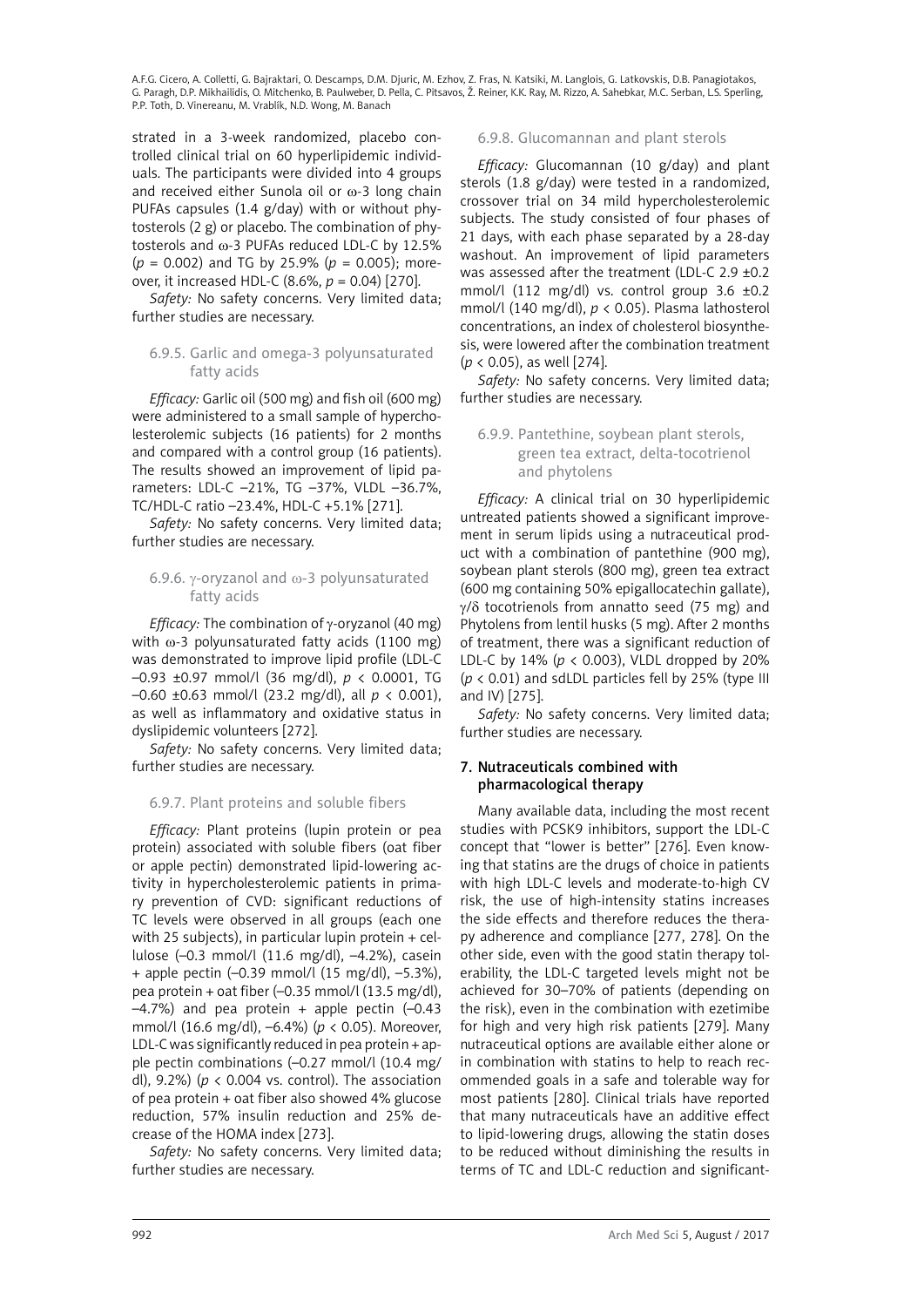<span id="page-28-0"></span>ly limiting adverse effects [281]. However, most of the combinations presented below have been tested only in a single study, and the obtained results have not been confirmed yet, so no recommendations can be made.

### 7.1. Statins and polyunsaturated fatty acids

*Efficacy:* The effect of PUFAs in statin-treated subjects is simply addictive in terms of dose-related TG reduction [282, 283]. Data from a long-term randomized clinical trial support the concept that combining statins with  $\omega$ -3 fatty acids seems to further decrease CHD risk by 19% in primary prevention [284] and CHD mortality by 17% in secondary prevention [285]. Given the availability of data on CVD event risk reduction the supplementation of PUFAs in statin-treated patients can be recommended, especially in hypertriglyceridemic and post-CHD patients.

*Safety:* No safety concerns; limited data – further studies are necessary.

### 7.2. Statins and soluble fibers

*Efficacy:* The lipid-lowering effects of psyllium (10 g/day) and lovastatin (20 mg/day), alone and in combination, were evaluated on 36 volunteers. After 4 weeks of treatment, the mean LDL-C and TG levels in the group receiving 20 mg of lovastatin plus 10 g of psyllium fell by 30.9% and 26.2% from baseline compared with 24.8% and 32.9% in the group receiving 20 mg of lovastatin and 3.6% and 10.9% in the group receiving 10 g of psyllium, respectively [286]. Another 12-week blinded placebo-controlled study tested the effects of 20 mg of simvastatin plus placebo, 10 mg of simvastatin plus placebo or 10 mg of simvastatin plus 15 g of psyllium daily, enrolling 68 patients. After 8 weeks, the mean lowering of LDL-C (–63 mg/dl/–1.63 mmol/l;  $p = 0.03$ ) in the group receiving 20 mg of simvastatin plus placebo was the same as that in the group receiving 10 mg of simvastatin plus psyllium and was greater than that obtained with 10 mg of simvastatin plus placebo (55 mg/dl/ 1.42 mmol/l;  $p = 0.03$ ). Similar results were reported for apoB and TC, while there were not observed significant changes of TG or HDL-C levels [287]. In a further randomized, parallel-design clinical trial, patients with primary hypercholesterolemia ( $n = 116$ ) were assigned to receive a daily dose of 25 g of fiber (corresponding to 6 g of soluble fibers) plus rosuvastatin 40 mg (*n* = 28), rosuvastatin 40 mg alone (*n* = 30), simvastatin 40 mg plus ezetimibe 10 mg plus 25 g of fiber ( $n = 28$ ), or simvastatin 40 mg plus ezetimibe 10 mg ( $n = 30$ ) alone during 12 weeks. These therapies led to similar reductions in LDL-C and TC ( $p < 0.001$  vs. baseline), while no change was observed in HDL-C. Among patients treated with highly effective lipid-lowering therapy, the intake of 25 g of fibers added favorable effects: a reduction of phytosterolemia, improvement in blood glucose (*p* = 0.047), weight loss (*p* = 0.04) and reduced body mass index  $(p = 0.002)$  [288]. Given the availability of data from different RCTs, the supplementation of fibers in statin-treated patients might be recommended especially in patients with stipsis or irritable bowel disease. It remains to be clarified however whether the supplemented fibers interfere with other drugs administered by patients at high CVD risk.

*Safety:* No safety concerns; limited data – further studies are necessary.

# 7.3. Ezetimibe, red yeast rice, policosanol and berberine

*Efficacy:* Ezetimibe and nutraceuticals have been both introduced, alone or in association, as alternative therapies for statin-intolerant patients and proved to be effective and well tolerated. A clinical trial evaluated the effects of a combination of nutraceuticals (red yeast rice extract 200 mg (equivalent to 3 mg monacolins), policosanol 10 mg, and berberine 500 mg) and ezetimibe on statin-intolerant dyslipidemic subjects with IHD treated with PCI. At 1-year follow-up, 58 (72.5%) patients of the combined therapy group  $(n = 86)$  reached the therapeutic goal (LDL-C  $\langle$  2.58 mmol/l (100 mg/dl)). No patient experienced important undesirable effects [289]. Berberine (500 mg), red yeast rice (200 mg) and policosanol (10 mg) were also associated with ezetimibe (10 mg) in a study on 26 patients with primary hypercholesterolemia, with a history of statin intolerance or refusing statin treatment. After 3 months of treatment, it was observed that this treatment was as effective as statins in moderate doses (LDL-C –37%, TG –23%) [290].

*Safety:* No safety concerns; limited data – further studies are necessary.

# 7.4. Ezetimibe or statins and berberine with silymarin

*Efficacy: Berberis aristata* (588 mg, containing berberine 500 mg) and *Silybum marianum* (105 mg) extracts, twice a day, were administered to 45 patients diagnosed with type 2 diabetes with hypercholesterolemia and statin intolerance. The intake of berberine/silymarin with statins led to an improvement of lipid parameters (LDL-C –15% and –28%, respectively after 6 and 12 months) and also when added to ezetimibe (LDL-C –20% and –33% respectively after 6 and 12 months). In the control group, in which only berberine/silymarin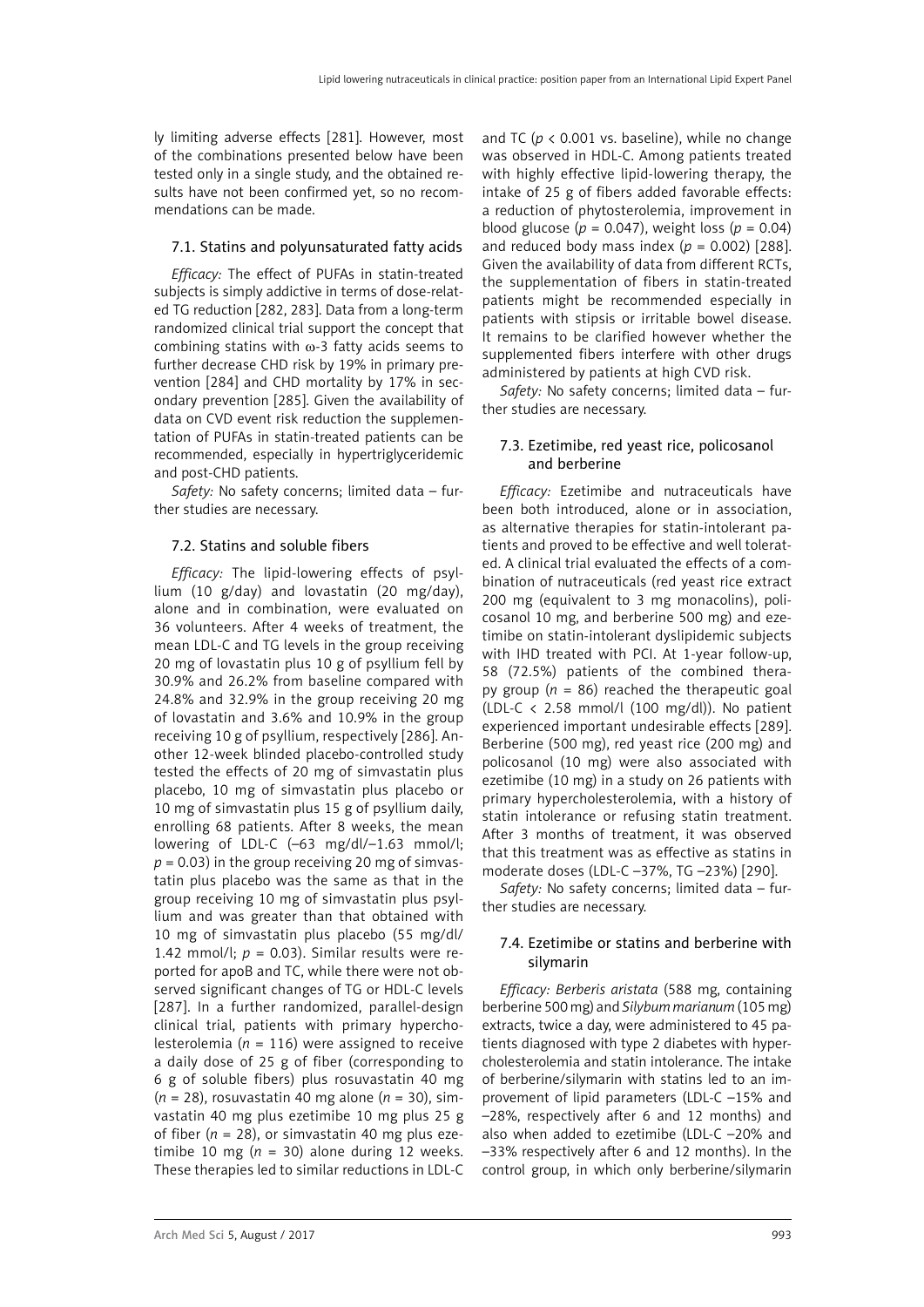<span id="page-29-0"></span>was administered, there was also a reduction of LDL-C (LDL-C –17% and –26% respectively after 6 and 12 months). Glycemic control improved in all groups. All reported side effects lasted a few days and did not lead to interruption of treatment [291].

*Safety:* No safety concerns; limited data – further studies are necessary.

# 7.5. Statins/ezetimibe and plant sterols

*Efficacy:* A randomized clinical trial with parallel arms was designed to evaluate the lipid-lowering effects of the addition of plant sterols to lipid-lowering drugs. Eighty-six subjects were submitted to a 4-week run-in period with atorvastatin 10 mg (baseline), followed by another 4-week period in which subjects received atorvastatin 40 mg, ezetimibe 10 mg or a combination of both drugs (phase I); finally, capsules containing 2.0 g of plant sterols were added to previous assigned treatments for 4 weeks (phase II). Compared with baseline, atorvastatin 40 mg showed a reduction of LDL-C (22%, *p* < 0.05), and increased β-sitosterol, campesterol/cholesterol, and β-sitosterol/cholesterol ratios (39%, 47%, and 32%, respectively,  $p < 0.05$ ); ezetimibe 10 mg reduced campesterol and campesterol/cholesterol ratio (67% and 70%, respectively, *p* < 0.05), while the combined therapy decreased LDL-C (38%, *p* < 0.05), campesterol, β-sitosterol, and campesterol/cholesterol ratio (54%, 40%, and 27%, *p* < 0.05). This study demonstrated that the addition of plant sterols further reduced LDL-C by ∼6.5% in the atorvastatin therapy group and 5.0% and 4.0% in the combined therapy group (*p* < 0.05 for all) [292].

Eleven hypercholesterolemic coronary patients on a low-fat, low-cholesterol baseline diet added simvastatin (20 mg/day) for 3 months and then dietary plant stanol ester margarine (2.25 g of stanols/day) for 8 weeks; afterwards, cholestyramine 8 g/day was added for another 8 weeks. The results highlighted that simvastatin reduced LDL-C by 39% ( $p < 0.001$ ) and additional stanol ester margarine reduced it by a further 13% (*p* < 0.05). The triple treatment led to 67% reduction from baseline ( $p < 0.001$ ), with all LDL-C values being < 2.6 mmol/l, and increased HDL-C by 15% ( $p < 0.01$ ). It also increased the serum lathosterol/cholesterol ratio (*p* < 0.01), thus showing upregulation of cholesterol synthesis, and increased the serum sitosterol ratio ( $p \lt 0.01$ ). These results support the use of stanol ester with only moderate doses of statin and resin to control LDL-C levels in hypercholesterolemic patients [293].

*Safety:* No safety concerns; limited data – further studies are necessary.

### 7.6. Statins and tocotrienols

*Efficacy:* A clinical trial with 28 hypercholesterolemic subjects was carried out to assess the efficacy of the tocotrienol-rich fraction of rice bran alone and in the combination with lovastatin. The combination of the tocotrienol-rich fraction (50 mg) and lovastatin (10 mg) plus the AHA step-1 diet was demonstrated to significantly reduce LDL-C by 25% (*p* < 0.001), an additional 10% in comparison to statin therapy alone [294].

*Safety:* No safety concerns; limited data – further studies are necessary.

# 7.7. Statins and bergamot

*Efficacy:* The association of bergamot-derived polyphenolic fraction (1000 mg/daily for 30 days) with rosuvastatin (10 mg/day for 30 days) was evaluated in a study that enrolled 77 patients with mixed hyperlipidemia. It was observed that the combined therapy significantly reduced LDL-C (–53%) compared to rosuvastatin alone, an effect which was nearly the same as the one produced by 20 mg of rosuvastatin. In addition, TGs were reduced by 36% and HDL-C increased by 37%, an effect that was significantly higher when compared to the use of rosuvastatin alone. Moreover, a significant reduction of biomarkers used for detecting oxidative vascular damage was reported, suggesting antioxidant activity of bergamot in patients on statin therapy [120].

*Safety:* No safety concerns; limited data – further studies are necessary.

# 7.8. Statins and garlic

*Efficacy:* The therapeutic effect of the combination of black seed with garlic as a treatment for dyslipidemia was evaluated in a randomized, double-blind, placebo-controlled, two arms parallel study on 258 subjects who met the Adult Treatment Panel (ATP)-III criteria for drug treatment of hyperlipidemia and dietary intervention. Patients who followed 8-week treatment with simvastatin (10 mg) plus placebo obtained a significant reduction in non-HDL-C (–10.8%), TG (–6.9%), and LDL-C (–11.6%) (*p* ≤ 0.01), and an increase in HDL-C (+10.4%) (*p* = 0.02). Patients who received simvastatin (10 mg), plus black seed (500 mg) and garlic (250 mg) for 8 weeks showed a greater improvement of lipid parameters, LDL-C (–29.4%), TG (–20.1%), non-HDL-C (–27.4%), and HDL-C (+21.4%) (*p* = 0.01). The higher (2.1 to 2.9 times) results obtained with simvastatin plus black seed and garlic as compared to the other group demonstrated the synergetic effect of this association of a nutraceutical combination with pharmacological treatment [295].

*Safety:* No safety concerns; limited data – further studies are necessary.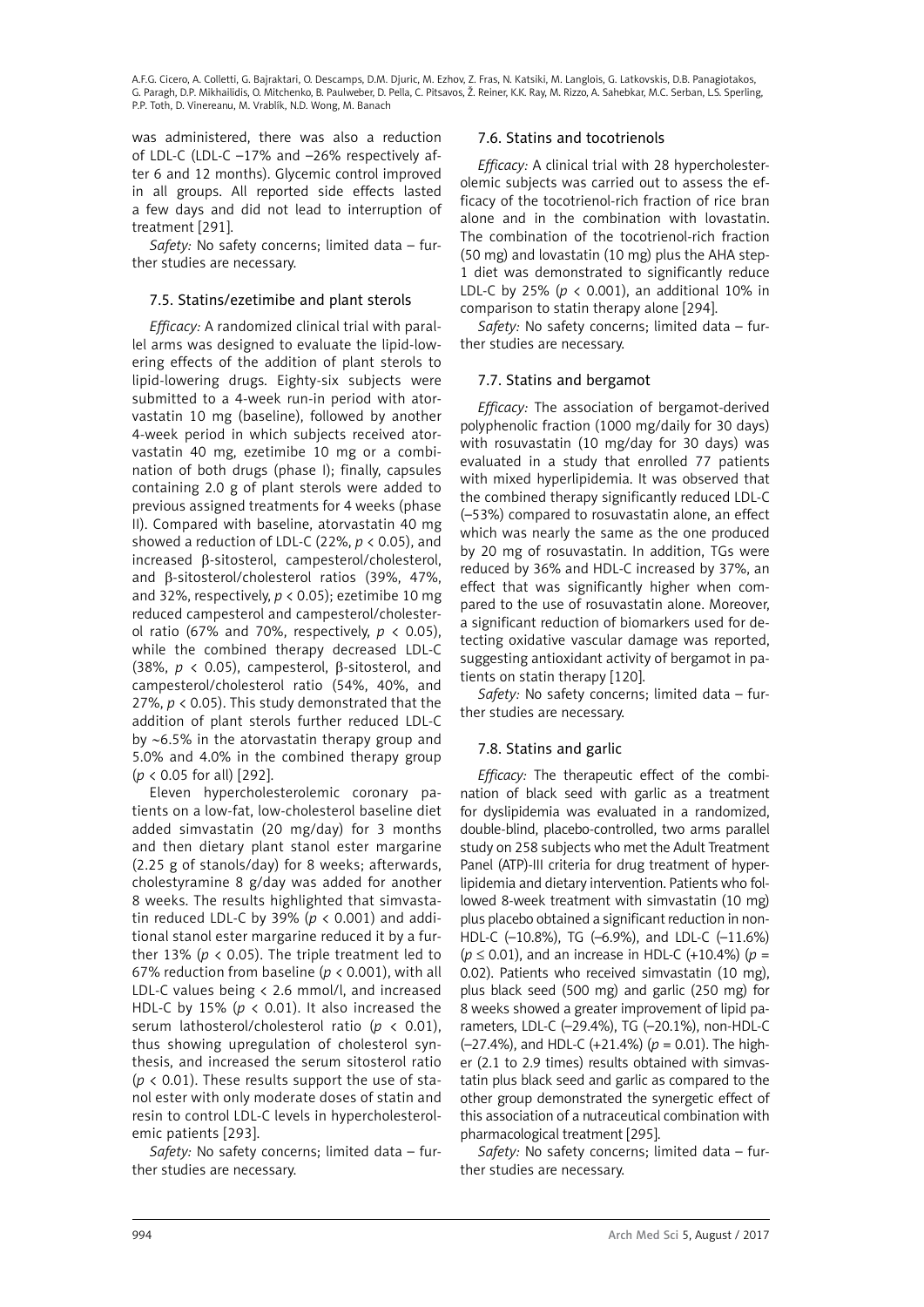#### <span id="page-30-0"></span>7.9. Statins and vitamin D

*Efficacy:* Low vitamin D status has been associated with hyperlipidemia. A double-blind, placebo-controlled trial was assessed on 56 hypercholesterolemic patients, who were randomly assigned to receive vitamin D 200 IU/day (*n* = 28) or a placebo ( $n = 28$ ) as an add-on to statin for 6 months. At the end of the treatment, subjects who received vitamin D supplementation had an increased level of serum 25-hydroxyvitamin D concentrations compared with placebo (+16.3 ±11.4 compared with +2.4 ±7.1 ng/ml; *p* < 0.001). Moreover, the differences in TC and TG levels between the statin + vitamin D group and statin + placebo group were significant: –0.57 mmol/l (22 mg/dl) (95% CI: –0.83; –0.32, *p* < 0.001) and –0.32 mmol/l (28.3 mg/dl) (95% CI: –0.55; –0.09, *p* < 0.001), respectively. Moreover, in patients with 25-hydroxyvitamin D level < 30 ng/ ml at baseline ( $n = 43$ ), serum TC and TG levels were further reduced by –0.74 ±0.31 mmol/l (28 mg/dl) (*p* < 0.001) and –0.42 ±0.22 mmol/l (37 mg/dl) (*p* < 0.001), respectively. Therefore, the intake of vitamin D together with statin can be a useful tool in the management of hypercholesterolemic subjects [296]. Taking into consideration that low serum vitamin D level seems to be associated with CVD risk and development of statin-related myopathy, the supplementation of vitamin D should always be considered in subjects with low vitamin D levels [297].

*Safety:* No safety concerns; limited data – further studies are necessary.

#### 8. Conclusions

A large number of nutraceuticals have been tested in available trials, demonstrating their lipid-lowering effects. It is, however, important to once again emphasize that nutraceuticals cannot replace lipid-lowering therapy but might essentially help to optimize it (reducing CV residual risk). Taking into account the influence of some of the presented nutraceuticals on different lipid parameters, it seems that this therapy might be especially important to consider for patients with mixed dyslipidemia, especially atherogenic dyslipidemia in patients with diabetes and MetS, in patients with low-to-moderate hypercholesterolemia not on target, as well as in all patients with statin-associated side effects, who cannot be treated with statins/suitable doses of statins and are at higher risk of CV events [298].

However, the main concern is still which lipid-lowering effects of nutraceuticals are clinically relevant, which are maintained in the long term and which might also be associated with an improvement in CVD risk. Combinations of lipid-low-

ering nutraceuticals could improve their safety (reducing the dosages of the single components), but their efficacy has been rarely tested in more than one study/RCT, while some of the tested nutraceutical combinations contained underdosed components. On the other hand, both single components and some combinations (in particular red yeast rice, berberine, policosanol combination) have proved to maintain their efficacy in the long term (years), to have a positive impact on CVD risk factors other than LDL-C, and to improve some markers of vascular aging (endothelial function, pulse wave velocity). Finally, some nutraceuticals have been shown to significantly improve the efficacy of standard pharmacological treatments. In this context, an evidence-based approach to the use of lipid-lowering nutraceuticals could improve the quality of the treatment, including therapy adherence, and achievement of the LDL-C goal in clinical practice. However, it has to be clearly stressed that there are still no outcome studies proving that nutraceuticals can prevent CVD morbidity or mortality.

#### Acknowledgments

Funding: This position paper was written independently; no company or institution supported it financially. No professional writer was involved in the preparation of this meta-analysis.

#### Declaration of interest

Maciej Banach: speakers bureau: Abbott/Mylan, Abbott Vascular, Actavis, Akcea, Amgen, Biofarm, KRKA, MSD, Sanofi-Aventis and Valeant; consultant to Abbott Vascular, Akcea, Amgen, Daichii Sankyo, Esperion, Lilly, MSD, Resverlogix, Sanofi-Aventis; Grants from Sanofi and Valeant; Arrigo F.G. Cicero: consultant for the R&D of Meda SpA and received research grants from IBSA SpA; Olivier Descamps: speakers bureau: Amgen, MSD, Sanofi-Aventi; consultant to Amgen, Astrazeneca, MSD, Sanofi-Aventis and Phacobel; Grants from Sanofi, MSD and Amgen; Niki Katsiki has given talks, attended conferences and participated in trials sponsored by Amgen, Angelini, Astra Zeneca, Boehringer Ingelheim, MSD, Novartis, Novo Nordisk, Sanofi and WinMedica; Gustavs Latkovskis: speakers bureau: Amgen, Astra-Zeneca, Bayer, Berlin-Chemie/Menarini, Boehringer Ingelheim, GlaxoSmithCline, Mylan, Novo Nordisk, Pfizer, Sanofi-Aventis, Servier, Siemens Laboratories; research grant on the topic of polyprenols and coenzyme Q10 from Pharma and Chemistry Competence Center of Latvia; Dimitri P. Mikhailidis: has given talks and attended conferences sponsored by MSD, AstraZeneca and Libytec; Peter P. Toth: speakers bureau: Amarin, Amgen, Kowa, Merck, Novartis, Regeneron, Sanofi-Aventis; consultant to Amgen, AstraZeneca, Kowa, Merck, and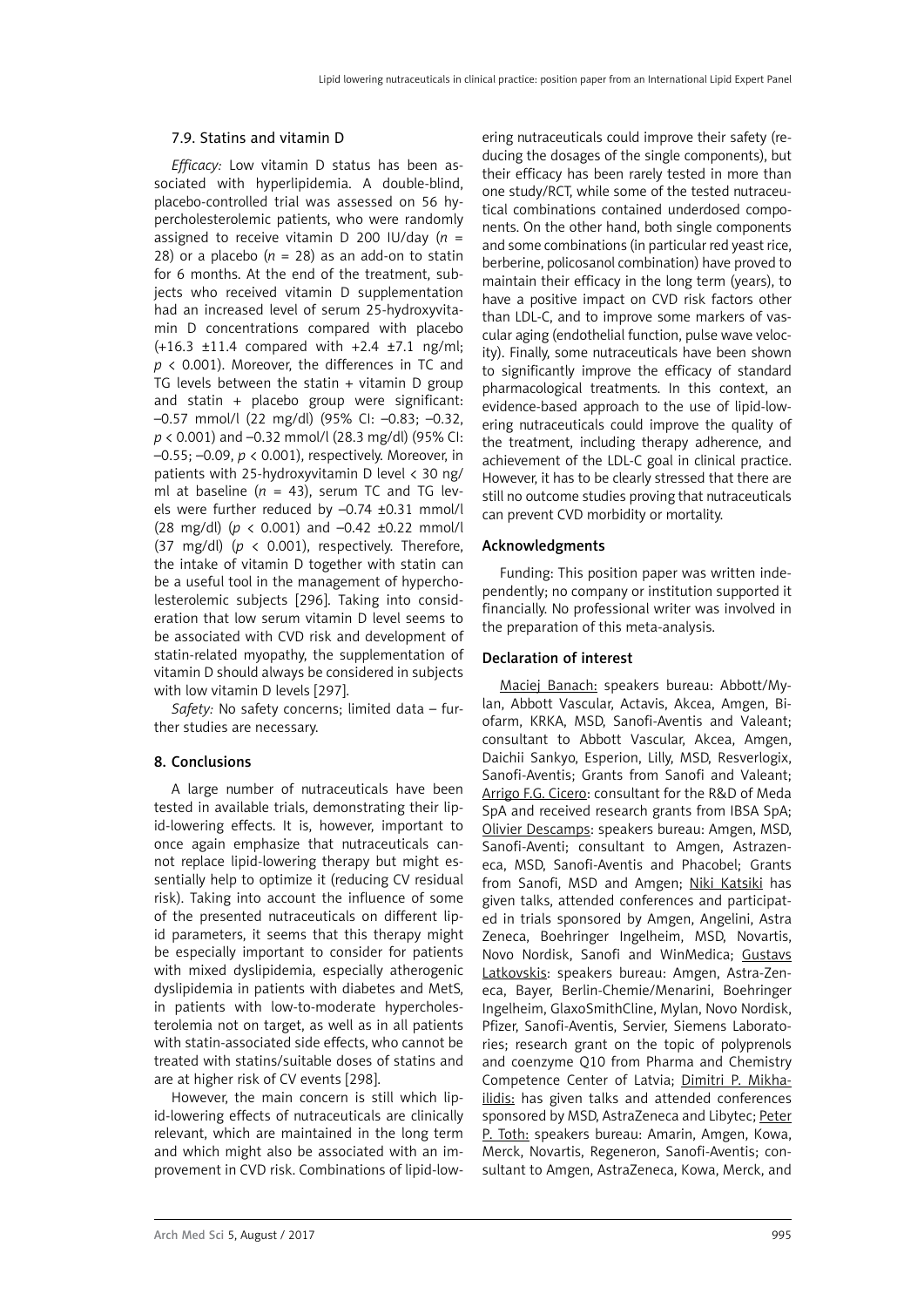Regeneron; Dragos Vinereanu has given talks and attended conferences sponsored by BMS/Pfizer, Novartis, Servier, Amgen, Bayer, AstraZeneca. Speaker fees from Pfizer, Novartis, Servier, Bayer, AstraZeneca, Terapia; Michal Vrablik reports personal fees from Abbott, Actavis, AstraZeneca, Amgen, BMS, Genzyme, KRKA, MSD, Novartis, Pfizer and Sanofi-Regeneron; Gani Bajraktari, Alessandro Colletti, Dragan M. Djuric, Marat Ezhov, Zlatko Fras, Kausik K. Ray, Michel Langlois, Olena Mitchenko, Demosthenes B. Panagiotakos, Gyorgy Paragh, Bernhard Paulweber, Daniel Pella, Christos Pitsavos, Željko Reiner, Manfredi Rizzo, Amirhossein Sahebkar, Maria-Corina Serban, Laurence S. Sperling, and Nathan D. Wong have no conflict of interest.

- References
	- 1. Organisation WH. Cardiovascular diseases (CVDs) 2015. Available from: [http://www.who.int/mediacen](http://www.who.int/mediacentre /factsheets/fs317/en/)[tre /factsheets/fs317/en/.](http://www.who.int/mediacentre /factsheets/fs317/en/) Last access Aug 28, 2016.
	- 2. Perk J, De Backer G, Gohlke H, et al.; European Association for Cardiovascular Prevention & Rehabilitation (EACPR); ESC Committee for Practice Guidelines (CPG). European Guidelines on cardiovascular disease prevention in clinical practice (version 2012). The Fifth Joint Task Force of the European Society of Cardiology and Other Societies on Cardiovascular Disease Prevention in Clinical Practice (constituted by representatives of nine societies and by invited experts). Eur Heart J 2012; 33: 1635-701.
	- 3. Bloom DE, Cafiero ET, Jané-Llopis E, et al. The Global Economic Burden of Noncommunicable Diseases. Geneva: World Economic Forum; 2011 September. Report No.: 080911.
	- 4. SIGN (Scottish Intercollegiate Guidelines Network). Risk estimation and the prevention of cardiovascular disease. A national clinical guideline. February 2007. Report No. 97.
	- 5. [National Cholesterol Education Program \(NCEP\) Ex](http://www.ncbi.nlm.nih.gov/pubmed/?term=National Cholesterol Education Program (NCEP) Expert Panel on Detection%2C Evaluation%2C and Treatment of High Blood Cholesterol in Adults (Adult Treatment Panel III)%5BCorporate Author%5D)[pert Panel on Detection, Evaluation, and Treatment](http://www.ncbi.nlm.nih.gov/pubmed/?term=National Cholesterol Education Program (NCEP) Expert Panel on Detection%2C Evaluation%2C and Treatment of High Blood Cholesterol in Adults (Adult Treatment Panel III)%5BCorporate Author%5D)  [of High Blood Cholesterol in Adults \(Adult Treatment](http://www.ncbi.nlm.nih.gov/pubmed/?term=National Cholesterol Education Program (NCEP) Expert Panel on Detection%2C Evaluation%2C and Treatment of High Blood Cholesterol in Adults (Adult Treatment Panel III)%5BCorporate Author%5D)  [Panel III\)](http://www.ncbi.nlm.nih.gov/pubmed/?term=National Cholesterol Education Program (NCEP) Expert Panel on Detection%2C Evaluation%2C and Treatment of High Blood Cholesterol in Adults (Adult Treatment Panel III)%5BCorporate Author%5D). Third Report of the National Cholesterol Education Program (NCEP) Expert Panel on Detection, Evaluation, and Treatment of High Blood Cholesterol in Adults (Adult Treatment Panel III) final report. [Circula](http://www.ncbi.nlm.nih.gov/pubmed/12485966)[tion](http://www.ncbi.nlm.nih.gov/pubmed/12485966) 2002; 106: 3143-421.
	- 6. Australian Institute of Health and Welfare. High Blood Cholesterol. Cat. No. AUS 156. Ed. Canberra: Australian Institute of Health and Welfare; 2012-2013.
	- 7. Colantonio LD, Bittner V, Reynolds K, et al. Association of serum lipids and coronary heart disease in contemporary observational studies. Circulation 2016; 133: 256-64.
	- 8. [Ford ES,](http://www.ncbi.nlm.nih.gov/pubmed/?term=Ford ES%5BAuthor%5D&cauthor=true&cauthor_uid=19081646) [Li C,](http://www.ncbi.nlm.nih.gov/pubmed/?term=Li C%5BAuthor%5D&cauthor=true&cauthor_uid=19081646) [Pearson WS](http://www.ncbi.nlm.nih.gov/pubmed/?term=Pearson WS%5BAuthor%5D&cauthor=true&cauthor_uid=19081646), [Zhao G,](http://www.ncbi.nlm.nih.gov/pubmed/?term=Zhao G%5BAuthor%5D&cauthor=true&cauthor_uid=19081646) [Mokdad AH.](http://www.ncbi.nlm.nih.gov/pubmed/?term=Mokdad AH%5BAuthor%5D&cauthor=true&cauthor_uid=19081646) Trends in hypercholesterolemia, treatment and control among United States adults. [Int J Cardiol](http://www.ncbi.nlm.nih.gov/pubmed/19081646) 2010; 140: 226-35.
	- 9. Writing Group Members, Mozaffarian D, Benjamin EJ, Go AS, et al.; American Heart Association Statistics Committee; Stroke Statistics Subcommittee. Heart Disease and Stroke Statistics-2016 Update: A Report From the American Heart Association. Circulation 2016; 133: e38-360.
- 10. Baigent C, Keech A, Kearney PM, et al.; Cholesterol Treatment Trialists' (CTT) Collaborators. Efficacy and safety of

cholesterol-lowering treatment: prospective metaanalysis of data from 90,056 participants in 14 randomised trials of statins. Lancet 2005; 366: 1267-78.

- 11. NCD Risk Factor Collaboration (NCD-RisC). Trends in total cholesterol and lipid fractions in 22 Western and Asian countries. Lancet 2017 (in press).
- 12. Hobbs FD, Banach M, Mikhailidis DP, Malhotra A, Capewell S. [Is statin-modified reduction in lipids the](https://www.ncbi.nlm.nih.gov/pubmed/26769594) [most important preventive therapy for cardiovascular](https://www.ncbi.nlm.nih.gov/pubmed/26769594) [disease? A pro/con debate.](https://www.ncbi.nlm.nih.gov/pubmed/26769594) BMC Med 2016; 14: 4.
- 13. Baigent C, Blackwell L, Emberson J, et al.; Cholesterol Treatment Trialists' (CTT) Collaboration. Efficacy and safety of more intensive lowering of LDL cholesterol: a meta-analysis of data from 170,000 participants in 26 randomised trials. Lancet 2010; 376: 1670-81.
- 14. Heart Protection Study Collaborative Group. MRC/BHF Heart Protection Study of cholesterol lowering with simvastatin in 20,536 high-risk individuals: a randomised placebo-controlled trial. Lancet 2002; 360: 7-22.
- 15. Shepherd J, Blauw GJ, Murphy MB, et al.; PROSPER Study Group. Pravastatin in elderly individuals at risk of vascular disease (PROSPER): a randomised controlled trial. Lancet 2002; 360: 1623-30.
- 16. [Jacobson TA,](http://www.ncbi.nlm.nih.gov/pubmed/?term=Jacobson TA%5BAuthor%5D&cauthor=true&cauthor_uid=25911072) [Ito MK](http://www.ncbi.nlm.nih.gov/pubmed/?term=Ito MK%5BAuthor%5D&cauthor=true&cauthor_uid=25911072), [Maki KC,](http://www.ncbi.nlm.nih.gov/pubmed/?term=Maki KC%5BAuthor%5D&cauthor=true&cauthor_uid=25911072) et al. National lipid association recommendations for patient-centered management of dyslipidemia: part 1--full report. [J Clin](http://www.ncbi.nlm.nih.gov/pubmed/25911072) [Lipidol](http://www.ncbi.nlm.nih.gov/pubmed/25911072) 2015; 9: 129-69.
- 17. Law MR, Wald NJ, Thompson SG. By how much and how quickly does reduction in serum cholesterol concentration lower risk of ischaemic heart disease? BMJ 1994; 308: 367-72.
- 18. Catapano AL, Graham I, De Backer G, et al.; Authors/ Task Force Members. [2016 ESC/EAS Guidelines for the](https://www.ncbi.nlm.nih.gov/pubmed/27567407) [Management of Dyslipidaemias: The Task Force for the](https://www.ncbi.nlm.nih.gov/pubmed/27567407) [Management of Dyslipidaemias of the European Soci](https://www.ncbi.nlm.nih.gov/pubmed/27567407)[ety of Cardiology \(ESC\) and European Atherosclerosis](https://www.ncbi.nlm.nih.gov/pubmed/27567407) [Society \(EAS\) Developed with the special contribu](https://www.ncbi.nlm.nih.gov/pubmed/27567407)[tion of the European Assocciation for Cardiovascular](https://www.ncbi.nlm.nih.gov/pubmed/27567407) [Prevention & Rehabilitation \(EACPR\).](https://www.ncbi.nlm.nih.gov/pubmed/27567407) Atherosclerosis 2016; 253: 281-344.
- 19. Reiner Ž. Hypertriglyceridemia and risk of coronary artery disease. Nat Rev Cardiol 2017; Mar 16 [Epub ahead of print] doi: 10.1038/nrcardio.2017.3.
- 20. Booth JN 3rd, Colantonio LD, Howard G, et al. Healthy lifestyle factors and incident heart disease and mortality in candidates for primary prevention with statin therapy. Int J Cardiol 2016; 207: 196-202.
- 21. Banach M, Jankowski P, Jóźwiak J, et al. [PoLA/CFPiP/](https://www.ncbi.nlm.nih.gov/pubmed/28144253) [PCS Guidelines for the management of dyslipidaemias](https://www.ncbi.nlm.nih.gov/pubmed/28144253) [for family physicians 2016.](https://www.ncbi.nlm.nih.gov/pubmed/28144253) Arch Med Sci 2017; 13: 1-45.
- 22. Piepoli MF, Hoes AW, Agewall S, et al. 2016 European Guidelines on cardiovascular disease prevention in clinical practice: The Sixth Joint Task Force of the European Society of Cardiology and Other Societies on Cardiovascular Disease Prevention in Clinical Practice (constituted by representatives of 10 societies and by invited experts): Developed with the special contribution of the European Association for Cardiovascular Prevention & Rehabilitation (EACPR). Eur J Prev Cardiol 2016; 23: NP1-96.
- 23. Vanhees L, Geladas N, Hansen D, et al.; on behalf of the writing group. [Importance of characteristics and](http://www.ncbi.nlm.nih.gov/pubmed/22637741) [modalities of physical activity and exercise in the](http://www.ncbi.nlm.nih.gov/pubmed/22637741) [management of cardiovascular health in individuals](http://www.ncbi.nlm.nih.gov/pubmed/22637741) [with cardiovascular risk factors: recommendations](http://www.ncbi.nlm.nih.gov/pubmed/22637741)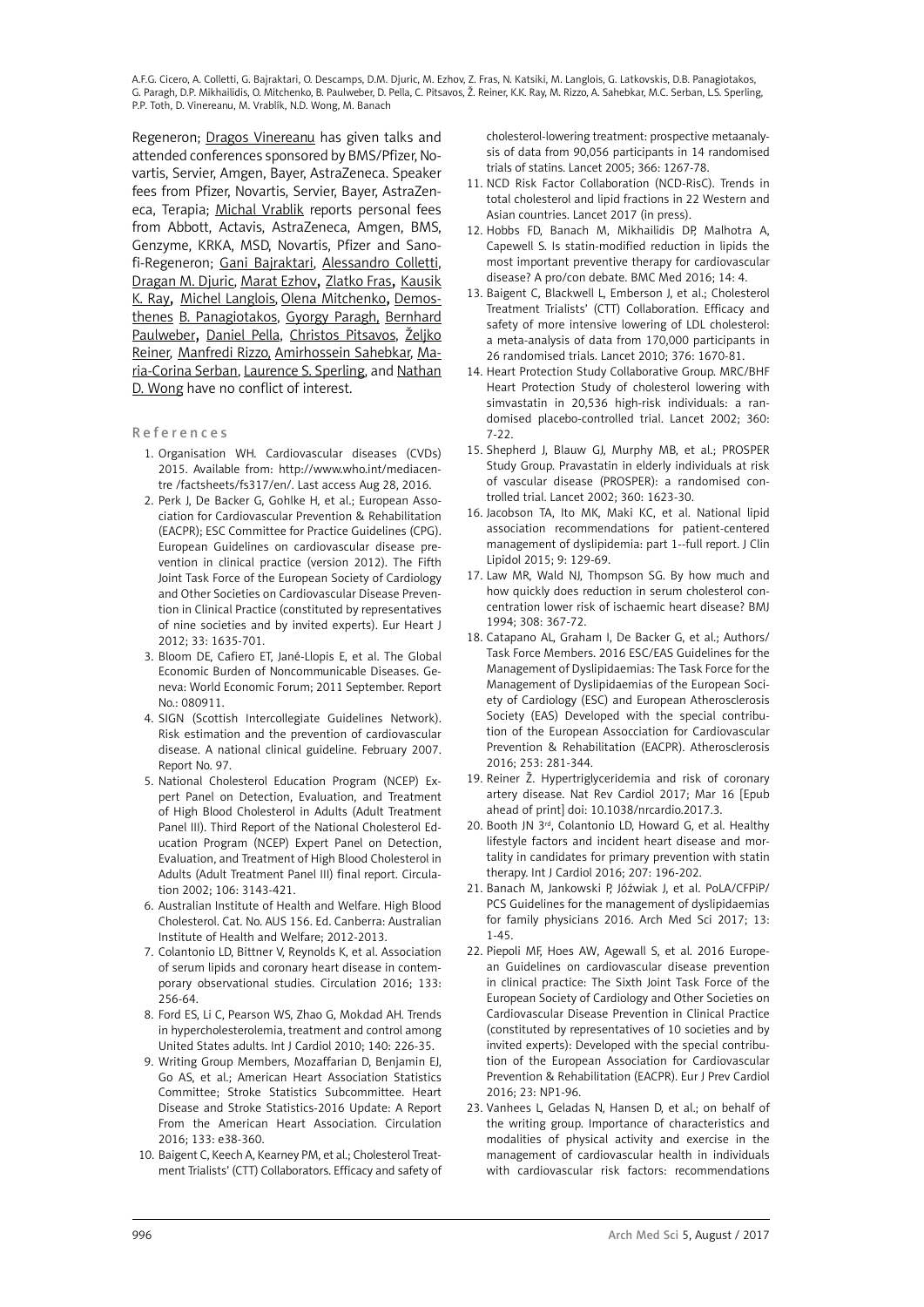[from the EACPR \(Part II\).](http://www.ncbi.nlm.nih.gov/pubmed/22637741) Eur J Prev Cardiol 2012; 19: 1005-33.

- 24. [American Heart Association Nutrition Committee,](https://www.ncbi.nlm.nih.gov/pubmed/?term=American Heart Association Nutrition Committee%5BCorporate Author%5D) [Lichtenstein AH](https://www.ncbi.nlm.nih.gov/pubmed/?term=Lichtenstein AH%5BAuthor%5D&cauthor=true&cauthor_uid=16785338), [Appel LJ](https://www.ncbi.nlm.nih.gov/pubmed/?term=Appel LJ%5BAuthor%5D&cauthor=true&cauthor_uid=16785338), [Brands M](https://www.ncbi.nlm.nih.gov/pubmed/?term=Brands M%5BAuthor%5D&cauthor=true&cauthor_uid=16785338), et al. Diet and lifestyle recommendations revision 2006: a scientific statement from the American Heart Association Nutrition Committee. [Circulation](https://www.ncbi.nlm.nih.gov/pubmed/16785338) 2006; 114: 82-96.
- 25. American Heart Association. Lifestyle Changes and Cholesterol. Available at: [http://www.heart.org/](http://www.heart.org/HEARTORG/Conditions/Cholesterol/PreventionTreatmentofHighCholesterol/Lifestyle-Changes-andCholesterol_UCM_305627_Article.jsp) [HEARTORG/Conditions/Cholesterol/PreventionTreat](http://www.heart.org/HEARTORG/Conditions/Cholesterol/PreventionTreatmentofHighCholesterol/Lifestyle-Changes-andCholesterol_UCM_305627_Article.jsp)[mentofHighCholesterol/Lifestyle-Changes-andCholes](http://www.heart.org/HEARTORG/Conditions/Cholesterol/PreventionTreatmentofHighCholesterol/Lifestyle-Changes-andCholesterol_UCM_305627_Article.jsp)terol UCM 305627 Article.jsp Last accessed: March 31, 2017.
- 26. Appel LJ, Sacks FM, Carey VJ, et al.; OmniHeart Collaborative Research Group. Effects of protein, monounsaturated fat, and carbohydrate intake on blood pressure and serum lipids: results of the OmniHeart randomized trial. JAMA 2005; 294: 2455-64.
- 27. Brown MS, Goldstein JL. Biomedicine. Lowering LDL not only how low, but how long? Science 2006; 311: 1721-31.
- 28. Brinton EA. Management of hypertriglyceridemia for prevention of atherosclerotic cardiovascular disease. Endocrinol Metab Clin North Am 2016; 45: 185-204.
- 29. Patti AM, Toth PP, Giglio RV, et al. [Nutraceuticals as an](https://www.ncbi.nlm.nih.gov/pubmed/28317482)  [important part of combination therapy in dyslipidae](https://www.ncbi.nlm.nih.gov/pubmed/28317482)[mia.](https://www.ncbi.nlm.nih.gov/pubmed/28317482) Curr Pharm Des 2017 Mar 17. doi: 10.2174/1381 612823666170317145851.
- 30. [Chen ZY](http://www.ncbi.nlm.nih.gov/pubmed/?term=Chen ZY%5BAuthor%5D&cauthor=true&cauthor_uid=18778072), [Jiao R](http://www.ncbi.nlm.nih.gov/pubmed/?term=Jiao R%5BAuthor%5D&cauthor=true&cauthor_uid=18778072), [Ma KY.](http://www.ncbi.nlm.nih.gov/pubmed/?term=Ma KY%5BAuthor%5D&cauthor=true&cauthor_uid=18778072) Cholesterol-lowering nutraceuticals and functional foods. [J Agric Food Chem](http://www.ncbi.nlm.nih.gov/pubmed/18778072) 2008; 56: 8761-73.
- 31. [Cicero AF,](http://www.ncbi.nlm.nih.gov/pubmed/?term=Cicero AF%5BAuthor%5D&cauthor=true&cauthor_uid=26778479) [Colletti A.](http://www.ncbi.nlm.nih.gov/pubmed/?term=Colletti A%5BAuthor%5D&cauthor=true&cauthor_uid=26778479) Role of phytochemicals in the management of metabolic syndrome. [Phytomedicine](http://www.ncbi.nlm.nih.gov/pubmed/26778479)  2016; 23: 1134-44.
- 32. [Sahebkar A,](http://www.ncbi.nlm.nih.gov/pubmed/?term=Sahebkar A%5BAuthor%5D&cauthor=true&cauthor_uid=27324061) [Serban MC](http://www.ncbi.nlm.nih.gov/pubmed/?term=Serban MC%5BAuthor%5D&cauthor=true&cauthor_uid=27324061), [Gluba-Brzózka A,](http://www.ncbi.nlm.nih.gov/pubmed/?term=Gluba-Brz%C3%B3zka A%5BAuthor%5D&cauthor=true&cauthor_uid=27324061) et al. Lipid-modifying effects of nutraceuticals: an evidence-based approach. [Nutrition](http://www.ncbi.nlm.nih.gov/pubmed/27324061) 2016; 32: 1179-92.
- 33. [Houston M](http://www.ncbi.nlm.nih.gov/pubmed/?term=Houston M%5BAuthor%5D&cauthor=true&cauthor_uid=22277145). The role of nutraceutical supplements in the treatment of dyslipidemia. [J Clin Hypertens](http://www.ncbi.nlm.nih.gov/pubmed/22277145) 2012; 14: 121-32.
- 34. Cicero AF, Fogacci F, Colletti A. Food and plant bioactives for reducing cardiometabolic disease risk: an evidence based approach. Food Funct 2017; 8: 2076-88.
- 35. Stroes ES, Thompson PD, Corsini A, et al.; European Atherosclerosis Society Consensus Panel. Statin-associated muscle symptoms: impact on statin therapy – European Atherosclerosis Society Consensus Panel Statement on Assessment, Aetiology and Management. Eur Heart J 2015; 36: 1012-22.
- 36. [Bangalore S,](http://www.ncbi.nlm.nih.gov/pubmed/?term=Bangalore S%5BAuthor%5D&cauthor=true&cauthor_uid=24793673) [Fayyad R](http://www.ncbi.nlm.nih.gov/pubmed/?term=Fayyad R%5BAuthor%5D&cauthor=true&cauthor_uid=24793673), [Hovingh GK,](http://www.ncbi.nlm.nih.gov/pubmed/?term=Hovingh GK%5BAuthor%5D&cauthor=true&cauthor_uid=24793673) et al.; [Treating to](http://www.ncbi.nlm.nih.gov/pubmed/?term=Treating to New Targets Steering Committee and Investigators%5BCorporate Author%5D)  [New Targets Steering Committee and Investigators.](http://www.ncbi.nlm.nih.gov/pubmed/?term=Treating to New Targets Steering Committee and Investigators%5BCorporate Author%5D) Statin and the risk of renal-related serious adverse events: analysis from the IDEAL, TNT, CARDS, ASPEN, SPARCL, and other placebo-controlled trials. Am J Cardiol 2014; 113: 2018-20.
- 37. Reiner Ž. [Resistance and intolerance to statins.](http://www.ncbi.nlm.nih.gov/pubmed/24996502) Nutr Metab Cardiovasc Dis 2014; 24: 1057-66.
- 38. Banach M, Rizzo M, Toth PP, et al. [Statin intolerance](http://www.ncbi.nlm.nih.gov/pubmed/25861286)  [an attempt at a unified definition. Position paper from](http://www.ncbi.nlm.nih.gov/pubmed/25861286)  [an International Lipid Expert Panel.](http://www.ncbi.nlm.nih.gov/pubmed/25861286) Arch Med Sci 2015; 11: 1-23.
- 39. Patel J, Martin SS, Banach M. Expert opinion: the therapeutic challenges faced by statin intolerance. Expert Opin Pharmacother 2016; 17: 1497-507.
- 40. Banach M, Serban MC. Discussion around statin discontinuation in older adults and patients with wasting diseases. J Cachexia Sarcopenia Muscle 2016; 7: 396-99.
- 41. Banach M, Aronow WS, Serban MC, Rysz J, Voroneanu L, Covic A. Lipids, blood pressure and kidney update 2015. Lipids Health Dis 2015; 14: 167.
- 42. [Devaraj S,](http://www.ncbi.nlm.nih.gov/pubmed/?term=Devaraj S%5BAuthor%5D&cauthor=true&cauthor_uid=16910223) [Jialal I](http://www.ncbi.nlm.nih.gov/pubmed/?term=Jialal I%5BAuthor%5D&cauthor=true&cauthor_uid=16910223). The role of dietary supplementation with plant sterols and stanols in the prevention of cardiovascular disease. Nutr Rev 2006; 64: 348-54.
- 43. [Law M.](http://www.ncbi.nlm.nih.gov/pubmed/?term=Law M%5BAuthor%5D&cauthor=true&cauthor_uid=10731187) Plant sterol and stanol margarines and health. BMJ 2000; 320: 861-4.
- 44. [Ras RT](http://www.ncbi.nlm.nih.gov/pubmed/?term=Ras RT%5BAuthor%5D&cauthor=true&cauthor_uid=24075766), [Hiemstra H](http://www.ncbi.nlm.nih.gov/pubmed/?term=Hiemstra H%5BAuthor%5D&cauthor=true&cauthor_uid=24075766), [Lin Y](http://www.ncbi.nlm.nih.gov/pubmed/?term=Lin Y%5BAuthor%5D&cauthor=true&cauthor_uid=24075766), [Vermeer MA](http://www.ncbi.nlm.nih.gov/pubmed/?term=Vermeer MA%5BAuthor%5D&cauthor=true&cauthor_uid=24075766), [Duchateau GS](http://www.ncbi.nlm.nih.gov/pubmed/?term=Duchateau GS%5BAuthor%5D&cauthor=true&cauthor_uid=24075766), [Trautwein EA.](http://www.ncbi.nlm.nih.gov/pubmed/?term=Trautwein EA%5BAuthor%5D&cauthor=true&cauthor_uid=24075766) Consumption of plant sterol-enriched foods and effects on plasma plant sterol concentrations: a meta-analysis of randomized controlled studies. Atherosclerosis 2013; 230: 336-46.
- 45. [Ferguson JJ,](http://www.ncbi.nlm.nih.gov/pubmed/?term=Ferguson JJ%5BAuthor%5D&cauthor=true&cauthor_uid=27497855) [Stojanovski E](http://www.ncbi.nlm.nih.gov/pubmed/?term=Stojanovski E%5BAuthor%5D&cauthor=true&cauthor_uid=27497855), [MacDonald-Wicks L](http://www.ncbi.nlm.nih.gov/pubmed/?term=MacDonald-Wicks L%5BAuthor%5D&cauthor=true&cauthor_uid=27497855), [Garg ML](http://www.ncbi.nlm.nih.gov/pubmed/?term=Garg ML%5BAuthor%5D&cauthor=true&cauthor_uid=27497855). Fat type in phytosterol products influence their cholesterol-lowering potential: a systematic review and meta-analysis of RCTs. Prog Lipid Res 2016; 64: 16-29.
- 46. [Demonty I,](http://www.ncbi.nlm.nih.gov/pubmed/?term=Demonty I%5BAuthor%5D&cauthor=true&cauthor_uid=22252793) [Ras RT,](http://www.ncbi.nlm.nih.gov/pubmed/?term=Ras RT%5BAuthor%5D&cauthor=true&cauthor_uid=22252793) [van der Knaap HC,](http://www.ncbi.nlm.nih.gov/pubmed/?term=van der Knaap HC%5BAuthor%5D&cauthor=true&cauthor_uid=22252793) et al. The effect of plant sterols on serum triglyceride concentrations is dependent on baseline concentrations: a pooled analysis of 12 randomised controlled trials. Eur J Nutr 2013; 52: 153-60.
- 47. Athyros VG, Kakafika AI, Papageorgiou AA, et al. Effect of a plant stanol ester-containing spread, placebo spread, or Mediterranean diet on estimated cardiovascular risk and lipid, inflammatory and haemostatic factors. Nutr Metab Cardiovasc Dis 2011; 21: 213-21.
- 48. Talati R, [Sobieraj DM,](http://www.ncbi.nlm.nih.gov/pubmed/?term=Sobieraj DM%5BAuthor%5D&cauthor=true&cauthor_uid=20430133) [Makanji SS,](http://www.ncbi.nlm.nih.gov/pubmed/?term=Makanji SS%5BAuthor%5D&cauthor=true&cauthor_uid=20430133) [Phung OJ,](http://www.ncbi.nlm.nih.gov/pubmed/?term=Phung OJ%5BAuthor%5D&cauthor=true&cauthor_uid=20430133) [Coleman CI](http://www.ncbi.nlm.nih.gov/pubmed/?term=Coleman CI%5BAuthor%5D&cauthor=true&cauthor_uid=20430133). The comparative efficacy of plant sterols and stanols on serum lipids: a systematic review and meta-analysis. [J Am Diet Assoc](http://www.ncbi.nlm.nih.gov/pubmed/?term=the+comparative+efficacy+talati+r+j+am+diet+assoc) 2010; 110: 719-26.
- 49. Ras RT, Fuchs D, Koppenol WP, et al. The effect of a low-fat spread with added plant sterols on vascular function markers: results of the Investigating Vascular Function Effects of Plant Sterols (INVEST) study. Am J Clin Nutr 2015; 101: 733-41.
- 50. Gylling H, Halonen J, Lindholm H, et al. The effects of plant stanol ester consumption on arterial stiffness and endothelial function in adults: a randomised controlled clinical trial. BMC Cardiovasc Disord 2013; 13: 50.
- 51. [Brown L](http://www.ncbi.nlm.nih.gov/pubmed/?term=Brown L%5BAuthor%5D&cauthor=true&cauthor_uid=9925120), [Rosner B](http://www.ncbi.nlm.nih.gov/pubmed/?term=Rosner B%5BAuthor%5D&cauthor=true&cauthor_uid=9925120), [Willett WW](http://www.ncbi.nlm.nih.gov/pubmed/?term=Willett WW%5BAuthor%5D&cauthor=true&cauthor_uid=9925120), [Sacks FM.](http://www.ncbi.nlm.nih.gov/pubmed/?term=Sacks FM%5BAuthor%5D&cauthor=true&cauthor_uid=9925120) Cholesterol-lowering effects of dietary fiber: a meta-analysis. Am J Clin Nutr 1999; 69: 30-42.
- 52. [Doi K](http://www.ncbi.nlm.nih.gov/pubmed/?term=Doi K%5BAuthor%5D&cauthor=true&cauthor_uid=8549522). Effect of konjac fibre (glucomannan) on glucose and lipids. Eur J Clin Nutr 1995; 49 (Suppl 3): S190-7.
- 53. [Zhu X,](http://www.ncbi.nlm.nih.gov/pubmed/?term=Zhu X%5BAuthor%5D&cauthor=true&cauthor_uid=26026211) [Sun X,](http://www.ncbi.nlm.nih.gov/pubmed/?term=Sun X%5BAuthor%5D&cauthor=true&cauthor_uid=26026211) [Wang M,](http://www.ncbi.nlm.nih.gov/pubmed/?term=Wang M%5BAuthor%5D&cauthor=true&cauthor_uid=26026211) et al. Quantitative assessment of the effects of beta-glucan consumption on serum lipid profile and glucose level in hypercholesterolemic subjects. Nutr Metab Cardiovasc Dis 2015; 25: 714-23.
- 54. EFSA Panel on Dietetic Products, Nutrition and Allergies (NDA). Scientific opinion on the substantiation of a health claim related to oat beta-glucan and lowering blood cholesterol and reduced risk of (coronary) heart disease pursuant to Article 14 of Regulation (EC) No 1924/2006. EFSA J 2010; 8: 188.
- 55. Reiner Z, Catapano A, De Backer G, et al. The task force for the management of dyslipidaemias of the European Society of Cardiology (ESC) and the European Atherosclerosis Society (EAS). ESC/EAS guidelines for the management of dyslipidaemias. Eur Heart J 2011; 32: 1769-818.
- 56. Cleeman J, Grundy S, Becker D, Clark L. Expert panel on Detection, Evaluation and Treatment of High blood Cholesterol in Adults. Executive Summary of the Third Report of the National Cholesterol Education Program (NCEP) Adult Treatment Panel (ATP III). JAMA 2001; 285: 2486-97.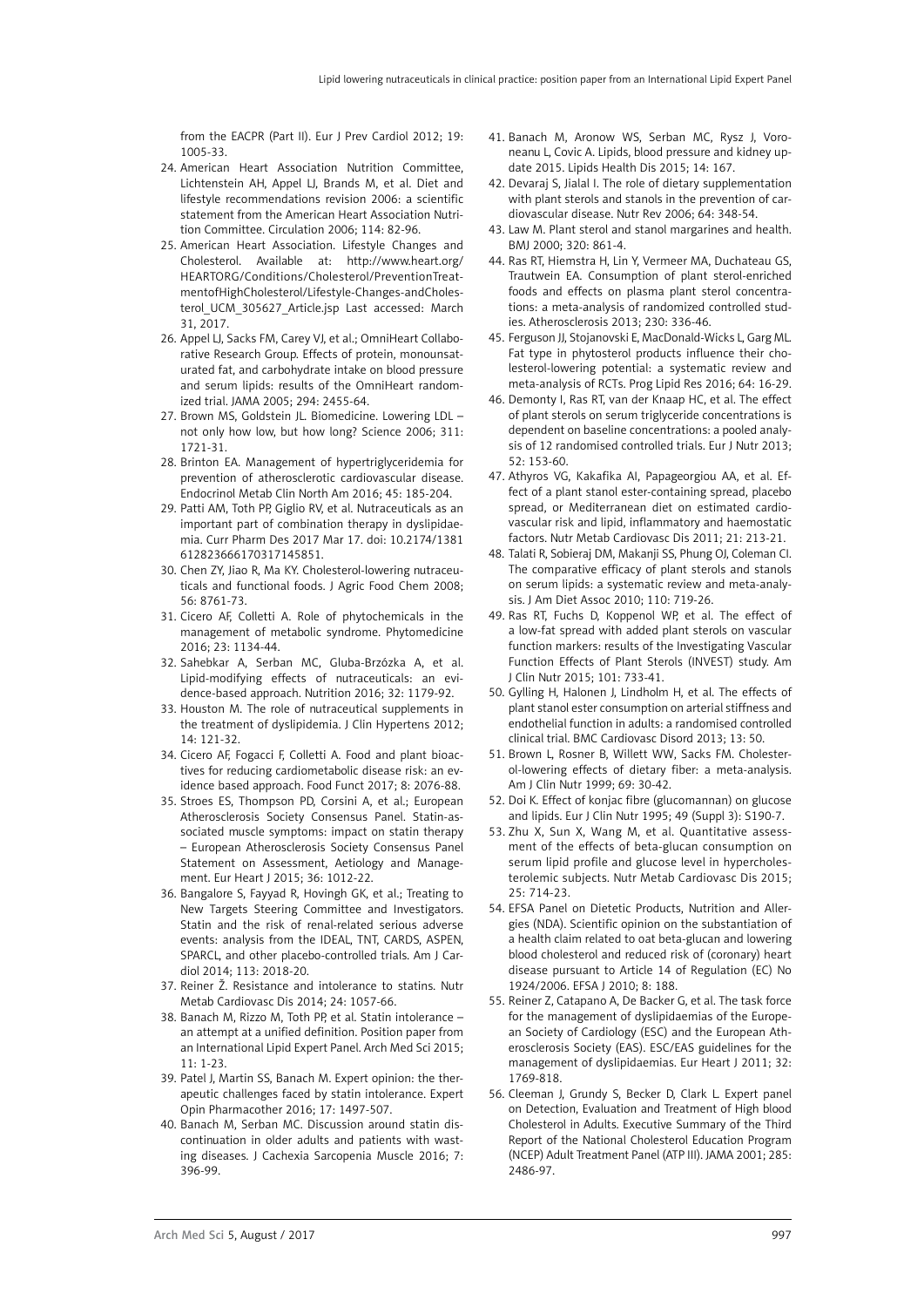- 57. [Tabesh F,](http://www.ncbi.nlm.nih.gov/pubmed/?term=Tabesh F%5BAuthor%5D&cauthor=true&cauthor_uid=25025057) [Sanei H,](http://www.ncbi.nlm.nih.gov/pubmed/?term=Sanei H%5BAuthor%5D&cauthor=true&cauthor_uid=25025057) [Jahangiri M](http://www.ncbi.nlm.nih.gov/pubmed/?term=Jahangiri M%5BAuthor%5D&cauthor=true&cauthor_uid=25025057), et al. The effects of beta-glucan rich oat bread on serum nitric oxide and vascular endothelial function in patients with hypercholesterolemia. Biomed Res Int 2014; 2014: 481904.
- 58. Anderson JW. Dietary fibre, complex carbohydrate and coronary artery disease. Can J Cardiol 1995; 11 (Suppl G): 55G-62G.
- 59. [Wei ZH,](http://www.ncbi.nlm.nih.gov/pubmed/?term=Wei ZH%5BAuthor%5D&cauthor=true&cauthor_uid=18985059) [Wang H](http://www.ncbi.nlm.nih.gov/pubmed/?term=Wang H%5BAuthor%5D&cauthor=true&cauthor_uid=18985059), [Chen XY,](http://www.ncbi.nlm.nih.gov/pubmed/?term=Chen XY%5BAuthor%5D&cauthor=true&cauthor_uid=18985059) et al. Time- and dose-dependent effect of psyllium on serum lipids in mild-to-moderate hypercholesterolemia: a meta-analysis of controlled clinical trials. Eur J Clin Nutr 2009; 63: 821-7.
- 60. [Ribas SA](http://www.ncbi.nlm.nih.gov/pubmed/?term=Ribas SA%5BAuthor%5D&cauthor=true&cauthor_uid=25391814), [Cunha DB,](http://www.ncbi.nlm.nih.gov/pubmed/?term=Cunha DB%5BAuthor%5D&cauthor=true&cauthor_uid=25391814) [Sichieri R](http://www.ncbi.nlm.nih.gov/pubmed/?term=Sichieri R%5BAuthor%5D&cauthor=true&cauthor_uid=25391814), Santana da Silva LC. Effects of psyllium on LDL-cholesterol concentrations in Brazilian children and adolescents: a randomised, placebo-controlled, parallel clinical trial. Br J Nutr 2015; 113: 134-41.
- 61. [Anderson JW](http://www.ncbi.nlm.nih.gov/pubmed/?term=Anderson JW%5BAuthor%5D&cauthor=true&cauthor_uid=3277558), [Zettwoch N](http://www.ncbi.nlm.nih.gov/pubmed/?term=Zettwoch N%5BAuthor%5D&cauthor=true&cauthor_uid=3277558), [Feldman T](http://www.ncbi.nlm.nih.gov/pubmed/?term=Feldman T%5BAuthor%5D&cauthor=true&cauthor_uid=3277558), [Tietyen-Clark J,](http://www.ncbi.nlm.nih.gov/pubmed/?term=Tietyen-Clark J%5BAuthor%5D&cauthor=true&cauthor_uid=3277558) [Oeltgen P,](http://www.ncbi.nlm.nih.gov/pubmed/?term=Oeltgen P%5BAuthor%5D&cauthor=true&cauthor_uid=3277558) [Bishop CW.](http://www.ncbi.nlm.nih.gov/pubmed/?term=Bishop CW%5BAuthor%5D&cauthor=true&cauthor_uid=3277558) Cholesterol-lowering effects of psyllium hydrophilic mucilloid for hypercholesterolemic men. Arch Intern Med 1988; 148: 292-6.
- 62. Gibb RD, McRorie JW Jr, Russell DA, Hasselblad V, D'Alessio DA. Psyllium fiber improves glycemic control proportional to loss of glycemic control: a meta-analysis of data in euglycemic subjects, patients at risk of type 2 diabetes mellitus, and patients being treated for type 2 diabetes mellitus. Am J Clin Nutr 2015; 102: 1604-14.
- 63. [Pal S,](http://www.ncbi.nlm.nih.gov/pubmed/?term=Pal S%5BAuthor%5D&cauthor=true&cauthor_uid=21787454) [Khossousi A,](http://www.ncbi.nlm.nih.gov/pubmed/?term=Khossousi A%5BAuthor%5D&cauthor=true&cauthor_uid=21787454) [Binns C,](http://www.ncbi.nlm.nih.gov/pubmed/?term=Binns C%5BAuthor%5D&cauthor=true&cauthor_uid=21787454) [Dhaliwal S](http://www.ncbi.nlm.nih.gov/pubmed/?term=Dhaliwal S%5BAuthor%5D&cauthor=true&cauthor_uid=21787454), [Radavelli-Ba](http://www.ncbi.nlm.nih.gov/pubmed/?term=Radavelli-Bagatini S%5BAuthor%5D&cauthor=true&cauthor_uid=21787454)[gatini S](http://www.ncbi.nlm.nih.gov/pubmed/?term=Radavelli-Bagatini S%5BAuthor%5D&cauthor=true&cauthor_uid=21787454). The effects of 12-week psyllium fibre supplementation or healthy diet on blood pressure and arterial stiffness in overweight and obese individuals. Br J Nutr 2012; 107: 725-34.
- 64. [Anderson JW](http://www.ncbi.nlm.nih.gov/pubmed/?term=Anderson JW%5BAuthor%5D&cauthor=true&cauthor_uid=10648260), [Allgood LD,](http://www.ncbi.nlm.nih.gov/pubmed/?term=Allgood LD%5BAuthor%5D&cauthor=true&cauthor_uid=10648260) [Lawrence A](http://www.ncbi.nlm.nih.gov/pubmed/?term=Lawrence A%5BAuthor%5D&cauthor=true&cauthor_uid=10648260), et al. Cholesterol-lowering effects of psyllium intake adjunctive to diet therapy in men and women with hypercholesterolemia: meta-analysis of 8 controlled trials. Am J Clin Nutr 2000; 71: 472-9.
- 65. Behera SS, Ray RC. Konjac glucomannan, a promising polysaccharide of Amorphophallus konjac K. Koch in health care. Int J Biol Macromol 2016; 92: 942-56.
- 66. [Sood N](http://www.ncbi.nlm.nih.gov/pubmed/?term=Sood N%5BAuthor%5D&cauthor=true&cauthor_uid=18842808), [Baker WL,](http://www.ncbi.nlm.nih.gov/pubmed/?term=Baker WL%5BAuthor%5D&cauthor=true&cauthor_uid=18842808) [Coleman CI.](http://www.ncbi.nlm.nih.gov/pubmed/?term=Coleman CI%5BAuthor%5D&cauthor=true&cauthor_uid=18842808) Effect of glucomannan on plasma lipid and glucose concentrations, body weight, and blood pressure: systematic review and meta-analysis. Am J Clin Nutr 2008; 88: 1167-75.
- 67. [Onakpoya I,](http://www.ncbi.nlm.nih.gov/pubmed/?term=Onakpoya I%5BAuthor%5D&cauthor=true&cauthor_uid=24533610) [Posadzki P,](http://www.ncbi.nlm.nih.gov/pubmed/?term=Posadzki P%5BAuthor%5D&cauthor=true&cauthor_uid=24533610) [Ernst E](http://www.ncbi.nlm.nih.gov/pubmed/?term=Ernst E%5BAuthor%5D&cauthor=true&cauthor_uid=24533610). The efficacy of glucomannan supplementation in overweight and obesity: a systematic review and meta-analysis of randomized clinical trials. J Am Coll Nutr 2014; 33: 70-8.
- 68. [Guardamagna O,](http://www.ncbi.nlm.nih.gov/pubmed/?term=Guardamagna O%5BAuthor%5D&cauthor=true&cauthor_uid=23759268) [Abello F,](http://www.ncbi.nlm.nih.gov/pubmed/?term=Abello F%5BAuthor%5D&cauthor=true&cauthor_uid=23759268) [Cagliero P](http://www.ncbi.nlm.nih.gov/pubmed/?term=Cagliero P%5BAuthor%5D&cauthor=true&cauthor_uid=23759268), [Visioli F](http://www.ncbi.nlm.nih.gov/pubmed/?term=Visioli F%5BAuthor%5D&cauthor=true&cauthor_uid=23759268). Could dyslipidemic children benefit from glucomannan intake? Nutrition 2013; 29: 1060-5.
- 69. [Martino F](http://www.ncbi.nlm.nih.gov/pubmed/?term=Martino F%5BAuthor%5D&cauthor=true&cauthor_uid=15955465), [Martino E](http://www.ncbi.nlm.nih.gov/pubmed/?term=Martino E%5BAuthor%5D&cauthor=true&cauthor_uid=15955465), [Morrone F,](http://www.ncbi.nlm.nih.gov/pubmed/?term=Morrone F%5BAuthor%5D&cauthor=true&cauthor_uid=15955465) [Carnevali E,](http://www.ncbi.nlm.nih.gov/pubmed/?term=Carnevali E%5BAuthor%5D&cauthor=true&cauthor_uid=15955465) [Forcone R,](http://www.ncbi.nlm.nih.gov/pubmed/?term=Forcone R%5BAuthor%5D&cauthor=true&cauthor_uid=15955465) [Niglio T.](http://www.ncbi.nlm.nih.gov/pubmed/?term=Niglio T%5BAuthor%5D&cauthor=true&cauthor_uid=15955465) Effect of dietary supplementation with glucomannan on plasma total cholesterol and low density lipoprotein cholesterol in hypercholesterolemic children. Nutr Metab Cardiovasc Dis 2005; 15: 174-80.
- 70. [Martino F,](http://www.ncbi.nlm.nih.gov/pubmed/?term=Martino F%5BAuthor%5D&cauthor=true&cauthor_uid=23453352) [Puddu PE,](http://www.ncbi.nlm.nih.gov/pubmed/?term=Puddu PE%5BAuthor%5D&cauthor=true&cauthor_uid=23453352) [Pannarale G,](http://www.ncbi.nlm.nih.gov/pubmed/?term=Pannarale G%5BAuthor%5D&cauthor=true&cauthor_uid=23453352) et al. Low dose chromium-polynicotinate or policosanol is effective in hypercholesterolemic children only in combination with glucomannan. [Atherosclerosis](http://www.ncbi.nlm.nih.gov/pubmed/23453352) 2013; 228: 198-202.
- 71. Baker WL, Tercius A, Anglade M, White CM, Coleman CI. A meta-analysis evaluating the impact of chitosan on serum lipids in hypercholesterolemic patients. Ann Nutr Metab 2008; 55: 368-74.
- 72. Rizzo M, Giglio RV, Nikolic D, et al. Effects of chitosan on plasma lipids and lipoproteins: a 4-month prospective pilot study. Angiology 2014; 65: 538-42.
- 73. Jull AB, Ni Mhurchu C, Bennett DA, Dunshea-Mooij CA, Rodgers A. Chitosan for overweight or obesity. Cochrane Database Syst Rev 2008; 3: CD003892.
- 74. Kim HJ, Ahn HY, Kwak JH, et al. The effects of chitosan oligosaccharide (GO2KA1) supplementation on glucose control in subjects with prediabetes. Food Funct 2014; 10: 2662-9.
- 75. Mhurchu CN, Poppitt S, McGill A, et al. The effect of the dietary supplement, chitosan, on body weight: a randomised controlled trial in 250 overweight and obese adults. Int J Obes 2004; 28: 1149-56.
- 76. [Guarner F](http://www.ncbi.nlm.nih.gov/pubmed/?term=Guarner F%5BAuthor%5D&cauthor=true&cauthor_uid=9553803), [Schaafsma GJ.](http://www.ncbi.nlm.nih.gov/pubmed/?term=Schaafsma GJ%5BAuthor%5D&cauthor=true&cauthor_uid=9553803) Probiotics. [Int J Food Microbi](http://www.ncbi.nlm.nih.gov/pubmed/?term=guarner+1998+probiotics)[ol](http://www.ncbi.nlm.nih.gov/pubmed/?term=guarner+1998+probiotics) 1998; 39: 237-8.
- 77. [Gilliland SE](http://www.ncbi.nlm.nih.gov/pubmed/?term=Gilliland SE%5BAuthor%5D&cauthor=true&cauthor_uid=3920964), [Nelson CR,](http://www.ncbi.nlm.nih.gov/pubmed/?term=Nelson CR%5BAuthor%5D&cauthor=true&cauthor_uid=3920964) [Maxwell C.](http://www.ncbi.nlm.nih.gov/pubmed/?term=Maxwell C%5BAuthor%5D&cauthor=true&cauthor_uid=3920964) Assimilation of cholesterol by Lactobacillus acidophilus. [Appl Environ](http://www.ncbi.nlm.nih.gov/pubmed/?term=gilliand+maxwell+nelson+1985) [Microbiol](http://www.ncbi.nlm.nih.gov/pubmed/?term=gilliand+maxwell+nelson+1985) 1985; 49: 377-81.
- 78. Mistry P. Natural cholesterol-lowering products: focus on probiotics. Br J Community Nurs 2014; 19 (Suppl 11): S14-8.
- 79. [Kim GB](http://www.ncbi.nlm.nih.gov/pubmed/?term=Kim GB%5BAuthor%5D&cauthor=true&cauthor_uid=14762068), [Yi SH,](http://www.ncbi.nlm.nih.gov/pubmed/?term=Yi SH%5BAuthor%5D&cauthor=true&cauthor_uid=14762068) [Lee BH](http://www.ncbi.nlm.nih.gov/pubmed/?term=Lee BH%5BAuthor%5D&cauthor=true&cauthor_uid=14762068). Purification and characterization of three different types of bile salt hydrolases from Bifidobacterium strains. [J Dairy Sci](http://www.ncbi.nlm.nih.gov/pubmed/14762068) 2004; 87: 258-66.
- 80. [Liong MT](http://www.ncbi.nlm.nih.gov/pubmed/?term=Liong MT%5BAuthor%5D&cauthor=true&cauthor_uid=17490507), [Dunshea FR](http://www.ncbi.nlm.nih.gov/pubmed/?term=Dunshea FR%5BAuthor%5D&cauthor=true&cauthor_uid=17490507), [Shah NP.](http://www.ncbi.nlm.nih.gov/pubmed/?term=Shah NP%5BAuthor%5D&cauthor=true&cauthor_uid=17490507) Effects of a synbiotic containing Lactobacillus acidophilus ATCC 4962 on plasma lipid profiles and morphology of erythrocytes in hypercholesterolaemic pigs on high- and low-fat diets. [Br J Nutr](http://www.ncbi.nlm.nih.gov/pubmed/17490507) 2007; 98: 736-44.
- 81. [Cho YA,](http://www.ncbi.nlm.nih.gov/pubmed/?term=Cho YA%5BAuthor%5D&cauthor=true&cauthor_uid=26512560) [Kim J.](http://www.ncbi.nlm.nih.gov/pubmed/?term=Kim J%5BAuthor%5D&cauthor=true&cauthor_uid=26512560) Effect of probiotics on blood lipid concentrations: a meta-analysis of randomized controlled trials. [Medicine](http://www.ncbi.nlm.nih.gov/pubmed/26512560) 2015; 94: e1714.
- 82. [Agerholm-Larsen L](http://www.ncbi.nlm.nih.gov/pubmed/?term=Agerholm-Larsen L%5BAuthor%5D&cauthor=true&cauthor_uid=11114681), [Bell ML,](http://www.ncbi.nlm.nih.gov/pubmed/?term=Bell ML%5BAuthor%5D&cauthor=true&cauthor_uid=11114681) [Grunwald GK,](http://www.ncbi.nlm.nih.gov/pubmed/?term=Grunwald GK%5BAuthor%5D&cauthor=true&cauthor_uid=11114681) [Astrup A](http://www.ncbi.nlm.nih.gov/pubmed/?term=Astrup A%5BAuthor%5D&cauthor=true&cauthor_uid=11114681). The effect of a probiotic milk product on plasma cholesterol: a meta-analysis of short-term intervention studies. [Eur J Clin Nutr](http://www.ncbi.nlm.nih.gov/pubmed/11114681) 2000; 54: 856-60.
- 83. [Shimizu M,](http://www.ncbi.nlm.nih.gov/pubmed/?term=Shimizu M%5BAuthor%5D&cauthor=true&cauthor_uid=26473340) [Hashiguchi M,](http://www.ncbi.nlm.nih.gov/pubmed/?term=Hashiguchi M%5BAuthor%5D&cauthor=true&cauthor_uid=26473340) [Shiga T,](http://www.ncbi.nlm.nih.gov/pubmed/?term=Shiga T%5BAuthor%5D&cauthor=true&cauthor_uid=26473340) [Tamura HO,](http://www.ncbi.nlm.nih.gov/pubmed/?term=Tamura HO%5BAuthor%5D&cauthor=true&cauthor_uid=26473340) [Mochi](http://www.ncbi.nlm.nih.gov/pubmed/?term=Mochizuki M%5BAuthor%5D&cauthor=true&cauthor_uid=26473340)[zuki M](http://www.ncbi.nlm.nih.gov/pubmed/?term=Mochizuki M%5BAuthor%5D&cauthor=true&cauthor_uid=26473340). Meta-analysis: effects of probiotic supplementation on lipid profiles in normal to mildly hypercholesterolemic individuals. [PLoS One](http://www.ncbi.nlm.nih.gov/pubmed/26473340) 2015; 10: e0139795.
- 84. Doron S, Snydman DR. [Risk and safety of probiotics.](http://cid.oxfordjournals.org/content/60/suppl_2/S129.long) Clin Infect Dis (Review) 2015; 60 Suppl 2: S129-34.
- 85. [Ma J](http://www.ncbi.nlm.nih.gov/pubmed/?term=Ma J%5BAuthor%5D&cauthor=true&cauthor_uid=11087463), [Li Y,](http://www.ncbi.nlm.nih.gov/pubmed/?term=Li Y%5BAuthor%5D&cauthor=true&cauthor_uid=11087463) [Ye Q,](http://www.ncbi.nlm.nih.gov/pubmed/?term=Ye Q%5BAuthor%5D&cauthor=true&cauthor_uid=11087463) et al. Constituents of red yeast rice, a traditional Chinese food and medicine. J Agric Food Chem 2000; 48: 5220-5.
- 86. [Gordon RY,](http://www.ncbi.nlm.nih.gov/pubmed/?term=Gordon RY%5BAuthor%5D&cauthor=true&cauthor_uid=20975018) [Cooperman T](http://www.ncbi.nlm.nih.gov/pubmed/?term=Cooperman T%5BAuthor%5D&cauthor=true&cauthor_uid=20975018), [Obermeyer W](http://www.ncbi.nlm.nih.gov/pubmed/?term=Obermeyer W%5BAuthor%5D&cauthor=true&cauthor_uid=20975018), [Becker DJ](http://www.ncbi.nlm.nih.gov/pubmed/?term=Becker DJ%5BAuthor%5D&cauthor=true&cauthor_uid=20975018). Marked variability of monacolin levels in commercial red yeast rice products: buyer beware! Arch Intern Med 2010; 170: 1722-7.
- 87. [Wang RW](http://www.ncbi.nlm.nih.gov/pubmed/?term=Wang RW%5BAuthor%5D&cauthor=true&cauthor_uid=1929403), [Kari PH](http://www.ncbi.nlm.nih.gov/pubmed/?term=Kari PH%5BAuthor%5D&cauthor=true&cauthor_uid=1929403), [Lu AY,](http://www.ncbi.nlm.nih.gov/pubmed/?term=Lu AY%5BAuthor%5D&cauthor=true&cauthor_uid=1929403) [Thomas PE](http://www.ncbi.nlm.nih.gov/pubmed/?term=Thomas PE%5BAuthor%5D&cauthor=true&cauthor_uid=1929403), [Guengerich FP](http://www.ncbi.nlm.nih.gov/pubmed/?term=Guengerich FP%5BAuthor%5D&cauthor=true&cauthor_uid=1929403), [Vyas KP](http://www.ncbi.nlm.nih.gov/pubmed/?term=Vyas KP%5BAuthor%5D&cauthor=true&cauthor_uid=1929403). Biotransformation of lovastatin. IV. Identification of cytochrome P450 3A proteins as the major enzymes responsible for the oxidative metabolism of lovastatin in rat and human liver microsomes. Arch Biochem Biophys 1991; 290: 355-61.
- 88. [Li YG](http://www.ncbi.nlm.nih.gov/pubmed/?term=Li YG%5BAuthor%5D&cauthor=true&cauthor_uid=15336357), [Zhang F,](http://www.ncbi.nlm.nih.gov/pubmed/?term=Zhang F%5BAuthor%5D&cauthor=true&cauthor_uid=15336357) [Wang ZT,](http://www.ncbi.nlm.nih.gov/pubmed/?term=Wang ZT%5BAuthor%5D&cauthor=true&cauthor_uid=15336357) [Hu ZB.](http://www.ncbi.nlm.nih.gov/pubmed/?term=Hu ZB%5BAuthor%5D&cauthor=true&cauthor_uid=15336357) Identification and chemical profiling of monacolins in red yeast rice using high-performance liquid chromatography with photodiode array detector and mass spectrometry. J Pharm Biomed Anal 2004; 35: 1101-12.
- 89. [Gerards MC,](http://www.ncbi.nlm.nih.gov/pubmed/?term=Gerards MC%5BAuthor%5D&cauthor=true&cauthor_uid=25897793) [Terlou RJ,](http://www.ncbi.nlm.nih.gov/pubmed/?term=Terlou RJ%5BAuthor%5D&cauthor=true&cauthor_uid=25897793) [Yu H,](http://www.ncbi.nlm.nih.gov/pubmed/?term=Yu H%5BAuthor%5D&cauthor=true&cauthor_uid=25897793) [Koks CH](http://www.ncbi.nlm.nih.gov/pubmed/?term=Koks CH%5BAuthor%5D&cauthor=true&cauthor_uid=25897793), [Gerdes VE](http://www.ncbi.nlm.nih.gov/pubmed/?term=Gerdes VE%5BAuthor%5D&cauthor=true&cauthor_uid=25897793). Traditional Chinese lipid-lowering agent red yeast rice results in significant LDL reduction but safety is uncertain – a systematic review and meta-analysis. Atherosclerosis 2015; 240: 415-23.
- 90. [Mazzanti G](https://www.ncbi.nlm.nih.gov/pubmed/?term=Mazzanti G%5BAuthor%5D&cauthor=true&cauthor_uid=28093797), [Moro PA,](https://www.ncbi.nlm.nih.gov/pubmed/?term=Moro PA%5BAuthor%5D&cauthor=true&cauthor_uid=28093797) [Raschi E,](https://www.ncbi.nlm.nih.gov/pubmed/?term=Raschi E%5BAuthor%5D&cauthor=true&cauthor_uid=28093797) [Da Cas R,](https://www.ncbi.nlm.nih.gov/pubmed/?term=Da Cas R%5BAuthor%5D&cauthor=true&cauthor_uid=28093797) [Menniti-Ippo](https://www.ncbi.nlm.nih.gov/pubmed/?term=Menniti-Ippolito F%5BAuthor%5D&cauthor=true&cauthor_uid=28093797)[lito F.](https://www.ncbi.nlm.nih.gov/pubmed/?term=Menniti-Ippolito F%5BAuthor%5D&cauthor=true&cauthor_uid=28093797) Adverse reactions to dietary supplements containing red yeast rice: assessment of cases from the Italian surveillance system. [Br J Clin Pharmacol](https://www.ncbi.nlm.nih.gov/pubmed/?term=red+yeast+rice+British+Journal+of+Clinical+Pharmacology+2017) 2017 Jan 17, doi: 10.1111/bcp.13171 [Epub ahead of print].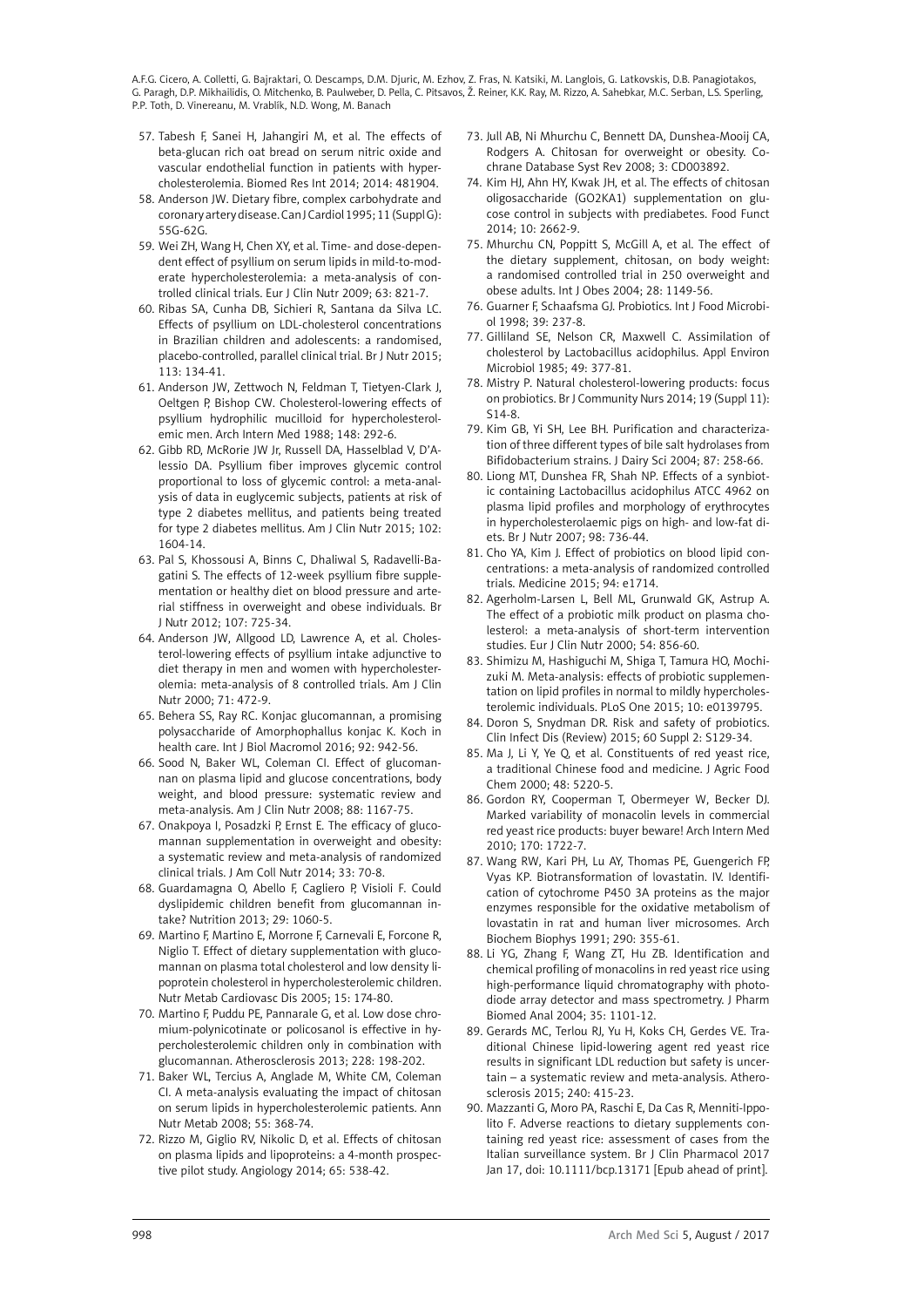- 91. [Liu J](http://www.ncbi.nlm.nih.gov/pubmed/?term=Liu J%5BAuthor%5D&cauthor=true&cauthor_uid=17302963), [Zhang J](http://www.ncbi.nlm.nih.gov/pubmed/?term=Zhang J%5BAuthor%5D&cauthor=true&cauthor_uid=17302963), [Shi Y,](http://www.ncbi.nlm.nih.gov/pubmed/?term=Shi Y%5BAuthor%5D&cauthor=true&cauthor_uid=17302963) [Grimsgaard S,](http://www.ncbi.nlm.nih.gov/pubmed/?term=Grimsgaard S%5BAuthor%5D&cauthor=true&cauthor_uid=17302963) [Alraek T](http://www.ncbi.nlm.nih.gov/pubmed/?term=Alraek T%5BAuthor%5D&cauthor=true&cauthor_uid=17302963), [Fønnebø V.](http://www.ncbi.nlm.nih.gov/pubmed/?term=F%C3%B8nneb%C3%B8 V%5BAuthor%5D&cauthor=true&cauthor_uid=17302963) Chinese red yeast rice (Monascus purpureus) for primary hyperlipidemia: a meta-analysis of randomized controlled trials. Chin Med 2006; 1: 4.
- 92. [Zhao SP,](http://www.ncbi.nlm.nih.gov/pubmed/?term=Zhao SP%5BAuthor%5D&cauthor=true&cauthor_uid=15313947) [Liu L](http://www.ncbi.nlm.nih.gov/pubmed/?term=Liu L%5BAuthor%5D&cauthor=true&cauthor_uid=15313947), [Cheng YC,](http://www.ncbi.nlm.nih.gov/pubmed/?term=Cheng YC%5BAuthor%5D&cauthor=true&cauthor_uid=15313947) et al. Xuezhikang, an extract of cholestin, protects endothelial function through antiinflammatory and lipid-lowering mechanisms in patients with coronary heart disease. Circulation 2004; 110: 915-20.
- 93. DFG Permanent Senate Commission on Food Safety. Toxicological evaluation of red mould rice: an update 2012.
- 94. [Kantola T,](http://www.ncbi.nlm.nih.gov/pubmed/?term=Kantola T%5BAuthor%5D&cauthor=true&cauthor_uid=9585793) [Kivistö KT](http://www.ncbi.nlm.nih.gov/pubmed/?term=Kivist%C3%B6 KT%5BAuthor%5D&cauthor=true&cauthor_uid=9585793), [Neuvonen PJ](http://www.ncbi.nlm.nih.gov/pubmed/?term=Neuvonen PJ%5BAuthor%5D&cauthor=true&cauthor_uid=9585793). Grapefruit juice greatly increases serum concentrations of lovastatin and lovastatin acid. Clin Pharmacol Ther 1998; 63: 397-402.
- 95. [Prasad GV,](http://www.ncbi.nlm.nih.gov/pubmed/?term=Prasad GV%5BAuthor%5D&cauthor=true&cauthor_uid=12438974) [Wong T](http://www.ncbi.nlm.nih.gov/pubmed/?term=Wong T%5BAuthor%5D&cauthor=true&cauthor_uid=12438974), [Meliton G](http://www.ncbi.nlm.nih.gov/pubmed/?term=Meliton G%5BAuthor%5D&cauthor=true&cauthor_uid=12438974), [Bhaloo S.](http://www.ncbi.nlm.nih.gov/pubmed/?term=Bhaloo S%5BAuthor%5D&cauthor=true&cauthor_uid=12438974) Transplantation. Rhabdomyolysis due to red yeast rice (Monascus purpureus) in a renal transplant recipient. Transplantation 2002; 74: 1200-1.
- 96. [Rasheva TV,](http://www.ncbi.nlm.nih.gov/pubmed/?term=Rasheva TV%5BAuthor%5D&cauthor=true&cauthor_uid=12777069) [Nedeva TS,](http://www.ncbi.nlm.nih.gov/pubmed/?term=Nedeva TS%5BAuthor%5D&cauthor=true&cauthor_uid=12777069) [Hallet JN,](http://www.ncbi.nlm.nih.gov/pubmed/?term=Hallet JN%5BAuthor%5D&cauthor=true&cauthor_uid=12777069) [Kujumdzieva AV.](http://www.ncbi.nlm.nih.gov/pubmed/?term=Kujumdzieva AV%5BAuthor%5D&cauthor=true&cauthor_uid=12777069) Characterization of a non-pigment producing Monascus purpureus mutant strain. Antonie Van Leeuwenhoek 2003; 83: 333-40.
- 97. Arai M, Hibino T. Tumorigenicity of citrinin in male F344 rats. Cancer Lett 1983; 17: 281-7.
- 98. Chan WH, Shiao NH. Effect of citrinin on mouse embryonic development in vitro and in vivo. Reprod Toxicol 2007; 24: 120-5.
- 99. Singh ND, Sharma AK, Dwivedi P, Patil RD, Kumar M. Experimentally induced citrinin and endosulfan toxicity in pregnant Wistar rats: histopathological alterations in liver and kidneys of fetuses. J Appl Toxicol 2008; 28: 901-7.
- 100. EFSA, Scientific Opinion on the risks for public and animal health related to the presence of citrinin in food and feed. EFSA Panel on Contaminants in the Food Chain (CONTAM). European Food Safety Authority (EFSA), Parma, Italy. EFSA J 2012; 10: 2605.
- 101. EFSA, Scientific Opinion on the substantiation of health claims related to monacolin K from red yeast rice and maintenance of normal blood LDL-cholesterol concentrations (ID 1648, 1700) pursuant to Article 13(1) of Regulation (EC) No 1924/20061; EFSA Panel on Dietetic Products, Nutrition and Allergies (NDA), European Food Safety Authority (EFSA), Parma, Italy. EFSA J 2011; 9: 2304.
- 102. Borlinghaus J, Albrecht F, Grunhlke MCH, Nwachukwu ID, Slusarenko A. Allicin: chemistry and biological properties. Molecules 2014; 19: 12591-618.
- 103. Ried K, Toben C, Fakler P. Effect on garlic on serum lipids: an updated meta-analysis. Nutr Rev 2013; 71: 282-99.
- 104. [Ackermann RT,](http://www.ncbi.nlm.nih.gov/pubmed/?term=Ackermann RT%5BAuthor%5D&cauthor=true&cauthor_uid=11268223) [Mulrow CD,](http://www.ncbi.nlm.nih.gov/pubmed/?term=Mulrow CD%5BAuthor%5D&cauthor=true&cauthor_uid=11268223) [Ramirez G](http://www.ncbi.nlm.nih.gov/pubmed/?term=Ramirez G%5BAuthor%5D&cauthor=true&cauthor_uid=11268223), [Gardner CD,](http://www.ncbi.nlm.nih.gov/pubmed/?term=Gardner CD%5BAuthor%5D&cauthor=true&cauthor_uid=11268223) [Morbidoni L,](http://www.ncbi.nlm.nih.gov/pubmed/?term=Morbidoni L%5BAuthor%5D&cauthor=true&cauthor_uid=11268223) [Lawrence VA.](http://www.ncbi.nlm.nih.gov/pubmed/?term=Lawrence VA%5BAuthor%5D&cauthor=true&cauthor_uid=11268223) Garlic shows promise for improving some cardiovascular risk factors. [Arch In](http://www.ncbi.nlm.nih.gov/pubmed/?term=ackermann+garlic+2001)[tern Med](http://www.ncbi.nlm.nih.gov/pubmed/?term=ackermann+garlic+2001) 2001; 161: 813-24.
- 105. Ried K. Garlic lowers blood pressure in hypertensive individuals, regulates serum cholesterol, and stimulates immunity: an updated meta-analysis and review. J Nutr 2016; 146: 389S-396S.
- 106. Jung ES, Park SH, Choi EK, et al. Reduction of blood lipid parameters by a 12-wk supplementation of aged black garlic: a randomized controlled trila. Nutrition 2014; 30: 1034-9.
- 107. Sahebkar A, Serban C, Ursoniu S, Banach M. Effect of garlic on plasma lipoprotein(a) concentrations: a systematic review and meta-analysis of randomized controlled clinical trials. Nutrition 2016; 32: 33-40.
- 108. Morihara N, Hino A. Aged garlic extract suppresses platelet aggregation by changing the functional property of platelets. J Nat Med 2017; 71: 249-256.
- 109. Cighetti G, Del Puppo M, Paroni R, Galli Kienle M. Modulation of HMG-CoA reductase activity by pantetheine/ pantethine. Biochim Biophys Acta 1988; 963: 389-93.
- 110. Cighetti G, Del Puppo M, Paroni R, Fiorica E, Galli Kienle M. Pantethine inhibits cholesterol and fatty acid syntheses and stimulates carbon dioxide formation in isolated rat hepatocytes. J Lipid Res 1987; 28: 152-61.
- 111. Eto M, Watanabe K, Chonan N, Ishii K. Lowering effect of pantethine on plasma beta-thromboglobulin and lipids in diabetes mellitus. Artery 1987; 15: 1-12.
- 112. Binaghi P, Cellina G, Lo Cicero G, Bruschi F, Porcaro E, Penotti M. Evaluation of the cholesterol-lowering effectiveness of pantethine in women in perimenopausal age. Minerva Med 1990; 81: 475-9.
- 113. Rumberger JA, Napolitano J, Azumano I, Kamiya T, Evans M. Pantethine, a derivative of vitamin B(5) used as a nutritional supplement, favorably alters low-density lipoprotein cholesterol metabolism in low- to moderate-cardiovascular risk North American subjects: a triple-blinded placebo and diet-controlled investigation. Nutr Res 2011; 31: 608-15.
- 114. Bertolini S, Donati C, Elicio N, et al. Lipoprotein changes induced by pantethine in hyperlipoproteinemic patients: adults and children. Int J Clin Pharmacol Ther Toxicol 1986; 24: 630-7.
- 115. Evans M, Rumberger JA, Azumano I, Napolitano JJ, Citrolo D, Kamiya T. Pantethine, a derivative of vitamin B5, favorably alters total, LDL and non-HDL cholesterol in low to moderate cardiovascular risk subjects eligible for statin therapy: a triple-blinded placebo and diet-controlled investigation. Vasc Health Risk Manag 2014; 10: 89-100.
- 116. Donati C, Barbi G, Cairo G, Prati GF, Degli Esposti E. Pantethine improves the lipid abnormalities of chronic hemodialysis patients: results of a multicenter clinical trial. Clin Nephrol 1986; 25: 70-4.
- 117. [Giglio RV,](http://www.ncbi.nlm.nih.gov/pubmed/?term=Giglio RV%5BAuthor%5D&cauthor=true&cauthor_uid=26851838) [Patti AM,](http://www.ncbi.nlm.nih.gov/pubmed/?term=Patti AM%5BAuthor%5D&cauthor=true&cauthor_uid=26851838) [Nikolic D](http://www.ncbi.nlm.nih.gov/pubmed/?term=Nikolic D%5BAuthor%5D&cauthor=true&cauthor_uid=26851838), et al. The effect of bergamot on dyslipidemia. Phytomedicine 2016; 23: 1175-81.
- 118. [Di Donna L,](http://www.ncbi.nlm.nih.gov/pubmed/?term=Di Donna L%5BAuthor%5D&cauthor=true&cauthor_uid=19572741) [De Luca G](http://www.ncbi.nlm.nih.gov/pubmed/?term=De Luca G%5BAuthor%5D&cauthor=true&cauthor_uid=19572741), [Mazzotti F,](http://www.ncbi.nlm.nih.gov/pubmed/?term=Mazzotti F%5BAuthor%5D&cauthor=true&cauthor_uid=19572741) [Napoli A,](http://www.ncbi.nlm.nih.gov/pubmed/?term=Napoli A%5BAuthor%5D&cauthor=true&cauthor_uid=19572741) [Saler](http://www.ncbi.nlm.nih.gov/pubmed/?term=Salerno R%5BAuthor%5D&cauthor=true&cauthor_uid=19572741)[no R,](http://www.ncbi.nlm.nih.gov/pubmed/?term=Salerno R%5BAuthor%5D&cauthor=true&cauthor_uid=19572741) [Taverna D](http://www.ncbi.nlm.nih.gov/pubmed/?term=Taverna D%5BAuthor%5D&cauthor=true&cauthor_uid=19572741), [Sindona G.](http://www.ncbi.nlm.nih.gov/pubmed/?term=Sindona G%5BAuthor%5D&cauthor=true&cauthor_uid=19572741) Statin-like principles of bergamot fruit (Citrus bergamia): isolation of 3-hydroxymethylglutaryl flavonoid glycosides. J Nat Prod 2009; 72: 1352-4.
- 119. [Miceli N](http://www.ncbi.nlm.nih.gov/pubmed/?term=Miceli N%5BAuthor%5D&cauthor=true&cauthor_uid=18038978), [Mondello MR](http://www.ncbi.nlm.nih.gov/pubmed/?term=Mondello MR%5BAuthor%5D&cauthor=true&cauthor_uid=18038978), [Monforte MT](http://www.ncbi.nlm.nih.gov/pubmed/?term=Monforte MT%5BAuthor%5D&cauthor=true&cauthor_uid=18038978), et al. Hypolipidemic effects of Citrus bergamia Risso et Poiteau juice in rats fed a hypercholesterolemic diet. J Agric Food Chem 2007; 55: 10671-7.
- 120. [Gliozzi M,](http://www.ncbi.nlm.nih.gov/pubmed/?term=Gliozzi M%5BAuthor%5D&cauthor=true&cauthor_uid=24239156) [Walker R,](http://www.ncbi.nlm.nih.gov/pubmed/?term=Walker R%5BAuthor%5D&cauthor=true&cauthor_uid=24239156) [Muscoli S,](http://www.ncbi.nlm.nih.gov/pubmed/?term=Muscoli S%5BAuthor%5D&cauthor=true&cauthor_uid=24239156) et al. Bergamot polyphenolic fraction enhances rosuvastatin-induced effect on LDL-cholesterol, LOX-1 expression and protein kinase B phosphorylation in patients with hyperlipidemia. Int J Cardiol 2013; 170: 140-5.
- 121. Gliozzi M, Carresi C, Musolino V, et al. The effect of Bergamot-derived polyphenolic fraction on LDL small dense particles and non alcoholic fatty liver disease in patients with metabolic syndrome. Adv Biol Chem 2014; 4: 129-37.
- 122. [Athyros VG,](http://www.ncbi.nlm.nih.gov/pubmed/?term=Athyros VG%5BAuthor%5D&cauthor=true&cauthor_uid=26078558) [Tziomalos K,](http://www.ncbi.nlm.nih.gov/pubmed/?term=Tziomalos K%5BAuthor%5D&cauthor=true&cauthor_uid=26078558) [Katsiki N](http://www.ncbi.nlm.nih.gov/pubmed/?term=Katsiki N%5BAuthor%5D&cauthor=true&cauthor_uid=26078558), [Doumas M,](http://www.ncbi.nlm.nih.gov/pubmed/?term=Doumas M%5BAuthor%5D&cauthor=true&cauthor_uid=26078558) [Karagi](http://www.ncbi.nlm.nih.gov/pubmed/?term=Karagiannis A%5BAuthor%5D&cauthor=true&cauthor_uid=26078558)[annis A,](http://www.ncbi.nlm.nih.gov/pubmed/?term=Karagiannis A%5BAuthor%5D&cauthor=true&cauthor_uid=26078558) [Mikhailidis DP](http://www.ncbi.nlm.nih.gov/pubmed/?term=Mikhailidis DP%5BAuthor%5D&cauthor=true&cauthor_uid=26078558). Cardiovascular risk across the histological spectrum and the clinical manifestations of non-alcoholic fatty liver disease: an update. World J Gastroenterol 2015; 21: 6820-34.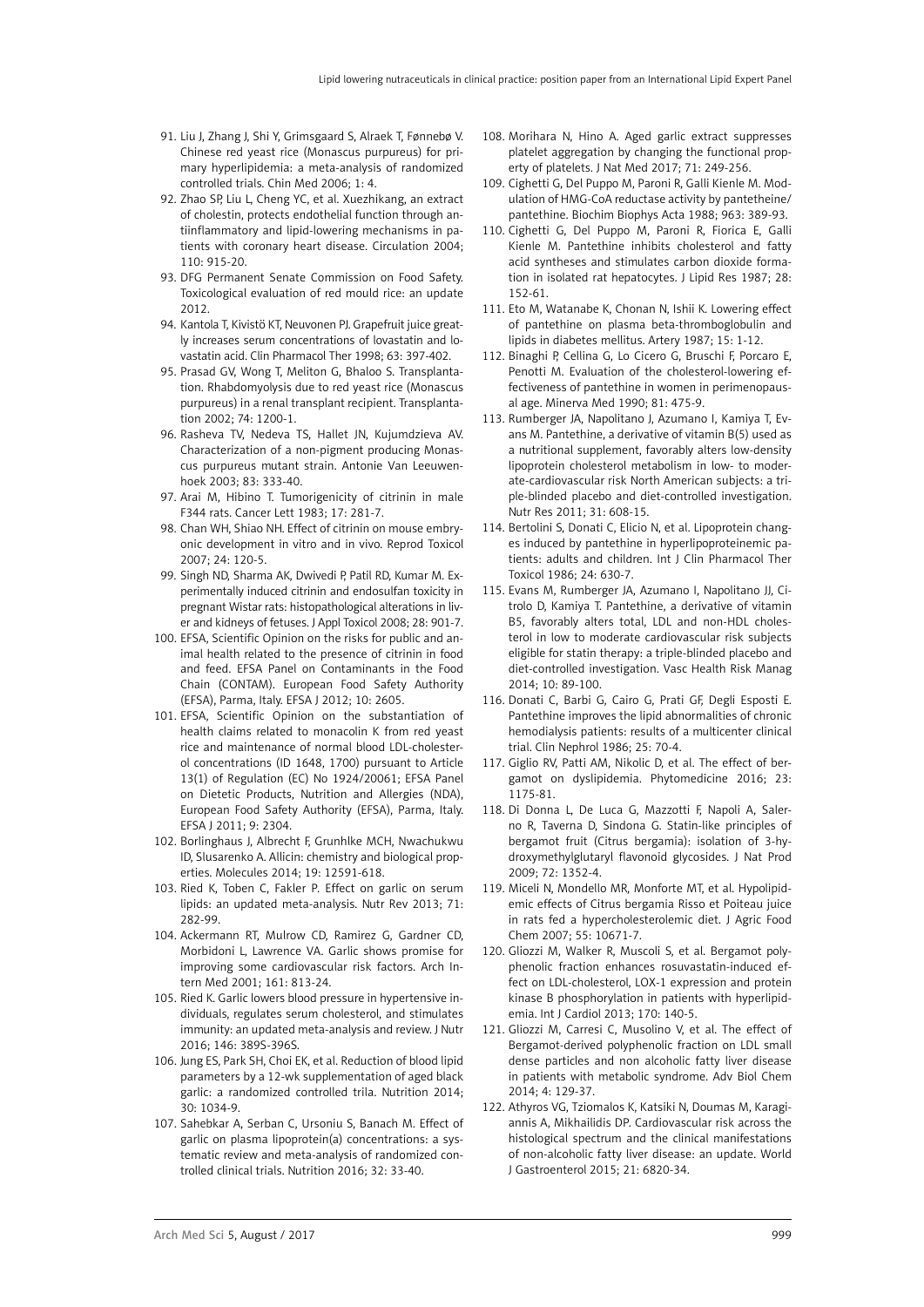- 123. [Mollace V,](http://www.ncbi.nlm.nih.gov/pubmed/?term=Mollace V%5BAuthor%5D&cauthor=true&cauthor_uid=21056640) [Sacco I,](http://www.ncbi.nlm.nih.gov/pubmed/?term=Sacco I%5BAuthor%5D&cauthor=true&cauthor_uid=21056640) [Janda E](http://www.ncbi.nlm.nih.gov/pubmed/?term=Janda E%5BAuthor%5D&cauthor=true&cauthor_uid=21056640), et al. Hypolipemic and hypoglycaemic activity of bergamot polyphenols: from animal models to human studies. Fitoterapia 2011; 82: 309-16.
- 124. Chen JT, Wesley R, Shamburek RD, Pucino F, Csako G. Meta-analysis of natural therapies for hyperlipidemia: plant sterols and stanols versus policosanol. Pharmacotherapy 2005; 25: 171-83.
- 125. [Singh DK](http://www.ncbi.nlm.nih.gov/pubmed/?term=Singh DK%5BAuthor%5D&cauthor=true&cauthor_uid=16714400), [Li L](http://www.ncbi.nlm.nih.gov/pubmed/?term=Li L%5BAuthor%5D&cauthor=true&cauthor_uid=16714400), [Porter TD](http://www.ncbi.nlm.nih.gov/pubmed/?term=Porter TD%5BAuthor%5D&cauthor=true&cauthor_uid=16714400). Policosanol inhibits cholesterol synthesis in hepatoma cells by activation of AMP-kinase. [J Pharmacol Exp Ther](http://www.ncbi.nlm.nih.gov/pubmed/?term=singh+policosanol+2006) 2006; 318: 1020-6.
- 126. [Berthold HK,](http://www.ncbi.nlm.nih.gov/pubmed/?term=Berthold HK%5BAuthor%5D&cauthor=true&cauthor_uid=16705107) [Unverdorben S,](http://www.ncbi.nlm.nih.gov/pubmed/?term=Unverdorben S%5BAuthor%5D&cauthor=true&cauthor_uid=16705107) [Degenhardt R](http://www.ncbi.nlm.nih.gov/pubmed/?term=Degenhardt R%5BAuthor%5D&cauthor=true&cauthor_uid=16705107), [Bulitta M,](http://www.ncbi.nlm.nih.gov/pubmed/?term=Bulitta M%5BAuthor%5D&cauthor=true&cauthor_uid=16705107) [Gouni-Berthold I.](http://www.ncbi.nlm.nih.gov/pubmed/?term=Gouni-Berthold I%5BAuthor%5D&cauthor=true&cauthor_uid=16705107) Effect of policosanol on lipid levels among patients with hypercholesterolemia or combined hyperlipidemia: a randomized controlled trial. [JAMA](http://www.ncbi.nlm.nih.gov/pubmed/?term=Berthold+2006+policosanol) 2006; 295: 2262-9.
- 127. [Backes JM,](http://www.ncbi.nlm.nih.gov/pubmed/?term=Backes JM%5BAuthor%5D&cauthor=true&cauthor_uid=21739240) [Gibson CA](http://www.ncbi.nlm.nih.gov/pubmed/?term=Gibson CA%5BAuthor%5D&cauthor=true&cauthor_uid=21739240), [Ruisinger JF](http://www.ncbi.nlm.nih.gov/pubmed/?term=Ruisinger JF%5BAuthor%5D&cauthor=true&cauthor_uid=21739240), [Moriarty PM.](http://www.ncbi.nlm.nih.gov/pubmed/?term=Moriarty PM%5BAuthor%5D&cauthor=true&cauthor_uid=21739240) Modified-policosanol does not reduce plasma lipoproteins in hyperlipidemic patients when used alone or in combination with statin therapy. [Lipids](http://www.ncbi.nlm.nih.gov/pubmed/21739240) 2011; 46: 923-9.
- 128. Reiner Ž, Tedeschi-Reiner E, Romić Ž. Effects of rice policosanol on serum lipoproteins, homocysteine, fibrinogen and C-reactive protein in hypercholesterolaemic patients. Clin Drug Invest 2005; 25: 701-7.
- 129. Reiner Ž, Tedeschi-Reiner E. Rice policosanol does not have any effects on blood coagulation factors in hypercholesterolemic patients. Coll Antropol 2007; 31: 315-9.
- 130. [Liu CS](http://www.ncbi.nlm.nih.gov/pubmed/?term=Liu CS%5BAuthor%5D&cauthor=true&cauthor_uid=26851175), [Zheng YR](http://www.ncbi.nlm.nih.gov/pubmed/?term=Zheng YR%5BAuthor%5D&cauthor=true&cauthor_uid=26851175), [Zhang YF](http://www.ncbi.nlm.nih.gov/pubmed/?term=Zhang YF%5BAuthor%5D&cauthor=true&cauthor_uid=26851175), [Long XY.](http://www.ncbi.nlm.nih.gov/pubmed/?term=Long XY%5BAuthor%5D&cauthor=true&cauthor_uid=26851175) Research progress on berberine with a special focus on its oral bioavailability. Fitoterapia 2016; 109: 274-82.
- 131. [Abidi P](http://www.ncbi.nlm.nih.gov/pubmed/?term=Abidi P%5BAuthor%5D&cauthor=true&cauthor_uid=16100034), [Zhou Y](http://www.ncbi.nlm.nih.gov/pubmed/?term=Zhou Y%5BAuthor%5D&cauthor=true&cauthor_uid=16100034), [Jiang JD,](http://www.ncbi.nlm.nih.gov/pubmed/?term=Jiang JD%5BAuthor%5D&cauthor=true&cauthor_uid=16100034) [Liu J](http://www.ncbi.nlm.nih.gov/pubmed/?term=Liu J%5BAuthor%5D&cauthor=true&cauthor_uid=16100034). Extracellular signal-regulated kinase-dependent stabilization of hepatic low-density lipoprotein receptor mRNA by herbal medicine berberine. Arterioscler Thromb Vasc Biol 2005; 25: 2170-6.
- 132. [Li H,](http://www.ncbi.nlm.nih.gov/pubmed/?term=Li H%5BAuthor%5D&cauthor=true&cauthor_uid=19687008) [Dong B,](http://www.ncbi.nlm.nih.gov/pubmed/?term=Dong B%5BAuthor%5D&cauthor=true&cauthor_uid=19687008) [Park SW,](http://www.ncbi.nlm.nih.gov/pubmed/?term=Park SW%5BAuthor%5D&cauthor=true&cauthor_uid=19687008) [Lee HS,](http://www.ncbi.nlm.nih.gov/pubmed/?term=Lee HS%5BAuthor%5D&cauthor=true&cauthor_uid=19687008) [Chen W,](http://www.ncbi.nlm.nih.gov/pubmed/?term=Chen W%5BAuthor%5D&cauthor=true&cauthor_uid=19687008) [Liu J](http://www.ncbi.nlm.nih.gov/pubmed/?term=Liu J%5BAuthor%5D&cauthor=true&cauthor_uid=19687008). Hepatocyte nuclear factor 1alpha plays a critical role in PCSK9 gene transcription and regulation by the natural hypocholesterolemic compound berberine. J Biol Chem 2009; 284: 28885-95.
- 133. Li XY, [Zhao ZX](http://www.ncbi.nlm.nih.gov/pubmed/?term=Zhao ZX%5BAuthor%5D&cauthor=true&cauthor_uid=26310319), [Huang M](http://www.ncbi.nlm.nih.gov/pubmed/?term=Huang M%5BAuthor%5D&cauthor=true&cauthor_uid=26310319), et al. Effect of Berberine on promoting the excretion of cholesterol in high-fat diet-induced hyperlipidemic hamsters. J Transl Med 2015; 13: 278.
- 134. [Qiang X](http://www.ncbi.nlm.nih.gov/pubmed/?term=Qiang X%5BAuthor%5D&cauthor=true&cauthor_uid=26970305), [Xu L](http://www.ncbi.nlm.nih.gov/pubmed/?term=Xu L%5BAuthor%5D&cauthor=true&cauthor_uid=26970305), [Zhang M](http://www.ncbi.nlm.nih.gov/pubmed/?term=Zhang M%5BAuthor%5D&cauthor=true&cauthor_uid=26970305), et al. Demethyleneberberine attenuates non-alcoholic fatty liver disease with activation of AMPK and inhibition of oxidative stress. Biochem Biophys Res Commun 2016; 472: 603-9.
- 135. [Kim WS](http://www.ncbi.nlm.nih.gov/pubmed/?term=Kim WS%5BAuthor%5D&cauthor=true&cauthor_uid=19176354), [Lee YS,](http://www.ncbi.nlm.nih.gov/pubmed/?term=Lee YS%5BAuthor%5D&cauthor=true&cauthor_uid=19176354) [Cha SH,](http://www.ncbi.nlm.nih.gov/pubmed/?term=Cha SH%5BAuthor%5D&cauthor=true&cauthor_uid=19176354) et al. Berberine improves lipid dysregulation in obesity by controlling central and peripheral AMPK activity. Am J Physiol Endocrinol Metab 2009; 296: E812-9.
- 136. [Zarei A,](http://www.ncbi.nlm.nih.gov/pubmed/?term=Zarei A%5BAuthor%5D&cauthor=true&cauthor_uid=26693406) [Changizi-Ashtiyani S,](http://www.ncbi.nlm.nih.gov/pubmed/?term=Changizi-Ashtiyani S%5BAuthor%5D&cauthor=true&cauthor_uid=26693406) [Taheri S,](http://www.ncbi.nlm.nih.gov/pubmed/?term=Taheri S%5BAuthor%5D&cauthor=true&cauthor_uid=26693406) [Ramezani M.](http://www.ncbi.nlm.nih.gov/pubmed/?term=Ramezani M%5BAuthor%5D&cauthor=true&cauthor_uid=26693406) A quick overview on some aspects of endocrinological and therapeutic effects of Berberis vulgaris L. Avicenna J Phytomed 2015; 5: 485-97.
- 137. [Meng S,](http://www.ncbi.nlm.nih.gov/pubmed/?term=Meng S%5BAuthor%5D&cauthor=true&cauthor_uid=22220931) [Wang LS,](http://www.ncbi.nlm.nih.gov/pubmed/?term=Wang LS%5BAuthor%5D&cauthor=true&cauthor_uid=22220931) [Huang ZQ,](http://www.ncbi.nlm.nih.gov/pubmed/?term=Huang ZQ%5BAuthor%5D&cauthor=true&cauthor_uid=22220931) et al. Berberine ameliorates inflammation in patients with acute coronary syndrome following percutaneous coronary intervention. Clin Exp Pharmacol Physiol 2012; 39: 406-11.
- 138. [Lan J](http://www.ncbi.nlm.nih.gov/pubmed/?term=Lan J%5BAuthor%5D&cauthor=true&cauthor_uid=25498346), [Zhao Y](http://www.ncbi.nlm.nih.gov/pubmed/?term=Zhao Y%5BAuthor%5D&cauthor=true&cauthor_uid=25498346), [Dong F](http://www.ncbi.nlm.nih.gov/pubmed/?term=Dong F%5BAuthor%5D&cauthor=true&cauthor_uid=25498346), et al. Meta-analysis of the effect and safety of berberine in the treatment of type 2 diabetes mellitus, hyperlipemia and hypertension. J Ethnopharmacol 2015; 161: 69-81.
- 139. [Derosa G,](http://www.ncbi.nlm.nih.gov/pubmed/?term=Derosa G%5BAuthor%5D&cauthor=true&cauthor_uid=22780092) [Maffioli P](http://www.ncbi.nlm.nih.gov/pubmed/?term=Maffioli P%5BAuthor%5D&cauthor=true&cauthor_uid=22780092), [Cicero AF.](http://www.ncbi.nlm.nih.gov/pubmed/?term=Cicero AF%5BAuthor%5D&cauthor=true&cauthor_uid=22780092) Berberine on metabolic and cardiovascular risk factors: an analysis from preclinical evidences to clinical trials. Expert Opin Biol Ther 2012; 12: 1113-24.
- 140. Sosnowska B, Penson P, Banach M. The role of nutraceuticals in the prevention of cardiovascular disease. Cardiovasc Diagn Ther 2017; 7 (Suppl 1): S21-31.
- 141. [Way TD,](http://www.ncbi.nlm.nih.gov/pubmed/?term=Way TD%5BAuthor%5D&cauthor=true&cauthor_uid=19459711) [Lin HY](http://www.ncbi.nlm.nih.gov/pubmed/?term=Lin HY%5BAuthor%5D&cauthor=true&cauthor_uid=19459711), [Kuo DH](http://www.ncbi.nlm.nih.gov/pubmed/?term=Kuo DH%5BAuthor%5D&cauthor=true&cauthor_uid=19459711), et al. Pu-erh tea attenuates hyperlipogenesis and induces hepatoma cells growth arrest through activating AMP-activated protein kinase (AMPK) in human HepG2 cells. J Agric Food Chem 2009; 57: 5257-64.
- 142. [Shishikura Y,](http://www.ncbi.nlm.nih.gov/pubmed/?term=Shishikura Y%5BAuthor%5D&cauthor=true&cauthor_uid=16506852) [Khokhar S,](http://www.ncbi.nlm.nih.gov/pubmed/?term=Khokhar S%5BAuthor%5D&cauthor=true&cauthor_uid=16506852) [Murray BS](http://www.ncbi.nlm.nih.gov/pubmed/?term=Murray BS%5BAuthor%5D&cauthor=true&cauthor_uid=16506852). Effects of tea polyphenols on emulsification of olive oil in a small intestine model system. J Agric Food Chem 2006; 54: 1906-13.
- 143. [Onakpoya I,](http://www.ncbi.nlm.nih.gov/pubmed/?term=Onakpoya I%5BAuthor%5D&cauthor=true&cauthor_uid=24675010) [Spencer E,](http://www.ncbi.nlm.nih.gov/pubmed/?term=Spencer E%5BAuthor%5D&cauthor=true&cauthor_uid=24675010) [Heneghan C](http://www.ncbi.nlm.nih.gov/pubmed/?term=Heneghan C%5BAuthor%5D&cauthor=true&cauthor_uid=24675010), [Thompson M](http://www.ncbi.nlm.nih.gov/pubmed/?term=Thompson M%5BAuthor%5D&cauthor=true&cauthor_uid=24675010). The effect of green tea on blood pressure and lipid profile: a systematic review and meta-analysis of randomized clinical trials. Nutr Metab Cardiovasc Dis 2014; 24: 823-36.
- 144. Park CS, Kim W, Woo JS, et al. Green tea consumption improves endothelial function but not circulating endothelial progenitor cells in patients with chronic renal failure. Int J Cardiol 2010; 145: 261-2.
- 145. Lin QF, Qiu CS, Wang SL, et al. A cross-sectional study of the relationship between habitual tea consumption and arterial stiffness. J Am Coll Nutr 2016; 35: 354-61.
- 146. Serban C, Sahebkar A, Antal D, Ursoniu S, Banach M. Effects of supplementation with green tea catechins on plasma C-reactive protein concentrations: a systematic review and meta-analysis of randomized controlled trials. Nutrition 2015; 31: 1061-71.
- 147. Zhang C, Qin YY, Wei X, Yu FF, Zhou YH, He J. Tea consumption and risk of cardiovascular outcomes and total mortality: a systematic review and meta-analysis of prospective observational studies. Eur J Epidemiol 2015; 30: 103-13.
- 148. Cicero AF, Fogacci F, Colletti A. Potential role of bioactive peptides in prevention and treatment of chronic diseases: a narrative review. Br J Pharmacol 2017; 174: 1378-94.
- 149. [Weggemans RM,](http://www.ncbi.nlm.nih.gov/pubmed/?term=Weggemans RM%5BAuthor%5D&cauthor=true&cauthor_uid=12879088) [Trautwein EA](http://www.ncbi.nlm.nih.gov/pubmed/?term=Trautwein EA%5BAuthor%5D&cauthor=true&cauthor_uid=12879088). Relation between soy-associated isoflavones and LDL and HDL cholesterol concentrations in humans: a meta-analysis. Eur J Clin Nutr 2003; 57: 940-6.
- 150. [Cho SJ,](http://www.ncbi.nlm.nih.gov/pubmed/?term=Cho SJ%5BAuthor%5D&cauthor=true&cauthor_uid=18052124) [Juillerat MA,](http://www.ncbi.nlm.nih.gov/pubmed/?term=Juillerat MA%5BAuthor%5D&cauthor=true&cauthor_uid=18052124) [Lee CH](http://www.ncbi.nlm.nih.gov/pubmed/?term=Lee CH%5BAuthor%5D&cauthor=true&cauthor_uid=18052124). Cholesterol lowering mechanism of soybean protein hydrolysate. [J Agric](http://www.ncbi.nlm.nih.gov/pubmed/18052124) [Food Chem](http://www.ncbi.nlm.nih.gov/pubmed/18052124) 2007; 55: 10599-604.
- 151. Grieco A, Miele L, Pompili M, et al. [Acute hepatitis](http://www.ncbi.nlm.nih.gov/pubmed/19398239) [caused by a natural lipid-lowering product: when "al](http://www.ncbi.nlm.nih.gov/pubmed/19398239)[ternative" medicine is no "alternative" at all.](http://www.ncbi.nlm.nih.gov/pubmed/19398239) J Hepatol 2009; 50: 1273-7.
- 152. Potter SM. [Overview of proposed mechanisms for](http://www.ncbi.nlm.nih.gov/pubmed/7884541) [the hypocholesterolemic effect of soy.](http://www.ncbi.nlm.nih.gov/pubmed/7884541) J Nutr 1995; 125 (3 Suppl): 606S-11S.
- 153. [Lammi C,](http://www.ncbi.nlm.nih.gov/pubmed/?term=Lammi C%5BAuthor%5D&cauthor=true&cauthor_uid=24972343) [Zanoni C](http://www.ncbi.nlm.nih.gov/pubmed/?term=Zanoni C%5BAuthor%5D&cauthor=true&cauthor_uid=24972343), [Scigliuolo GM,](http://www.ncbi.nlm.nih.gov/pubmed/?term=Scigliuolo GM%5BAuthor%5D&cauthor=true&cauthor_uid=24972343) [D'Amato A,](http://www.ncbi.nlm.nih.gov/pubmed/?term=D%27Amato A%5BAuthor%5D&cauthor=true&cauthor_uid=24972343) [Ar](http://www.ncbi.nlm.nih.gov/pubmed/?term=Arnoldi A%5BAuthor%5D&cauthor=true&cauthor_uid=24972343)[noldi A.](http://www.ncbi.nlm.nih.gov/pubmed/?term=Arnoldi A%5BAuthor%5D&cauthor=true&cauthor_uid=24972343) Lupin peptides lower low-density lipoprotein (LDL) cholesterol through an up-regulation of the LDL receptor/sterol regulatory element binding protein 2 (SREBP2) pathway at HepG2 cell line. [J Agric Food](http://www.ncbi.nlm.nih.gov/pubmed/24972343) [Chem](http://www.ncbi.nlm.nih.gov/pubmed/24972343) 2014; 62: 7151-9.
- 154. [Tokede OA](http://www.ncbi.nlm.nih.gov/pubmed/?term=Tokede OA%5BAuthor%5D&cauthor=true&cauthor_uid=26268987), [Onabanjo TA](http://www.ncbi.nlm.nih.gov/pubmed/?term=Onabanjo TA%5BAuthor%5D&cauthor=true&cauthor_uid=26268987), [Yansane A](http://www.ncbi.nlm.nih.gov/pubmed/?term=Yansane A%5BAuthor%5D&cauthor=true&cauthor_uid=26268987), [Gaziano JM](http://www.ncbi.nlm.nih.gov/pubmed/?term=Gaziano JM%5BAuthor%5D&cauthor=true&cauthor_uid=26268987), [Djo](http://www.ncbi.nlm.nih.gov/pubmed/?term=Djouss%C3%A9 L%5BAuthor%5D&cauthor=true&cauthor_uid=26268987)[ussé L.](http://www.ncbi.nlm.nih.gov/pubmed/?term=Djouss%C3%A9 L%5BAuthor%5D&cauthor=true&cauthor_uid=26268987) Soya products and serum lipids: a meta-analysis of randomised controlled trials. Br J Nutr 2015; 114: 831-43.
- 155. Beavers DP, Beavers KM, Miller M, Stamey J, Messina MJ. Exposure to isoflavone-containing soy products and endothelial function: a Bayesian meta-analysis of randomized controlled trials. Nutr Metab Cardiovasc Dis 2012; 22: 182-91.
- 156. Hazim S, Curtis PJ, Schär MY, et al. Acute benefits of the microbial-derived isoflavone metabolite equol on arte-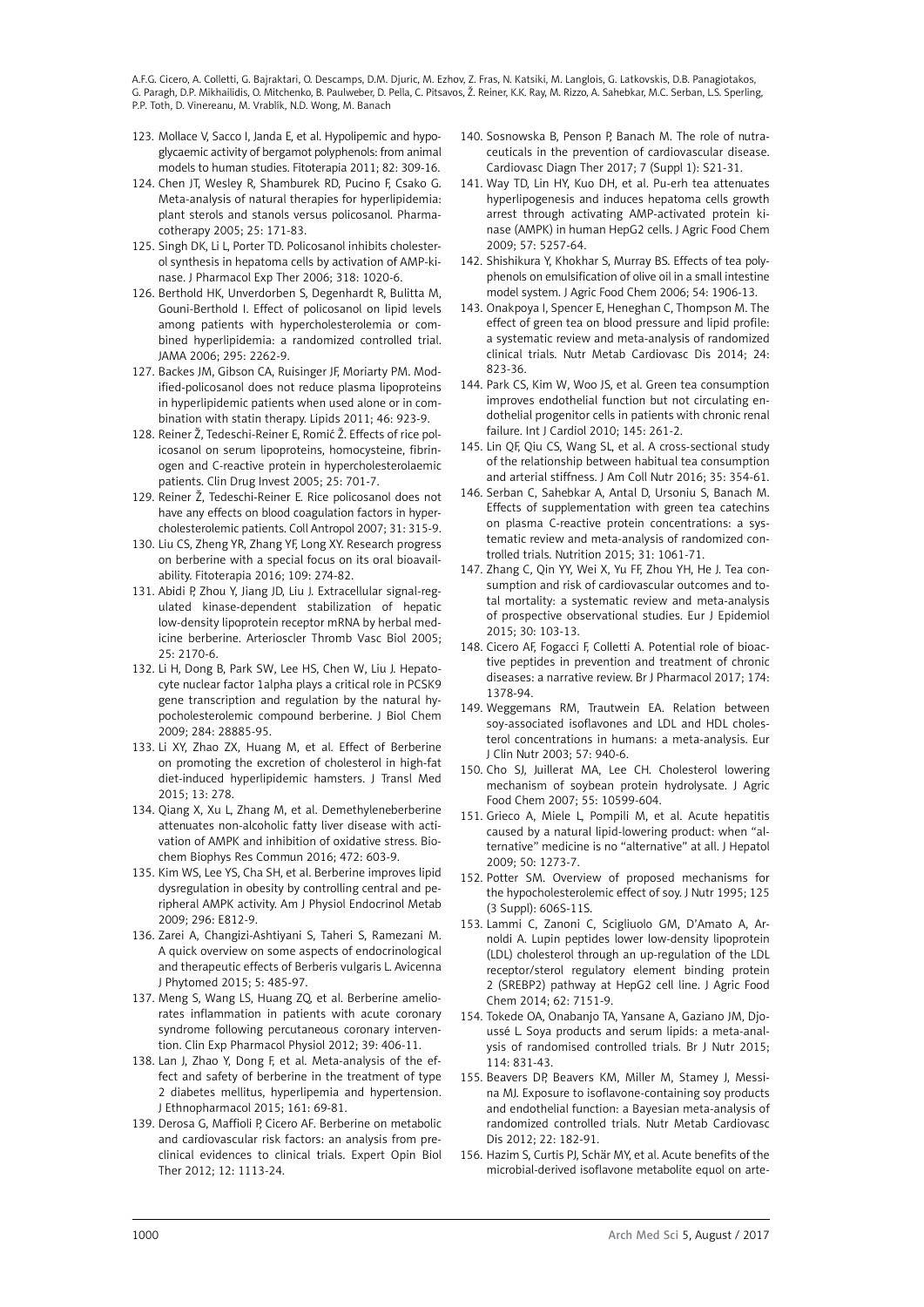rial stiffness in men prospectively recruited according to equol producer phenotype: a double-blind randomized controlled trial. Am J Clin Nutr 2016; 103: 694-702.

- 157. Arnoldi A, Greco S. Nutraceutical characteristics of lupin protein. Nutrafoods 2011; 10: 23-9.
- 158. [Bähr M,](http://www.ncbi.nlm.nih.gov/pubmed/?term=B%C3%A4hr M%5BAuthor%5D&cauthor=true&cauthor_uid=23902673) [Fechner A](http://www.ncbi.nlm.nih.gov/pubmed/?term=Fechner A%5BAuthor%5D&cauthor=true&cauthor_uid=23902673), [Krämer J,](http://www.ncbi.nlm.nih.gov/pubmed/?term=Kr%C3%A4mer J%5BAuthor%5D&cauthor=true&cauthor_uid=23902673) [Kiehntopf M,](http://www.ncbi.nlm.nih.gov/pubmed/?term=Kiehntopf M%5BAuthor%5D&cauthor=true&cauthor_uid=23902673) [Jahreis G.](http://www.ncbi.nlm.nih.gov/pubmed/?term=Jahreis G%5BAuthor%5D&cauthor=true&cauthor_uid=23902673) Lupin protein positively affects plasma LDL cholesterol and LDL:HDL cholesterol ratio in hypercholesterolemic adults after four weeks of supplementation: a randomized, controlled crossover study. Nutr J 2013; 12: 107.
- 159. [Bähr M,](http://www.ncbi.nlm.nih.gov/pubmed/?term=B%C3%A4hr M%5BAuthor%5D&cauthor=true&cauthor_uid=24746974) [Fechner A,](http://www.ncbi.nlm.nih.gov/pubmed/?term=Fechner A%5BAuthor%5D&cauthor=true&cauthor_uid=24746974) [Kiehntopf M](http://www.ncbi.nlm.nih.gov/pubmed/?term=Kiehntopf M%5BAuthor%5D&cauthor=true&cauthor_uid=24746974), [Jahreis G.](http://www.ncbi.nlm.nih.gov/pubmed/?term=Jahreis G%5BAuthor%5D&cauthor=true&cauthor_uid=24746974) Consuming a mixed diet enriched with lupin protein beneficially affects plasma lipids in hypercholesterolemic subjects: a randomized controlled trial. Clin Nutr 2015; 34: 7-14.
- 160. [Fechner A,](http://www.ncbi.nlm.nih.gov/pubmed/?term=Fechner A%5BAuthor%5D&cauthor=true&cauthor_uid=24572041) [Kiehntopf M,](http://www.ncbi.nlm.nih.gov/pubmed/?term=Kiehntopf M%5BAuthor%5D&cauthor=true&cauthor_uid=24572041) [Jahreis G](http://www.ncbi.nlm.nih.gov/pubmed/?term=Jahreis G%5BAuthor%5D&cauthor=true&cauthor_uid=24572041). The formation of short-chain fatty acids is positively associated with the blood lipid-lowering effect of lupin kernel fiber in moderately hypercholesterolemic adults. J Nutr 2014; 144: 599-607.
- 161. EFSA Panel on Dietetic Products NaAN Scientific Opinion on the substantiation of health claims related to EPA, DHA, DPA and maintenance of normal blood pressure (ID 502), maintenance of normal HDL-cholesterol concentrations (ID 515), maintenance of normal (fasting) blood concentrations of triglycerides (ID 517), maintenance of normal LDL-cholesterol concentrations (ID 528, 698) and maintenance of joints (ID 503, 505, 507, 511, 518, 524, 526, 535, 537) pursuant to Article 13(1) of Regulation (EC) No 1924/2006. EFSA J 2009; 7: 1263-89.
- 162. EFSA Panel on Dietetic Products NaAN Scientific Opinion on the substantiation of health claims related to eicosapentaenoic acid (EPA), docosahexaenoic acid (DHA), docosapentaenoic acid (DPA) and maintenance of normal cardiac function (ID 504, 506, 516, 527, 538, 703, 1128, 1317, 1324, 1325), maintenance of normal blood glucose concentrations (ID 566), maintenance of normal blood pressure (ID 506, 516, 703, 1317, 1324), maintenance of normal blood HDL-cholesterol concentrations (ID 506), maintenance of normal (fasting) blood concentrations of triglycerides (ID 506, 527, 538, 1317, 1324, 1325), maintenance of normal blood LDL-cholesterol concentrations (ID 527, 538, 1317, 1325, 4689), protection of the skin from photo-oxidative (UV-induced) damage (ID 530), improved absorption of EPA and DHA (ID 522, 523), contribution to the normal function of the immune system by decreasing the levels of eicosanoids, arachidonic acid-derived mediators and pro-inflammatory cytokines (ID 520, 2914), and "immunomodulating agent" (4690) pursuant to Article 13(1) of Regulation (EC) No 1924/20061. EFSA J 2010; 8: 1796-828.
- 163. Howe P, Mori T, Buckley J. Long chain omega-3 fatty acids and cardiovascular disease – FSANZ consideration of a commissioned review. FSANZ. 2013. PDF: [http://www.](http://www.foodstandards.gov.au/consumer/labelling/nutrition/documents/FSANZ consideration of omega-3 review1.pdf) [foodstandards.gov.au/consumer/labelling/nutrition/](http://www.foodstandards.gov.au/consumer/labelling/nutrition/documents/FSANZ consideration of omega-3 review1.pdf) [documents/FSANZ%20consideration%20of%20ome](http://www.foodstandards.gov.au/consumer/labelling/nutrition/documents/FSANZ consideration of omega-3 review1.pdf)[ga-3%20review1.pdf](http://www.foodstandards.gov.au/consumer/labelling/nutrition/documents/FSANZ consideration of omega-3 review1.pdf). Last accessed: 31 March, 2017.
- 164. Miller M, Stone NJ, Ballantyne C, et al. Triglycerides and cardiovascular disease: a scientific statement from the American Heart Association. Circulation 2011; 123: 2292-333.
- 165. [Harris WS](http://www.ncbi.nlm.nih.gov/pubmed/?term=Harris WS%5BAuthor%5D&cauthor=true&cauthor_uid=16832161), [Bulchandani D](http://www.ncbi.nlm.nih.gov/pubmed/?term=Bulchandani D%5BAuthor%5D&cauthor=true&cauthor_uid=16832161). Why do omega-3 fatty acids lower serum triglycerides? Curr Opin Lipidol 2006; 17: 387-93.
- 166. [Eslick GD](http://www.ncbi.nlm.nih.gov/pubmed/?term=Eslick GD%5BAuthor%5D&cauthor=true&cauthor_uid=18774613), [Howe PR](http://www.ncbi.nlm.nih.gov/pubmed/?term=Howe PR%5BAuthor%5D&cauthor=true&cauthor_uid=18774613), [Smith C](http://www.ncbi.nlm.nih.gov/pubmed/?term=Smith C%5BAuthor%5D&cauthor=true&cauthor_uid=18774613), [Priest R,](http://www.ncbi.nlm.nih.gov/pubmed/?term=Priest R%5BAuthor%5D&cauthor=true&cauthor_uid=18774613) [Bensoussan A.](http://www.ncbi.nlm.nih.gov/pubmed/?term=Bensoussan A%5BAuthor%5D&cauthor=true&cauthor_uid=18774613) Benefits of fish oil supplementation in hyperlipidemia:

a systematic review and meta-analysis. Int J Cardiol 2009; 136: 4-16.

- 167. [Leslie MA](http://www.ncbi.nlm.nih.gov/pubmed/?term=Leslie MA%5BAuthor%5D&cauthor=true&cauthor_uid=26048287), [Cohen DJ,](http://www.ncbi.nlm.nih.gov/pubmed/?term=Cohen DJ%5BAuthor%5D&cauthor=true&cauthor_uid=26048287) [Liddle DM,](http://www.ncbi.nlm.nih.gov/pubmed/?term=Liddle DM%5BAuthor%5D&cauthor=true&cauthor_uid=26048287) [Robinson LE,](http://www.ncbi.nlm.nih.gov/pubmed/?term=Robinson LE%5BAuthor%5D&cauthor=true&cauthor_uid=26048287) [Ma DW](http://www.ncbi.nlm.nih.gov/pubmed/?term=Ma DW%5BAuthor%5D&cauthor=true&cauthor_uid=26048287). A review of the effect of omega-3 polyunsaturated fatty acids on blood triacylglycerol levels in normolipidemic and borderline hyperlipidemic individuals. Lipids Health Dis 2015; 14: 53.
- 168. [Di Stasi D,](http://www.ncbi.nlm.nih.gov/pubmed/?term=Di Stasi D%5BAuthor%5D&cauthor=true&cauthor_uid=15069592) [Bernasconi R,](http://www.ncbi.nlm.nih.gov/pubmed/?term=Bernasconi R%5BAuthor%5D&cauthor=true&cauthor_uid=15069592) [Marchioli R](http://www.ncbi.nlm.nih.gov/pubmed/?term=Marchioli R%5BAuthor%5D&cauthor=true&cauthor_uid=15069592), et al. Early modifications of fatty acid composition in plasma phospholipids, platelets and mononucleates of healthy volunteers after low doses of n-3 polyunsaturated fatty acids. Eur J Clin Pharmacol 2004; 60: 183-90.
- 169. [Trumbo P,](http://www.ncbi.nlm.nih.gov/pubmed/?term=Trumbo P%5BAuthor%5D&cauthor=true&cauthor_uid=12449285) [Schlicker S,](http://www.ncbi.nlm.nih.gov/pubmed/?term=Schlicker S%5BAuthor%5D&cauthor=true&cauthor_uid=12449285) [Yates AA,](http://www.ncbi.nlm.nih.gov/pubmed/?term=Yates AA%5BAuthor%5D&cauthor=true&cauthor_uid=12449285) [Poos M;](http://www.ncbi.nlm.nih.gov/pubmed/?term=Poos M%5BAuthor%5D&cauthor=true&cauthor_uid=12449285) [Food and Nu](http://www.ncbi.nlm.nih.gov/pubmed/?term=Food and Nutrition Board of the Institute of Medicine%2C The National Academies%5BCorporate Author%5D)[trition Board of the Institute of Medicine, The National](http://www.ncbi.nlm.nih.gov/pubmed/?term=Food and Nutrition Board of the Institute of Medicine%2C The National Academies%5BCorporate Author%5D) [Academies](http://www.ncbi.nlm.nih.gov/pubmed/?term=Food and Nutrition Board of the Institute of Medicine%2C The National Academies%5BCorporate Author%5D). Dietary reference intakes for energy, carbohydrate, fiber, fat, fatty acids, cholesterol, protein and amino acids. J Am Diet Assoc 2002; 102: 1621-30.
- 170. [Wei MY,](http://www.ncbi.nlm.nih.gov/pubmed/?term=Wei MY%5BAuthor%5D&cauthor=true&cauthor_uid=21975919) [Jacobson TA](http://www.ncbi.nlm.nih.gov/pubmed/?term=Jacobson TA%5BAuthor%5D&cauthor=true&cauthor_uid=21975919). Effects of eicosapentaenoic acid versus docosahexaenoic acid on serum lipids: a systematic review and meta-analysis. Curr Atheroscler Rep 2011; 13: 474-83.
- 171. Cicero AF, Reggi A, Parini A, Borghi C. Application of polyunsaturated fatty acids in internal medicine: beyond the established cardiovascular effects. Arch Med Sci 2012; 8: 784-93.
- 172. Gruppo Italiano per lo Studio della Sopravvivenza nell'Infarto miocardico (GISSI). Dietary supplementation with n-3 polyunsaturated fatty acids and vitamin E after myocardial infarction: results of the GISSI-Prevenzione trial. Lancet 199; 354: 447-55.
- 173. [Cicero AF,](http://www.ncbi.nlm.nih.gov/pubmed/?term=Cicero AF%5BAuthor%5D&cauthor=true&cauthor_uid=26621556) [Colletti A](http://www.ncbi.nlm.nih.gov/pubmed/?term=Colletti A%5BAuthor%5D&cauthor=true&cauthor_uid=26621556). Krill oil: evidence of a new source of polyunsaturated fatty acids with high bioavailability. [Clin Lipidol](http://www.futuremedicine.com/loi/clp) 2015; 10: 1-4.
- 174. [Ulven SM,](http://www.ncbi.nlm.nih.gov/pubmed/?term=Ulven SM%5BAuthor%5D&cauthor=true&cauthor_uid=21042875) [Kirkhus B,](http://www.ncbi.nlm.nih.gov/pubmed/?term=Kirkhus B%5BAuthor%5D&cauthor=true&cauthor_uid=21042875) [Lamglait A,](http://www.ncbi.nlm.nih.gov/pubmed/?term=Lamglait A%5BAuthor%5D&cauthor=true&cauthor_uid=21042875) et al. Metabolic effects of krill oil are essentially similar to those of fish oil but at lower dose of EPA and DHA, in healthy volunteers. Lipids 2011; 46: 37-46.
- 175. Cicero AF, Rosticci M, Morbini M, et al. Lipid-lowering and anti-inflammatory effects of omega 3 ethyl esters and krill oil: a randomized, cross-over, clinical trial. Arch Med Sci 2016; 12: 507-12.
- 176. [Ursoniu S](https://www.ncbi.nlm.nih.gov/pubmed/?term=Ursoniu S%5BAuthor%5D&cauthor=true&cauthor_uid=28371906), [Sahebkar A](https://www.ncbi.nlm.nih.gov/pubmed/?term=Sahebkar A%5BAuthor%5D&cauthor=true&cauthor_uid=28371906), [Serban MC,](https://www.ncbi.nlm.nih.gov/pubmed/?term=Serban MC%5BAuthor%5D&cauthor=true&cauthor_uid=28371906) et al.; [Lipid and](https://www.ncbi.nlm.nih.gov/pubmed/?term=Lipid and Blood Pressure Meta-analysis Collaboration Group%5BCorporate Author%5D) [Blood Pressure Meta-analysis Collaboration Group](https://www.ncbi.nlm.nih.gov/pubmed/?term=Lipid and Blood Pressure Meta-analysis Collaboration Group%5BCorporate Author%5D). Lipid-modifying effects of krill oil in humans: systematic review and meta-analysis of randomized controlled trials. [Nutr Rev](https://www.ncbi.nlm.nih.gov/pubmed/?term=banach+m+krill) 2017; 75: 361-73.
- 177. Pan A, Yu D, Demark-Wahnefried W, Franco OH, Lin X. Meta-analysis of the effects of flexseed interventions on blood lipids. Am J Clin Nutr 2009; 90: 288-97.
- 178. Ursoniu S, Sahebkar A, Andrica F, Serban C, Banach M; Lipid and Blood Pressure Meta-analysis Collaboration (LBPMC) Group. Effects of flaxseed supplements on blood pressure: a systematic review and meta-analysis of controlled clinical trial. Clin Nutr 2016; 35: 615-25.
- 179. Khalesi S, Paukste E, Nikbakht E, Khosravi-Boroujeni H. Sesame fractions and lipid profiles: a systematic review and meta-analysis of controlled trials. Br J Nutr 2016; 115: 764-73.
- 180. Kromhout D, Giltay EJ, Geleijnse JM; Alpha Omega Trial Group. n-3 fatty acids and cardiovascular events after myocardial infarction. N Engl J Med 2010; 363: 2015-26.
- 181. Kotwal S, Jun M, Sullivan D, Perkovic V, Neal B. Omega 3 fatty acids and cardiovascular outcomes: systematic review and meta-analysis. Circ Cardiovasc Qual Outcomes 2012; 5: 808-18.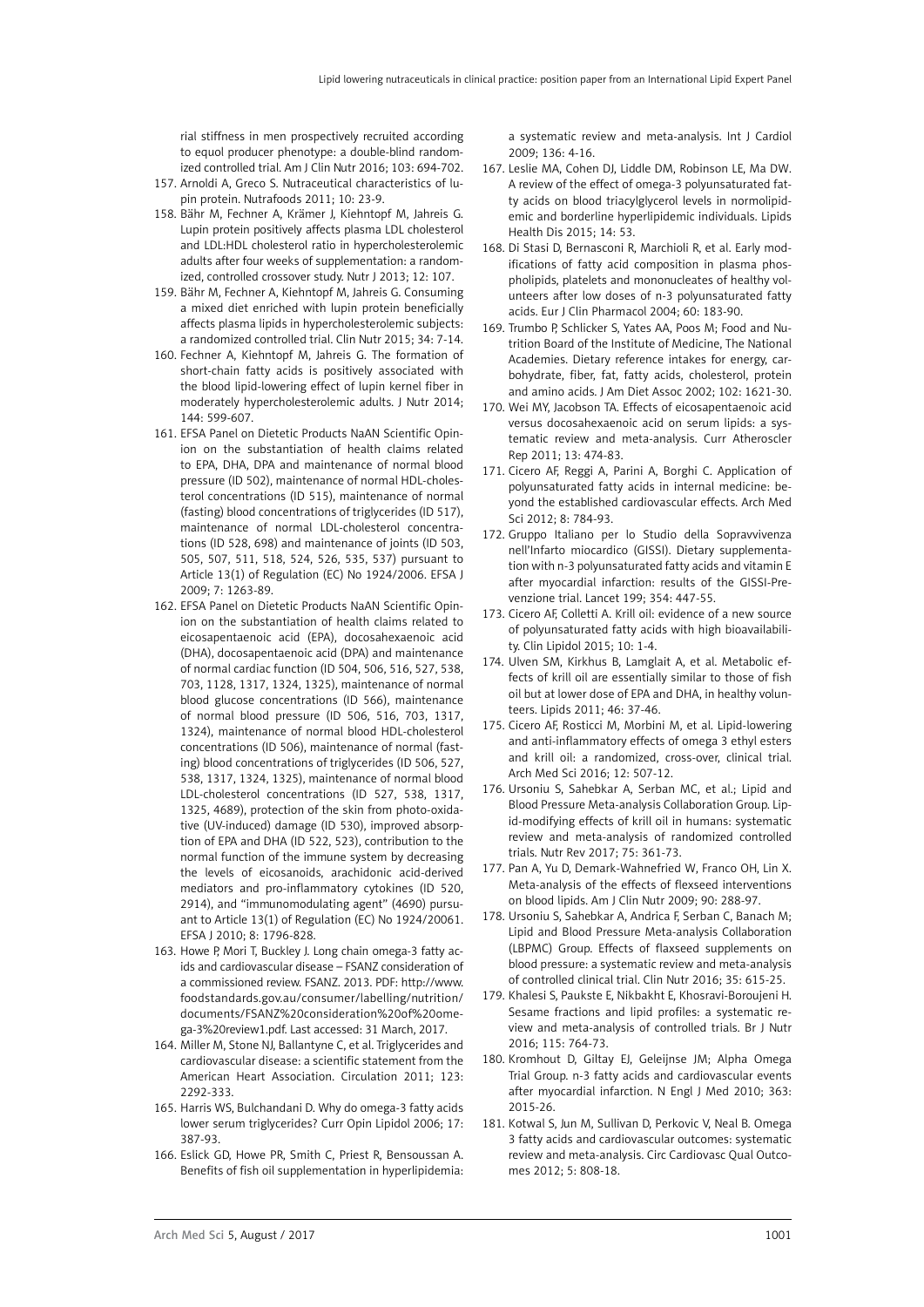- 182. [Cicero AF](http://www.ncbi.nlm.nih.gov/pubmed/?term=Cicero AF%5BAuthor%5D&cauthor=true&cauthor_uid=11406848), [Gaddi A](http://www.ncbi.nlm.nih.gov/pubmed/?term=Gaddi A%5BAuthor%5D&cauthor=true&cauthor_uid=11406848). Rice bran oil and gamma-oryzanol in the treatment of hyperlipoproteinaemias and other conditions. Phytother Res 2001; 15: 277-89.
- 183. [Mäkynen K,](http://www.ncbi.nlm.nih.gov/pubmed/?term=M%C3%A4kynen K%5BAuthor%5D&cauthor=true&cauthor_uid=22338548) [Chitchumroonchokchai C](http://www.ncbi.nlm.nih.gov/pubmed/?term=Chitchumroonchokchai C%5BAuthor%5D&cauthor=true&cauthor_uid=22338548), [Adisakwatta](http://www.ncbi.nlm.nih.gov/pubmed/?term=Adisakwattana S%5BAuthor%5D&cauthor=true&cauthor_uid=22338548)[na S](http://www.ncbi.nlm.nih.gov/pubmed/?term=Adisakwattana S%5BAuthor%5D&cauthor=true&cauthor_uid=22338548), [Failla M,](http://www.ncbi.nlm.nih.gov/pubmed/?term=Failla M%5BAuthor%5D&cauthor=true&cauthor_uid=22338548) [Ariyapitipun T.](http://www.ncbi.nlm.nih.gov/pubmed/?term=Ariyapitipun T%5BAuthor%5D&cauthor=true&cauthor_uid=22338548) Effect of gamma-oryzanol on the bioaccessibility and synthesis of cholesterol. Eur Rev Med Pharmacol Sci 2012; 16: 49-56.
- 184. [Kim HW](http://www.ncbi.nlm.nih.gov/pubmed/?term=Kim HW%5BAuthor%5D&cauthor=true&cauthor_uid=25373930), [Kim JB](http://www.ncbi.nlm.nih.gov/pubmed/?term=Kim JB%5BAuthor%5D&cauthor=true&cauthor_uid=25373930), [Cho SM,](http://www.ncbi.nlm.nih.gov/pubmed/?term=Cho SM%5BAuthor%5D&cauthor=true&cauthor_uid=25373930) et al. Characterization and quantification of gamma-oryzanol in grains of 16 Korean rice varieties. Int J Food Sci Nutr 2015; 66: 166-74.
- 185. [Jolfaie NR](https://www.ncbi.nlm.nih.gov/pubmed/?term=Jolfaie NR%5BAuthor%5D&cauthor=true&cauthor_uid=27311126), [Rouhani MH](https://www.ncbi.nlm.nih.gov/pubmed/?term=Rouhani MH%5BAuthor%5D&cauthor=true&cauthor_uid=27311126), [Surkan PJ,](https://www.ncbi.nlm.nih.gov/pubmed/?term=Surkan PJ%5BAuthor%5D&cauthor=true&cauthor_uid=27311126) [Siassi F](https://www.ncbi.nlm.nih.gov/pubmed/?term=Siassi F%5BAuthor%5D&cauthor=true&cauthor_uid=27311126), [Azadbakht](https://www.ncbi.nlm.nih.gov/pubmed/?term=Azadbakht L%5BAuthor%5D&cauthor=true&cauthor_uid=27311126)  [L](https://www.ncbi.nlm.nih.gov/pubmed/?term=Azadbakht L%5BAuthor%5D&cauthor=true&cauthor_uid=27311126). Rice bran oil decreases total and LDL cholesterol in humans: a systematic review and meta-analysis of randomized controlled clinical trials. [Horm Metab Res](https://www.ncbi.nlm.nih.gov/pubmed/27311126)  2016; 48: 417-26.
- 186. [Nagaoka S](http://www.ncbi.nlm.nih.gov/pubmed/?term=Nagaoka S%5BAuthor%5D&cauthor=true&cauthor_uid=16177207), [Shimizu K,](http://www.ncbi.nlm.nih.gov/pubmed/?term=Shimizu K%5BAuthor%5D&cauthor=true&cauthor_uid=16177207) [Kaneko H,](http://www.ncbi.nlm.nih.gov/pubmed/?term=Kaneko H%5BAuthor%5D&cauthor=true&cauthor_uid=16177207) et al. A novel protein C-phycocyanin plays a crucial role in the hypocholesterolemic action of Spirulina platensis concentrate in rats. J Nutr 2005; 135: 2425-30.
- 187. [Serban MC](http://www.ncbi.nlm.nih.gov/pubmed/?term=Serban MC%5BAuthor%5D&cauthor=true&cauthor_uid=26433766), [Sahebkar A](http://www.ncbi.nlm.nih.gov/pubmed/?term=Sahebkar A%5BAuthor%5D&cauthor=true&cauthor_uid=26433766), [Dragan S](http://www.ncbi.nlm.nih.gov/pubmed/?term=Dragan S%5BAuthor%5D&cauthor=true&cauthor_uid=26433766), et al. A systematic review and meta-analysis of the impact of Spirulina supplementation on plasma lipid concentrations. Clin Nutr 2016; 35: 842-51.
- 188. [Pulido-Moran M](https://www.ncbi.nlm.nih.gov/pubmed/?term=Pulido-Moran M%5BAuthor%5D&cauthor=true&cauthor_uid=26927041), [Moreno-Fernandez J](https://www.ncbi.nlm.nih.gov/pubmed/?term=Moreno-Fernandez J%5BAuthor%5D&cauthor=true&cauthor_uid=26927041), [Ramirez-Torto](https://www.ncbi.nlm.nih.gov/pubmed/?term=Ramirez-Tortosa C%5BAuthor%5D&cauthor=true&cauthor_uid=26927041)[sa C,](https://www.ncbi.nlm.nih.gov/pubmed/?term=Ramirez-Tortosa C%5BAuthor%5D&cauthor=true&cauthor_uid=26927041) [Ramirez-Tortosa M.](https://www.ncbi.nlm.nih.gov/pubmed/?term=Ramirez-Tortosa M%5BAuthor%5D&cauthor=true&cauthor_uid=26927041) Curcumin and health. Molecules 2016; 21: 264.
- 189. [Panahi Y,](http://www.ncbi.nlm.nih.gov/pubmed/?term=Panahi Y%5BAuthor%5D&cauthor=true&cauthor_uid=27297718) [Hosseini MS,](http://www.ncbi.nlm.nih.gov/pubmed/?term=Hosseini MS%5BAuthor%5D&cauthor=true&cauthor_uid=27297718) [Khalili N,](http://www.ncbi.nlm.nih.gov/pubmed/?term=Khalili N%5BAuthor%5D&cauthor=true&cauthor_uid=27297718) et al. Effects of supplementation with curcumin on serum adipokine concentrations: A randomized controlled trial. Nutrition 2016; 32: 1116-22.
- 190. Sahebkar A, Cicero AF, Simental-Mendía LE, Aggarwal BB, Gupta SC. Curcumin downregulates human tumor necrosis factor-alpha levels: a systematic review and meta-analysis of randomized controlled trials. Pharmacol Res 2016; 107: 234-42.
- 191. Kumar P, Malhotra P, Ma K, et al. SREBP2 mediates the modulation of intestinal NPC1L1 expression by curcumin. Am J Physiol Gastrointest Liver Physiol 2011; 301: G148-55.
- 192. Liu XL, Liu MH, Hu HJ, et al. Curcumin enhanced choelsterol efflux by upregulating ABCA1 expression through AMPK-SIRT1-LXRalpha signaling in THP-1 macrophage-derived foam cells. DNA Cell Biol 2015; 34: 561-72.
- 193. [Tai MH,](http://www.ncbi.nlm.nih.gov/pubmed/?term=Tai MH%5BAuthor%5D&cauthor=true&cauthor_uid=25164566) [Chen PK](http://www.ncbi.nlm.nih.gov/pubmed/?term=Chen PK%5BAuthor%5D&cauthor=true&cauthor_uid=25164566), [Chen PY,](http://www.ncbi.nlm.nih.gov/pubmed/?term=Chen PY%5BAuthor%5D&cauthor=true&cauthor_uid=25164566) [Wu MJ](http://www.ncbi.nlm.nih.gov/pubmed/?term=Wu MJ%5BAuthor%5D&cauthor=true&cauthor_uid=25164566), [Ho CT](http://www.ncbi.nlm.nih.gov/pubmed/?term=Ho CT%5BAuthor%5D&cauthor=true&cauthor_uid=25164566), [Yen JH](http://www.ncbi.nlm.nih.gov/pubmed/?term=Yen JH%5BAuthor%5D&cauthor=true&cauthor_uid=25164566). Curcumin enhances cell-surface LDLR level and promotes LDL uptake through downregulation of PCSK9 gene expression in HepG2 cells. Mol Nutr Food Res 2014; 58: 2133-45.
- 194. Momtazi AA, Derosa G, Maffioli P, Banach M, Sahebkar A. Role of microRNAs in the therapeutic effects of curcumin in non-cancer diseases. Mol Diagn Ther 2016; 20: 335-45.
- 195. [Sahebkar A](http://www.ncbi.nlm.nih.gov/pubmed/?term=Sahebkar A%5BAuthor%5D&cauthor=true&cauthor_uid=24139527). A systematic review and meta-analysis of randomized controlled trials investigating the effects of curcumin on blood lipid levels. Clin Nutr 2014; 33: 406-14.
- 196. [Yang YS](http://www.ncbi.nlm.nih.gov/pubmed/?term=Yang YS%5BAuthor%5D&cauthor=true&cauthor_uid=25131839), [Su YF,](http://www.ncbi.nlm.nih.gov/pubmed/?term=Su YF%5BAuthor%5D&cauthor=true&cauthor_uid=25131839) [Yang HW](http://www.ncbi.nlm.nih.gov/pubmed/?term=Yang HW%5BAuthor%5D&cauthor=true&cauthor_uid=25131839), [Lee YH,](http://www.ncbi.nlm.nih.gov/pubmed/?term=Lee YH%5BAuthor%5D&cauthor=true&cauthor_uid=25131839) [Chou JI,](http://www.ncbi.nlm.nih.gov/pubmed/?term=Chou JI%5BAuthor%5D&cauthor=true&cauthor_uid=25131839) [Ueng KC.](http://www.ncbi.nlm.nih.gov/pubmed/?term=Ueng KC%5BAuthor%5D&cauthor=true&cauthor_uid=25131839) Lipid-lowering effects of curcumin in patients with metabolic syndrome: a randomized, double-blind, placebo-controlled trial. Phytother Res 2014; 28: 1770-7.
- 197. Panahi Y, Khalili N, Hosseini MS, Abbasinazari M, Sahebkar A. Lipid-modifying effects of adjunctive therapy with curcuminoids-piperine combination in patients with metabolic syndrome: results of a randomized controlled trial. Complement Ther Med 2014; 22: 851-7.
- 198. Rahmani S, Asgary S, Askari G, et al. Treatment of non-alcoholic fatty liver disease with curcumin: a ran-

domized placebo-controlled trial. Phytother Res 2016 Jun 8. doi: 10.1002/ptr.5659 [Epub ahead of print].

- 199. [Panahi Y,](http://www.ncbi.nlm.nih.gov/pubmed/?term=Panahi Y%5BAuthor%5D&cauthor=true&cauthor_uid=27124606) [Kianpour P](http://www.ncbi.nlm.nih.gov/pubmed/?term=Kianpour P%5BAuthor%5D&cauthor=true&cauthor_uid=27124606), [Mohtashami R](http://www.ncbi.nlm.nih.gov/pubmed/?term=Mohtashami R%5BAuthor%5D&cauthor=true&cauthor_uid=27124606), [Jafari R](http://www.ncbi.nlm.nih.gov/pubmed/?term=Jafari R%5BAuthor%5D&cauthor=true&cauthor_uid=27124606), [Simen](http://www.ncbi.nlm.nih.gov/pubmed/?term=Simental-Mend%C3%ADa LE%5BAuthor%5D&cauthor=true&cauthor_uid=27124606)[tal-Mendía LE](http://www.ncbi.nlm.nih.gov/pubmed/?term=Simental-Mend%C3%ADa LE%5BAuthor%5D&cauthor=true&cauthor_uid=27124606), [Sahebkar A](http://www.ncbi.nlm.nih.gov/pubmed/?term=Sahebkar A%5BAuthor%5D&cauthor=true&cauthor_uid=27124606). Curcumin lowers serum lipids and uric acid in subjects with non-alcoholic fatty liver disease: a randomized controlled trial. J Cardiovasc Pharmacol 2016; 68: 223-9.
- 200. Derosa G, Limas CP, Macías PC, Estrella A, Maffioli P. Dietary and nutraceutical approach to type 2 diabetes. Arch Med Sci 2014; 10: 336-44.
- 201. Nakayama H, Tsuge N, Sawada H, et al. A single consumption of curry improved postprandial endothelial function in healthy male subjects: a randomized, controlled crossover trial. Nutr J 2014; 13: 67.
- 202. Chuengsamarn S, Rattanamongkolgul S, Phonrat B, Tungtrongchitr R, Jirawatnotai S. Reduction of atherogenic risk in patients with type 2 diabetes by curcuminoid extract: a randomized controlled trial. J Nutr Biochem 2014; 25: 144-50.
- 203. [Rahimi HR,](http://www.ncbi.nlm.nih.gov/pubmed/?term=Rahimi HR%5BAuthor%5D&cauthor=true&cauthor_uid=27516979) [Nedaeinia R,](http://www.ncbi.nlm.nih.gov/pubmed/?term=Nedaeinia R%5BAuthor%5D&cauthor=true&cauthor_uid=27516979) [Sepehri Shamloo A](http://www.ncbi.nlm.nih.gov/pubmed/?term=Sepehri Shamloo A%5BAuthor%5D&cauthor=true&cauthor_uid=27516979), [Nikdo](http://www.ncbi.nlm.nih.gov/pubmed/?term=Nikdoust S%5BAuthor%5D&cauthor=true&cauthor_uid=27516979)[ust S](http://www.ncbi.nlm.nih.gov/pubmed/?term=Nikdoust S%5BAuthor%5D&cauthor=true&cauthor_uid=27516979), [Kazemi Oskuee R.](http://www.ncbi.nlm.nih.gov/pubmed/?term=Kazemi Oskuee R%5BAuthor%5D&cauthor=true&cauthor_uid=27516979) Novel delivery system for natural products: nano-curcumin formulations. Avicenna J Phytomed 2016; 6: 383-98.
- 204. El-Hattab AW, Scaglia F. Disorders of carnitine biosynthesis and transport. Mol Genet Metab 2015; 116: 107-12.
- 205. Serban MC, Sahebkar A, Mikhailidis DP, et al. Impact of L-carnitine on plasma lipoprotein(a) concentrations: a systematic review and meta-analysis of randomized controlled trials. Sci Rep 2016; 6: 19188.
- 206. Pooyandjoo M, Nouhi M, Shab-Bidar S, Djafarian K, Olyaeemanesh A. The effect of (L-) carnitine on weight loss in adults: a systematic review and meta-analysis of randomized controlled trials. Obes Rev 2016; 17: 970-6.
- 207. Mazidi M, Rezaie P, Banach M. Impact of L-carnitine on C-reactive protein: a systematic review and meta-analysis of 10 randomized control trials with 925 patients. Presentation at 2nd CPPEI Congress in Vienna, July 2017 (data unpublished).
- 208. Capasso F, Gaginella TS, Grandolini G, Izzo AA. Phytotherapy: a Quick Reference to Herbal Medicine. Springer, Berlin 2003.
- 209. Safaa M, Hanaa A, Abdel F, Nahila A, Abdelaaty S. Cynara scolymus for relieving on nonalcoholic steatohepatitis induced in rat. Int J Pharm Pharmac Sci 2013; 5: 57-66.
- 210. [Rangboo V](http://www.ncbi.nlm.nih.gov/pubmed/?term=Rangboo V%5BAuthor%5D&cauthor=true&cauthor_uid=27293900), [Noroozi M,](http://www.ncbi.nlm.nih.gov/pubmed/?term=Noroozi M%5BAuthor%5D&cauthor=true&cauthor_uid=27293900) [Zavoshy R](http://www.ncbi.nlm.nih.gov/pubmed/?term=Zavoshy R%5BAuthor%5D&cauthor=true&cauthor_uid=27293900), [Rezadoost SA](http://www.ncbi.nlm.nih.gov/pubmed/?term=Rezadoost SA%5BAuthor%5D&cauthor=true&cauthor_uid=27293900), [Mo](http://www.ncbi.nlm.nih.gov/pubmed/?term=Mohammadpoorasl A%5BAuthor%5D&cauthor=true&cauthor_uid=27293900)[hammadpoorasl A](http://www.ncbi.nlm.nih.gov/pubmed/?term=Mohammadpoorasl A%5BAuthor%5D&cauthor=true&cauthor_uid=27293900). The effect of artichoke leaf extract on alanine aminotransferase and aspartate aminotransferase in the patients with nonalcoholic steatohepatitis. Int J Hepatol 2016;2016: 4030476.
- 211. [Bundy R,](http://www.ncbi.nlm.nih.gov/pubmed/?term=Bundy R%5BAuthor%5D&cauthor=true&cauthor_uid=18424099) [Walker AF,](http://www.ncbi.nlm.nih.gov/pubmed/?term=Walker AF%5BAuthor%5D&cauthor=true&cauthor_uid=18424099) [Middleton RW](http://www.ncbi.nlm.nih.gov/pubmed/?term=Middleton RW%5BAuthor%5D&cauthor=true&cauthor_uid=18424099), [Wallis C](http://www.ncbi.nlm.nih.gov/pubmed/?term=Wallis C%5BAuthor%5D&cauthor=true&cauthor_uid=18424099), [Simpson](http://www.ncbi.nlm.nih.gov/pubmed/?term=Simpson HC%5BAuthor%5D&cauthor=true&cauthor_uid=18424099) [HC](http://www.ncbi.nlm.nih.gov/pubmed/?term=Simpson HC%5BAuthor%5D&cauthor=true&cauthor_uid=18424099). Artichoke leaf extract (Cynara scolymus) reduces plasma cholesterol in otherwise healthy hypercholesterolemic adults: a randomized, double blind placebo controlled trial. Phytomedicine 2008; 15: 668-75.
- 212. [Englisch W,](http://www.ncbi.nlm.nih.gov/pubmed/?term=Englisch W%5BAuthor%5D&cauthor=true&cauthor_uid=10758778) [Beckers C](http://www.ncbi.nlm.nih.gov/pubmed/?term=Beckers C%5BAuthor%5D&cauthor=true&cauthor_uid=10758778), [Unkauf M](http://www.ncbi.nlm.nih.gov/pubmed/?term=Unkauf M%5BAuthor%5D&cauthor=true&cauthor_uid=10758778), [Ruepp M,](http://www.ncbi.nlm.nih.gov/pubmed/?term=Ruepp M%5BAuthor%5D&cauthor=true&cauthor_uid=10758778) [Zinser](http://www.ncbi.nlm.nih.gov/pubmed/?term=Zinserling V%5BAuthor%5D&cauthor=true&cauthor_uid=10758778)[ling V](http://www.ncbi.nlm.nih.gov/pubmed/?term=Zinserling V%5BAuthor%5D&cauthor=true&cauthor_uid=10758778). Efficacy of Artichoke dry extract in patients with hyperlipoproteinemia. Arzneimittelforschung 2000; 50: 260-5.
- 213. Petrowicz O, Gebhardt R, Donner M, Schwandt M, Kraft K. Effects of artichoke leaf extract (ALE) on lipoprotein metabolism in vitro and in vivo. Atherosclerosis 1997; 129: 147.
- 214. [Sahebkar A,](https://www.ncbi.nlm.nih.gov/pubmed/?term=Sahebkar A%5BAuthor%5D&cauthor=true&cauthor_uid=28609140) [Pirro M](https://www.ncbi.nlm.nih.gov/pubmed/?term=Pirro M%5BAuthor%5D&cauthor=true&cauthor_uid=28609140), [Banach M](https://www.ncbi.nlm.nih.gov/pubmed/?term=Banach M%5BAuthor%5D&cauthor=true&cauthor_uid=28609140), Mikhailidis DP, [Atkin SL](https://www.ncbi.nlm.nih.gov/pubmed/?term=Atkin SL%5BAuthor%5D&cauthor=true&cauthor_uid=28609140), [Cicero AFG](https://www.ncbi.nlm.nih.gov/pubmed/?term=Cicero AFG%5BAuthor%5D&cauthor=true&cauthor_uid=28609140). Lipid-lowering activity of artichoke extracts: a systematic review and meta-analysis. [Crit Rev Food Sci Nutr](https://www.ncbi.nlm.nih.gov/pubmed/?term=banach+m+artichoke) 2017 Jun 13. doi: 10.1080/10408398.2017.1332572.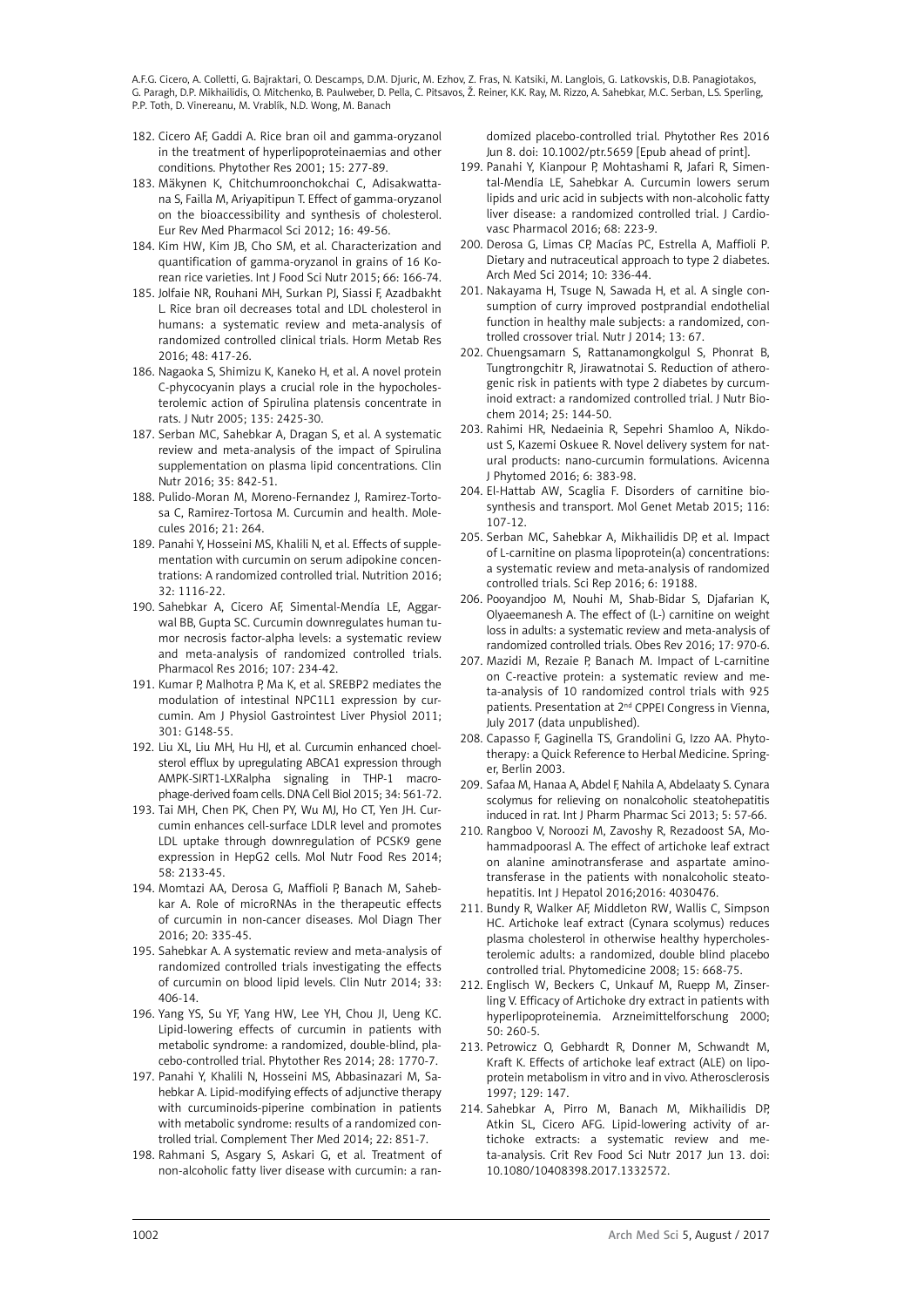- 215. [Li F](http://www.ncbi.nlm.nih.gov/pubmed/?term=Li F%5BAuthor%5D&cauthor=true&cauthor_uid=20138624), [Tan W,](http://www.ncbi.nlm.nih.gov/pubmed/?term=Tan W%5BAuthor%5D&cauthor=true&cauthor_uid=20138624) [Kang Z](http://www.ncbi.nlm.nih.gov/pubmed/?term=Kang Z%5BAuthor%5D&cauthor=true&cauthor_uid=20138624), [Wong CW.](http://www.ncbi.nlm.nih.gov/pubmed/?term=Wong CW%5BAuthor%5D&cauthor=true&cauthor_uid=20138624) Tocotrienol enriched palm oil prevents atherosclerosis through modulating the activities of peroxisome proliferators-activated receptors. Atherosclerosis 2010; 211: 278-82.
- 216. [Ajuluchukwu JN](http://www.ncbi.nlm.nih.gov/pubmed/?term=Ajuluchukwu JN%5BAuthor%5D&cauthor=true&cauthor_uid=17356586), [Okubadejo NU,](http://www.ncbi.nlm.nih.gov/pubmed/?term=Okubadejo NU%5BAuthor%5D&cauthor=true&cauthor_uid=17356586) [Mabayoje M](http://www.ncbi.nlm.nih.gov/pubmed/?term=Mabayoje M%5BAuthor%5D&cauthor=true&cauthor_uid=17356586), et al. Comparative study of the effect of tocotrienols and -tocopherol on fasting serum lipid profiles in patients with mild hypercholesterolaemia: a preliminary report. Niger Postgrad Med J 2007; 14: 30-3.
- 217. [Rasool AH,](http://www.ncbi.nlm.nih.gov/pubmed/?term=Rasool AH%5BAuthor%5D&cauthor=true&cauthor_uid=18806966) [Rahman AR](http://www.ncbi.nlm.nih.gov/pubmed/?term=Rahman AR%5BAuthor%5D&cauthor=true&cauthor_uid=18806966), [Yuen KH,](http://www.ncbi.nlm.nih.gov/pubmed/?term=Yuen KH%5BAuthor%5D&cauthor=true&cauthor_uid=18806966) [Wong AR.](http://www.ncbi.nlm.nih.gov/pubmed/?term=Wong AR%5BAuthor%5D&cauthor=true&cauthor_uid=18806966) Arterial compliance and vitamin E blood levels with a self emulsifying preparation of tocotrienol rich vitamin E. Arch Pharm Res 2008; 31: 1212-7.
- 218. [Prasad K.](http://www.ncbi.nlm.nih.gov/pubmed/?term=Prasad K%5BAuthor%5D&cauthor=true&cauthor_uid=21774782) Tocotrienols and cardiovascular health. Curr Pharm Des 2011; 17: 2147-54.
- 219. Loffredo L, Perri L, Di Castelnuovo A, Iacoviello L, De Gaetano G, Violi F. Supplementation with vitamin E alone is associated with reduced myocardial infarction: a meta-analysis. Nutr Metab Cardiovasc Dis 2015; 25: 354-63.
- 220. [Sen CK](http://www.ncbi.nlm.nih.gov/pubmed/?term=Sen CK%5BAuthor%5D&cauthor=true&cauthor_uid=17628176), [Khanna S,](http://www.ncbi.nlm.nih.gov/pubmed/?term=Khanna S%5BAuthor%5D&cauthor=true&cauthor_uid=17628176) [Rink C](http://www.ncbi.nlm.nih.gov/pubmed/?term=Rink C%5BAuthor%5D&cauthor=true&cauthor_uid=17628176), [Roy S](http://www.ncbi.nlm.nih.gov/pubmed/?term=Roy S%5BAuthor%5D&cauthor=true&cauthor_uid=17628176). Tocotrienols: the emerging face of natural vitamin E. Vitam Horm 2007; 76: 203-61.
- 221. [Wallace TC](http://www.ncbi.nlm.nih.gov/pubmed/?term=Wallace TC%5BAuthor%5D&cauthor=true&cauthor_uid=26761031), [Slavin M](http://www.ncbi.nlm.nih.gov/pubmed/?term=Slavin M%5BAuthor%5D&cauthor=true&cauthor_uid=26761031), [Frankenfeld CL](http://www.ncbi.nlm.nih.gov/pubmed/?term=Frankenfeld CL%5BAuthor%5D&cauthor=true&cauthor_uid=26761031). Systematic review of anthocyanins and markers of cardiovascular disease. Nutrients 2016; 8: pii: E32. doi: 10.3390/ nu8010032.
- 222. [Li D](http://www.ncbi.nlm.nih.gov/pubmed/?term=Li D%5BAuthor%5D&cauthor=true&cauthor_uid=25833778), [Zhang Y,](http://www.ncbi.nlm.nih.gov/pubmed/?term=Zhang Y%5BAuthor%5D&cauthor=true&cauthor_uid=25833778) [Liu Y,](http://www.ncbi.nlm.nih.gov/pubmed/?term=Liu Y%5BAuthor%5D&cauthor=true&cauthor_uid=25833778) [Sun R](http://www.ncbi.nlm.nih.gov/pubmed/?term=Sun R%5BAuthor%5D&cauthor=true&cauthor_uid=25833778), [Xia M](http://www.ncbi.nlm.nih.gov/pubmed/?term=Xia M%5BAuthor%5D&cauthor=true&cauthor_uid=25833778). Purified anthocyanin supplementation reduces dyslipidemia, enhances antioxidant capacity, and prevents insulin resistance in diabetic patients. J Nutr 2015; 145: 742-8.
- 223. [Davinelli S](http://www.ncbi.nlm.nih.gov/pubmed/?term=Davinelli S%5BAuthor%5D&cauthor=true&cauthor_uid=26400431), [Bertoglio JC,](http://www.ncbi.nlm.nih.gov/pubmed/?term=Bertoglio JC%5BAuthor%5D&cauthor=true&cauthor_uid=26400431) [Zarrelli A,](http://www.ncbi.nlm.nih.gov/pubmed/?term=Zarrelli A%5BAuthor%5D&cauthor=true&cauthor_uid=26400431) [Pina R,](http://www.ncbi.nlm.nih.gov/pubmed/?term=Pina R%5BAuthor%5D&cauthor=true&cauthor_uid=26400431) [Scapagni](http://www.ncbi.nlm.nih.gov/pubmed/?term=Scapagnini G%5BAuthor%5D&cauthor=true&cauthor_uid=26400431)[ni G.](http://www.ncbi.nlm.nih.gov/pubmed/?term=Scapagnini G%5BAuthor%5D&cauthor=true&cauthor_uid=26400431) A randomized clinical trial evaluating the efficacy of an anthocyanin-Maqui Berry Extract (Delphinol®) on oxidative stress biomarkers. J Am Coll Nutr 2015; 34 (Suppl 1): 28-33.
- 224. Jennings A, Welch AA, Fairweather-Tait SJ, et al. Higher anthocyanin intake is associated with lower arterial stiffness and central blood pressure in women. Am J Clin Nutr 2012; 96: 781-8.
- 225. [Marques C,](http://www.ncbi.nlm.nih.gov/pubmed/?term=Marques C%5BAuthor%5D&cauthor=true&cauthor_uid=27306520) [Fernandes I](http://www.ncbi.nlm.nih.gov/pubmed/?term=Fernandes I%5BAuthor%5D&cauthor=true&cauthor_uid=27306520), [Norberto S](http://www.ncbi.nlm.nih.gov/pubmed/?term=Norberto S%5BAuthor%5D&cauthor=true&cauthor_uid=27306520), et al. Pharmacokinetics of blackberry anthocyanins consumed with or without ethanol: a randomized and crossover trial. Nutr Food Res 2016; 60: 2319-30.
- 226. [Skottová N](http://www.ncbi.nlm.nih.gov/pubmed/?term=Skottov%C3%A1 N%5BAuthor%5D&cauthor=true&cauthor_uid=9708694), [Krecman V](http://www.ncbi.nlm.nih.gov/pubmed/?term=Krecman V%5BAuthor%5D&cauthor=true&cauthor_uid=9708694). Silymarin as a potential hypocholesterolaemic drug. Physiol Res 1998; 47: 1-7.
- 227. Voroneanu L, Nistor I, Dumea R, Apetrii M, Covic A. Silymarin in type 2 diabetes mellitus: a systematic review and meta-analysis of randomized controlled trials. J Diabetes Res 2016; 2016: 5147468.
- 228. [Mitchell PL,](http://www.ncbi.nlm.nih.gov/pubmed/?term=Mitchell PL%5BAuthor%5D&cauthor=true&cauthor_uid=18756324) [McLeod RS.](http://www.ncbi.nlm.nih.gov/pubmed/?term=McLeod RS%5BAuthor%5D&cauthor=true&cauthor_uid=18756324) Conjugated linoleic acid and atherosclerosis: studies in animal models. [Biochem](http://www.ncbi.nlm.nih.gov/pubmed/18756324)  [Cell Biol](http://www.ncbi.nlm.nih.gov/pubmed/18756324) 2008; 86: 293-301.
- 229. [Farvid MS](http://www.ncbi.nlm.nih.gov/pubmed/?term=Farvid MS%5BAuthor%5D&cauthor=true&cauthor_uid=25161045), [Ding M](http://www.ncbi.nlm.nih.gov/pubmed/?term=Ding M%5BAuthor%5D&cauthor=true&cauthor_uid=25161045), [Pan A](http://www.ncbi.nlm.nih.gov/pubmed/?term=Pan A%5BAuthor%5D&cauthor=true&cauthor_uid=25161045), et al. Dietary linoleic acid and risk of coronary heart disease: a systematic review and meta-analysis of prospective cohort studies. [Circu](http://www.ncbi.nlm.nih.gov/pubmed/25161045)[lation](http://www.ncbi.nlm.nih.gov/pubmed/25161045) 2014; 130: 1568-78.
- 230. [Derakhshande-Rishehri SM](http://www.ncbi.nlm.nih.gov/pubmed/?term=Derakhshande-Rishehri SM%5BAuthor%5D&cauthor=true&cauthor_uid=25379623), [Mansourian M](http://www.ncbi.nlm.nih.gov/pubmed/?term=Mansourian M%5BAuthor%5D&cauthor=true&cauthor_uid=25379623), [Kelisha](http://www.ncbi.nlm.nih.gov/pubmed/?term=Kelishadi R%5BAuthor%5D&cauthor=true&cauthor_uid=25379623)[di R](http://www.ncbi.nlm.nih.gov/pubmed/?term=Kelishadi R%5BAuthor%5D&cauthor=true&cauthor_uid=25379623), [Heidari-Beni M.](http://www.ncbi.nlm.nih.gov/pubmed/?term=Heidari-Beni M%5BAuthor%5D&cauthor=true&cauthor_uid=25379623) Association of foods enriched in conjugated linoleic acid (CLA) and CLA supplements with lipid profile in human studies: a systematic review and meta-analysis. [Public Health Nutr](http://www.ncbi.nlm.nih.gov/pubmed/25379623) 2015; 18: 2041-54.
- 231. Taylor JS, Williams SR, Rhys R, James P, Frenneaux MP. Conjugated linoleic acid impairs endothelial function. Arterioscler Thromb Vasc Biol 2006; 26: 307-12.
- 232. Sahebkar A, Serban C, Ursoniu S, et al.; Lipid and Blood Pressure Meta-analysis Collaboration Group. Lack of

efficacy of resveratrol on C-reactive protein and selected cardiovascular risk factors: results from a systematic review and meta-analysis of randomized controlled trials. Int J Cardiol 2015; 189: 47-55.

- 233. Aziz Z, Wong SY, Chong NJ. Effects of Hibuscus sabdariffa L. on serum lipids: a systematic review and meta-analysis and meta-analysis. J Ethnopharmacol 2013; 150: 442-50.
- 234. Serban C, Sahebkar A, Ursoniu S, Andrica F, Banach M. Effect of sour tea (Hibiscus sabdariffa L) on arterial hypertension: a systematic review and meta-analysis of randomized controlled trials. J Hypertens 2015; 33: 1119-27.
- 235. Ursoniu S, Sahebkar A, Serban MC, Banach M. Lipid profile and glucose changes after supplementation with astaxanthin: a systematic review and meta-analysis of randomized controlled trials. Arch Med Sci 2015; 11: 253-66.
- 236. [Cicero AF,](http://www.ncbi.nlm.nih.gov/pubmed/?term=Cicero AF%5BAuthor%5D&cauthor=true&cauthor_uid=26621556) [Colletti A.](http://www.ncbi.nlm.nih.gov/pubmed/?term=Colletti A%5BAuthor%5D&cauthor=true&cauthor_uid=26621556) Combinations of phytomedicines with different lipid lowering activity for dyslipidemia management: the available clinical data. [Phytomedi](http://www.ncbi.nlm.nih.gov/pubmed/26621556)[cine](http://www.ncbi.nlm.nih.gov/pubmed/26621556) 2016; 23: 1113-8.
- 237. [Cicero AF,](http://www.ncbi.nlm.nih.gov/pubmed/?term=Cicero AF%5BAuthor%5D&cauthor=true&cauthor_uid=22788832) [Ferroni A](http://www.ncbi.nlm.nih.gov/pubmed/?term=Ferroni A%5BAuthor%5D&cauthor=true&cauthor_uid=22788832), [Ertek S](http://www.ncbi.nlm.nih.gov/pubmed/?term=Ertek S%5BAuthor%5D&cauthor=true&cauthor_uid=22788832). Tolerability and safety of commonly used dietary supplements and nutraceuticals with lipid-lowering effects. [Expert Opin Drug Saf](http://www.ncbi.nlm.nih.gov/pubmed/22788832) 2012; 11: 753-66.
- 238. Cicero AF, Parini A, Rosticci M. Nutraceuticals and cholesterol-lowering action. Int J Cardiol Med Endocr 2015; 6: 1-4.
- 239. [Cicero AF,](http://www.ncbi.nlm.nih.gov/pubmed/?term=Cicero AF%5BAuthor%5D&cauthor=true&cauthor_uid=16338198) [Brancaleoni M](http://www.ncbi.nlm.nih.gov/pubmed/?term=Brancaleoni M%5BAuthor%5D&cauthor=true&cauthor_uid=16338198), [Laghi L,](http://www.ncbi.nlm.nih.gov/pubmed/?term=Laghi L%5BAuthor%5D&cauthor=true&cauthor_uid=16338198) [Donati F,](http://www.ncbi.nlm.nih.gov/pubmed/?term=Donati F%5BAuthor%5D&cauthor=true&cauthor_uid=16338198) [Mino M](http://www.ncbi.nlm.nih.gov/pubmed/?term=Mino M%5BAuthor%5D&cauthor=true&cauthor_uid=16338198). Antihyperlipidaemic effect of a Monascus purpureus brand dietary supplement on a large sample of subjects at low risk for cardiovascular disease: a pilot study. [Complement Ther Med](http://www.ncbi.nlm.nih.gov/pubmed/16338198) 2005; 13: 273-8.
- 240. [Stefanutti C,](http://www.ncbi.nlm.nih.gov/pubmed/?term=Stefanutti C%5BAuthor%5D&cauthor=true&cauthor_uid=19911216) [Mazza F](http://www.ncbi.nlm.nih.gov/pubmed/?term=Mazza F%5BAuthor%5D&cauthor=true&cauthor_uid=19911216), [Vivenzio A](http://www.ncbi.nlm.nih.gov/pubmed/?term=Vivenzio A%5BAuthor%5D&cauthor=true&cauthor_uid=19911216), et al. Combined treatment with Dif1stat and diet reduce plasma lipid indicators of moderate hypercholesterolemia more effectively than diet alone: a randomized trial in parallel groups. [Lipids](http://www.ncbi.nlm.nih.gov/pubmed/19911216) 2009; 44: 1141-8.
- 241. Cicero AF, Benvenuti C, ARMoweb study Group. Efficacy of a red yeast rice based nutraceutical in large subgroups of hypercholesterolemic subjects in every day clinical practice. Med J Nutr Metab 2010; 3: 239-46.
- 242. [Guardamagna O,](http://www.ncbi.nlm.nih.gov/pubmed/?term=Guardamagna O%5BAuthor%5D&cauthor=true&cauthor_uid=20153154) [Abello F,](http://www.ncbi.nlm.nih.gov/pubmed/?term=Abello F%5BAuthor%5D&cauthor=true&cauthor_uid=20153154) [Baracco V,](http://www.ncbi.nlm.nih.gov/pubmed/?term=Baracco V%5BAuthor%5D&cauthor=true&cauthor_uid=20153154) [Stasiowska B](http://www.ncbi.nlm.nih.gov/pubmed/?term=Stasiowska B%5BAuthor%5D&cauthor=true&cauthor_uid=20153154), [Martino F.](http://www.ncbi.nlm.nih.gov/pubmed/?term=Martino F%5BAuthor%5D&cauthor=true&cauthor_uid=20153154) The treatment of hypercholesterolemic children: efficacy and safety of a combination of red yeast rice extract and policosanols. [Nutr Metab Cardiovasc](http://www.ncbi.nlm.nih.gov/pubmed/20153154) [Dis](http://www.ncbi.nlm.nih.gov/pubmed/20153154) 2011; 21: 424-9.
- 243. [Pirro M,](http://www.ncbi.nlm.nih.gov/pubmed/?term=Pirro M%5BAuthor%5D&cauthor=true&cauthor_uid=27157250) [Mannarino MR,](http://www.ncbi.nlm.nih.gov/pubmed/?term=Mannarino MR%5BAuthor%5D&cauthor=true&cauthor_uid=27157250) [Bianconi V,](http://www.ncbi.nlm.nih.gov/pubmed/?term=Bianconi V%5BAuthor%5D&cauthor=true&cauthor_uid=27157250) et al. The effects of a nutraceutical combination on plasma lipids and glucose: a systematic review and meta-analysis of randomized controlled trials. [Pharmacol Res](http://www.ncbi.nlm.nih.gov/pubmed/27157250) 2016; 110: 76-88.
- 244. [Pirro M](http://www.ncbi.nlm.nih.gov/pubmed/?term=Pirro M%5BAuthor%5D&cauthor=true&cauthor_uid=27004462), [Mannarino MR,](http://www.ncbi.nlm.nih.gov/pubmed/?term=Mannarino MR%5BAuthor%5D&cauthor=true&cauthor_uid=27004462) [Ministrini S](http://www.ncbi.nlm.nih.gov/pubmed/?term=Ministrini S%5BAuthor%5D&cauthor=true&cauthor_uid=27004462), et al. Effects of a nutraceutical combination on lipids, inflammation and endothelial integrity in patients with subclinical inflammation: a randomized clinical trial. [Sci Rep](http://www.ncbi.nlm.nih.gov/pubmed/27004462) 2016; 6: 23587.
- 245. [Marazzi G,](http://www.ncbi.nlm.nih.gov/pubmed/?term=Marazzi G%5BAuthor%5D&cauthor=true&cauthor_uid=22113535) [Cacciotti L,](http://www.ncbi.nlm.nih.gov/pubmed/?term=Cacciotti L%5BAuthor%5D&cauthor=true&cauthor_uid=22113535) [Pelliccia F](http://www.ncbi.nlm.nih.gov/pubmed/?term=Pelliccia F%5BAuthor%5D&cauthor=true&cauthor_uid=22113535), et al. Long-term effects of nutraceuticals (berberine, red yeast rice, policosanol) in elderly hypercholesterolemic patients. [Adv](http://www.ncbi.nlm.nih.gov/pubmed/22113535) [Ther](http://www.ncbi.nlm.nih.gov/pubmed/22113535) 2011; 28: 1105-13.
- 246. Cicero AF, Derosa G, Borghi C. Red yeast rice and statin-intolerant patients. Am J Cardiol 2010; 105: 1504.
- 247. [De Castro-Orós I,](http://www.ncbi.nlm.nih.gov/pubmed/?term=De Castro-Or%C3%B3s I%5BAuthor%5D&cauthor=true&cauthor_uid=27015087) [Solà R](http://www.ncbi.nlm.nih.gov/pubmed/?term=Sol%C3%A0 R%5BAuthor%5D&cauthor=true&cauthor_uid=27015087), [Valls RM,](http://www.ncbi.nlm.nih.gov/pubmed/?term=Valls RM%5BAuthor%5D&cauthor=true&cauthor_uid=27015087) et al. Genetic variants of LDLR and PCSK9 associated with variations in response to antihypercholesterolemic effects of armolipid plus with berberine. [PLoS One](http://www.ncbi.nlm.nih.gov/pubmed/27015087) 2016; 11: e0150785.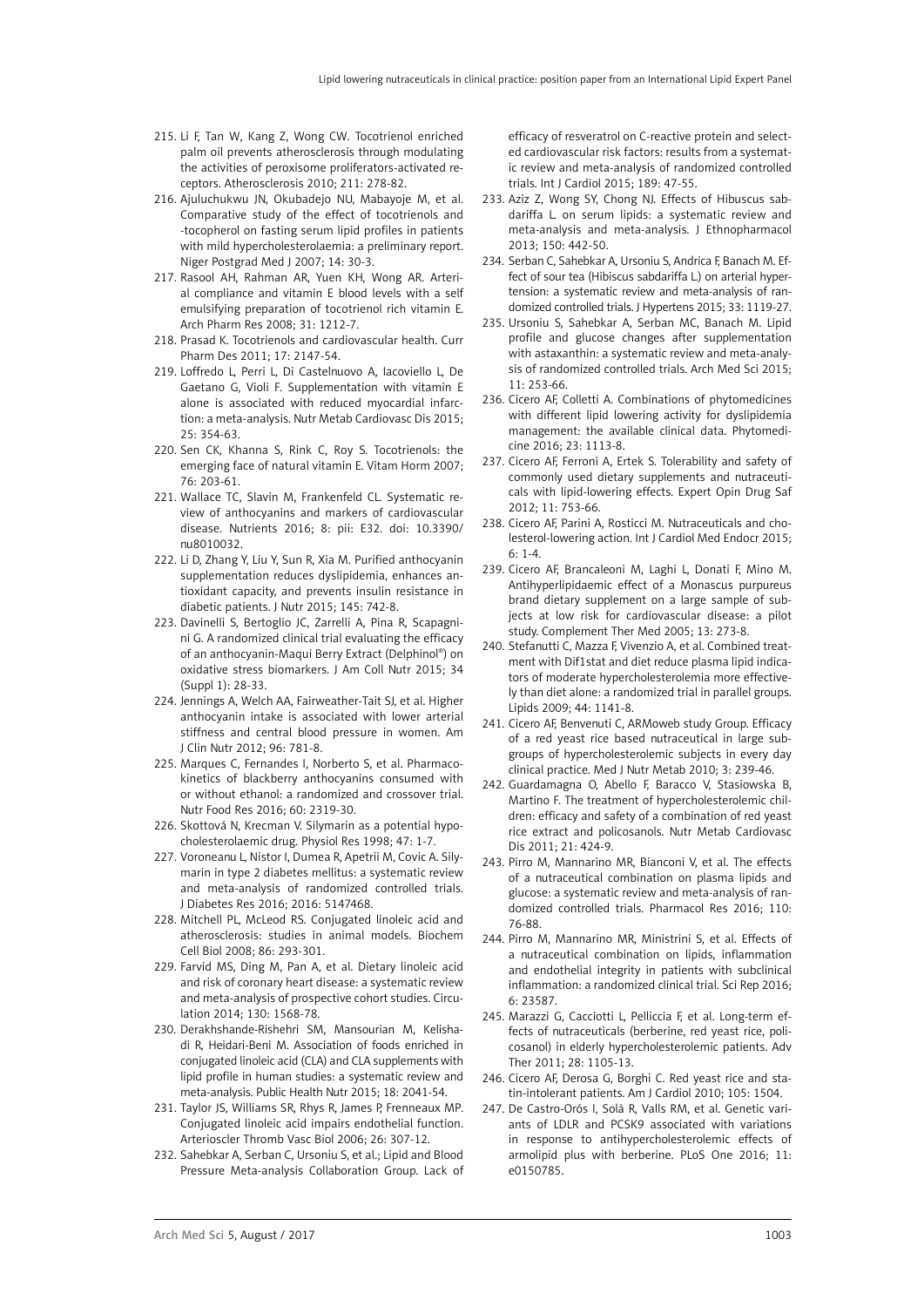- 248. [Affuso F](http://www.ncbi.nlm.nih.gov/pubmed/?term=Affuso F%5BAuthor%5D&cauthor=true&cauthor_uid=19699071), [Ruvolo A,](http://www.ncbi.nlm.nih.gov/pubmed/?term=Ruvolo A%5BAuthor%5D&cauthor=true&cauthor_uid=19699071) [Micillo F](http://www.ncbi.nlm.nih.gov/pubmed/?term=Micillo F%5BAuthor%5D&cauthor=true&cauthor_uid=19699071), [Saccà L,](http://www.ncbi.nlm.nih.gov/pubmed/?term=Sacc%C3%A0 L%5BAuthor%5D&cauthor=true&cauthor_uid=19699071) [Fazio S](http://www.ncbi.nlm.nih.gov/pubmed/?term=Fazio S%5BAuthor%5D&cauthor=true&cauthor_uid=19699071). Effects of a nutraceutical combination (berberine, red yeast rice and policosanols) on lipid levels and endothelial function randomized, double-blind, placebo-controlled study. [Nutr Metab Cardiovasc Dis](http://www.ncbi.nlm.nih.gov/pubmed/19699071) 2010; 20: 656-61.
- 249. Cicero AF, Parini A, Rosticci M, et al. Effect of a lipid-lowering nutraceutical on pulse-wave-velocity in hypercholesterolemic patients with or without chronic kidney disease. Open Hypertens J (TOJH) 2013; 5: 18-22.
- 250. [Kamal-Eldin A,](http://www.ncbi.nlm.nih.gov/pubmed/?term=Kamal-Eldin A%5BAuthor%5D&cauthor=true&cauthor_uid=20653521) [Moazzami A](http://www.ncbi.nlm.nih.gov/pubmed/?term=Moazzami A%5BAuthor%5D&cauthor=true&cauthor_uid=20653521). Plant sterols and stanols as cholesterol-lowering ingredients in functional foods. [Recent Pat Food Nutr Agric](http://www.ncbi.nlm.nih.gov/pubmed/20653521) 2009; 1: 1-14.
- 251. [Feuerstein JS,](http://www.ncbi.nlm.nih.gov/pubmed/?term=Feuerstein JS%5BAuthor%5D&cauthor=true&cauthor_uid=22531006) [Bjerke WS](http://www.ncbi.nlm.nih.gov/pubmed/?term=Bjerke WS%5BAuthor%5D&cauthor=true&cauthor_uid=22531006). Powdered red yeast rice and plant stanols and sterols to lower cholesterol. [J Diet](http://www.ncbi.nlm.nih.gov/pubmed/22531006)  [Suppl](http://www.ncbi.nlm.nih.gov/pubmed/22531006) 2012; 9: 110-5.
- 252. Cicero AF, Fogacci F, Rosticci M, et al. Effect of a shortterm dietary supplementation with phytosterols, red yeast rice or both on lipid pattern in moderately hypercholesterolemic subjects: a three-arm, double-blind, randomized clinical trial. Nutr Metab 2017; In press.
- 253. [Ogier N,](http://www.ncbi.nlm.nih.gov/pubmed/?term=Ogier N%5BAuthor%5D&cauthor=true&cauthor_uid=22527287) [Amiot MJ](http://www.ncbi.nlm.nih.gov/pubmed/?term=Amiot MJ%5BAuthor%5D&cauthor=true&cauthor_uid=22527287), [Georgé S,](http://www.ncbi.nlm.nih.gov/pubmed/?term=Georg%C3%A9 S%5BAuthor%5D&cauthor=true&cauthor_uid=22527287) et al. LDL-cholesterol-lowering effect of a dietary supplement with plant extracts in subjects with moderate hypercholesterolemia. [Eur](http://www.ncbi.nlm.nih.gov/pubmed/22527287)  [J Nutr](http://www.ncbi.nlm.nih.gov/pubmed/22527287) 2013; 52: 547-57.
- 254. [Barrat E,](http://www.ncbi.nlm.nih.gov/pubmed/?term=Barrat E%5BAuthor%5D&cauthor=true&cauthor_uid=23815518) [Zaïr Y](http://www.ncbi.nlm.nih.gov/pubmed/?term=Za%C3%AFr Y%5BAuthor%5D&cauthor=true&cauthor_uid=23815518), [Ogier N](http://www.ncbi.nlm.nih.gov/pubmed/?term=Ogier N%5BAuthor%5D&cauthor=true&cauthor_uid=23815518), et al. A combined natural supplement lowers LDL cholesterol in subjects with moderate untreated hypercholesterolemia: a randomized placebo-controlled trial. [Int J Food Sci Nutr](http://www.ncbi.nlm.nih.gov/pubmed/23815518) 2013; 64: 882-9.
- 255. [Barrat E,](http://www.ncbi.nlm.nih.gov/pubmed/?term=Barrat E%5BAuthor%5D&cauthor=true&cauthor_uid=23266743) [Zaïr Y,](http://www.ncbi.nlm.nih.gov/pubmed/?term=Za%C3%AFr Y%5BAuthor%5D&cauthor=true&cauthor_uid=23266743) [Sirvent P,](http://www.ncbi.nlm.nih.gov/pubmed/?term=Sirvent P%5BAuthor%5D&cauthor=true&cauthor_uid=23266743) et al. Effect on LDL-cholesterol of a large dose of a dietary supplement with plant extracts in subjects with untreated moderate hypercholesterolaemia: a randomised, double-blind, placebo-controlled study. [Eur J Nutr](http://www.ncbi.nlm.nih.gov/pubmed/23266743) 2013; 52: 1843-52.
- 256. [Cicero AF,](http://www.ncbi.nlm.nih.gov/pubmed/?term=Cicero AF%5BAuthor%5D&cauthor=true&cauthor_uid=27339779) [Colletti A](http://www.ncbi.nlm.nih.gov/pubmed/?term=Colletti A%5BAuthor%5D&cauthor=true&cauthor_uid=27339779), [Fogacci F](http://www.ncbi.nlm.nih.gov/pubmed/?term=Fogacci F%5BAuthor%5D&cauthor=true&cauthor_uid=27339779), [Bove M](http://www.ncbi.nlm.nih.gov/pubmed/?term=Bove M%5BAuthor%5D&cauthor=true&cauthor_uid=27339779), [Rosticci M,](http://www.ncbi.nlm.nih.gov/pubmed/?term=Rosticci M%5BAuthor%5D&cauthor=true&cauthor_uid=27339779) [Bor](http://www.ncbi.nlm.nih.gov/pubmed/?term=Borghi C%5BAuthor%5D&cauthor=true&cauthor_uid=27339779)[ghi C](http://www.ncbi.nlm.nih.gov/pubmed/?term=Borghi C%5BAuthor%5D&cauthor=true&cauthor_uid=27339779). Effects of a combined nutraceutical on lipid pattern, glucose metabolism and inflammatory parameters in moderately hypercholesterolemic subjects: a double-blind, cross-over, randomized clinical trial. [High Blood Press Cardiovasc Prev](http://www.ncbi.nlm.nih.gov/pubmed/27339779) 2016; 24: 13-8.
- 257. [Derosa G](http://www.ncbi.nlm.nih.gov/pubmed/?term=Derosa G%5BAuthor%5D&cauthor=true&cauthor_uid=25001663), [Bonaventura A](http://www.ncbi.nlm.nih.gov/pubmed/?term=Bonaventura A%5BAuthor%5D&cauthor=true&cauthor_uid=25001663), [Bianchi L,](http://www.ncbi.nlm.nih.gov/pubmed/?term=Bianchi L%5BAuthor%5D&cauthor=true&cauthor_uid=25001663) et al. A randomized, placebo-controlled study on the effects of a nutraceutical combination of red yeast rice, silybum marianum and octasonol on lipid profile, endothelial and inflammatory parameters. [J Biol Regul Homeost](http://www.ncbi.nlm.nih.gov/pubmed/25001663)  [Agents](http://www.ncbi.nlm.nih.gov/pubmed/25001663) 2014; 28: 317-24.
- 258. Cicero AF, Colletti A, Rosticci M, Grandi E, Borghi C. Efficacy and tolerability of a combined lipid-lowering nutraceutical on cholesterolemia, hs-CRP level and endothelial function in moderately hypercholesterolemic subjects. J Biol Regul Homeost Agents 2016; 30: 593-8.
- 259. [Cicero AF](http://www.ncbi.nlm.nih.gov/pubmed/?term=Cicero AF%5BAuthor%5D&cauthor=true&cauthor_uid=23890351), [Derosa G,](http://www.ncbi.nlm.nih.gov/pubmed/?term=Derosa G%5BAuthor%5D&cauthor=true&cauthor_uid=23890351) [Parini A,](http://www.ncbi.nlm.nih.gov/pubmed/?term=Parini A%5BAuthor%5D&cauthor=true&cauthor_uid=23890351) et al. Red yeast rice improves lipid pattern, high-sensitivity C-reactive protein, and vascular remodeling parameters in moderately hypercholesterolemic Italian subjects. [Nutr Res](http://www.ncbi.nlm.nih.gov/pubmed/23890351)  2013; 33: 622-8.
- 260. Cicero AF, Morbini M, Rosticci M, D'Addato S, Grandi E, Borghi C. Middle-term dietary supplementation with red yeast rice plus coenzyme Q10 improves lipid pattern, endothelial reactivity and arterial stiffness in moderately hypercholesterolemic subjects. Ann Nutr Metab 2016; 68: 213-9.
- 261. [Cicero](http://www.ncbi.nlm.nih.gov/pubmed/?term=Cicero AF%5BAuthor%5D&cauthor=true&cauthor_uid=26966368) AF, Morbini M, [Parini](http://www.ncbi.nlm.nih.gov/pubmed/?term=Parini A%5BAuthor%5D&cauthor=true&cauthor_uid=26966368) A, et al. Effect of red yeast rice combined with antioxidants on lipid pattern, hs-CRP level, and endothelial function in moderately hypercholesterolemic subjects. [Ther Clin Risk Manag](http://www.ncbi.nlm.nih.gov/pmc/articles/PMC4770063/)  2016; 12: 281-6.
- 262. [Cicero AF](http://www.ncbi.nlm.nih.gov/pubmed/?term=Cicero AF%5BAuthor%5D&cauthor=true&cauthor_uid=25886384), [Rosticci M,](http://www.ncbi.nlm.nih.gov/pubmed/?term=Rosticci M%5BAuthor%5D&cauthor=true&cauthor_uid=25886384) [Parini A,](http://www.ncbi.nlm.nih.gov/pubmed/?term=Parini A%5BAuthor%5D&cauthor=true&cauthor_uid=25886384) et al. Short-term effects of a combined nutraceutical of insulin-sensitivity, lipid level and indexes of liver steatosis: a double-blind, randomized, cross-over clinical trial. [Nutr J](http://www.ncbi.nlm.nih.gov/pubmed/25886384) 2015; 14: 30.
- 263. [Derosa G](http://www.ncbi.nlm.nih.gov/pubmed/?term=Derosa G%5BAuthor%5D&cauthor=true&cauthor_uid=23971720), [Bonaventura A](http://www.ncbi.nlm.nih.gov/pubmed/?term=Bonaventura A%5BAuthor%5D&cauthor=true&cauthor_uid=23971720), [Bianchi L](http://www.ncbi.nlm.nih.gov/pubmed/?term=Bianchi L%5BAuthor%5D&cauthor=true&cauthor_uid=23971720), et al. Berberis aristata/Silybum marianum fixed combination on lipid profile and insulin secretion in dyslipidemic patients. [Expert Opin Biol Ther](http://www.ncbi.nlm.nih.gov/pubmed/23971720) 2013; 13: 1495-506.
- 264. [Cicero AF](http://www.ncbi.nlm.nih.gov/pubmed/?term=Cicero AF%5BAuthor%5D&cauthor=true&cauthor_uid=12487546), [Fiorito A,](http://www.ncbi.nlm.nih.gov/pubmed/?term=Fiorito A%5BAuthor%5D&cauthor=true&cauthor_uid=12487546) [Panourgia MP](http://www.ncbi.nlm.nih.gov/pubmed/?term=Panourgia MP%5BAuthor%5D&cauthor=true&cauthor_uid=12487546), [Sangiorgi Z,](http://www.ncbi.nlm.nih.gov/pubmed/?term=Sangiorgi Z%5BAuthor%5D&cauthor=true&cauthor_uid=12487546) [Gaddi](http://www.ncbi.nlm.nih.gov/pubmed/?term=Gaddi A%5BAuthor%5D&cauthor=true&cauthor_uid=12487546) [A](http://www.ncbi.nlm.nih.gov/pubmed/?term=Gaddi A%5BAuthor%5D&cauthor=true&cauthor_uid=12487546). Effects of a new soy/beta-sitosterol supplement on plasma lipids in moderately hypercholesterolemic subjects. [J Am Diet Assoc](http://www.ncbi.nlm.nih.gov/pubmed/12487546) 2002; 102: 1807-11.
- 265. [Lerman RH](http://www.ncbi.nlm.nih.gov/pubmed/?term=Lerman RH%5BAuthor%5D&cauthor=true&cauthor_uid=21122628), [Minich DM,](http://www.ncbi.nlm.nih.gov/pubmed/?term=Minich DM%5BAuthor%5D&cauthor=true&cauthor_uid=21122628) [Darland G](http://www.ncbi.nlm.nih.gov/pubmed/?term=Darland G%5BAuthor%5D&cauthor=true&cauthor_uid=21122628), et al. Subjects with elevated LDL cholesterol and metabolic syndrome benefit from supplementation with soy protein, phytosterols, hops rho iso-alpha acids, and Acacia nilotica proanthocyanidins. [J Clin Lipidol](http://www.ncbi.nlm.nih.gov/pubmed/21122628) 2010; 4: 59-68.
- 266. [Jenkins DJ](http://www.ncbi.nlm.nih.gov/pubmed/?term=Jenkins DJ%5BAuthor%5D&cauthor=true&cauthor_uid=14624410), [Kendall CW,](http://www.ncbi.nlm.nih.gov/pubmed/?term=Kendall CW%5BAuthor%5D&cauthor=true&cauthor_uid=14624410) [Marchie A](http://www.ncbi.nlm.nih.gov/pubmed/?term=Marchie A%5BAuthor%5D&cauthor=true&cauthor_uid=14624410), et al. The effect of combining plant sterols, soy protein, viscous fibers, and almonds in treating hypercholesterolemia. [Metab](http://www.ncbi.nlm.nih.gov/pubmed/14624410)[olism](http://www.ncbi.nlm.nih.gov/pubmed/14624410) 2003; 52: 1478-83.
- 267. [Cicero AF](http://www.ncbi.nlm.nih.gov/pubmed/?term=Cicero AF%5BAuthor%5D&cauthor=true&cauthor_uid=26274827), [Derosa G,](http://www.ncbi.nlm.nih.gov/pubmed/?term=Derosa G%5BAuthor%5D&cauthor=true&cauthor_uid=26274827) [Pisciotta L,](http://www.ncbi.nlm.nih.gov/pubmed/?term=Pisciotta L%5BAuthor%5D&cauthor=true&cauthor_uid=26274827) [Barbagallo C](http://www.ncbi.nlm.nih.gov/pubmed/?term=Barbagallo C%5BAuthor%5D&cauthor=true&cauthor_uid=26274827); [SISA-PU-](http://www.ncbi.nlm.nih.gov/pubmed/?term=SISA-PUFACOL Study Group%5BCorporate Author%5D)[FACOL Study Group.](http://www.ncbi.nlm.nih.gov/pubmed/?term=SISA-PUFACOL Study Group%5BCorporate Author%5D) Testing the short-term efficacy of a lipid-lowering nutraceutical in the setting of clinical practice: a multicenter study. [J Med Food](http://www.ncbi.nlm.nih.gov/pubmed/26274827) 2015; 18: 1270-3.
- 268. [Lee IT,](http://www.ncbi.nlm.nih.gov/pubmed/?term=Lee IT%5BAuthor%5D&cauthor=true&cauthor_uid=22348456) [Lee WJ,](http://www.ncbi.nlm.nih.gov/pubmed/?term=Lee WJ%5BAuthor%5D&cauthor=true&cauthor_uid=22348456) [Tsai CM](http://www.ncbi.nlm.nih.gov/pubmed/?term=Tsai CM%5BAuthor%5D&cauthor=true&cauthor_uid=22348456), [Su IJ,](http://www.ncbi.nlm.nih.gov/pubmed/?term=Su IJ%5BAuthor%5D&cauthor=true&cauthor_uid=22348456) [Yen HT](http://www.ncbi.nlm.nih.gov/pubmed/?term=Yen HT%5BAuthor%5D&cauthor=true&cauthor_uid=22348456), [Sheu WH.](http://www.ncbi.nlm.nih.gov/pubmed/?term=Sheu WH%5BAuthor%5D&cauthor=true&cauthor_uid=22348456) Combined extractives of red yeast rice, bitter gourd, chlorella, soy protein, and licorice improve total cholesterol, low-density lipoprotein cholesterol, and triglyceride in subjects with metabolic syndrome. [Nutr Res](http://www.ncbi.nlm.nih.gov/pubmed/22348456) 2012; 32: 85-92.
- 269. [Shrestha S](http://www.ncbi.nlm.nih.gov/pubmed/?term=Shrestha S%5BAuthor%5D&cauthor=true&cauthor_uid=16988115), [Volek JS](http://www.ncbi.nlm.nih.gov/pubmed/?term=Volek JS%5BAuthor%5D&cauthor=true&cauthor_uid=16988115), [Udani J,](http://www.ncbi.nlm.nih.gov/pubmed/?term=Udani J%5BAuthor%5D&cauthor=true&cauthor_uid=16988115) et al. A combination therapy including psyllium and plant sterols lowers LDL cholesterol by modifying lipoprotein metabolism in hypercholesterolemic individuals. [J Nutr](http://www.ncbi.nlm.nih.gov/pubmed/16988115) 2006; 136: 2492-7.
- 270. Micallef MA, Garg ML. The lipid-lowering effects of phytosterols and (n-3) polyunsaturated fatty acids are synergistic and complementary in hyperlipidemic men and women. J Nutr 2008; 138: 1085-90.
- 271. [Jeyaraj S](http://www.ncbi.nlm.nih.gov/pubmed/?term=Jeyaraj S%5BAuthor%5D&cauthor=true&cauthor_uid=16350679), [Shivaji G](http://www.ncbi.nlm.nih.gov/pubmed/?term=Shivaji G%5BAuthor%5D&cauthor=true&cauthor_uid=16350679), [Jeyaraj SD,](http://www.ncbi.nlm.nih.gov/pubmed/?term=Jeyaraj SD%5BAuthor%5D&cauthor=true&cauthor_uid=16350679) [Vengatesan A.](http://www.ncbi.nlm.nih.gov/pubmed/?term=Vengatesan A%5BAuthor%5D&cauthor=true&cauthor_uid=16350679) Effect of combined supplementation of fish oil with garlic pearls on the serum lipid profile in hypercholesterolemic subjects. [Indian Heart J](http://www.ncbi.nlm.nih.gov/pubmed/16350679) 2005; 57: 327-31.
- 272. [Accinni R](http://www.ncbi.nlm.nih.gov/pubmed/?term=Accinni R%5BAuthor%5D&cauthor=true&cauthor_uid=16487912), [Rosina M](http://www.ncbi.nlm.nih.gov/pubmed/?term=Rosina M%5BAuthor%5D&cauthor=true&cauthor_uid=16487912), [Bamonti F](http://www.ncbi.nlm.nih.gov/pubmed/?term=Bamonti F%5BAuthor%5D&cauthor=true&cauthor_uid=16487912), et al.Effects of combined dietary supplementation on oxidative and inflammatory status in dyslipidemic subjects. [Nutr Me](http://www.ncbi.nlm.nih.gov/pubmed/?term=gamma+oryzanol+omega+3)[tab Cardiovasc Dis](http://www.ncbi.nlm.nih.gov/pubmed/?term=gamma+oryzanol+omega+3) 2006; 16: 121-7.
- 273. [Sirtori CR,](http://www.ncbi.nlm.nih.gov/pubmed/?term=Sirtori CR%5BAuthor%5D&cauthor=true&cauthor_uid=22032303) [Triolo M,](http://www.ncbi.nlm.nih.gov/pubmed/?term=Triolo M%5BAuthor%5D&cauthor=true&cauthor_uid=22032303) [Bosisio R](http://www.ncbi.nlm.nih.gov/pubmed/?term=Bosisio R%5BAuthor%5D&cauthor=true&cauthor_uid=22032303), et al. Hypocholesterolaemic effects of lupin protein and pea protein/fibre combinations in moderately hypercholesterolaemic individuals. [Br J Nutr](http://www.ncbi.nlm.nih.gov/pubmed/22032303) 2012; 107: 1176-83.
- 274. [Yoshida M](http://www.ncbi.nlm.nih.gov/pubmed/?term=Yoshida M%5BAuthor%5D&cauthor=true&cauthor_uid=16391591), [Vanstone CA,](http://www.ncbi.nlm.nih.gov/pubmed/?term=Vanstone CA%5BAuthor%5D&cauthor=true&cauthor_uid=16391591) [Parsons WD](http://www.ncbi.nlm.nih.gov/pubmed/?term=Parsons WD%5BAuthor%5D&cauthor=true&cauthor_uid=16391591), [Zawistowski J](http://www.ncbi.nlm.nih.gov/pubmed/?term=Zawistowski J%5BAuthor%5D&cauthor=true&cauthor_uid=16391591), [Jones PJ.](http://www.ncbi.nlm.nih.gov/pubmed/?term=Jones PJ%5BAuthor%5D&cauthor=true&cauthor_uid=16391591) Effect of plant sterols and glucomannan on lipids in individuals with and without type II diabetes. [Eur J Clin Nutr](http://www.ncbi.nlm.nih.gov/pubmed/16391591) 2006; 60: 529-37.
- 275. Houston M, Sparks W. Effect of combination pantethine, plant sterols, green tea extract, delta-tocotrienol and phytolens on lipid profiles in patients with hyperlipidemia. JANA 2010; 13: 15-20.
- 276. [Sabatine MS.](http://www.ncbi.nlm.nih.gov/pubmed/?term=Sabatine MS%5BAuthor%5D&cauthor=true&cauthor_uid=26974988) Advances in the treatment of dyslipidemia. [Cleve Clin J Med](http://www.ncbi.nlm.nih.gov/pubmed/26974988) 2016; 83: 181-6.
- 277. Šimić I, Reiner Ž. [Adverse effects of statins myths](http://www.ncbi.nlm.nih.gov/pubmed/25312733) [and reality.](http://www.ncbi.nlm.nih.gov/pubmed/25312733) Curr Pharm Des 2015; 21: 1220-6.
- 278. Banach M, Stulc T, Dent R, Toth PP. [Statin non-adher](https://www.ncbi.nlm.nih.gov/pubmed/27728862)[ence and residual cardiovascular risk: there is need](https://www.ncbi.nlm.nih.gov/pubmed/27728862)